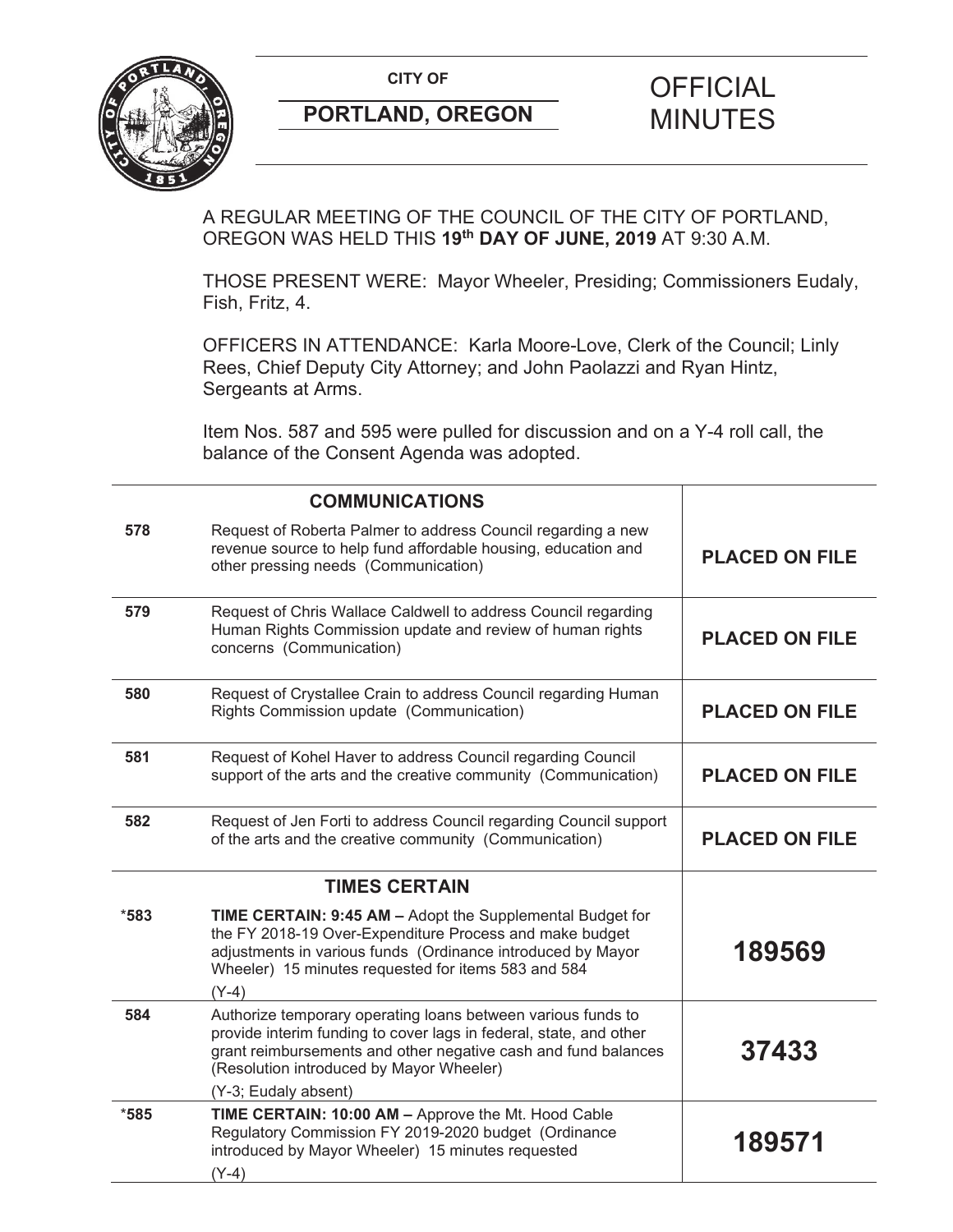| June 19, 2019 |                                                                                                                                                                                                                                                                                                                                               |                  |
|---------------|-----------------------------------------------------------------------------------------------------------------------------------------------------------------------------------------------------------------------------------------------------------------------------------------------------------------------------------------------|------------------|
| 586           | <b>TIME CERTAIN: 10:15 AM - Direct Portland Parks &amp; Recreation</b><br>to amend the 2012 Washington Park Transportation and Parking<br>Management Agreement with Metro and Washington Park cultural<br>institutions to provide increased levels of service (Resolution<br>introduced by Commissioner Fish) 15 minutes requested<br>$(Y-4)$ | 37434            |
|               | <b>CONSENT AGENDA - NO DISCUSSION</b>                                                                                                                                                                                                                                                                                                         |                  |
|               | <b>Mayor Ted Wheeler</b>                                                                                                                                                                                                                                                                                                                      |                  |
|               | <b>Bureau of Planning &amp; Sustainability</b>                                                                                                                                                                                                                                                                                                |                  |
| $*587$        | Authorize an Intergovernmental Agreement with Metro for transit-<br>oriented development planning for NW Portland and Inner East<br>Portland streetcar corridors in the amount of \$630,202<br>(Ordinance)<br>$(Y-4)$                                                                                                                         | 189577           |
| *588          | Authorize grant agreement with Do Good Multnomah for \$40,000<br>to fund affordable housing analysis that support the Building<br>Healthy Connected Communities Along the Powell-Division<br>Corridor Project (Ordinance)<br>$(Y-4)$                                                                                                          | 189563           |
|               | <b>Office of Management and Finance</b>                                                                                                                                                                                                                                                                                                       |                  |
| 589           | Reappoint Moreland-Capuia to the Prosper Portland Board for a<br>term to expire July 9, 2022 (Report)<br>$(Y-4)$                                                                                                                                                                                                                              | <b>CONFIRMED</b> |
| 590           | Reappoint Richard Schwarz and Harvey McGowan as<br>Commissioners of the Civil Service Board (Report)<br>$(Y-4)$                                                                                                                                                                                                                               | <b>CONFIRMED</b> |
| 591           | Appoint Josh Harwood as the Mayor's Designee to the Board of<br>Trustees of the Bureau of Fire & Police Disability & Retirement<br>(Resolution)<br>$(Y-4)$                                                                                                                                                                                    | 37432            |
| *592          | Pay settlement of employment lawsuit of Dylana Lewis in the sum<br>of \$20,000 involving the Portland Water Bureau (Ordinance)<br>$(Y-4)$                                                                                                                                                                                                     | 189564           |
| $*593$        | Pay bodily injury claim of Nehemiah Booker in the sum of \$19,909<br>resulting from a motor vehicle collision involving Portland Fire &<br>Rescue (Ordinance)<br>$(Y-4)$                                                                                                                                                                      | 189565           |
| $*594$        | Pay settlement of personal injury lawsuit of Randi Jones as<br>guardian ad litem for Brandy Tuchscherer in the sum of \$40,000<br>involving Portland Fire & Rescue (Ordinance)<br>$(Y-4)$                                                                                                                                                     | 189566           |
|               | <b>Portland Housing Bureau</b>                                                                                                                                                                                                                                                                                                                |                  |
| $*595$        | Authorize an Intergovernmental Agreement with the City of<br>Gresham for \$1,012,825 for the HOME Investment Partnership<br>Program (Ordinance)<br>$(Y-4)$                                                                                                                                                                                    | 189578           |
|               | <b>Commissioner Nick Fish</b>                                                                                                                                                                                                                                                                                                                 |                  |
|               | <b>Bureau of Environmental Services</b>                                                                                                                                                                                                                                                                                                       |                  |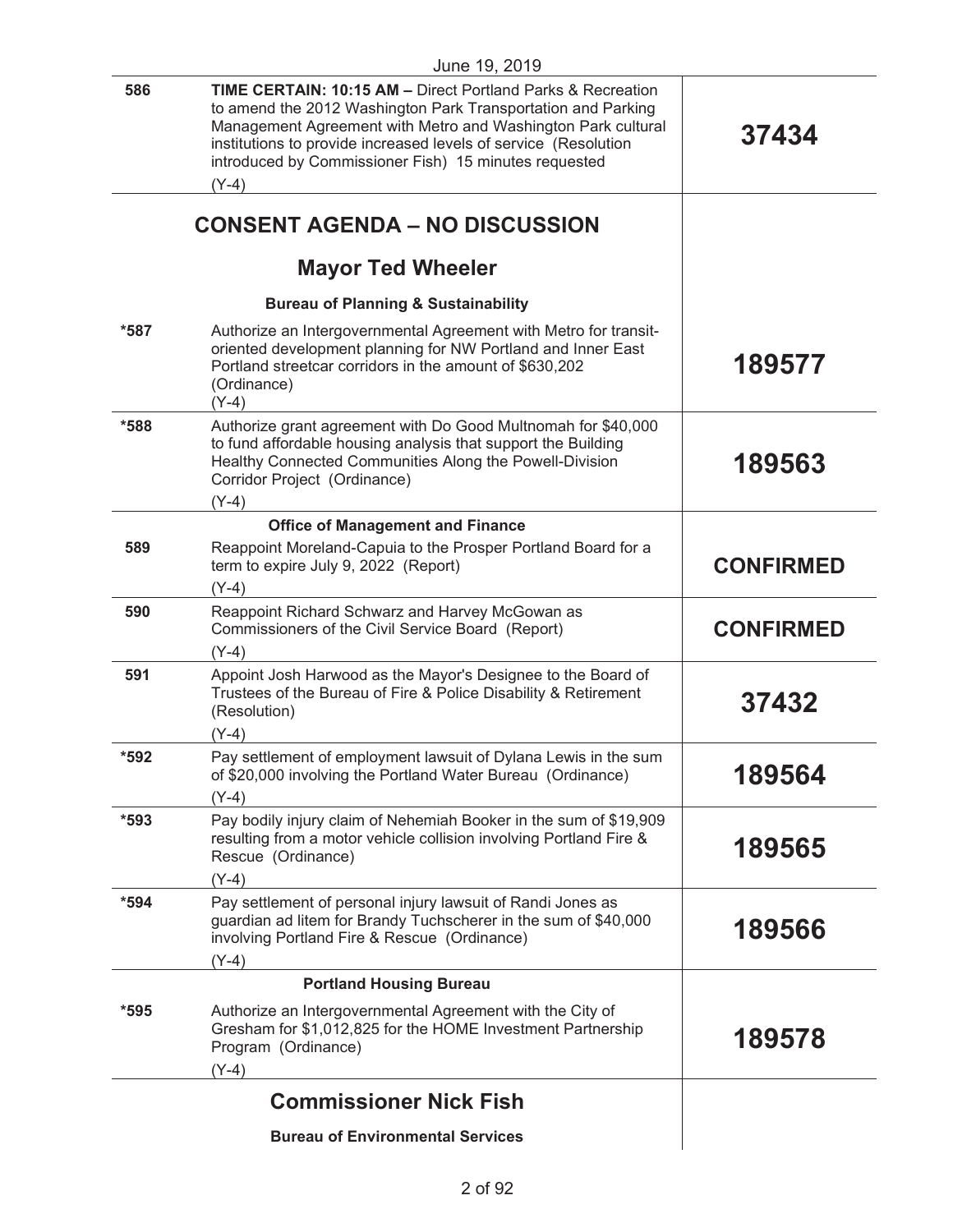|        | June 19, 2019                                                                                                                                                                                                                                                                                   |                                                                                        |
|--------|-------------------------------------------------------------------------------------------------------------------------------------------------------------------------------------------------------------------------------------------------------------------------------------------------|----------------------------------------------------------------------------------------|
| $*596$ | Authorize the Bureau of Environmental Services to reimburse the<br>property owner at 7017 SE Mitchell Ct for sewer user fees paid to<br>the City, in the amount of \$2,290 (Ordinance)<br>$(Y-4)$                                                                                               | 189567                                                                                 |
| 597    | Authorize grant agreement to award up to \$73,000 in FY 19/20 to<br>Southwest Neighborhoods, Inc. to provide outreach, technical<br>assistance and community involvement for watershed projects in<br>Portland's westside sub-watersheds (Second Reading Agenda<br>562)<br>$(Y-4)$              | 189568                                                                                 |
|        | <b>REGULAR AGENDA</b>                                                                                                                                                                                                                                                                           |                                                                                        |
| 598    | <b>Morning</b><br>Appoint Sabrina Purifoy to the Open and Accountable Elections<br>Commission and establish terms for all Commission members<br>(Report introduced by Mayor Wheeler and Commissioner Fritz)<br>Motion to accept the report: Moved by Eudaly and seconded by<br>Fish.<br>$(Y-4)$ | <b>CONFIRMED</b>                                                                       |
| *599   | Establish process to resolve claims related to the water main break<br>of March 16, 2019, and authorize payment of claims (Ordinance<br>introduced by Mayor Wheeler and Commissioner Fritz) 10 minutes<br>requested<br>$(Y-4)$                                                                  | 189572                                                                                 |
| 600    | Amend Acquisition of Public Art Code to expand eligible uses of<br>the 2% funds, explicitly prioritize underserved communities and<br>clarify City accountability (Ordinance introduced by<br>Commissioners Fish and Eudaly; amend Code Chapter 5.74) 15<br>minutes requested                   | <b>PASSED TO</b><br><b>SECOND READING</b><br><b>JUNE 26, 2019</b><br><b>AT 9:30 AM</b> |
|        | <b>Mayor Ted Wheeler</b>                                                                                                                                                                                                                                                                        |                                                                                        |
| 601    | Appoint Stephanie Kondor, Fernando Velez and Jessy Ledesma to<br>the Portland Housing Advisory Commission for terms to expire<br>June 19, 2021 (Report) 10 minutes requested<br>Motion to accept the report: Moved by Fish and seconded by<br>Fritz.<br>$(Y-4)$                                 | <b>CONFIRMED</b>                                                                       |
|        | <b>Bureau of Police</b>                                                                                                                                                                                                                                                                         |                                                                                        |
| *602   | Authorize a competitive solicitation for a law enforcement records<br>management system for the Police Bureau (Ordinance) 15<br>minutes requested<br>$(Y-4)$                                                                                                                                    | 189573                                                                                 |
|        | <b>City Budget Office</b>                                                                                                                                                                                                                                                                       |                                                                                        |
| 603    | Adopt the annual budget of the City and establish appropriations<br>for the fiscal year beginning July 1, 2019 and ending June 30,<br>2020 (Second Reading Agenda; 573)<br>$(Y-4)$                                                                                                              | 189570                                                                                 |
|        | <b>Office of Management and Finance</b>                                                                                                                                                                                                                                                         |                                                                                        |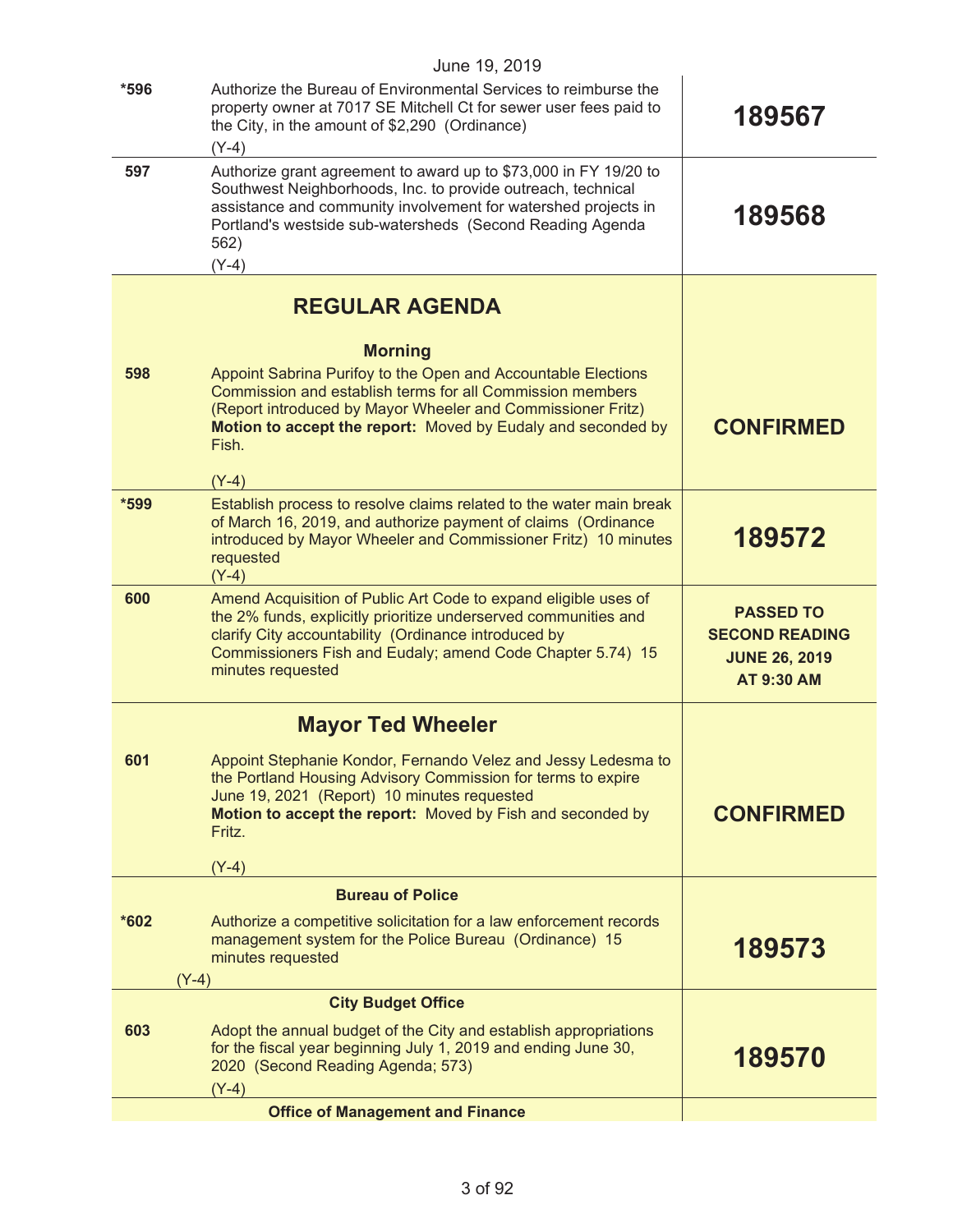|      | June 19, 2019                                                                                                                                                                                                                                                                                                                                              |                                                      |
|------|------------------------------------------------------------------------------------------------------------------------------------------------------------------------------------------------------------------------------------------------------------------------------------------------------------------------------------------------------------|------------------------------------------------------|
| 604  | Authorize a contract for Integrated Tax System Software and<br>Implementation for an initial term of five years and an initial not-to-<br>exceed value of \$21 million (Procurement Report - RFP No.<br>00001061) 10 minutes requested for 604 and 605<br>Motion to accept the report: Moved by Fish and seconded by<br>Fritz.<br>$(Y-4)$                  | <b>ACCEPTED</b><br><b>PREPARE</b><br><b>CONTRACT</b> |
| 605  | Declare temporary moratorium on new program requests and<br>significant changes to existing programs in the Revenue Division of<br>the Bureau of Revenue and Financial Services to ensure<br>successful implementation of the Integrated Tax System<br>(Resolution)<br>$(Y-4)$                                                                             | 37435                                                |
|      | <b>Portland Housing Bureau</b>                                                                                                                                                                                                                                                                                                                             |                                                      |
| *606 | Adopt and authorize the submission of the Action Plan fiscal year<br>2019-2020, for the Community Development Block Grant, HOME<br>Investment Partnership, Emergency Solutions Grant, and Housing<br>Opportunities for Persons with AIDS Program to the U.S.<br>Department of Housing and Urban Development (Ordinance) 15<br>minutes requested<br>$(Y-4)$ | 189574                                               |
| *607 | Authorize 14 subrecipient contracts for \$4,448,250 for services in<br>support of providing affordable housing (Ordinance) 10 minutes<br>requested<br>$(Y-4)$                                                                                                                                                                                              | 189575                                               |
|      | <b>Commissioner Nick Fish</b>                                                                                                                                                                                                                                                                                                                              |                                                      |
|      | <b>Parks &amp; Recreation</b>                                                                                                                                                                                                                                                                                                                              |                                                      |
| *608 | Replace Park Exclusion Code to clarify ejection and exclusion<br>processes from city parks to improve parks management and<br>safety at park facilities (Second Reading Agenda 566; replace<br>Code Section 20.12.265)<br>Motion to add emergency clause because it is in the public<br>interest for these rules to go into effect as quickly as possible: | 189576<br><b>AS AMENDED</b>                          |
|      | Moved by Fish and seconded by Fritz. (Y-4)<br>(Y-4)                                                                                                                                                                                                                                                                                                        |                                                      |
|      |                                                                                                                                                                                                                                                                                                                                                            |                                                      |

At 12:50 p.m., Council recessed.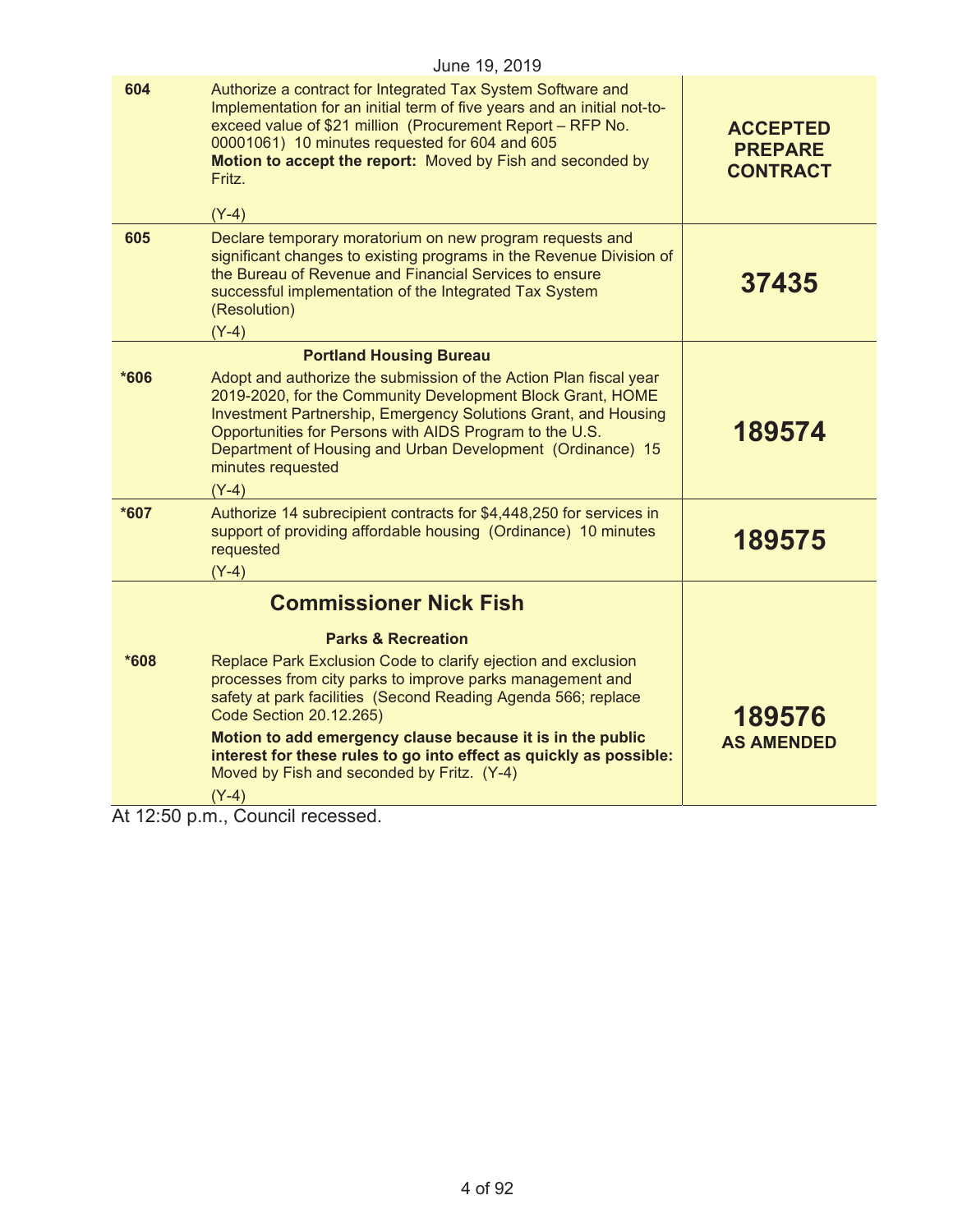A RECESSED MEETING OF THE COUNCIL OF THE CITY OF PORTLAND, OREGON WAS HELD THIS **19th DAY OF JUNE, 2019** AT 2:00 P.M.

THOSE PRESENT WERE: Mayor Wheeler, Presiding; Commissioners Eudaly, Fish and Fritz, 4.

OFFICERS IN ATTENDANCE: Karla Moore-Love, Clerk of the Council; Molly Washington, Deputy City Attorney; and John Paolazzi and Tonia Kohlman, Sergeants at Arms.

|        | Motion to move Item 618 on the Supplementary Four-Fifths Agenda to be<br>taken up immediately after the Time Certain Item 609: Moved by Wheeler<br>and seconded by Eudaly. (Y-4)                                                                                                                                                                                                                                                                     |                                                                                 |
|--------|------------------------------------------------------------------------------------------------------------------------------------------------------------------------------------------------------------------------------------------------------------------------------------------------------------------------------------------------------------------------------------------------------------------------------------------------------|---------------------------------------------------------------------------------|
| 609    | <b>TIME CERTAIN: 2:00 PM - Adopt the 13th Amendment to the</b><br>South Park Blocks Urban Renewal Plan (Resolution introduced by<br>Mayor Wheeler) 45 minutes requested<br>$(Y-4)$                                                                                                                                                                                                                                                                   | 37436                                                                           |
| 610    | <b>TIME CERTAIN: 2:45 PM - Establish Privacy and Information</b><br>Protection Principles to serve as guidance for how the City collects,<br>uses, manages and disposes of Data and Information (Previous<br>Agenda 452; Resolution introduced by Mayor Wheeler and<br>Commissioners Eudaly, Fish, Fritz and Hardesty) 45 minutes<br>requested<br>$(Y-4)$                                                                                            | 37437                                                                           |
| 611    | TIME CERTAIN: 3:30 PM - Authorize an Intergovernmental<br>Agreement with Multnomah County Department of Community<br>Justice in the amount of \$206,000 to conduct general heavy<br>brushing and cleanup work (Previous Agenda 462; Ordinance<br>introduced by Commissioner Fritz) 15 minutes requested                                                                                                                                              | <b>PASSED TO</b><br><b>SECOND READING</b><br><b>JUNE 26, 2019</b><br>AT 9:30 AM |
| $*612$ | TIME CERTAIN: 3:45 PM - Authorize three year grant agreement<br>with Portland Community Media for public, educational and<br>governmental access resources, and to provide community media<br>and digital literacy services on a city-wide basis not to exceed<br>\$929,587, increased by inflationary factors in years two and three<br>(Ordinance introduced by Mayor Wheeler and Commissioners Fish<br>and Fritz) 30 minutes requested<br>$(Y-4)$ | 189579                                                                          |
| 613    | <b>TIME CERTAIN: 4:15 PM - Add Evaluation of Applicants for</b><br>Dwelling Units to include renter protections in the form of screening<br>criteria regulations (Second Reading Agenda 558; add Code<br>Section 30.01.086) 10 minutes requested for items 613 and 614<br>(Y-3 Eudaly, Fish, Wheeler; N-1 Fritz)                                                                                                                                     | 189580<br><b>AS AMENDED</b>                                                     |
| 614    | Add Security Deposits; Pre-paid Rent to include renter protections<br>in the form of security deposit regulations (Second Reading<br>Agenda 559; add Code Section 30.01.087)<br>(Y-3 Eudaly, Fish, Wheeler; N-1 Fritz)                                                                                                                                                                                                                               | 189581<br><b>AS AMENDED</b>                                                     |
|        | <b>REGULAR AGENDA</b>                                                                                                                                                                                                                                                                                                                                                                                                                                |                                                                                 |
|        | <b>Afternoon</b>                                                                                                                                                                                                                                                                                                                                                                                                                                     |                                                                                 |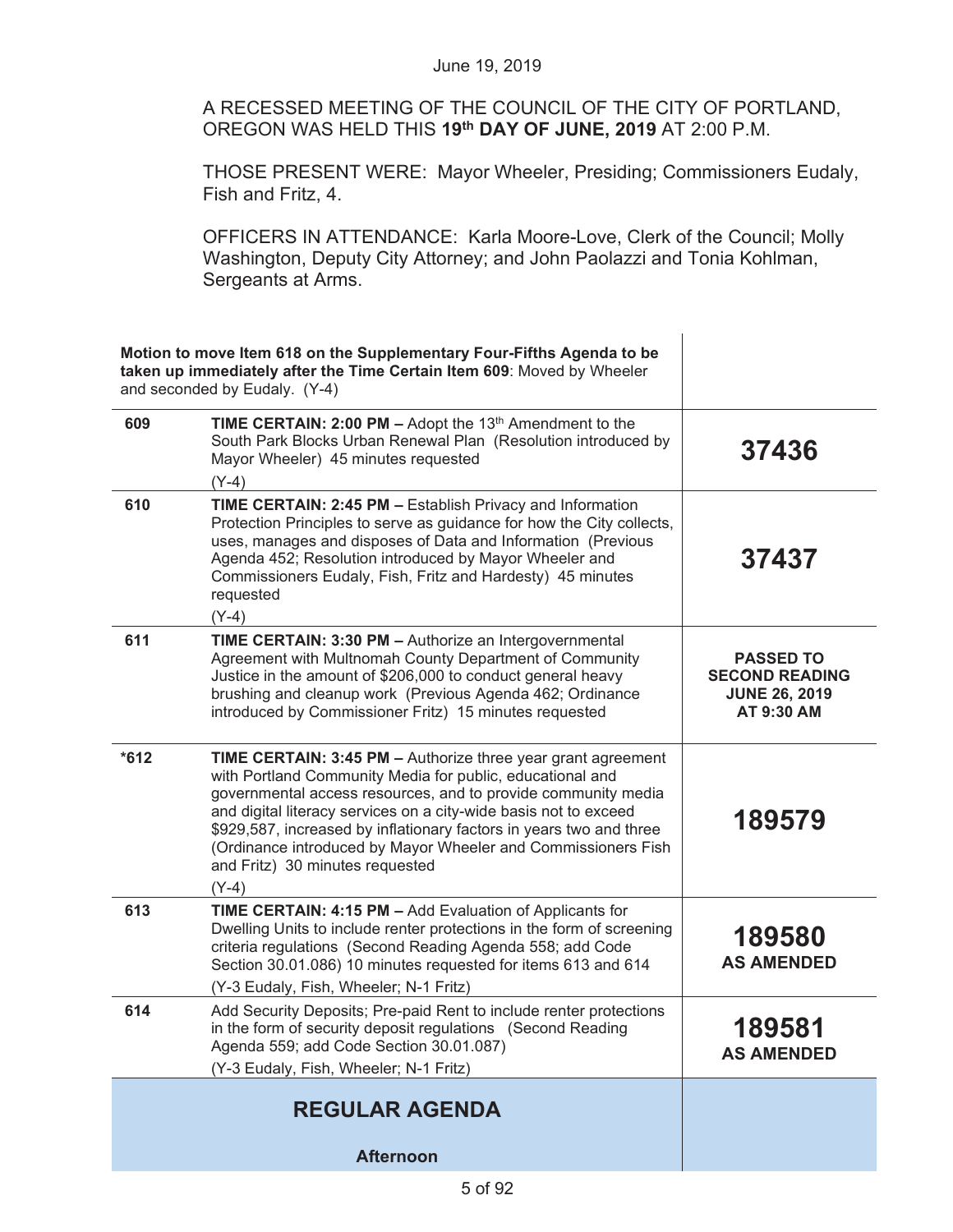|        | 00110 10.2010                                                                                                                                                                                                                                                                           |                                                                                        |
|--------|-----------------------------------------------------------------------------------------------------------------------------------------------------------------------------------------------------------------------------------------------------------------------------------------|----------------------------------------------------------------------------------------|
|        | <b>Commissioner Chloe Eudaly</b>                                                                                                                                                                                                                                                        |                                                                                        |
|        | <b>Bureau of Transportation</b>                                                                                                                                                                                                                                                         |                                                                                        |
| $*615$ | Extend contract with Motivate International, Inc. for the continued<br>operation of the Bikeshare System not to exceed \$14,780,000<br>(Ordinance; amend Contract No. 30003174) 15 minutes requested                                                                                    | <b>RESCHEDULED TO</b><br><b>JUNE 26, 2019</b><br><b>AT 2:00 PM</b>                     |
| 616    | Amend contract with TriMet for \$6,571,781 to provide for enhanced<br>upkeep and security of the Portland Transit Mall and the original<br>Light Rail Transit Loop segment of 1st Ave, Morrison and Yamhill<br>Streets (Ordinance; amend Contract No. 30000826) 15 minutes<br>requested | <b>RESCHEDULED TO</b><br><b>JUNE 26, 2019</b><br><b>AT 9:30 AM</b>                     |
| 617    | Authorize a competitive solicitation and contract for the<br>Photographic Traffic Enforcement System and related services<br>(Second Reading Agenda 577)                                                                                                                                | <b>RESCHEDULED TO</b><br><b>JUNE 26, 2019</b><br><b>AT 9:30 AM</b>                     |
|        | <b>FOUR-FIFTHS AGENDA</b>                                                                                                                                                                                                                                                               |                                                                                        |
|        | <b>Mayor Wheeler</b>                                                                                                                                                                                                                                                                    |                                                                                        |
|        | <b>Office of Management and Finance</b>                                                                                                                                                                                                                                                 |                                                                                        |
| 618    | Assess property for sidewalk repair for the Portland Bureau of<br>Transportation (Hearing; Ordinance; Y1099) 10 minutes<br>requested                                                                                                                                                    | <b>PASSED TO</b><br><b>SECOND READING</b><br><b>JUNE 26, 2019</b><br><b>AT 9:30 AM</b> |
|        | At 5:01 p.m., Council adjourned.                                                                                                                                                                                                                                                        |                                                                                        |
|        |                                                                                                                                                                                                                                                                                         |                                                                                        |

# **DUE TO LACK OF AGENDA THERE WAS**

**NO 2:00 PM MEETING THURSDAY, JUNE 20, 2019** 

## **MARY HULL CABALLERO**

Auditor of the City of Portland

By Karla Moore-Love Clerk of the Council

For a discussion of agenda items, please consult the following Closed Caption File.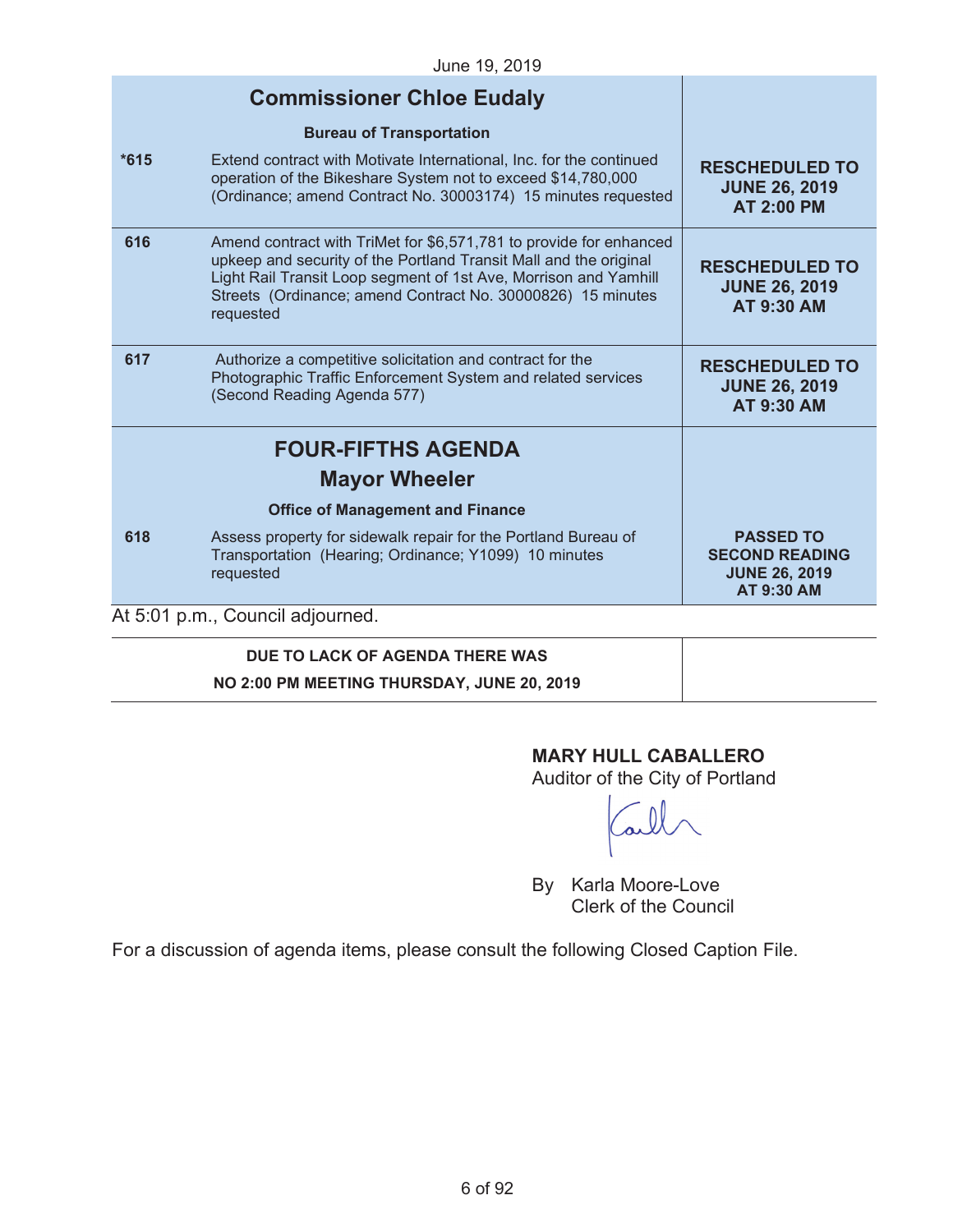#### **This file was produced through the closed captioning process for the televised City Council broadcast and should not be considered a verbatim transcript. Key:** \*\*\*\*\* **means unidentified speaker.**

#### **June 19, 2020 9:30 a.m.**

**Wheeler:** We have a pre-gavel item so I am not asking for the roll yet. This is a pre-gavel proclamation in honor of one of our most esteemed local artists, and that's Mr. Isaka Shamsud-Din, sir, could you wave in the back so people can see you? Thank you for being here. [applause] And this is a proclamation brought to me by commissioner eudaly, and a proclamation is something that we read on behalf of the entire city council. If you would not mind just coming up here sir and sitting up here at the rostrum, I would like the honor of reading this on behalf of the Portland city council. Before I begin I just want to acknowledge that the office of the mayor has long had one of your works prominently displayed in the office, and it's one that has provoked a lot of thought and brought a lot of joy, and a lot of color to our office, and we are appreciative for that, and we also have one of your works hanging in the rose room, which is our primary ceremonial space in city hall, and we are so grateful to you and for your artistic talent and everything that you do for the city of Portland. So, on behalf of the Portland city council, whereas, the Isaka Shamsud-Din, the sixth of 14, whose parents worked as tenant farmers, moved to vanport near Portland, Oregon, in 1947, after a racist lynch mob attempted to kill his father in texas. He was declared a child prodigy at an early age, and won a scholarship to the Portland art museum. This was the beginning of decades of amazing educational experience in using art to build a global consciousness towards social change. And whereas black families that located to vanport and became displaced by the flood continued to experience racism in Portland and have historically experienced inter-generational discrimination and displacement. Art has always been a bridge towards influencing systematic racism for policy change. Civic engagement during the civil rights era attracted the younger artist, Isaka Shamsud-Din, as he left Portland for the south to become a member of the sncc student non-violent coordinating committee organizing in Arkansas for years before heading west to san francisco where he later supported movements using his artistic platforms with the black artist repertory theater and as a black panther, but even before the floods and the 1960s civil rights work black arts in Portland was a thriving force for civil rights and social change. And whereas, the stories told by Isaka using art, theater, and music enhanced and created a signature value representing the life, families, work, and culture shared by original descendants of black Portland, and this is an important element that is not always acknowledged when telling the stories of Portland's black history, except for the medium of art. And whereas, today on this, and every thereafter, june 19th, known as juneteenth, is promoted in black communities across this country as acknowledgment and to celebrate the emancipation of all black americans. It is emancipation and freedom of expression that we receive these gifts in the artistic genius of Isaka Shamsud-Din, accompanied by his notes and liberated archives. His perspectives on the courage of juneteenth is cemented in Oregon on walls throughout the city, on our streets and even in our parks and transit-ways. It is because of the contributions of Isaka Shamsud-Din that we have the intentional access of his experiences and direct education. Isaka has now shared his gift with us, a collection of his work, including a piece made at the former albina arts center, which has inspired the limited edition juneteenth calendar, a legacy project presented and supported by the arlene schnitzer foundation and many friends. And whereas today all Portlanders are encouraged to tell stories of social change using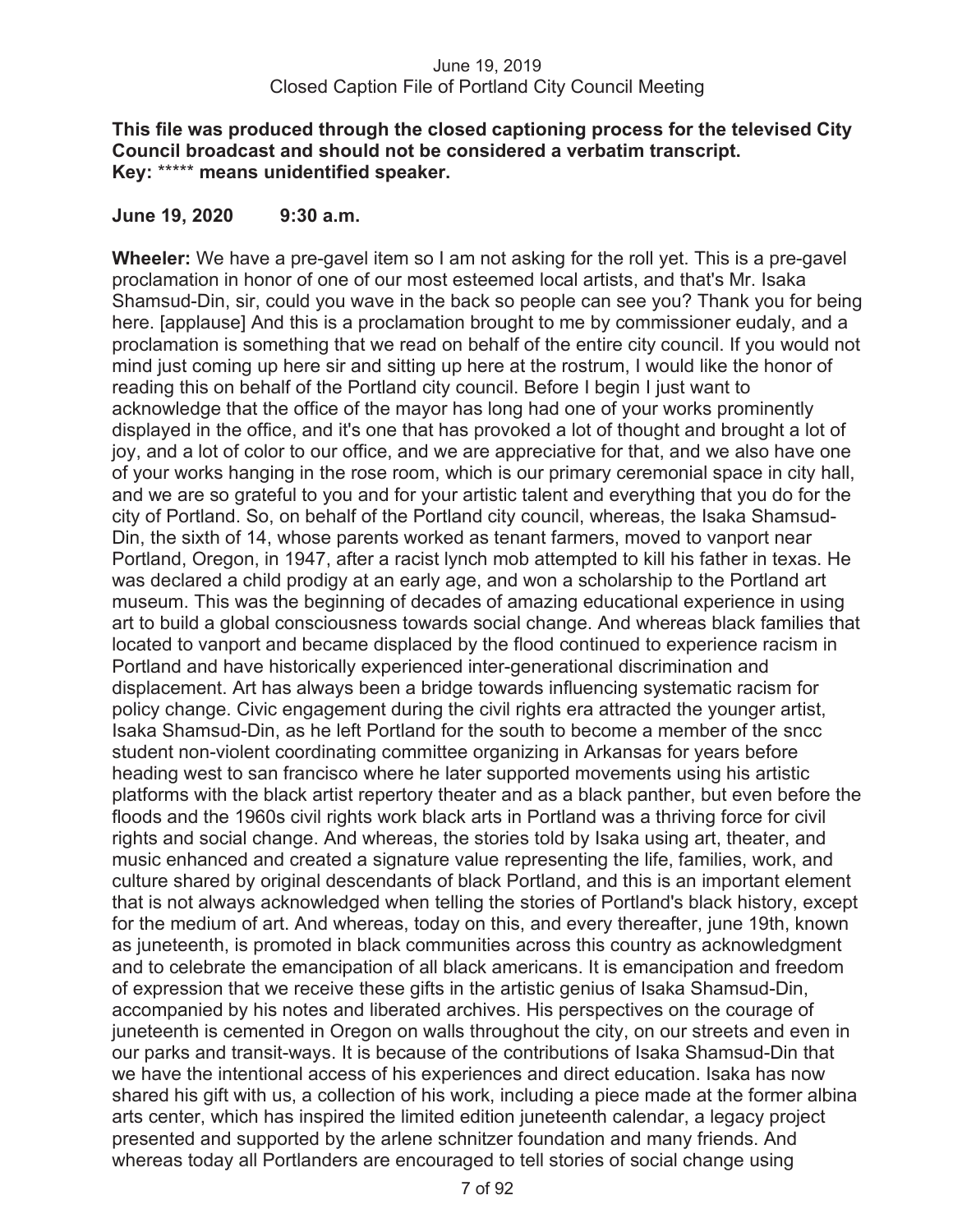literature, photos, and art. You are encouraged to reflect on the spirit and motivation of all black people in the fight for human rights and dignity. Now therefore, I, ted wheeler, the mayor of the city of Portland, Oregon, the city of roses, do hereby proclaim june 19, 2019 to be Isaka Shamsud-Din Day in Portland and encourage all residents to observe this day. Thank you, sir. [applause]

**Wheeler:** Commissioner Eudaly.

**Eudaly:** Thank you, Mayor. I want to say that this is, this acknowledgment is a long time coming and very well deserved. Your work is part of Portland and part of all of our lives, as the mayor mentioned. It not only documents the lives of our -- of the region's black families. It's also grounded in the history of our region, which is both aspiring and abhorrent. Thank you for all that you do, Isaka. We are honored to proclaim june 19th, or juneteenth as Isaka Shamsud-Din day, and I want to give thanks special thanks to teressa raiford, tia carpenter and tiffany burnet from artists for black lives, for partnering with my office on this special celebration. I also wanted to mention isaka's new juneteenth calendars work, coupled with regional black history there for sale online. I regrettably don't know the website, but they are also available at this evening's event, so everyone please join us in the atrium at 5:30 for our evening celebration and exhibit, and congratulations.

**Wheeler:** Very good. [applause] [inaudible]

**Eudaly:** Yeah, if we could take a photo real quick?

**Wheeler:** Great, maybe you could just come up here, thank you.

**Isaka Shamsud-Din**: May I –

**Wheeler:** Oh, I'm sorry –

**Eudaly:** Sorry.

**Wheeler:** Would you like to say something, sir?

**Shamsud-Din: I would like to share --**

**Eudaly:** Oh, the photos can go to Karla.

**Wheeler:** Very good. Thank you.

**Shamsud-Din:** Something with you and thank you, thank you, mayor wheeler and amanda Fritz, chloe, and especially your office that reached out to me, and nick Fish, who was represented my sister at one time. You probably don't know that was my sister but mariah taylor.

**Fish:** Sure –

**Shamsud-Din:** And this is an opportunity that I will tell you I almost pride, I say almost because I have the humanity to know that you can get sucker punched sometimes on my self-defense, but this time I didn't have anything to defend because they hit me with, what do you call it, a cold cock, and it was sweet. It was in the form of bird, and some of you know her, and teressa raiford, and the wonderful people who work with her, fendi Germany and many others that have coalesced within the community, that see the values, that see the young talent and work with the young talent that we have here to send them on a trajectory that will allow them to explore art, to explore art. I would like to make just one little -- I tend to be lengthy so I will keep that in mind and keep it short -- but some of you may have known that hitler was an artist, a frustrated artist. How many of you knew that george Washington carver was also an artist, an artist who had to change directions because the art school that he had -- was enlisted in, that he got a scholarship to didn't realize he was black. It was the university of iowa, and then he matriculated to Tuskegee after that. But what I'm, I brought that up to say that many times in the challenges that art presents -- I didn't know what an artist was even when I was eight years old and people started making a fuss about my drawings and so forth. But, there's so many challenges that an artist -- once you get into it, I didn't know how to draw good. So I attempted new ways. I attempted to draw horses because I was scared. I couldn't draw horses. I put off drawing people because I was scared -- and then you challenge and you challenge and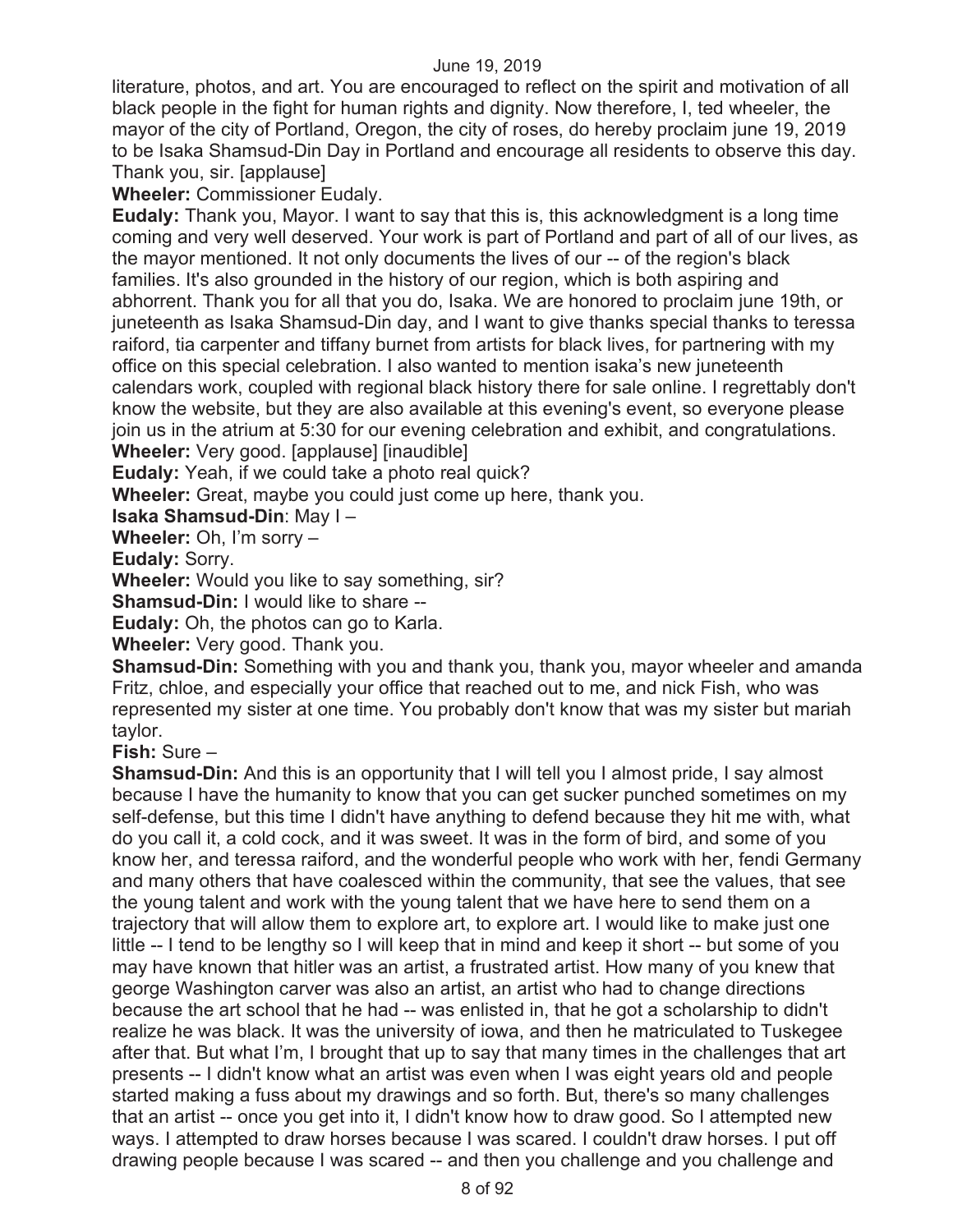you challenge, and you find these small accomplishments large at that time add up. They add confidence. They add a form of independence. They develop a self, a self-critique and a critique of the surroundings of our environment not only representational art, but also, art that explores any medium, any idea, and these are therapeutic and very functional ways of getting a child into a track where other things don't really, I mean, things like hanging out, doing nothing, they don't appeal to them anymore. Look forward to each day. I am alive today probably, all my brothers are gone, there were 14 children, all my sisters except two, and many others that I know and have known that have quit in the quest of becoming an artist because they did not have a route. They did not have patronage. They did not have mentorship. We need an art center here. We need a, if you could take a peek at this. This is a scholarship program that I started when I was teaching at Portland state. We need opportunities for our youth. Many of them may have and do have the kinds of material within them to do amazing things. You can't predict that they won't, but we can predict that they will grow out of feelings of not knowing what to do with themselves. Feelings of displacement. Feelings of not belonging. Those are the things that have propelled my concentration on african-american history. I knew only about white people all the way through school. I had one black instructor. All the way through to the 12th grade, and I only learned about european peoples. That's all I learned about it, just a little hit on slavery. So, and I think all of you have been here long enough to know that we had a real fight just to have two streets name after black folks. Harriet tubman on the \$20 bill now, we have that situation in front of us. We need reparations. And if I -- I present a challenge to you all with all respect and also an appeal to help us establish an art center here that will be ongoing, not one of these things that we have to fight every year so hard. What I propose is a -- we need a task force to resurrect the albina art center and make it better than it ever was, but if we had something like a wpa project where we can -- where artists can build on the research, working with chroniclers, working with writers, working with photographers to start a whole series, at least five years in the initial stage of making art in all forms that have to do with historical research, our own. There is a project that I did at dawson park right now, and it has about 80 portraits of african-americans, local, and that have lived in this area that have done things that really have made our lives, all of our lives so much better, but that's just the tip of the iceberg. How can we enrich this city? We can enrich this city by investing in those people. Did you know jacob lawrence was an artisan residence at the art museum here? In 1966. If we have the art museum, if the art museum was really hooked up, and that was one of the problems. I was an instructor at that art museum, a volunteer instructor, was that the funding was so, it was so much of a problem. Finally, it caved in, and I think it was 1977, and nothing since. So, I just appeal to you for that, and I hope that I have not spoken too long. Did you know the diego riviera's daughter was here, also, and she came here in support of the african-american visual art scholarship. We did benefits at kennedy school, at the old church and so forth. Anyway, I hope we'll be able to meet later and really get into this because the albina mural project of -- and I will shut up after this -- but the albina mural project in 1977-1978 attracted people from as far away as germany. It is in a book called "community murals" now, and walls of heritage, walls of pride. But, that wasn't in my head. I had no idea that would happen. I guarantee you that you will be paid many fold if you will please throw in all the way. Thank you, chloe. Thank you, pollyanne birge. Thank you, teressa raiford, and all the other wonderful people who have made this happen. **Wheeler:** Thank you. [applause]

**Shamsud-Din:** Oh really?

**Eudaly:** Yeah, we're going to take a photo.

**Shamsud-Din:** Oh, okay. Should we go this way? Okay.

**\*\*\*\*\*:** We want the kiddos in here. Yes, you all go, follow Isaka.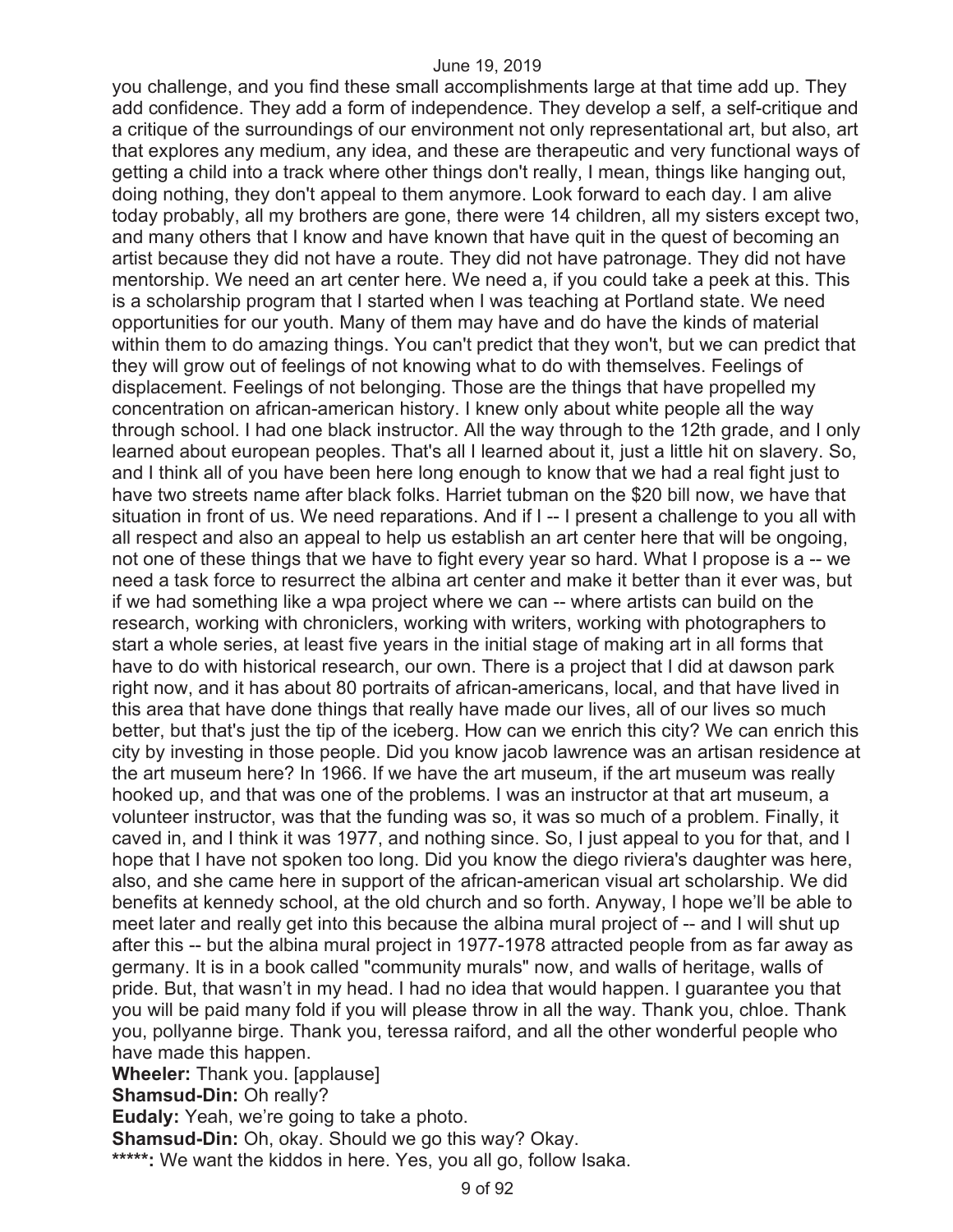**Photographer:** Everyone look here…

**Shamsud-Din:** [inaudible] going to smile. [laughter]

**Photographer:** Say cheese.

**Wheeler:** Hey, who stole my gavel?

**Fish:** Okay.

**Wheeler:** I see what's going on here.

**Eudaly:** I did not touch that gavel. I don't know how it got there.

**Wheeler:** All right, good morning, everyone. This is the wednesday, june 19, 2019, juneteenth morning session of the Portland city council. Karla, could you please call the roll?

**Fish:** Here. **Hardesty: Eudaly:** Here. **Fritz:** Here.

**Wheeler:** Here and now we will hear from legal counsel. Good morning.

**Linly Rees, Chief Deputy City Attorney:** Good morning, and welcome to the Portland city council. The city council represents all Portlanders and meets to do the city's business. The presiding officer preserves order and decorum during the city council meetings so everyone can feel welcome, comfortable, respected and safe. To participate in the council meetings you may sign up in advance with the council clerk's office for communications to briefly speak about any subject. You may also sign up for public testimony on resolutions or the first readings of ordinances. Your testimony should address the matter being considered at the time. If it does not, you may be ruled out of order. When testifying, please state your name for the record. Your address is not necessary. Please disclose if you are a lobbyist. If you are representing an organization, please identify it. The presiding officer determines the length of testimony. Individuals generally have three minutes to testify unless otherwise stated. When you have 30 seconds left, a yellow light goes on, when your time is done, a red light goes on. If you are in the audience, would like to show your support for something said, please feel free to do a thumbs up. If you want to express that you do not support something, please feel free to do a thumb's down. Please remain seated in council chambers unless entering or exiting. If you are filming the proceedings, please do not use bright lights or disrupt the meeting. Disruptive conduct such as shouting or interrupting testimony or council deliberations will not be allowed. If there are disruptions, a warning will be given that further disruption may result in the person being rejected for the remainder of the meeting. After being rejected, a person who fails to leave the meeting is subject to arrest for trespass. Thank you for helping keep your fellow Portlanders welcome, comfortable, respected and safe.

**Wheeler:** Thank you very much. Karla, first communications.

#### **Item 578**

**Wheeler:** Good morning. Name for the record. Three minutes, please.

**Roberta Palmer:** Good morning. A few years ago, Portland declared that our homelessness constituted an emergency. Since then, Portlanders acted --

**Wheeler:** I am sorry, you have to state your name for the record, it's a legal thing --**Palmer:** I am very sorry.

**Wheeler:** No, I apologize.

**Palmer:** Roberta palmer, I am a concerned citizen of Portland.

**Wheeler:** Awesome, thank you.

**Palmer:** And anyway, Portland declared a homelessness emergency in 2015. Since then Portland has acted, metro has acted, so has the state, but 100,000 Portlanders pay more than 50% of their income for housing, and may find themselves on the street during the next economic downturn. Therefore, it seems likely that despite these efforts, the affordable housing problem will only grow. As long as revenue is left on the table, we are not doing all that we can. To me the obvious one is a tax on prepared food and drink. As a food destination that attracts many visitors and tourists, portland is uniquely situated to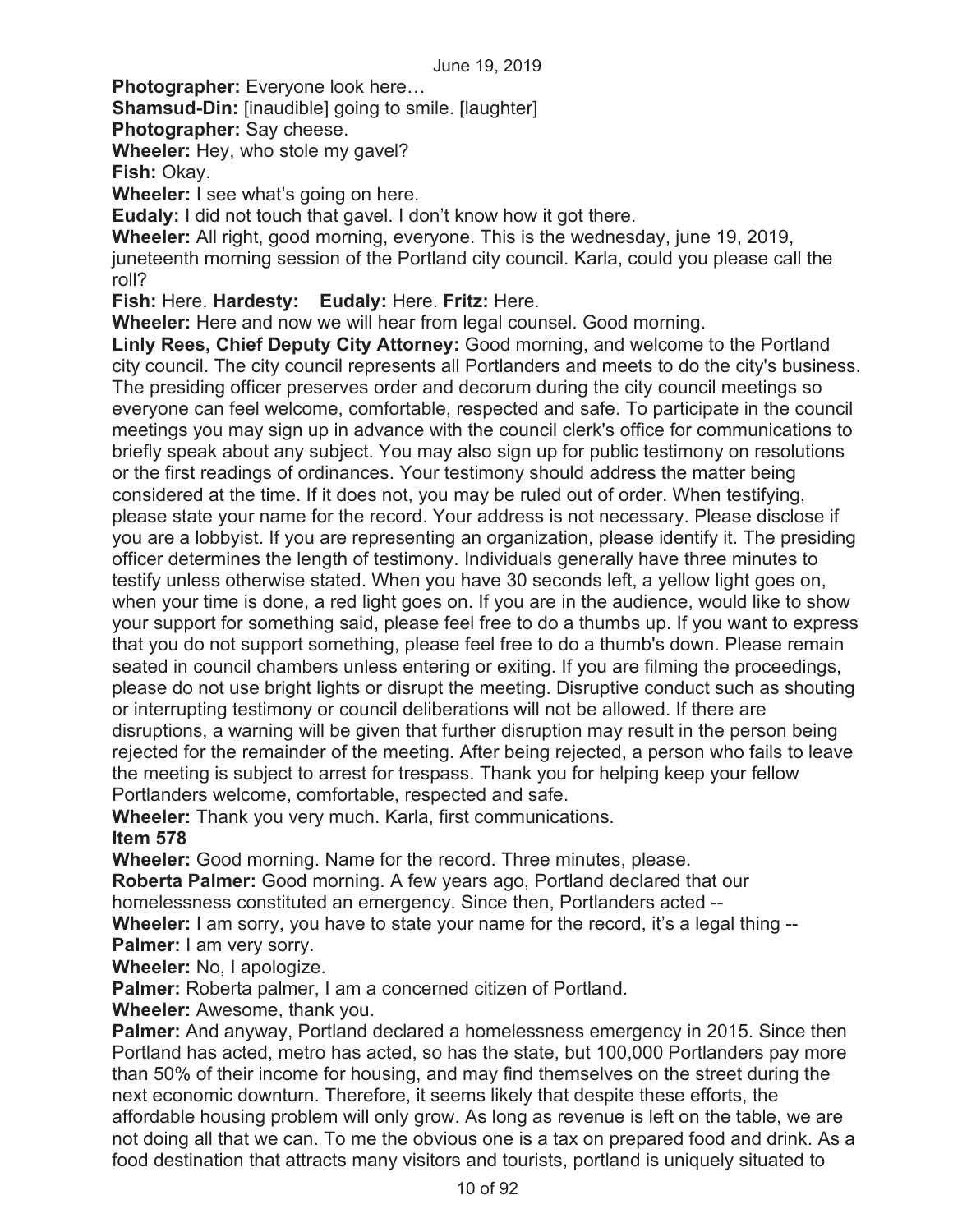benefit from such a tax. It is a fair tax, and that those who spend more for food and drink will pay more tax. Unlike the regressive property tax, it does not raise the cost of housing. Some restaurant costs have risen 18% recently, while a 15% tip is commonplace plus. Therefore, a one to three percent tax on prepared food and drink -- is minuscule in comparison, yet the revenue stream is huge. If quote regressive taxes, such as those on sales, hurt the poor, why is it that Portland is one of the poorest states in the union. Why do the other advanced economies, which employ a huge sales tax in the form of the value added tax have far lower poverty rates than the united states, and public services that we can only dream of. Ashland and yachats employee a 5% tax on prepared food and drink, yet their restaurant industries have not folded, and tourists continue to visit. I hear that a 1% tax has been advocated, but it will be difficult enough to pass that. Why not go for two or three and get more revenue. Also, if a public referral could be avoided, please do. Think of brexit and the Oregon constitution. What a mess. We can barely elect our representatives. Policy decisions should be left to our representatives. So let me close with the words of jesus. The foxes have their holes. The birds have their nest, but man has nowhere to lay his head. In the best city in the richest nation on earth, how can this be? **Wheeler:** Thank you. Appreciate your being here.

#### **Fritz:** Thank you.

**Eudaly:** Thank you.

[applause]

**Wheeler:** Next individual, 579. And I don't, do 579, chris wallace and crystallee crain, do they want to come up together?

**Moore-Love:** Is she here now? Okay. 580 isn't here but 579 is ready.

**Wheeler:** Very good. Thank you.

#### **Item 579**

**Wheeler:** Good morning.

**Chris Wallace Caldwell:** Hi, good morning. Chris wallace caldwell, I am a commissioner on the human rights commission. I was to be joined today by dr. Crystallee crain, who just sent me a note. She unfortunately can't join, but she and I prepared a statement on behalf of the human rights commission. Basically, we are honored to both represent the Portland human rights commission and all those in our city as we have heard today this morning already who care about human dignity, and what we would like to do is come on a more regular basis and have a dialogue with the city council, so this is really the start of that relationship, and I am going to read a few words that dr. Crain put together, and also just kind of give you a sense of what we see this time for. Over the past year we have strategically designed a process where the human rights' commission can fully actualize the city charter for its purpose and the commitment of each commissioner to be responsive and accountable to the public. That being said, we intend for this time to be heard monthly represented by different commissioners each time. We hope in that process to share with you our individual and collective experiences for our service to the city of Portland, but also how our individual positionality serves us in our sight and our ability to take the things that we witness, to also take the things that are presented to us by members of the public who come and give testimony during our monthly meetings, and turn those into action for those who can't be present on a day like today. The human rights commission recognizes that we have the responsibility to do more than just symbolic gesture of words to sit in an archive, but we are here to serve and to push or bend the line of justice in the city to its right place. That place is people centered. We believe in partnership and collaborative action, and we know this does not come only in meetings and public testimony but also in structurally placed processes to enable the most just results. So the last time that I was here before you was in reading the declaration of human rights where we were highlighting the 70th anniversary of the un Declaration of human rights, and that was in december. My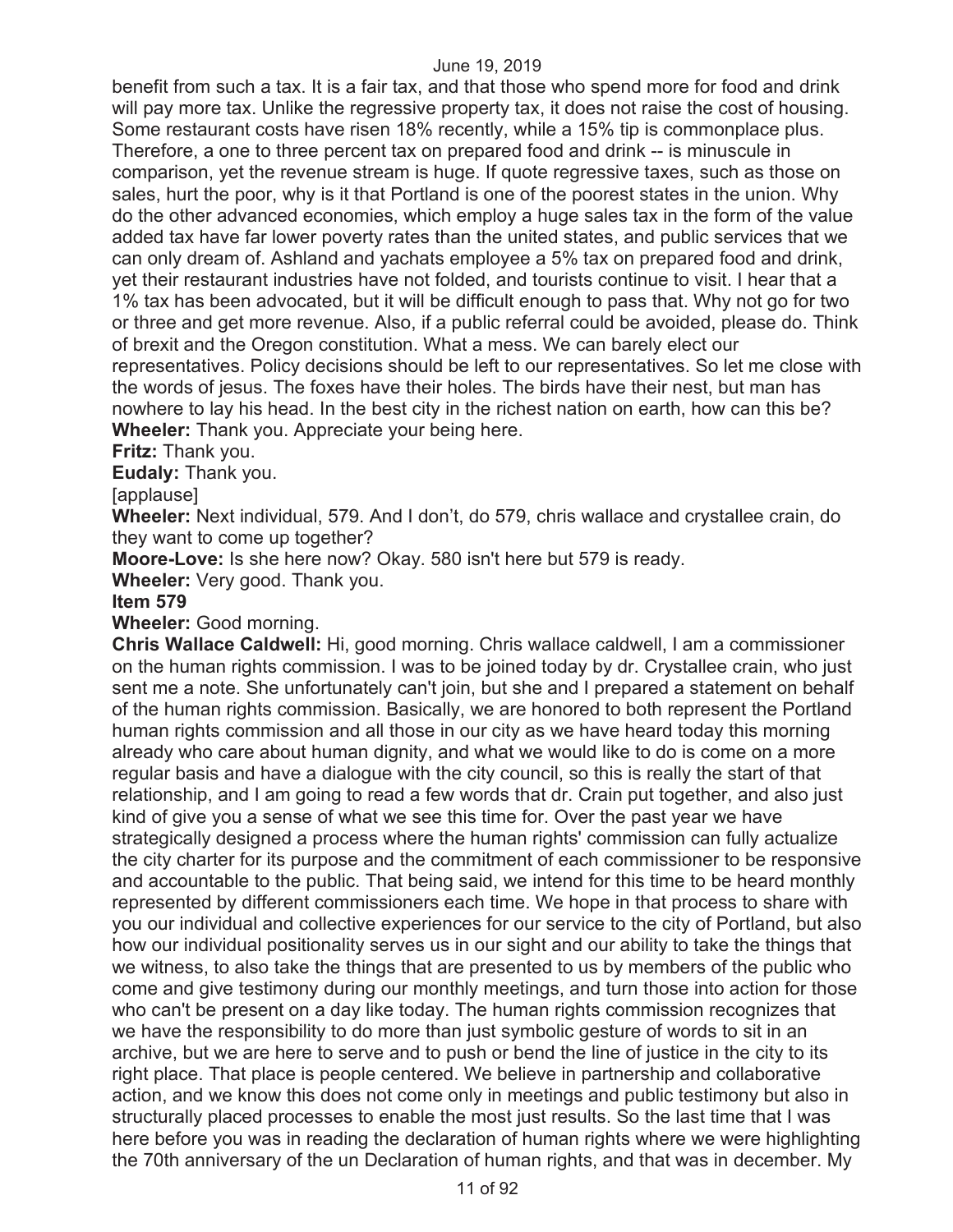colleague, dr. Crain, she made a point in contributing to that statement to name white supremacy as a larger social context that we need -- that we need to consider. What I wanted to represent for you is that even since that time in december in that intervening time, we could identify incidences where someone has been the victim of hate speech, hate violence, hate rhetoric, and in fact, dr. Crain was going to present her personal experience in that regard today, and unfortunately, could not be here. Researchers from the university of maryland and national security officials identify far right violence as one of the deadliest and most violent threats in our country, and so what we want to do is find a means to name that and to recognize that our role is to help us understand that our processes and our policies and our practices, how we name those, how we identify those are absolutely critical, so we have been working with you. We will continue to do so on naming those items, and we did most recently in presenting non-belief working with you to present non-belief as not a basis for discrimination. So those are the kinds of things that we will look at continuing to do with you, and we just put that charge to you to continue to look at where policies and practices may unknowingly put the most vulnerable at risk or where we might not be highlighting something that is happening on a daily basis in Portland that we need to call out.

**Wheeler:** Thank you. And I let you go for a bit because number one, your testimony is very provocative, and it suggests a partnership, and I want you to know that I am very eager to have that partnership. Number two because I want to acknowledge that you are not getting paid for your hard work on the commission, and the commission does tremendous work. You have lots of meetings. You have lots of discussions. You pull in different perspectives across the city, and I want to tell you how much I appreciate that, so we look forward to the continued conversations.

**Caldwell:** Good, thank you very much.

**Wheeler:** Thank you for being here today.

**Caldwell:** Thank you.

**Wheeler:** You bet. Karla, next individual, please.

**Moore-Love:** 580 is not here, so 581 and 582 I think want to come up together.

**Wheeler:** Very good.

**Item 581** 

**Item 582** 

**Wheeler:** Welcome. Thanks for being here.

**Kohel Haver:** Thank you.

**Jeff Schnabel, Portland State University School of Architecture:** Thank you. **Alisha Sullivan, Willamette Light Brigade:** Thanks.

**Haver:** I am kohel haver. I am a lawyer, and I work with a lot of creative people in the [inaudible]. I have invited --

**Wheeler:** Kohel, would you mind pulling the mic a little bit closer?

**Haver:** I will. Should I start over? Hi, I am kohel haver. I am a lawyer and I have the privilege of working with a lot of creative people in their businesses. I invited two of them to join me here today. The first is the Portland winter light festival. They will introduce themselves. And after the, following us will be bellagram, jen forti.

**Schnabel:** I am jeff schnabel, the new director for the Portland state university school of architecture and one of the co-founders for the Portland winter light festival. Wheeler: Thank you.

**Sullivan:** I am alisha Sullivan, I'm the executive director of the willamette light brigade, which is the organization that presents the Portland winter light festival annually. **Wheeler:** Thank you.

**Chris Herring, Portland Winter Light Festival:** I am chris herring, the other co-founder for the light festival and artistic director.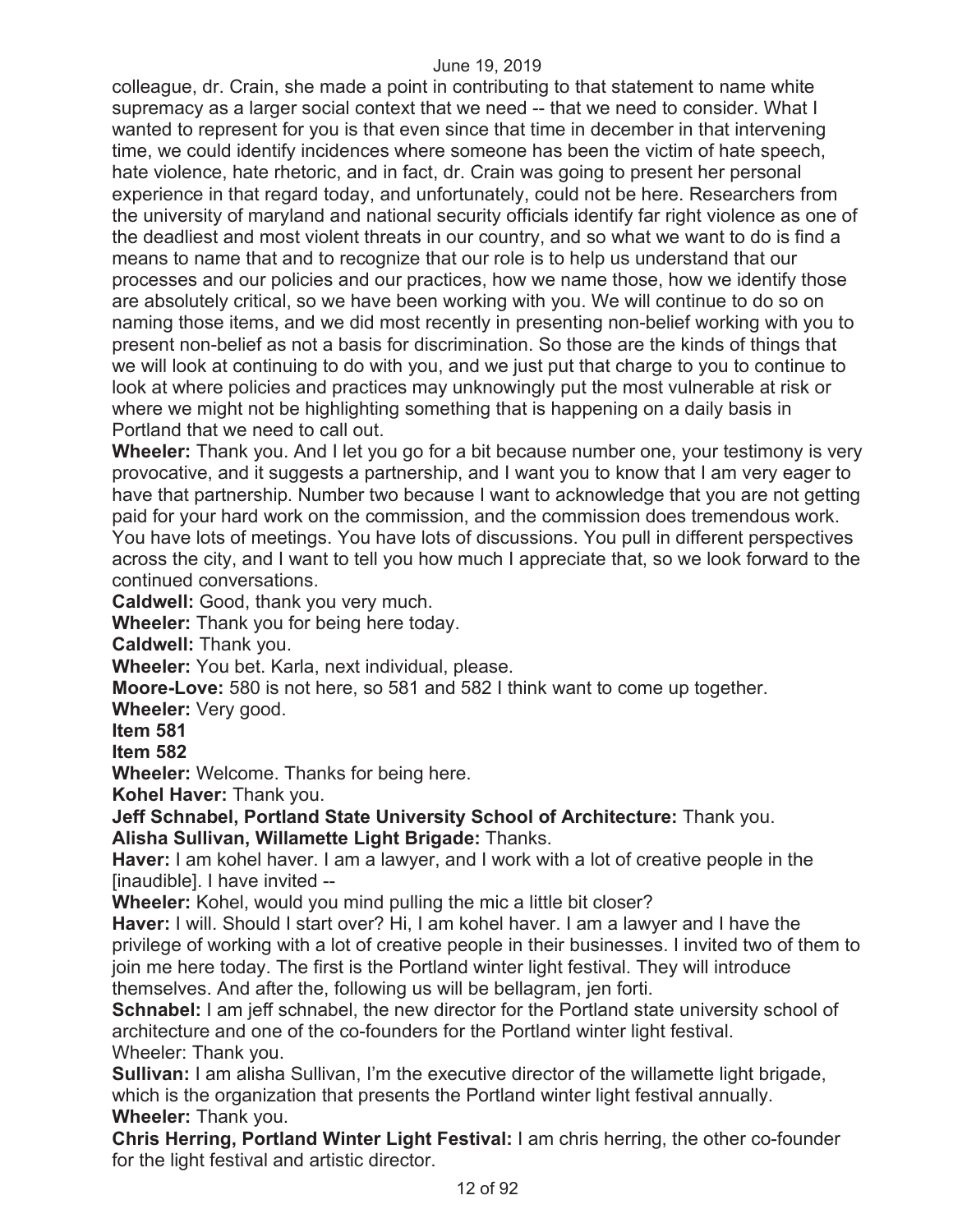**Wheeler:** Thank you.

**Sullivan:** So I want to tell you guys a bit about the Portland winter light festival, if you have yet to experience it, we hope you will come out on february 6-8, 2020. It seems like a long way off, but really it's just around the corner for us. The festival take place along the banks of the willamette on both the east and west side of the river and at affiliate locations throughout Portland. Light festivals have a proven track record of creating significant economic opportunity for cities, and invigorating Portland in the wintertime as part of our festival's mission. This year our festival facilitated an estimated 2.1 million in economic impact during the slow season of february with a winter storm watch to contend with and snow warnings. That's pretty good. We saw attendance of 154,000 people over the threeday event. A five-fold increase since the inaugural year in 2016. So, there is incredible potential for growth here. By comparison, baltimore's light city generated 33.5 million in 2018 with 470,000 over a week, so there is a huge amount of potential. Economic impact is not the only thing that this festival provides. We provided you with a packet with some more detailed information, but the second part of our mission is to build community by bringing art and technology to inclusive audiences. We present this event for free, completely free to the public. We are really committed to removing the economic barriers to art and design that are within traditional cultural institutions. So now heading into our fifth year, we really know the impact that this event has on the -- and the potential it has for Portland. For 2020, we are planning on upwards of 200,000 people over the three-day event. People will come out rain or snow to interact with the art and be together. We would love for this festival to grow into something that Portland is on the map for, for art and technology and someday host a million people in february on our own. We would like to become a sustainability anchor in Portland's winter landscape and keep providing this festival for free to Portland residents kind of as an amenity. So, we are hoping you all will consider truly getting involved and starting a dialogue with us to expand and grow this festival. The event is not a done deal. It takes expertise and resources to put together. We would like to follow-up with you, and that's all. Thank you for your time.

**Wheeler:** Very good. Thank you. Appreciate it.

**Sullivan:** Thanks.

[applause]

**Eudaly:** We have one more testimony coming.

**Wheeler:** [inaudible]

**Jen Forti: ¶** Excuse me, may I have a bit of your time, I am a bellagram telegram the new old paradigm, I have been sent by someone who thinks you are the bomb with the message in a form of a song, you've got voice mail. ¶¶ On behalf of me and the rest of the working artists and musicians in Portland and those representing us, we want to literally sing you praises and ¶ thank you for being a friend, supporting artists and funding them, for what we do for the arts again and again, i'm singing here to say, I hope it always can stay this way, my hat is off, won't you stand up and take a bow, Portland is a city, that supports the arts and culture, too, yeah this is true and it's good business, too, and it all comes back to you, thank you for being a friend, film festivals and rack, here we go, film festivals and rack, winter lights festivals, thursday are musician loading zones for our gear to get in and to get out, let me do that one more time, film festivals and rack, winter lights thursday art first and last, there we go, musician loading zones for our gear to get in and get out, celebrations, parades, bring tens of thousands to Portland each day, we all need good art, it's big fun and a smart way to play, artists are working musicians, that ¶¶pay the bills just like -- oh, my gosh, here we go again. ¶ artists are working people who got to pay their bills just you, but you got to get our back, you keep us in the black, and that's why we are here to say, thank you for being our friend, I want to thank you, thank you for being a friend, I want to thank you, thank you for being a friend, I want to thank you, thank you for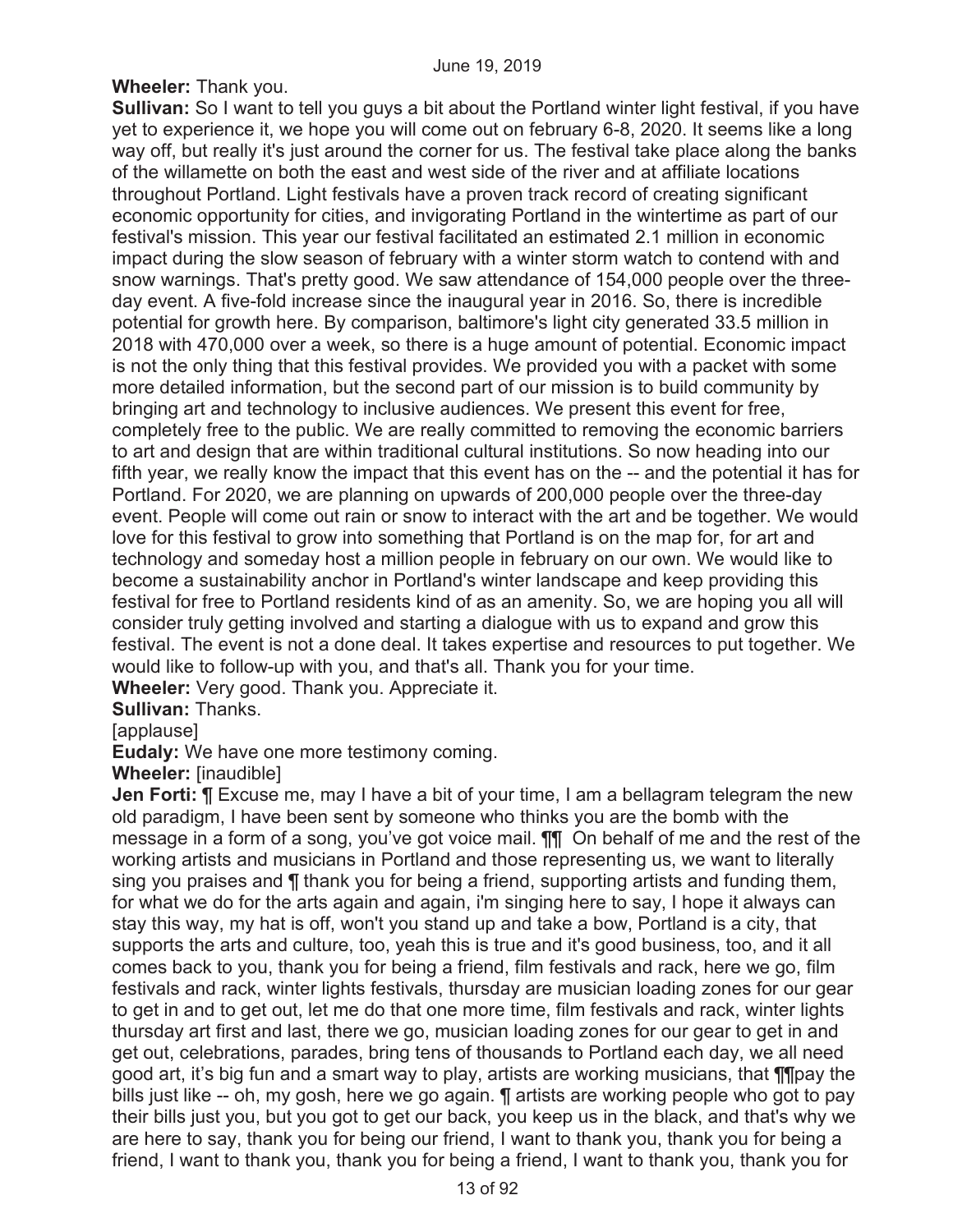being a friend, I want to thank you…[clapping, singing] Come on, everybody, if you want, thank you for being a friend, we want to thank you, thank you for being a friend, we want to thank you, thank you for being a friend, we want to thank you, thank you for supporting the arts¶¶ Perfect timing. [applause] I hope I was not a disruption to your day, and again, my name is jen forti, just to give you my name, with bellagram telegrams. Thank you for giving me this opportunity to thank you for supporting the arts.

**Wheeler:** Thanks, jen.

**Forti:** Cheerio –

**Wheeler:** Awesome. Thank you. That's great. [applause] follow that. All right. So that completes communications. Karla, have any items been pulled from the consent agenda? **Moore-Love:** Yes, we have 587 and 595.

**Wheeler:** 587 and 595?

**Moore-Love:** Correct.

**Wheeler:** Very good. Please call the roll on the remainder of the consent agenda. **Fish:** Yes, aye. **Eudaly:** Aye. **Fritz:** Aye.

**Wheeler:** Aye. [gavel pounded] consent agenda is adopted. Colleagues, just a quick point, item 588, which we just passed, this is a grant for \$40,000 intend for land use planning and predevelopment materials in support of what's called findley commons. That's a redevelopment of parking lot spaces at st. Mark's lutheran church on southeast powell and southeast 54 avenue. This is to create 38 units of supportive housing, and this is housing that will ultimately be focused on inner served veterans, including veterans of color, women, and extremely low income veterans. And so I am very pleased to see the city of Portland partnering with the folks at st. Marks on findley commons. We'll now go to the first time certain issue, and colleagues, just a little bit of housekeeping. We are going to read 583 and 584 together, and since the budget staff is here, we will also move 603 after those two items. So Karla, if you could read 583 and 584 together first, please.

### **Item 583**

#### **Item 584**

**Wheeler:** Very good. Colleagues, before us we have what's called the over-expenditure ordinance, also known as the oeo. The oeo is very narrowly --

**Fritz:** Called the oeo. Ilaughter

**Wheeler:** The oeo [laughter] Any rate, that's as fun as we are going to have here. It's very narrowly – yeah I was like, who's going to follow that act, and of course it's me, and of course I'm talking about the budget. It's very narrowly focused on preventing overexpenditure of the bureau fund or appropriation level, as usual there is also companion resolution authorizing a temporary operating loan to prevent temporary negative cash balances at the end of the fiscal year. I don't even think I could improve this if I sing it. [laughter] There are a few other adjustments that interim director kinard will walk us through, as well as relating to the trueing up of the general fund carryover costs between our fiscal years. This proposed over expenditure ordinance allocates funding in the general fund policy set-aside for the city attorney's office to request next fiscal year for settling claims related to last march's water main break. This morning, interim budget director kinard will walk us through the current ordinance and the resolution, we'll then hear and second any amendments to both those items. After that, we will provide opportunity for public testimony on the oeo before taking a vote. And I will turn this over to interim director kinard to review the over-expenditure ordinance. The oeo.

**Jessica Kinard, Interim Director, City Budget Office:** Thank you, mayor and good morning, mayor, and members of council. You can turn the oeo into a bit of a song but I won't do that in front of you today.

**Eudaly:** Oh, come on.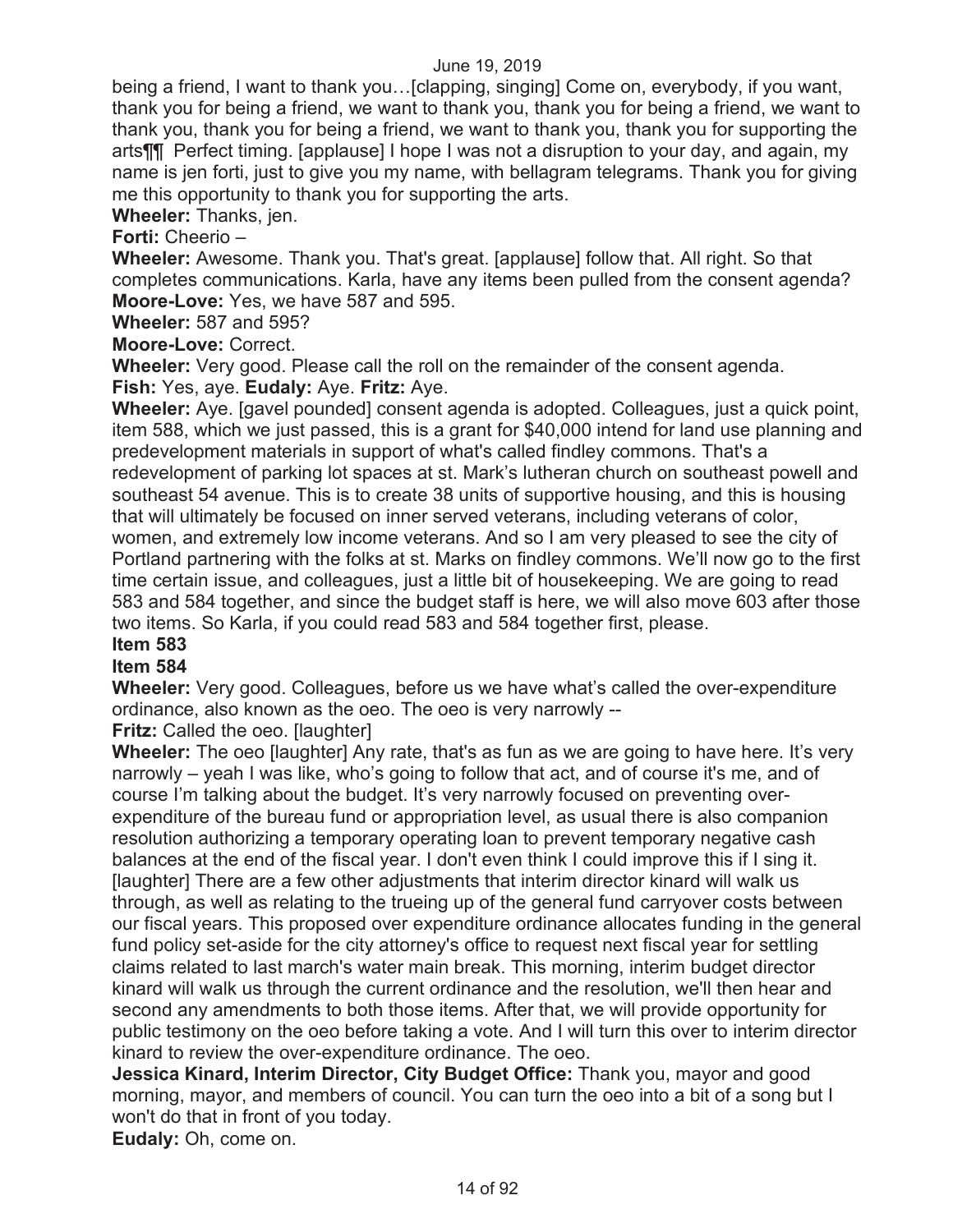**Kinard:** Maybe next time. My name is jessica kinard, the interim city budget director. I'm here with jane marie ford, our budget monitoring process coordinator. Today as the mayor mentioned there are two items that are part of the final budget monitoring process of the year, the over-expenditure ordinance, which includes a number of primarily of technical adjustments and also a loan resolution that prevents us from ending with a negative ending balance in our grant funds. I will briefly walk you through the highlights and the over-expenditure ordinance, and I know that you have a packed agenda, so I will be brief, but please feel free to interrupt with any questions if you have them. So in total the oeo reduces the current appropriation by 19.8 million. This is primarily based on technical adjustments related to debt service reserves for urban renewal areas so they are moving debt service reserves into ending fund balance, which is a technical adjustment. The key general fund changes, is as the mayor mentioned, there is one request for new general fund resources from contingency. This request allocates \$250,000 to a policy set aside account for the city attorney's office to request resources for settling claims related to the march, 2019, water main break. Approving this request would leave \$750,000 in the current year unrestricted fund contingency. There are also two program carryover requests and special appropriations for grants funding that have been awarded but they will not be spent or encumbered before the end of the fiscal year. This includes \$150,000 carryover for east Portland action plan grants and just under \$240,000 in special appropriations, competitive grant pool so again these are funds were awarded, they just won't be spent, so we are carrying them over to the next fiscal year. There are two requests to re-appropriate general fund resources back to this fiscal year that were initially carried over through the spring bump. The bureaus have now realized the resources are, actually, needed this fiscal year. We talked about these last week as part of the amendments to the adopted budget, and this includes \$55,000 for the office of community technology based on updated projections from mid-year transfer and reorganizations, things related to sort of the organizational transfer. They've realized they need this money this year instead of next year, and then \$50,000 in the Portland housing bureau for a rental services contract, again, the contractor has realized that they will be able to spend that money this year so we are moving it back into this year. Finally, there are two requested transfers from the Portland parks and recreation general fund budget to other parks funds. This includes a transfer of \$60,000 to the parks memorial fund to set aside resources for the scholarship program and a transfer of \$258,000 to the parks capital improvement fund to set aside resources appropriated for the east bank esplanade capital project. There are a couple of non-general fund items that I want to highlight, so the office of management and finance is appropriating \$17.3 million in contingency in the facility services operating fund based upon faster than anticipated capital expenditures in the Portland building, so that's because we are moving more quickly than anticipated with the Portland building reconstruction project. Parks is making adjustments in the enterprise funds, which is to increase the revenue projections in the gulf fund by \$200,000 and make some adjustments to reflect lower than anticipated revenues in the international raceway fund. Those are the highlights of the oeo. The second item in front of you is a loan resolution, this is a technical resolution that we bring forward every year to make sure that when we send our -- in our grants' fund, we actually expend before we receive the reimbursement from the federal or state governments, so if we don't do this loan, we end with a negative balance, so this is just to take care of that. It's a one-day loan that we process every year. So I am happy to take any questions, and we will now move -- the mayor may move to the amendments if there are any.

**Fish:** I have a question either to you, jessica, or to commissioner Fritz. I fully support the use of funds to settle the water main break claims, but I guess my question is -- why isn't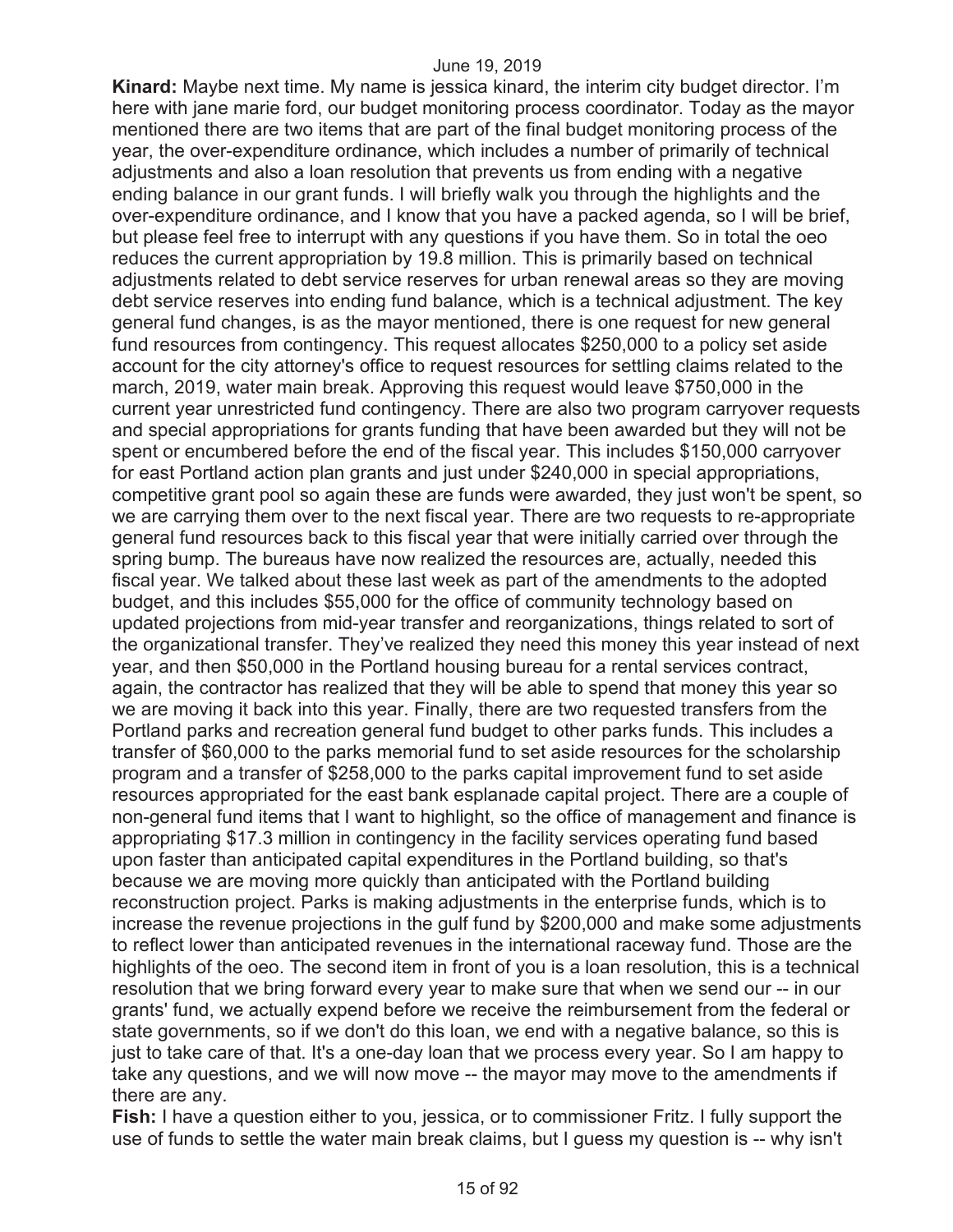the water bureau taking that out of its own resources? Why are we taking it out of the general fund contingency?

**Kinard:** So -- and my understanding is I spoke with the cfo cooperman yesterday about this, and I believe that the general fund was determined as the most appropriate source because we are not, actually, accepting liability for these claims. Otherwise, it could be conceived as a risk management type of expenditure, but it's an action that the council is taking as a choice to, essentially, alleviate some of the burden from these property owners, but not accepting any liability associated with the property damage. So, the general fund contingency is what it has been perceived to be the appropriate source.

**Fish:** I guess that I am still confused. Why -- I mean, we make judgments about liability all the time, and overall risk management, so why is the definitive ruling on liability dictate whether it's general fund or water bureau funds? It wouldn't happen without there being a water main break. It then resulted in flooding, so it's all within -- it's all related to the water bureau. Why not just use water bureau funds rather than general funds? **Fritz:** So if I might –

**Wheeler:** Commissioner Fritz.

**Fritz:** On the advice of the city attorney in relation to a previous lawsuit on appropriate use of water funds, it was just felt this would get the money to the people who need it as quickly as possible. and I'm certainly open, commissioner. We're going to have that discussion later today. The ordinance is on the council's agenda, and so we can have that discussion later, if you would like.

**Fish:** Well, if the city attorney has a strong view and the budget office has a strong view, I suppose that's good enough for me. I hope we don't take -- start taking just the most conservative approach because of the lawsuit, and sort of default to the general fund. Having been intimately involved with that lawsuit, I could make a convincing argument these are – that this is an appropriate expenditure of the water bureau because but for the water main break this damage wouldn't have occurred, so, you know, I am pleased that we are settling up the claims. I am just still not persuaded that it has to be general fund resources, but --

**Wheeler:** Itself looks like robert taylor is here to shed light on this issue.

**Robert Taylor, Chief Deputy City Attorney:** Yes. Robert taylor, chief deputy city attorney. Can you restate the question so that I understand the -- what's being asked? **Fish:** Well, the budget director has walked us through the changes. One of them is we'll be settling claims of property owners who are impacted by a water main break. I support that. The question is why are we taking it out of general fund contingency rather than out of the utilities resources?

**Taylor:** That's a very good question, commissioner, and there is another ordinance coming up later today on the process for settling those claims. It's item 599. So there was some discussion about what is the appropriate source of funds for these settlements, and for the utilities, there is, obviously, limits under the charter for what the funds can be used for. And so, in an abundance of caution, we believe that we should not use the water bureau's rate payer funds for that, and instead, it's better at this point because there are general fund resources available to use those.

**Fish:** So, and your view would be different if there had been a clear finding from risk management of liability?

**Taylor:** If there had been a clear finding by risk management on liability, then, perhaps, the risk fund would have been an appropriate place, but because risk had made the finding that they did, the risk management fund was a difficult fund to tap, and because of the rate payer limitations, the water fund was difficult to tap. There was, given the timing of this general fund balance that was available, and so in an abundance of caution in order to find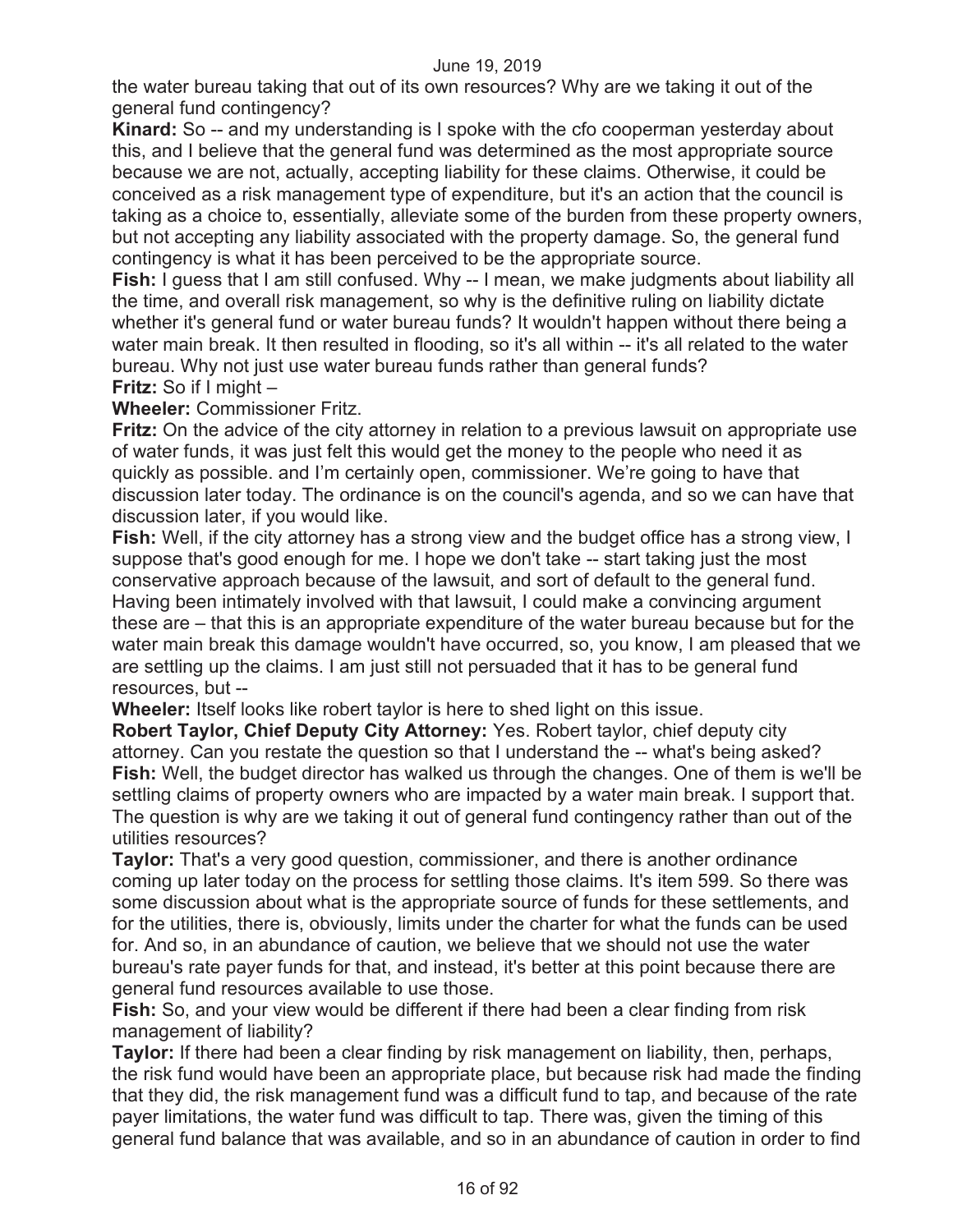a resolution so that these claims could get paid in a timely way, the general fund was identified as a reasonable source.

**Fish:** Again, I support the decision to settle these claims. I have some -- I have some ongoing concerns about the decision to use general fund rather than water bureau resources, but given the timing of this, I am satisfied with your explanation for now, so thank you.

**Wheeler:** Very good. Colleagues, are there any amendments anybody'd like to put on the table? For the oeo? Public testimony on this item, Karla?

**Moore-Love:** Yes, we have two people signed up for 583. Charles bridgecrane johnson and maggie.

**Wheeler:** And folks, today we will go to two minutes for testimony because we have like the longest agenda I have ever seen. So keep your remarks to two minutes, please. \*\*\*\*\*: [inaudible]

**Wheeler:** We are talking about the ordinance 583, the resolution 584, that is correct. **Moore-Love:** I have got a separate sign-up sheet for 584.

**Wheeler:** Well, we have read them together, so anybody who would like to testify on 583 or 584, this is their opportunity to do so. Good morning.

**Charles Bridgecrane Johnson:** Good morning. Charles bridgecrane johnson, and it's not every day that I get to come here and testify. Oeo, eo, eo, [laughter] but here we are. So, liability. Given you know, we have not talked about the tragic situation for certain parks and recreation employees. I hope that regardless of how much of a long shot it may be, that if september comes, and we have laid off employees, I hope that they will have the moral vision to sue the city for money from the water bureau or the general fund, either one. I think that commissioner Fish's thinking is very clear and rational that when a water main breaks, it's unlikely that anybody is going to challenge in court that the water bureau's funds should be used to compensate people who have suffered damages from a water main break. It's not a very long stretch of logic to say that the water bureau has a duty to be informed about the status of its at-risk pipes. It was unable to properly find the risk there and mitigate it. So the burden for these damages does lie solely with the water bureau, and it's sad to see money go out of the general fund for a city that can't maintain all of its community centers open coming this fall. I know that you have had to do some hard work and make some trade-offs, but I don't really think this city council can take pride in the outcomes from this budget. Thank you very much.

**Wheeler:** Good morning.

**Maggie:** Hi. Maggie, Portland homeless town hall. So, the water main breaks and, you know, someone has to be responsible. Flint, michigan, you know, they did their damage to the lower income communities, and they have to be responsible for that, but they made the communities take them all the way to the supreme court because they did not want to pay for the damage that they did. Okay. So, we have got these contractors who violate their contracts, like we, we have got bathrooms down, again, at the salvation army. We know it's closing. You know, you can sue those contractors or you know, some lawyer out there can sue you guys because you did not monitor your contractors when they were violating their contracts. Thank you.

#### **Wheeler:** Good morning.

**Jeanne Connett:** Good morning. Jeanne Connett. Okay. I am trying to remember when I left salem, it was a while ago, but before I left, it seems to me that they had said some of the homeowners up here on st. John's, said that their tax – I mean their water rates went up three times in one year. I have not asked anybody about this lately, but it seems to me that I agree. If it's, if it's a main, it should not come from the slush fund. It should come from the water people. That's all that I am going to say. I don't know how you guys do the money. Maybe I do need charts, man.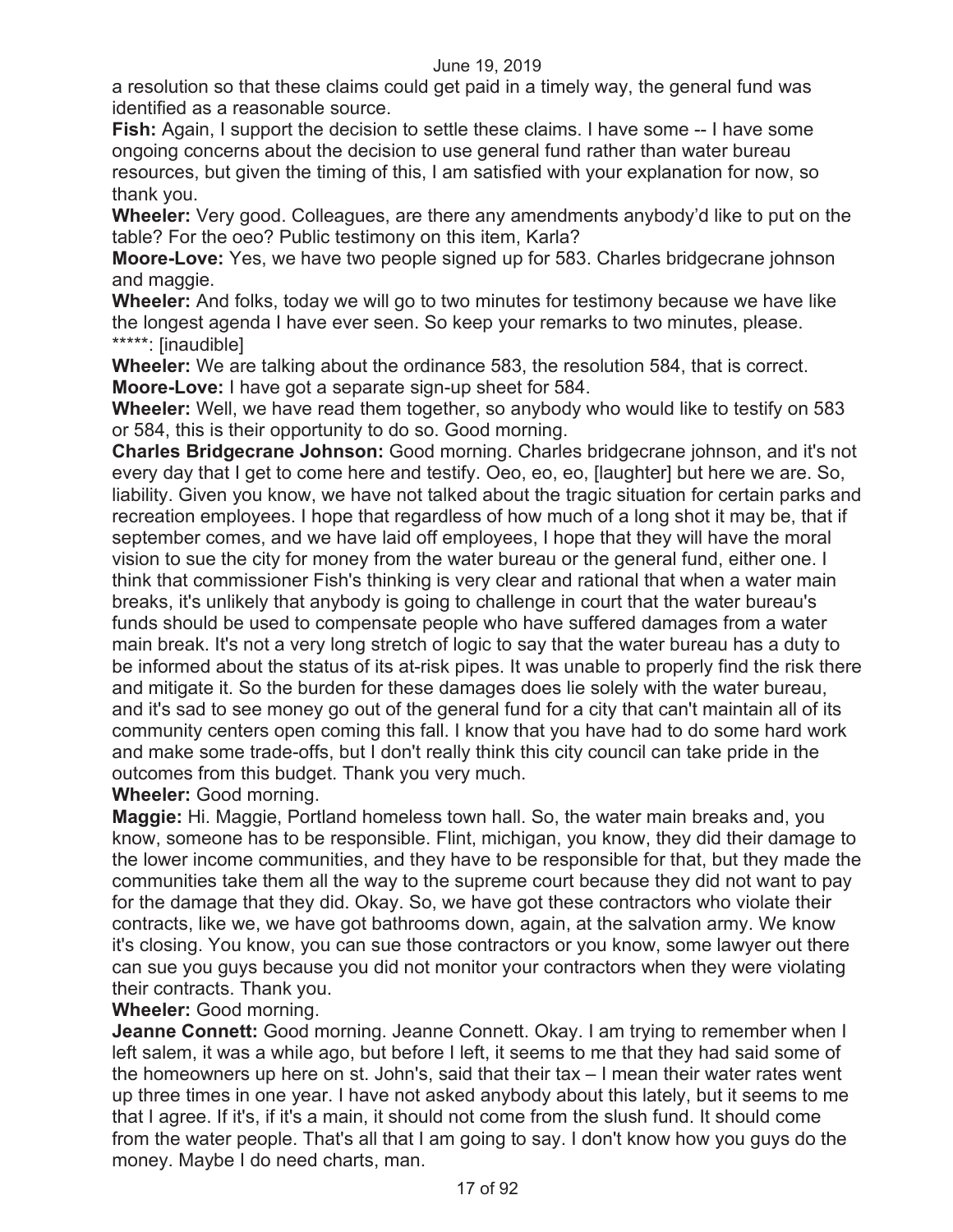**Wheeler:** Very good. Thank you. Does that complete?

**Moore-Love:** I have two more, lightning and onesha cochran.

**Lightning:** That was on 584 [inaudible] – She didn't read my name, I was on 584. **Wheeler:** Yeah, that's fine. Come on. Good morning.

**Lightning:** Good morning. My name is lightning. Basically, on that water main, again, commissioner Fish made it very clear it should have come out of the water bureau or the risk management fund, and again, the attorney said something about the charter. We need to look at that, and we don't really have the time, so I kind of question that at the end of this, and I think what we are seeing here is you know, we are following the Oregon state local budget law, and I guess you can maneuver the funds around the way that you feel appropriate, but I don't feel this is appropriate. Now, again, the overall amount we're transferring is, again, from the transportation operating fund of \$11,500,000, so the small amount on the water main is only \$250,000. Now, where I have a problem with the transferring of the funds when we are using the term on grant funds, and using those type of terms is that I would like to have more of a study from the federal and the state level on are we getting the appropriate funds from the federal level in the last couple of years? And is that due to the relationship that mayor wheeler has with our good friend, president trump? And so, I am pointing the finger at the mayor, and I am asking, do you know how much money we have gotten in the last two years compared to in the last four years? And is our number is down, is that why we are having to come up with the money now to cover -- which I would consider almost losses here. Not getting the appropriate federal funds, so, I would like to have a study done on that in the last two years, and I will point the finger at mayor wheeler, if we are not getting adequate federal funding any more, it's because of your relationship with president trump and not understanding your job is also to make sure that we have that flow of federal funding coming to the city from the federal government and the state, and that is all your jobs up here. That's why you are sitting up here as elected officials.

**Wheeler:** Thank you. Your time is up, good morning.

Lightning: So, one term mayor.

**Onesha Cochran:** Good morning. My name is onesha cochran, and as a woman of the african-american community, I beseech you to take a very close look at the budgeting as it pertains to the health and well-being of your african-american citizens. Are you aware that prominent African-American leader and executive director of miracles club is dying in his house with days to live because his organization does not offer insurance. Most non-profit organizations do not offer insurance. He served this community well almost 30 years and he never was able to go to the hospital like the rest of us. I think that is implorable. Many things are affecting the african-american women in this community for lack of appropriate services, namely the diane wade house. The mayor is one of the highest elected officials, I would like to discuss this with you. My last item on my agenda is for coffee creek inmates, 85% of the inmates in coffee creek are there because of drug related issues, however drug treatment is not offered on a macro-level to inmates who have done time in coffee creek, and that is a huge problem. They get out with nowhere to go and with no beginning to understand how to deal with their drug treatment. I think that these are issues that need attention, as well.

**Wheeler:** Thank you. Appreciate it. Any further discussion on the ordinance 583? That is an emergency ordinance. I am going to hold off on that for a moment because we need commissioner eudaly to come into the room. Any further discussion on the resolution 584 - - oh, you have more to add?

**Kinard:** Oh, no, I was just getting ready in case there were additional questions. **Wheeler:** Oh, well, okay. I don't believe we have any so at this point we will call the roll on 584, the resolution, please.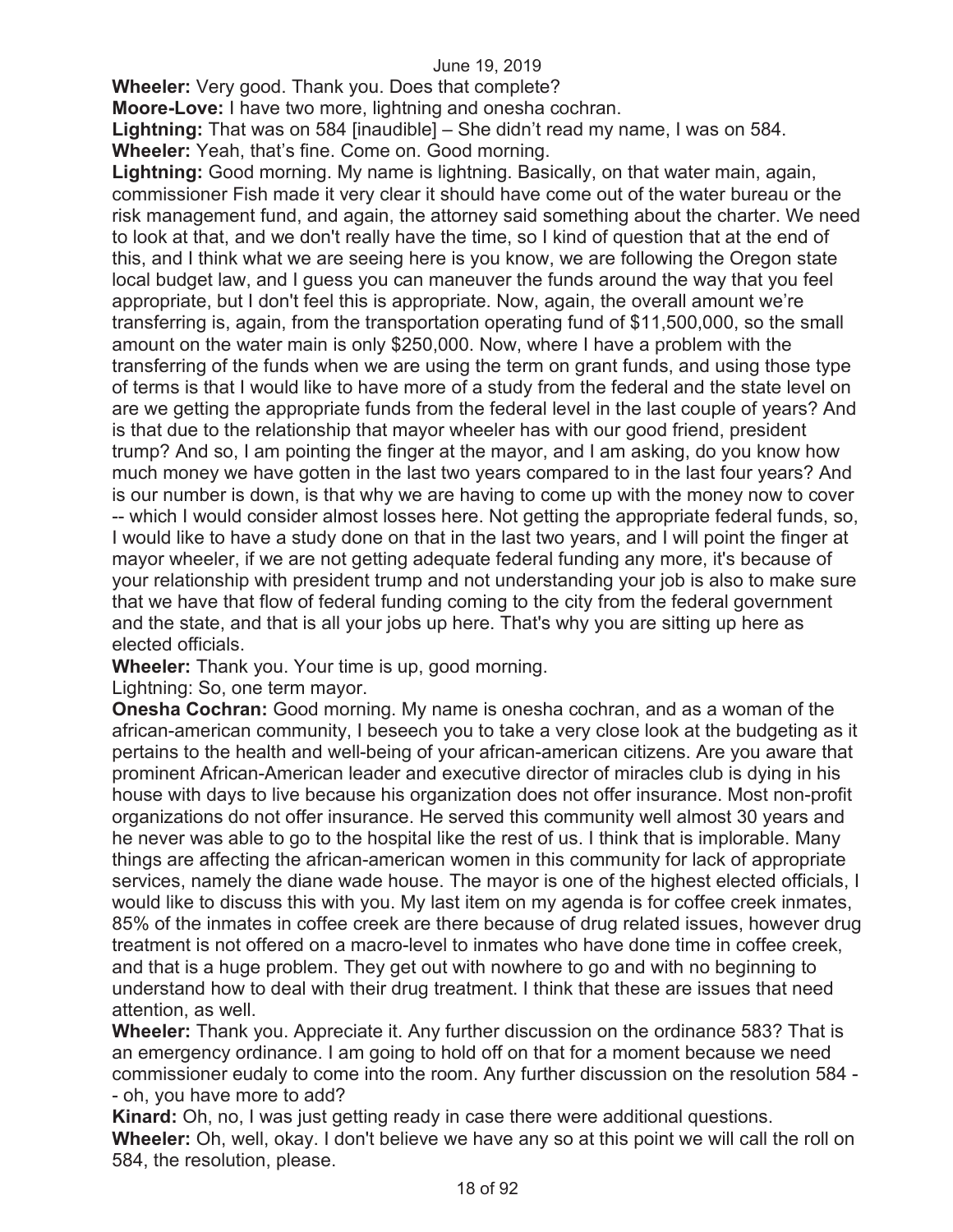**Fish:** Aye. **Fritz:** Aye.

**Wheeler:** Aye. This is not, which day is it.

**Fritz:** It's alright.

**Wheeler:** I vote aye. The resolution is adopted, 584, and we need commissioner eudaly for 583.

**Fritz:** I don't even know why I was thinking of saying that.

**Wheeler:** I don't know if I want to know. [laughter]

**Fritz:** It's not even 10:30.

**Wheeler:** Greetings.

**Eudaly:** My apologies.

**Wheeler:** No worries. Karla, please call the roll on 583, the ordinance.

**Fish:** Well, this is a pretty straightforward ordinance, and again, I want to be clear, I support the council decision to reimburse property owners affected by the water main break. I believe that I have a respectful disagreement about where the options that we have available to us in terms of where the funds come from. However, based on the position that the city attorney has taken and explained to us, I am satisfied for now, and I will want to revisit this question in the future, and so I will vote Aye.

#### **Eudaly:** Aye.

**Fritz:** Commissioner Fish, I sincerely appreciate you raising these questions, all of which I also discussed with staff. Let's have a fuller discussion on the water bureau item later on today. Thank you very much, staff, thank you, director kinard for all your work on the budget and also jane marie ford. Aye.

**Wheeler:** Aye. The ordinances is adopted. We'll now move to 603, please. **Item 603** 

**Wheeler:** Colleagues, this is a second reading of the adopted budget ordinance. As you will recall, I set out this budget process to initiate several changes to make our budgeting process more transparent and accessible to the public. The budget office, cbo, has developed an online dashboard that not only includes information to help members of the public understand and navigate the budget process, but also it empowers members of the public to engage with the many layers of our total citywide budget. This new dashboard offers a one-stop shop for people to find the information that they need and that they want on the city's budget. Instead of thumbing through over 1,000 pages of the adopted budget document or searching the many pages on the city's website for information on the city budget process, you can now visit this dashboard and self-navigate to the information that you want to find. I encourage everyone to visit the site. It is Portlandoregon.gov/budget and select the adopted budget visualization. There you will find information on and helpful links for key components of the city's budget process, interactive data on the city's programs, revenues and expenses, and detailed information on budget decisions from this year's budget process. I am proud to say that this is a new cutting edge model for communicating budget information. In fact, the company tablo has requested that the city budget office lead a national webinar to demonstrate and instruct other cities on our construction and the use of this tool. Again, you can find this new information, the budget visualization tool at Portlandoregon.gov/budget. So Karla, this is a second reading of a non-emergency ordinance. We have had lots and lots and lots of testimony on this item. Colleagues, are there any other questions before I call the roll on the budget? Karla, please call the roll.

**Fish:** Well, mayor and colleagues, on may 23, the council voted to approve our annual budget. Since then, the tax supervising and conservation commission has given their blessing. Therefore, today's vote is a formality, and I don't intend to repeat all of my remarks on the last vote. I do, however, want to highlight a few things. First, this is mayor wheeler's third budget, and the third time that he has achieved broad council support for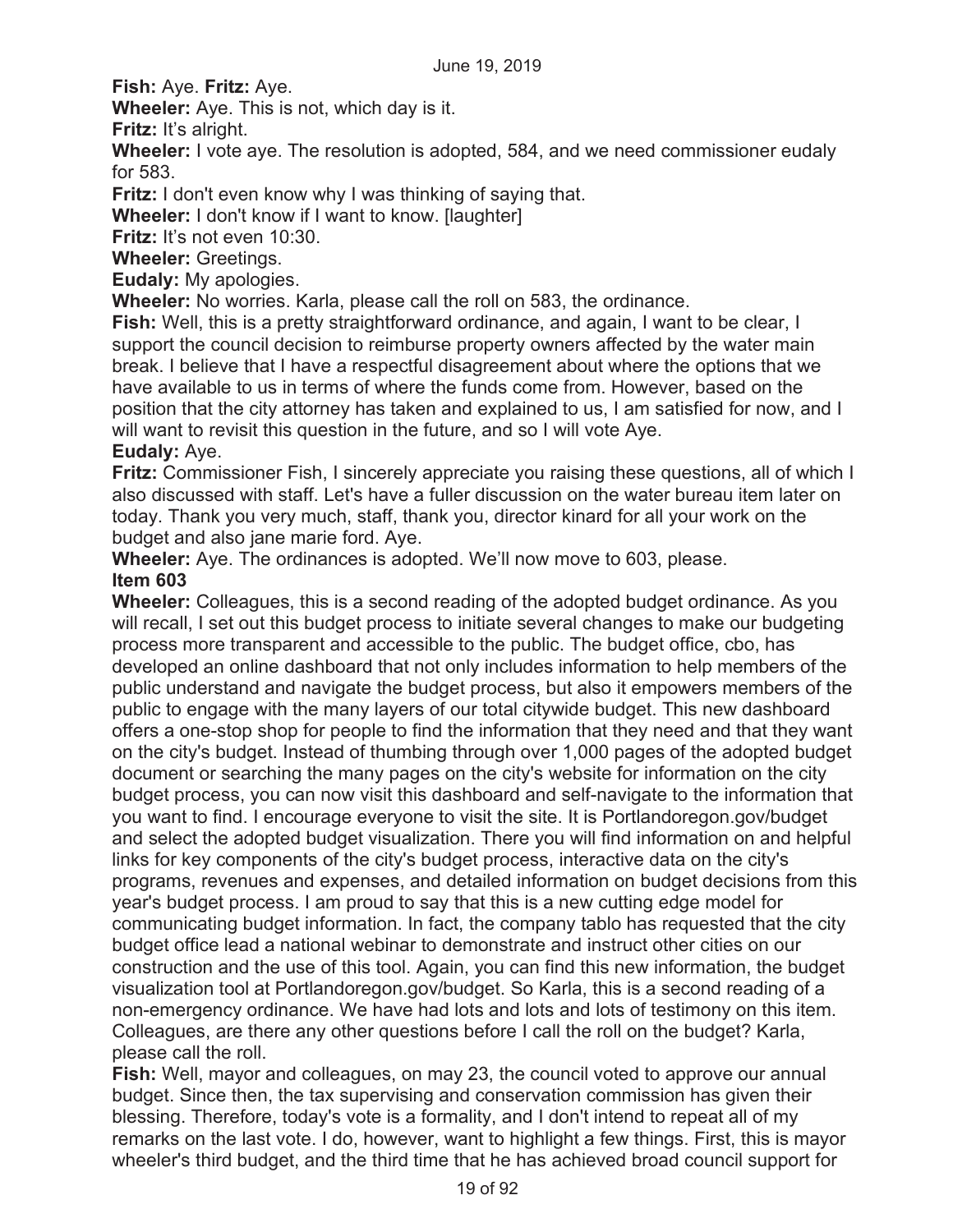his budget. So mayor, thank you to you and to your team for leading us through this process.

**Wheeler:** Thank you.

**Fish:** Second, this year we tried a new budget process, essentially, modified zero-based budgeting. It was an improvement and helped uncover a significant structural gap at parks so I want to give a big shout out to the city budget office for their work in helping us get to this day. I believe our public outreach for the budget is still a work in progress, and I believe we can and must do better. Next I would like to acknowledge a number of important items that were included in the budget but didn't grab the headlines. They include additional resources for supportive housing, a combined utility rate increase below 5%, and on the bureau of environmental services side, which is two-thirds of your bill, the increase is below 3%, which is below the rate of inflation. The small investments in the Portland rose festival and the Portland film office, that generate returns for our local economy, and funding for the next phase of our work to clean up the willamette river, support for important environmental priorities like brownfield cleanups and a dark skies initiative, an age friendly coordinator position in the bureau of planning and sustainability, and almost \$700,000 to cover ongoing operations and maintenance of new park facilities, many, if not most of which are in east Portland. Let me close with the word about parks. Director long and I are working closely with human resources to identify openings at parks and at the city for employees facing layoffs. We are very encouraged by our progress today. This summer, we will take a deep dive to identify new models for funding parks going forward. My goal over the next two or three years is to put parks on a solid and sustainability foundation. We are open to all creative ideas for how to achieve that goal. Finally, I want to thank my colleagues, developing a budget is one of our most collaborative undertakings. It has been a pleasure to work with each of you and your offices to craft this budget. I vote Aye.

**Eudaly:** This budget, I think, largely reflects our values and priorities as a council. It also reflects some compromises that were hard to swallow. Not everyone -- no one got everything that they wanted but we did fund many vital and urgent programs and initiatives. The ones that I am most thankful for is the ongoing funding for the joint office for homeless services, funding for the office that serves landlords and tenants. As we increase regulation, we need to support landlords and tenants and understanding our policies and their rights as well as the complete count for the upcoming census. There's many, many more, but I am grateful that we found funding for those, and I vote Aye.

**Fritz:** Thank you to everybody who's been involved, and obviously, this, in many ways, is a status quo and compromise, by, as my colleagues have said, with the exception of Portland parks and recreation. The cuts we're taking to parks are painful, and no one on council is happy with these cuts. However, they are necessary. Under the leadership of commissioner Fish and parks director, adena long, a plan will be developed that will provide for the long-term viability of a vibrant park system. In the short-term, there is disappointment and sadness, and I will commit to being part of the conversation to look for that ongoing sustainability funding. Council continues to invest in housing and houseless services, and we continue to meet the federal government to address those issues at a national level, I am encouraged to see the regional level and state level has finally come to the realization that this is not just a Portland problem. Los angeles has made significant investments in housing, passing a \$1.2 billion bond for housing, and yet, their homeless population jumped from 16% to 2018-2019. So there does need to be massive national investment in housing, and unfortunately, that does not look like it is going to happen. In the meantime the council under the mayor Wheeler's leadership is funding the joint office of homeless services at the requested level. So thank you, mayor wheeler, for working with your colleagues to adopt this compromised budget. Commissioner Fish, thank you for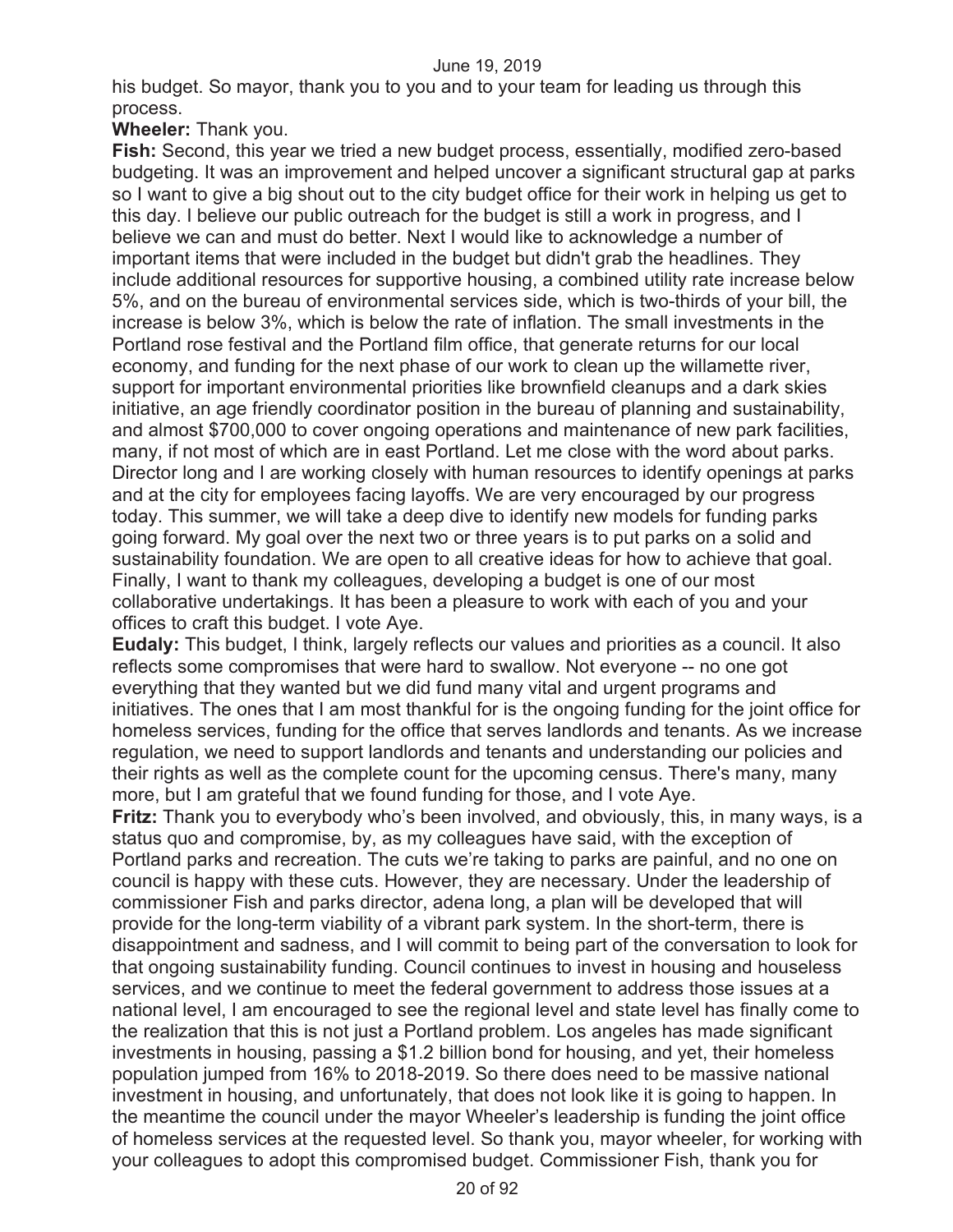bringing forward a responsible even if painful budget for parks that does put park on a more sustainability path. Commissioner eudaly, I particularly appreciate your antidisplacement funding and your steadfast commitment to making sure that we do have measures in place before we enact further measures which may cause more demolitions and displacements so thank you, especially, for that. Commissioner hardesty, made her comments last week. It's clear that she shares the rest of the council's commitment to our city employees and our vulnerable community members, and as commissioner eudaly said, this budget is a moral document that reflects our values and principles, which are all shared by everybody on the council. I acknowledge the excellent work done by the city budget office in a challenging year with new budget software and an interim budget director, jessica kinard and her team did an excellent job. Thank you so much. Thank you to all the community members who took time to attend the forums. It's wonderful to see so many different folks attending, especially when we hold them in the evenings when people come in. Thank you for the written comments. I was overwhelmed by the amount of emails that came in and was not able to keep up with them, so please know that they were read, and I am appreciative of the urging. We can never do everything that everybody wants us to do, so that's the challenge of being on the council is that we have to consider all of the values and not only the ones that come bubble up to the top of the public attention. The council, however, could not pass a responsible budget without hearing from each community member on what's important to you. Thank you to my staff for all your work on the budget. Claire adamsick, cristina nieves, meeseon Kwon, Cynthia castro and Yesenia carrillo. I could not do this job without you, and in particular, thank you to my chief of staff, tim crail, who has been with me since day one and hopefully will be until the end of next year. Aye.

**Wheeler:** First of all let me thank my colleagues am I am pleased with the collaborative effort that has led to this budget. As commissioner eudaly said, nobody got everything that they wanted. The reality is that it does not work that way. There is always compromise, give and take to be had, that on the whole, I am very proud of the work that we collectively have done for this budget, for the fiscal year 2019-2020. The budget reflects a collective commitment to housing and addressing the homelessness crisis, supporting equitable outcomes and fostering equitable prosperity so that as our economy continues to grow, Portlanders benefit regardless of who they are. Fiscal sustainability and inter-generational equity, clean and safe communities, and importantly in my opinion improving and streamlining both city processes as well as constituent response. We invested in housing and homelessness while we were certainly required to make some challenging budget decisions this year, I am very pleased that we are able to preserve and continue progress on critical and urgent housing and homeless needs. This budget includes almost ten million dollars to continue critical services that otherwise would have been cut, and it adds new services in the Portland housing bureau's budget. I am particularly pleased about our continued investments in homelessness services, and the fact that this budget provides nearly seven million dollars in funding to continuing the current service levels through the joint offers of homeless services. That's everything from prevention to shelter services to transitioning people off the street and into housing and providing services to help people be successful in that housing. This budget also invests in innovative new services, including \$500,000 for drug and alcohol treatment services for those who are the most chronically homeless. It includes anti-displacement approaches. It provides funding for a partnership in a new navigation center to make sure that the chronically homeless people are connected to whatever services they need to get off and stay off the streets. I am particularly excited about the inclusion of the new hygiene street response program. This pilot provides mobile bathrooms and showers to ensure access to basic hygiene needs for those who are homeless, and the provision of low barrier job training for individuals who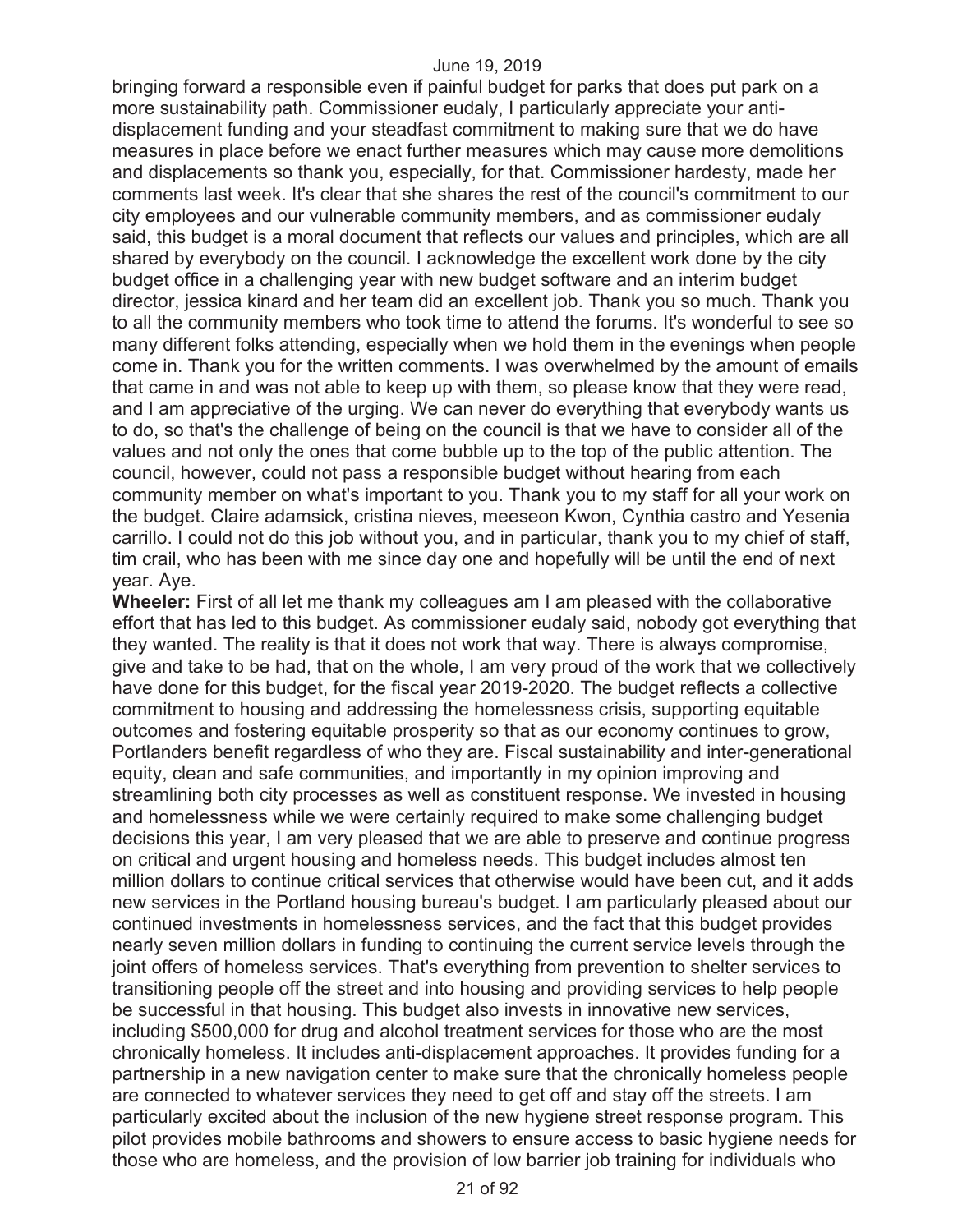want to work as station attendants. We invested in supporting equitable outcomes and fostering equitable prosperity, and some of the highlights there just quickly running through the list, we continued our current support for Portlanders united against hate, we supported the Portland means progress initiative to ensure that the prosperity is shared across all Portlanders, and \$100,000 for the hill block project, \$50,000 for the cully project, and \$75,000 to help foster the albina vision over by the rose quarter, and staffing for the Portland commission on disability, creation of new citywide accommodations and inclusions through the establishment of a fund for employees with disabilities, and a new person in the bureau of planning and sustainability to focus on insuring that Portland is planning for an age-friendly future, as commissioner Fish indicated. We are supporting the 2020 census outreach, and the neighborhood prosperity business network, and the mercatus my people's market will all continue to receive funding. We invested in financial stability and inter-generational equity, and we prioritized costs that I believe will lower your costs and increase revenue collection. Some of this stuff was not exciting but important, and we did a lot of work collectively on it, and that includes the integrated tax system, and that includes making sure that operation and maintenance dollars followed new projects in parks that we had collectively supported, and we also provided resources to help provide a runway for the parks bureau to plan for its future. We invested in clean and safe communities. That includes the new hygiene program I just mentioned, the funding for the rapid street response program, which is a great opportunity for this city moving forward, and funding for a second year of the "keep it pretty rose city" initiative to engage people in the public who want to pick up litter on our streets. We supported the clean air construction standard, and we provided funding for the cease-fire program in the office of youth violence prevention. Finally, we invested in improving city services. That includes a significant commitment to the new 3-1-1 system, and a budget note to solidify the development of that system. We preserved the rapid response vehicle that was at risk of being cut in the fire bureau, and we increased the funding to ensure the public records requests are facilitated more quickly. I would like to make a couple of thank yous here. First of all, director kinard for what I believe has been outstanding leadership over the course of the last year and to all members of your budget team. They provided great insight, great support to this city council. It goes without saying that we thank our community budget advisers, including frieda christopher, sho dozono, pam knowles, dunetchka otero-serrano, andrea paluso, all of whom spent many, many hours without staffing going through the budget, learning the budget, and giving us really good advice and counsel. I would also like to thank the bureau advisory committee members for all of the bureaus across the city, public engagement has been a very important process. We experimented with some new community engagement opportunities. I agree with commissioner Fish that over the course of the next year, we are going to get feedback on those various types of community engagement, and hopefully, settle on some strategies that we think are the best overall. Lastly, I would like to thank kristin dennis, Adrea Valderrama and many other people on my staff who worked for the last year on this budget. Thanks, everyone, I vote Aye. The budget is adopted [gavel pounded]. Time to start working on the next one. [laughter]

#### **Eudaly:** Oh –

**Wheeler: I**tem 585, thank you.

#### **Item 585**

**Wheeler:** Colleagues, we're here to approve the mt. Hood cable regulatory commission fiscal 2019-2020 fund budget. Who thought that we were done with budgets? The city's allocation to the mhcrc operating budget is nearly \$315,000, and the amount is included in the city's approved fiscal year 2019-2020 appropriations. Speaking today is our panel, leif hansen, who is the commissioner chair, sue disciple, and both these individuals of course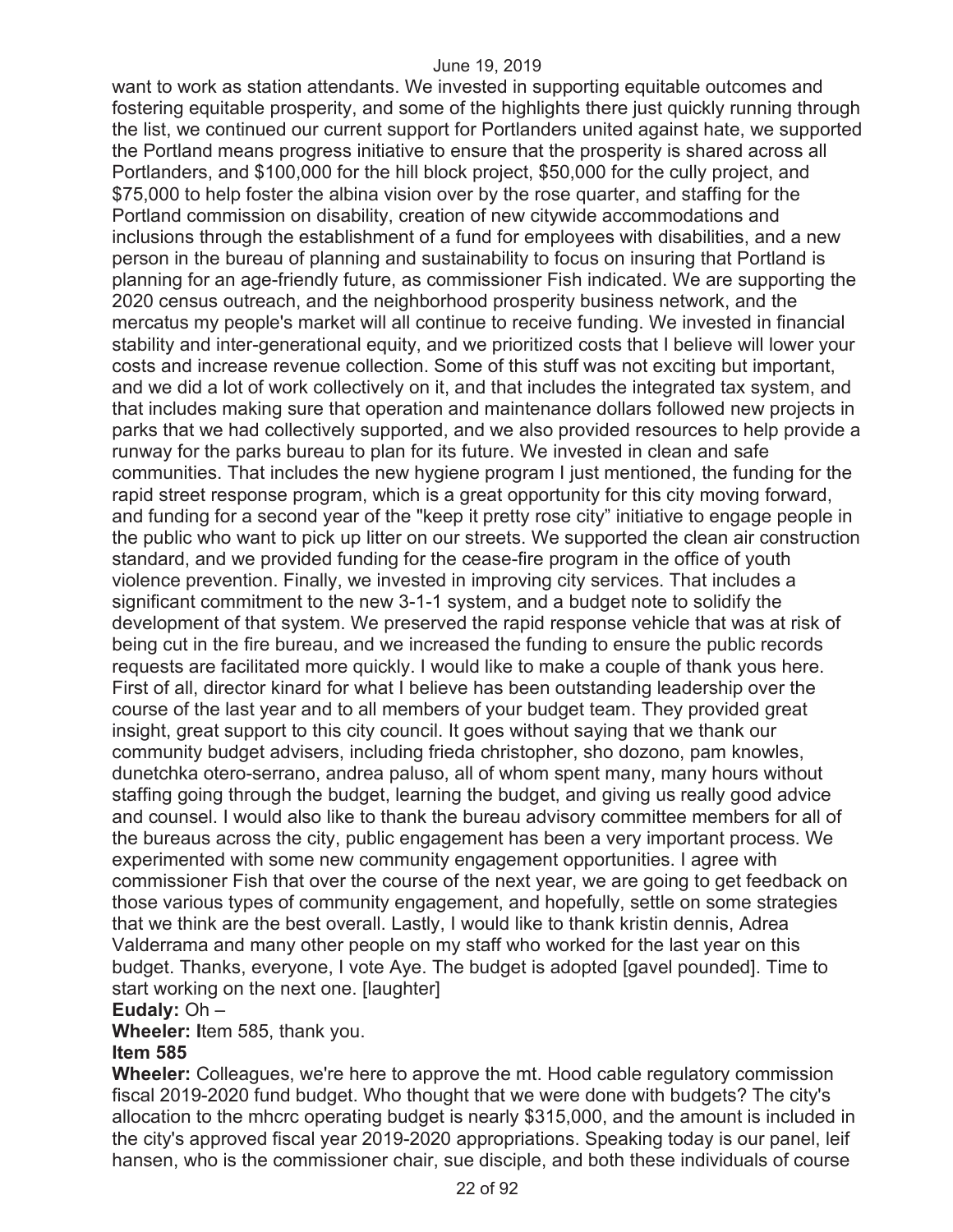are appointees to the commission. Julie omelchuck, the program manager to the mhcrc is here to answer any questions that anybody may have. Good morning.

**Leif Hansen, Mt. Hood Cable Regulatory Commission:** Good morning. I didn't bring a musical instrument. But, I am here to highlight a couple of the mhcrc activities from the past year and to seek your approval for our 2019-2020 fund budget. I believe you got the proposed budget in your meeting packet. We have handed out a copy of our annual report, as well. As a reminder, the mhcrc is an intergovernmental partnership among gresham, fairview, Portland, troutdale, wood village and Multnomah county. Each of these jurisdictions appoints citizen representatives to the commission. I am one of those appointees from the city of Portland. The mhcrc has oversight enforcement and public benefit responsibilities for the cable services franchises with the cities and the county. Portland has two cable service franchises with comcast and centurylink. There are four total within the commission's purview. As highlighted in the annual report, the mhcrc deals with ever changing technology to support the community needs for local authority over public rights-of-way and compensation. We act as a consumer watchdog platform for community voices, affordable broadband networks for schools, libraries, and local governments, and also, local solutions for addressing digital equity issues. Over this past year, mhcrc has provided many services to the communities and its residents. We continue to work with public schools and districts under our techsmart initiative for students success. Portland public schools, david douglas, centennial and reynolds have active grants serving Portland students. Thus far, the commission is over \$11 million into the longer term investment goal of \$17 million. 220 classroom teachers in five school districts are supported by those resources provided under the techsmart initiative. The community technology grant annual competitive round funded six new grants with community organizations. These grants leveraged over \$2.1 million in matching resources. The grants are responsible to needs identified by the community and support organizations to use technology in addressing their issues. For example, an mhcrc grant from this past year in supporting a panel's mission to reduce the disparities in economic and education for asian and pacific islander communities. The grant will equip apano's community space in a new affordable housing development with technology for digital literacy training and broadband internet access for low income residents. Affordable broadband has become more and more critical to our local public institutions. The mhcrc is leading a network planning effort in partnership with 18 public agencies within Multnomah county. This partnership for the current institutional network, otherwise known as the I-net, provides high-speed affordable broadband connectivity to 308 schools, libraries, public agencies throughout the county. The mhcrc provides capital funding and franchise enforcement, support to open signal. The city's operational support grant agreement with open signal is on the agenda later today. The cities funding leverages the mhcrc capital funding so that open signal can effectively use the equipment and facilities to provide services to the community. Over the past year, open signal produced over 2,500 hours of original local programming. They also trained 600 residents in digital and media literacy skills. The mhcrc addressed consumer protection issues, both broadly and with individual subscribers. For example, the mhcrc worked with the cable companies on issues related to clear information on subscriber bills, on-time appointments, phone answering time frames and service fees. We had 181 complaints that reached resolution from the cable -- the local cable tv subscribers over the past year. Coming up in fiscal year 2019-2020, the mhcrc engaged in a future focused planning considering rapidly evolving technology in public policy. Our community's increasing reliance on available – availability of broadband internet, very important for our agenda. We intend to work with you, your city staff, communities to identify the needs and opportunities for our broadband future. We have got a technology needs ascertainment underway in preparation for our franchise renewal negotiations with comcast and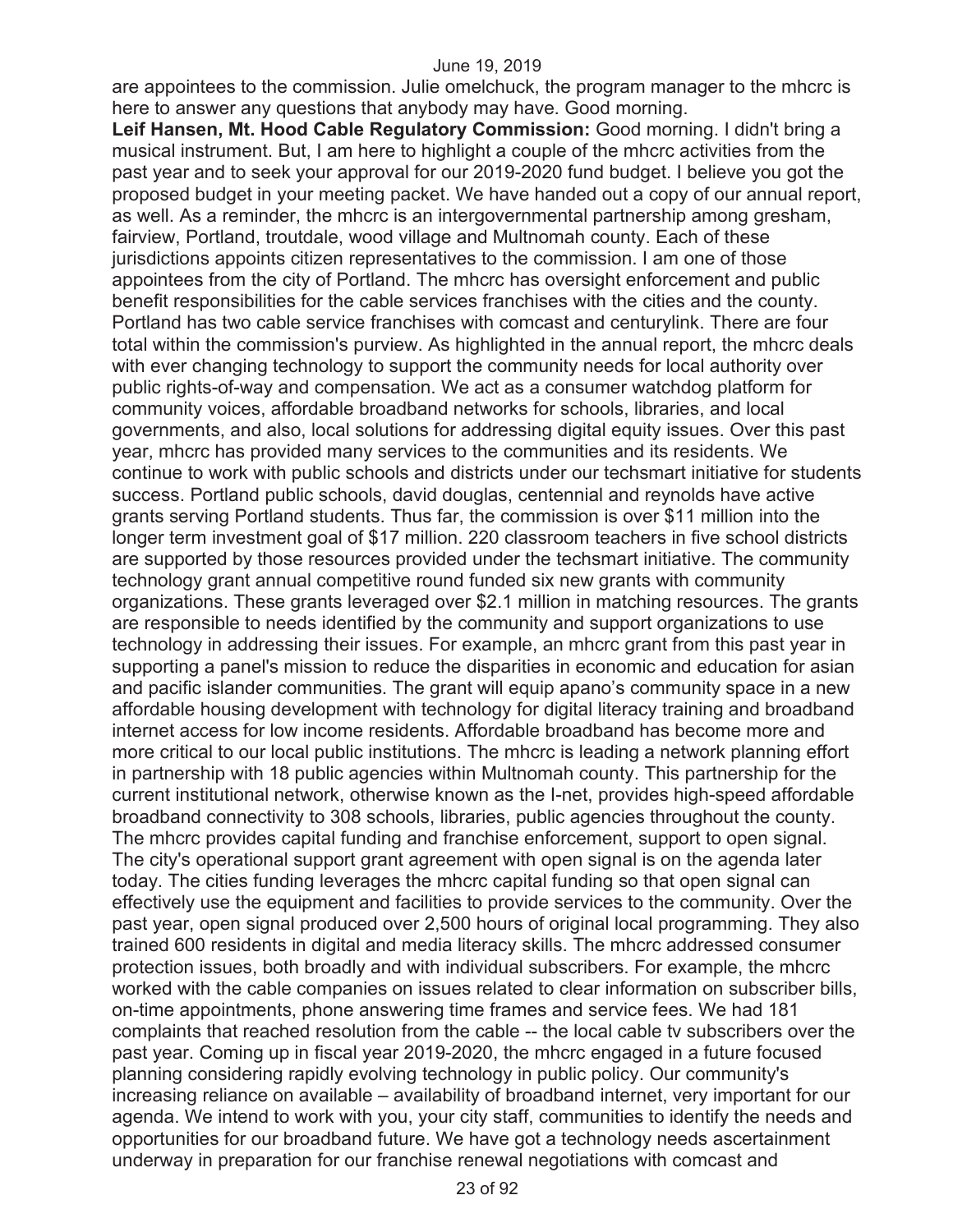centurylink. I'm happy to report once again that in speaking of the money side of the equation, that we once again received a clean audit for fiscal year 2018-2019. That full document is available on the mhcrc's website. Wanted to note the downward trend that we're seeing in the cable franchise revenues, page 9 of the annual report. You will see a graph showing this trend and it's a continuation of the trend from -- that we reported on last year. But, for the first time in franchise history, the actual revenue for 2017-2018 decreased 7% over the previous fiscal year. Based on the first three quarters of 2018- 2019's revenue we are projecting another 6% decrease for the current fiscal year. Mhcrc has been closely monitoring the trend and anticipating implications for franchise fee revenue for local governments and for revenues that support the commission's community grants and other programs. 2019-2020 our budget reflects a projected decrease in franchise fee and peg i-net fee revenue. Surprisingly the total number of cable tv subscribers actually increased in 2018 as reported by the cable franchise companies. We are conducting a franchise audit to better understand the data and why the revenue dropped while overall subscribers actually increased. The mhcrc proposed 2019-2020 fund budget is in your meeting packet as an attachment to the ordinance, annual budget allocation for all jurisdictions, collectively fund about half the mhcrc total operating budget. This coming year's allocation is \$314,820, or \$314,826, representing about 6% of the franchise fees collected by the city. Remaining portion of our budget is funded by other resources, mostly to administer the dedicated capital fee revenue and related programs. Before closing, I want to thank the mayor and council for supporting the county-wide partnership, 25 years is our anniversary this year. Also want to thank you for the new bureau architecture. Appreciate that. And your recent appointment of elisabeth perez as the interim director and also our staff director. Looking forward to working with her more over the coming year.

**Wheeler:** Great. Thank you, sir. Commissioner Fritz.

**Fritz:** Thank you very much for your report. Thank you for serving. I think this is one of the, mt. Hood cable regulatory commission is one of the most powerful volunteer jobs in Portland given the authority that you have and the ability to collaborate with people from other parts of the region, so thank you for your work. I'm curious as to why if cable subscribers are up, why is the revenue down?

**Hansen:** Yeah. It is an interesting question. We actually don't have the answer yet. The data -- the subscriber data comes in late, and we just received it in the last 30 days. So, we've asked those same questions of the companies to better understand whether the data is accurate or whether there is an underlying reason. So we will discover what that is, and we can certainly report back.

**Fritz:** I know in the past we sometimes have very nice settlements after audits of those kinds of things. It could though be the, that people are -- more people are subscribing, but they are buying cheaper services. Right?

**Hansen:** That certainly could be one explanation. Yep.

**Fritz:** Thank you very much. Please let us know when you find out.

**Hansen:** Thank you.

**Wheeler:** Very good. Does that complete your presentation?

**Hansen:** It does. Yes.

**Wheeler:** Thank you both. Great. I don't see any further questions. Is there public testimony on this item, Karla?

**Moore-Love:** Yes, we have three people signed up.

**Wheeler:** Very good, thank you.

**Moore-Love:** Charles bridgecrane, Maggie and Jeanne.

**Charles Bridgecrane Johnson:** Good morning, commissioners. For the record, charles bridgecrane johnson. I wish that we heard a bit more about the regulatory aspects of the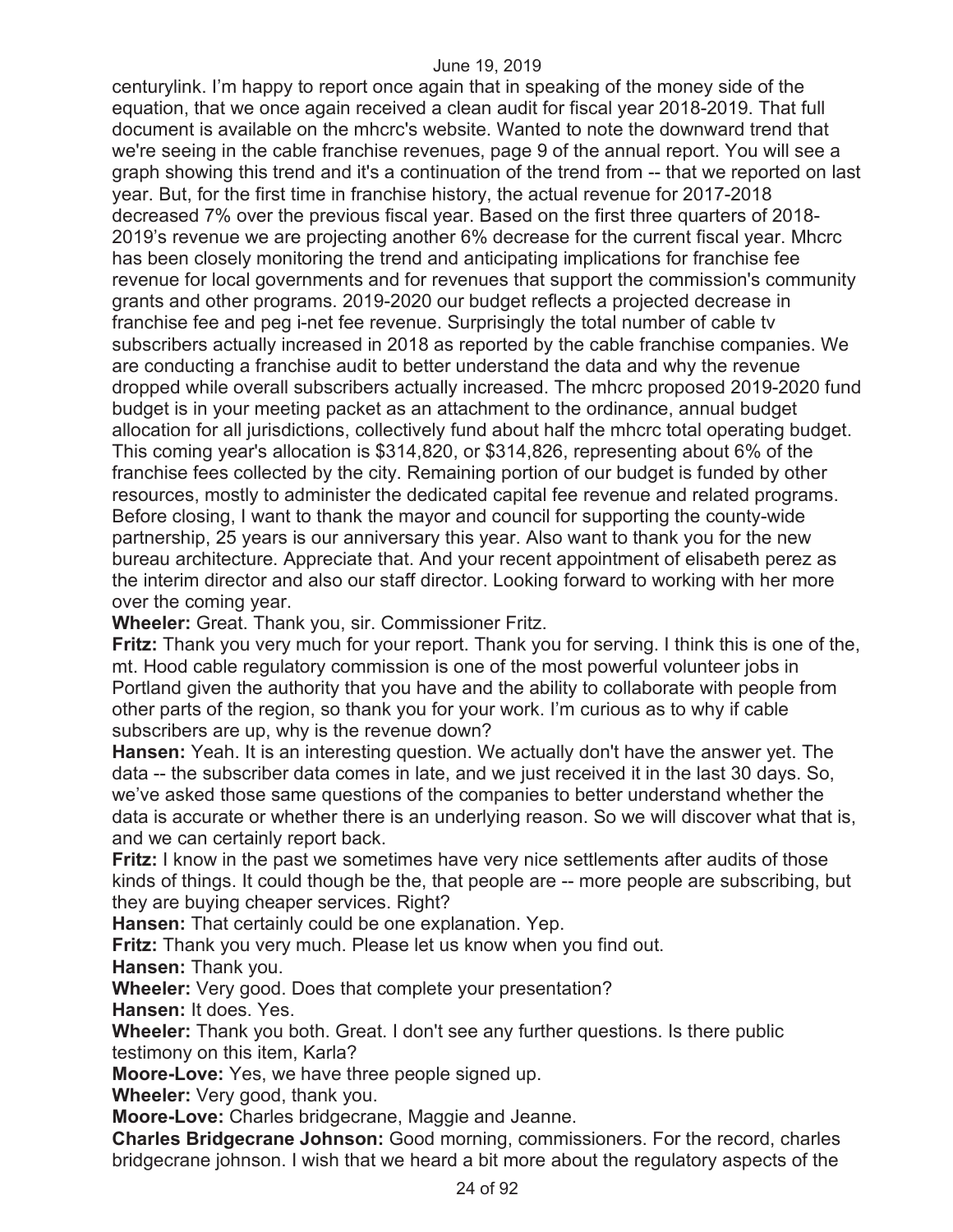mt. Hood cable regulatory commission because I would like to be able to balance in my mind what we're saying about comcast and what the honorable timothy a. Bradshaw finds about comcast. Case number 16-2-18224-1 up in seattle, not an Oregon case. But, my guess is that if the headlines in the media say that comcast broke the law 445,000 times to take advantage of consumers, that probably almost every complaint a local person made to the mt. Hood cable regulatory commission may be substantiated. So, you know, Portland and vancouver, Oregon and Washington were pretty much the same people pretty much the same things happen. So, it would be pretty much miraculous if comcast was a spotless, honest actor in this market, but in the state of Washington, the headlines say they broke the law 445,000 times, and they get off with a \$9.1 million settlement, probably under appeal because at the rates we are paying for comcast, god knows that they can afford some lawyers and a whole british television network called "sky" so, I hope that everybody on the mt. Hood cable regulatory commission will add that context to the way that they process subscriber complaints and make sure that in our service area, the areas that you have constituents in, we make sure that comcast with its highly profitable business is conducting itself honestly, and I hope that the mt. Hood cable regulatory commission would, actually -- it's probably in the report, and hopefully you will find it online, list the exact number of customer complaints and outcomes. Thank you very much. **Wheeler:** Good morning.

**Maggie:** Hi, so I want to talk about something related to this which is at&t, which the government sued at&t for doing the same thing. Yet you reward them with a contract. So I would like to say to you again about contractors is sometimes your own contractors that you are paying are ripping off the very people that you paid them to help. That's what I want to say.

**Wheeler:** Very good. Good morning.

**Jeanne Connett:** Good morning. Jeanne Connett. The last time I had anything to do with comcast or anything – I don't even own a tv, was when they weren't paying their taxes. Did they ever pay their Oregon taxes? Does anybody care whether they paid? [inaudible] three, three thing. I don't know but fact is that being the mayor of Portland, if you have a company like comcast in our state and you see that within your jurisdiction they are not paying their taxes at the end of the year, shouldn't there be something you do besides reward them? You know? I'm just curious. Because that really bothers me. It bothers me when I read – now this was like a year and a half ago, before I came up here, how many companies there were in Portland, Oregon, that actually were not being followed through to pay their taxes. As far as I know they had no extra fees. If they did pay it for paying it way, way late and having to be forced to do it and can't we come up with better companies in the state of Oregon and Portland to where they are more set on helping the community instead of taking away from the budget of our city and town? Thank you very much for your time.

**Johnson:** Fair taxes. Stable budgets. It would be a beautiful world.

**Wheeler:** Does that complete public testimony, Karla?

**Moore-Love:** Yes. That's all we have.

**Wheeler:** This is an emergency item. We'll wait until commissioner Fish returns. Very good. So Karla, can you please call the roll on item 585, approving the mount hood cable regulatory commission fiscal year 2019-2020 budget?

**Fish:** Thank you for your presentation and all your good work. Aye.

#### **Eudaly:** Aye.

**Fritz:** I am a huge fan of the mount hood cable regulation commission. Thank you for your annual report. Huge fan of the office for community technology. Julie omelchuck, thank you for all of your work over many years. Mayor, thank you for appointing Elisabeth perez, the deputy director and also restructuring it as was mentioned in the presentation. This is a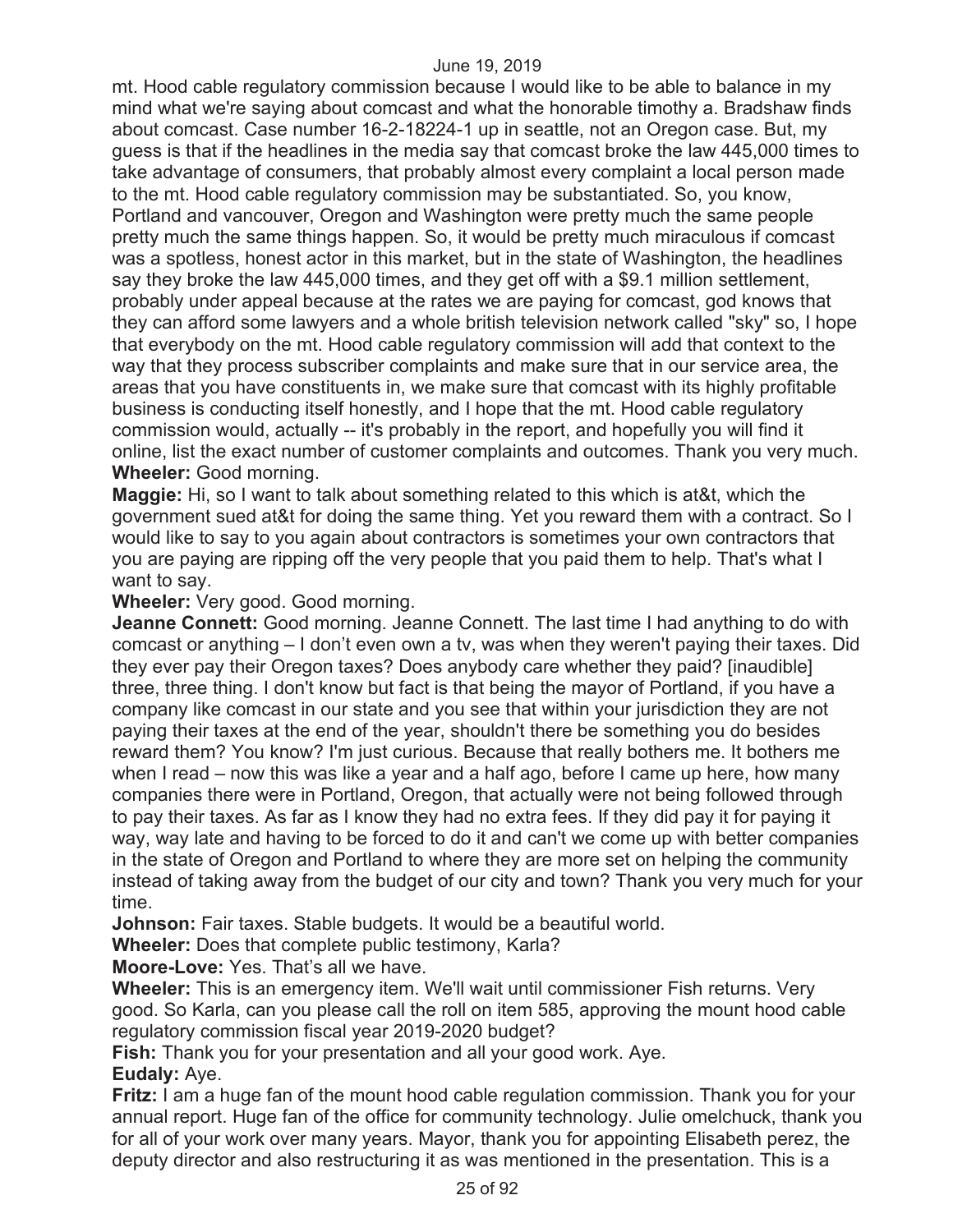small but mighty bureau that brings in millions of dollars of revenue and then the mount hood cable regulatory commission is authorized to give some of that revenue to community purposes which are detailed in this report so it's really important that we close the loop with this report every year. Thank you so much. Aye.

**Wheeler:** Well, as you heard the mount hood cable regulatory commission is a longstanding important intergovernmental relationship. It includes gresham, fairview, troutdale, woodbridge and Multnomah county, and of course the city of Portland. Portland's particular appropriation goes to administer about 6 million annually in community technology related benefits throughout the city and the county, so these grants help the city meet the goals of the digital equity action plan to better serve our residents, and I want to thank leif and sue for their service on this commission. They are citizen volunteers so they do not get paid for their hard work. I believe they have represented the city and its residents extremely well in administering public benefits through the jointly negotiated cable franchise agreements. I vote aye. The ordinance is adopted. Thanks for the presentation. Next item, 586, please. **Item 586** 

#### **Wheeler:** Commissioner Fish.

**Fish:** Colleagues, in 2012 Portland parks and recreation entered into a Washington park transportation and parking management agreement with other cultural institutions in Washington park. The agreement is due for an update. Today we'll receive a presentation from victor sanders, Portland parks and recreation program coordinator, and heather mccarey, executive director for explore Washington park. Welcome to both of you. **Heather McCarey, Explore Washington Park:** Thank you.

#### **Fish:** I'll turn it over.

**Victor Sanders, Bureau of Parks and Recreation:** Thank you. Thank you, commissioners, mayor. As commissioner Fish mentioned, my name is victor sanders, program coordinator for Washington park and I'm joined today by Heather McCarey, executive director for Explore Washington Park, one of our great partners in Washington park. As commissioner Fish mentioned today's resolution directs Portland parks and recreation to amend the agreement we have with our cultural institution partners to reflect the latest in park attendance and the need for the park. We expect the completed amendment to include three major changes. The first is additional funding for park shuttle services, additional funding for road and pathway maintenance and additional funding for transportation planning based on the recommendations from the Washington park master plan which is approved by council, or rather adopted by council in 2017. So I'm very pleased to be here to share with this presentation by our partners in Washington park on how Portland parks and recreation have kept our promise on that 2012 agreement to the public, to our partners and to the neighborhood adjacent to Washington park. I'll hand it over to heather mccarey. She'll give an overview of those programs and discuss a little bit about the changing to the amendment, rather changes to that agreement that will occur very shortly.

**McCarey:** Good morning, commissioners. Mayor wheeler. Thank you so much – **Wheeler:** Good morning.

**McCarey:** For the chance to be here. Special thanks to commissioner Fritz, who has been so supportive these past couple of years, and to commissioner Fish, who was there at the beginning when we got started. I'm heather mccarey the executive director of explore Washington park, we're the 501c3 that was created to make sure access to Washington park and make sure people have a great experience once there. So as we all know, Washington park is home to Portland's most iconic attractions including the international rose test garden, Oregon zoo, world forestry center, Portland japanese garden, hoyt arboretum and the Portland children's museum. Access has always been an issue. Washington park used to be called city park and in 1903 when the olmsted brothers came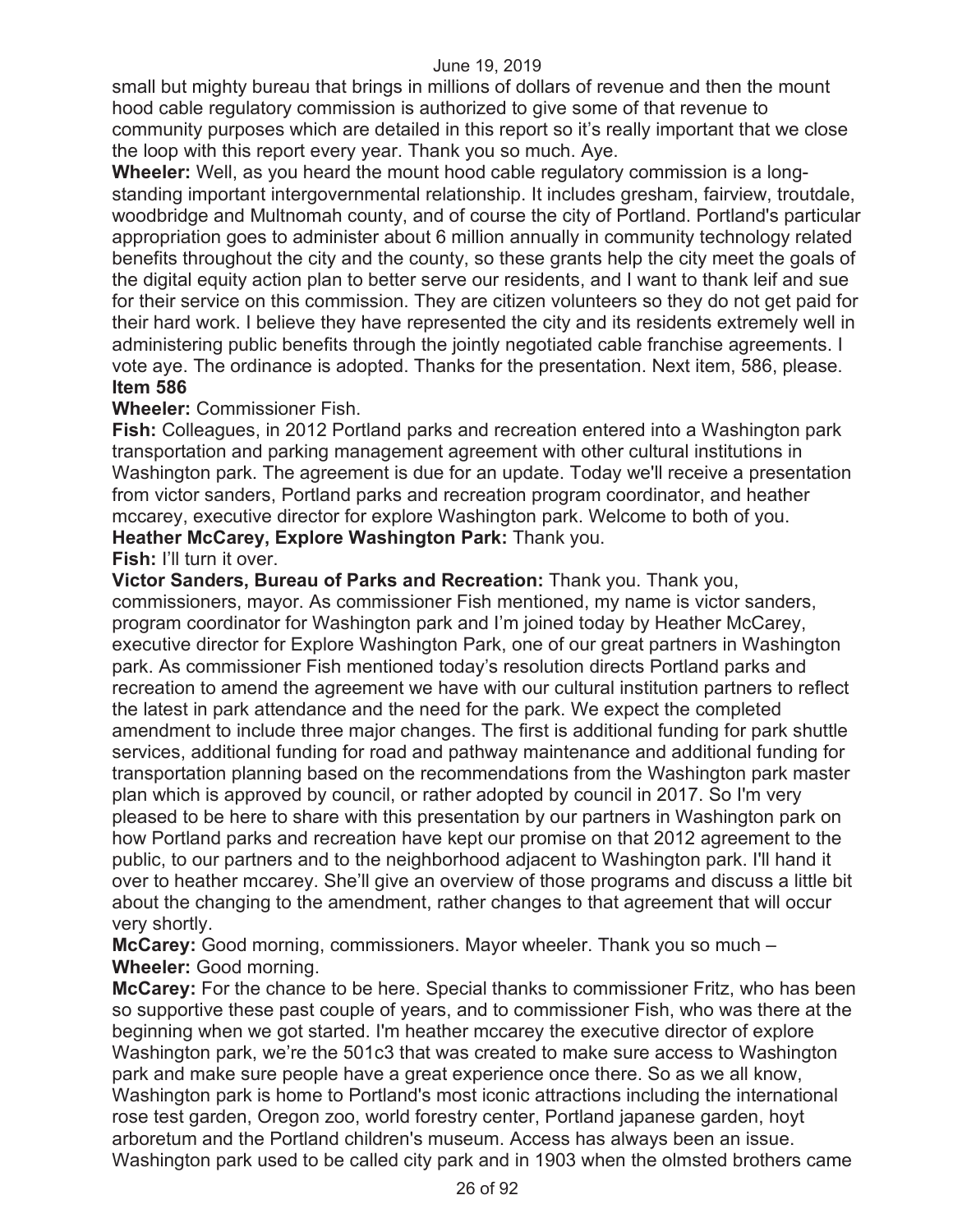through Portland to do a plan for the parks of Portland they said this of city park. Already the capacity of city park is taxed to its utmost upon holidays and pleasant sundays in summer. That was in 1903. So we fast forward 100 years and that's to 2012 and that's when the directors of the park as well as city council and metro council made an agreement that victor spoke of to improve access to the park. It really promised two things, that we would create a nonprofit to do traffic management for the park, as well as create a pay to park system so the funds could be reinvested. So it took a couple of years but in 2014 the pay to park went live and that is when we made promises to the public and through the agreement victor spoke of, some of the promises included a new master plan for the park, a new nonprofit, a free shuttle and better park maintenance and security. Now that we have an update to that amendment before you I wanted to provide a report card on how we're doing with those promises. One of our most visible programs is our free inter park shuttle. The shuttle links the Washington park max station to downtown, excuse me to the rest of the venues in Washington park. It comes every 15 minutes. You can track it in real time at ewpshuttle.org. They are fully ada accessible. We provide about 130,000 rides in that annually. The new agreement stated this should be an annual service rather than just seasonal service so it will now run daily through october and then weekends only november through april. We also run shuttles to overflow parking lots with buses that we bring to the lots closest to the zoo. The agreement also states that we should expand this service. We were running it just on weekends and we now run it Thursdays, Fridays, Saturdays and Sundays in the peak season as well as large events like zoo lights. We bring about 70,000 visitors to the park each year through this service. We put customer service staff down at the international rose test garden as well as at the trimet station. These folks are there june, july and august, seven days a week and they help 30,000 visitors annually. We wanted people to understand the park in a more holistic fashion so that if they went to the Oregon zoo, they knew that they were also in the same park as the international rose test garden and how to get there, and so we developed a park map with all of our partners. We hired a local artist to do the map cover this year. We printed 80,000 of these maps and distributed them throughout the city of Portland. We have also done a lot with work around diversity equity inclusion. We developed dei committee to coordinate efforts of the park venues around this work. This committee is developing a work plan and we have set aside funds through the new agreement as well as through metro grant to actually implement that work plan. So certainly been busy over the past couple of years as has Portland parks in delivering some of these promises.

**Sanders:** One of the really exciting aspects of the pay to park program that is provided through this agreement is we now have a dedicated funding source to address some of the deferred maintenance issues in Washington park, so for example this photograph showing just a simple paving project in front of the Oregon zoo in Washington park and so again, this funding is allowing us to rebuild the infrastructure within the park that we don't have general fund ability to do. Then we also have dedicated park rangers as well that are provided through this agreement. Three full-time park rangers as well as seasonals that provide security throughout the park and on the trails, and the pathways and the roads within the park. Of course we also have the Washington park master plan which as I mentioned was adopted previously in 2017. That's an update to the 1981 master plan that we just completed. One of the outcomes of that master plan was a transportation management plan which we committed to come back to council in 2022 to complete. This new agreement provides funding to complete that plan as well.

**McCarey:** All of our work up there is definitely having an impact. We do annual intercept surveys of over 1,000 people in the park each august. We started in 2014 and through those surveys, we have been able to see a 23% decrease in percent of people getting to the park using their personal vehicle use, 59% increase in transit use, over 250% increase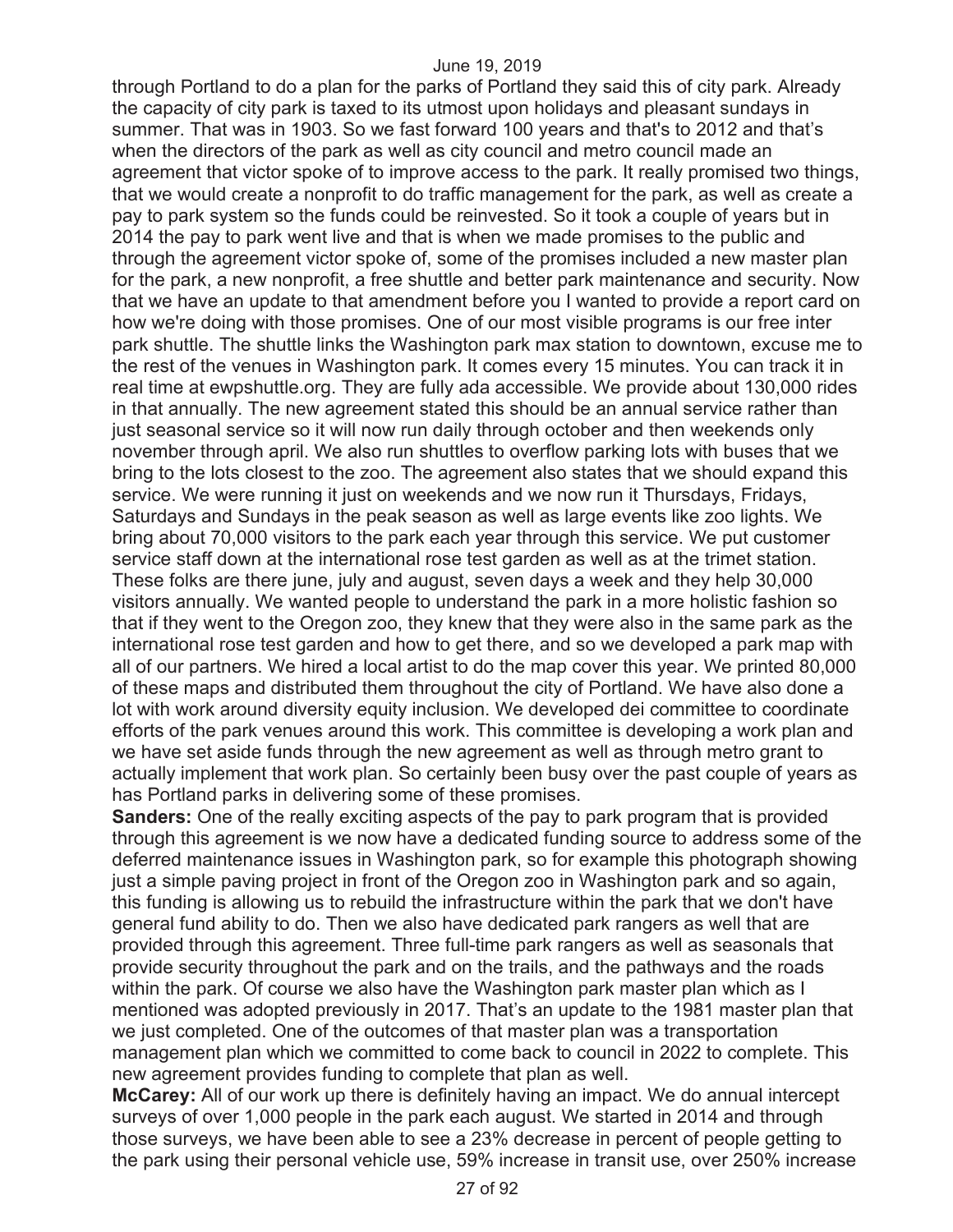in the percent of people using our free shuttle, and an over 1,000 percent increase in uber and lyft use but of course, in 2014 not a lot of people were getting in the car with a stranger so we started at a low number. Right now about park wide 9% of guests get to the park with uber and lyft and then that increases when you look at the garden to about 16%. These are all great numbers that we're excited to share and we're even more excited to share that in light of the 11% increase in parkwide attendance that we've seen in peak season since 2014.

**Fritz:** Just as I interrupt you there. I really, the ride share really is people driving, it's just they're not parking.

**McCarey:** Yes. That's correct –

**Fritz:** So I –

**McCarey:** Yes and so we definitely, it brings its own challenges. I think it does increase access to the park in that they're not needing to find a parking space so there's some benefits, but it certainly brings challenges with it.

**Eudaly:** It's congestion and pollution and –

**Fritz:** Yeah –

**Eudaly:** I really detest the term ride share because it suggests that two people are getting somewhere they need to go together. It's you're hiring a driver and a car.

**McCarey:** Yes, yeah.

**Fritz:** I just wanted to note -- I know you have been paying attention to this because we want to increase the number of transit and shuttle –

**McCarey:** That's definitely –

**Fritz:** I would like to see that a 1,000% increase.

**McCarey:** Yeah, I'm glad that you guys are highlighting that because it's one of our top issues that we want to address.

**Fritz:** Great, thank you.

**McCarey:** Yeah.

**Eudaly:** Very excited about the other mode share increase.

**McCarey:** Me too. A 59% increase in transit is really exciting.

**Eudaly:** If only we could do that city-wide. It would be transformative.

**McCarey:** Yes, it would be.

**Fritz:** Free transit. That's how you do it.

**Eudaly:** Oh, I agree, Commissioner. Thank you.

**McCarey:** So we definitely have things on the horizon. Victor mentioned the transportation management plan outlined in the master plan. We'll be doing a scope for that work this summer and fall. We hope to go to bid this winter. We also really want to be an incubator for new transportation initiatives for the whole city. With that in mind we're working really aggressively to turn our inner park shuttle fleet into fully electric fleet, potentially and hopefully by next summer, and then of course we're always looking at ways to use data to better inform our policies. So I have been at the park for five years, and in those five years it's become clear that Washington park is really becoming a destination park. It's very heartfelt that I tell you that i'm honored to be a part of Washington park's story. I take it really seriously, the work that we're doing there. Exploration park is committed to ensuring that as we open our backyard to the world we maintain access to this amazing place for our entire Portland community.

**Sanders:** So that concludes the presentation. Just as a representative from Portland parks, we have been incredibly pleased with the success of Explore Washington Park and with the success of the program. I think it's something that the city should absolutely be proud of. I know that the partnerships with our cultural institutions are the strongest they have ever been so the Oregon zoo, hoyt arboretum, Portland children's museum, Portland Japanese garden, world forestry center, all of those folks meet monthly at the leadership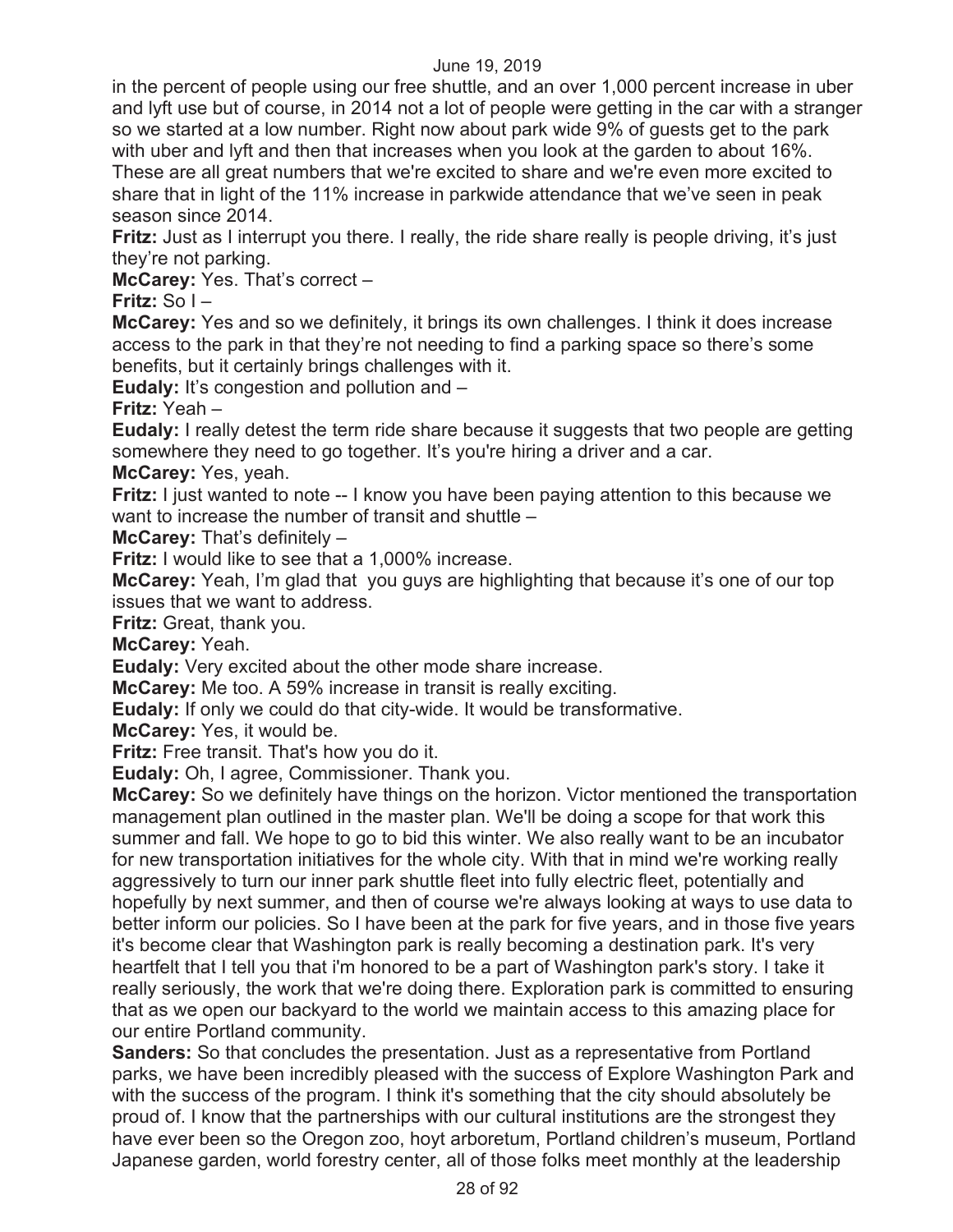level to discuss these issues. It's really exciting we have built this infrastructure with excellent results. This amendment to that agreement really builds on that to create a legacy project for Washington park that will continue on for many, many years. Happy to take any questions.

**Fish:** Questions or comments from my colleagues before we go to public testimony? **Wheeler:** Thank you for the presentation.

**McCarey:** Yeah, thank you.

**Fish:** Thanks for your great work.

**Wheeler:** Karla, how many people have signed up?

**Moore-Love:** Two people signed up.

**Wheeler:** Very good.

**Moore-Love:** Maggie and Jeanne.

**Wheeler:** Go ahead. Maggie go ahead, thank you.

**Maggie:** Okay, Maggie, Portland homeless town hall. Okay, I want to reference ernest hemingway right now and a story called the short and happy life of francis macomber. If you've ever heard of it, I highly recommend you read it. Although I don't like zoos because I don't like the idea of animals being in a zoo, I recognize the horrible situation we're in with global climate change and how we're losing habitat for wild animals, and I see the exceptional educational opportunity that this brings for children and adults. And i'm wondering how the zoo can bring into their educational programs about climate change and loss of habitat and how we can live our lives reducing you know dependence on bottled water and bags and all sorts of things that end up in the marine, in the oceans and you know, I mean 200 dolphins were just killed. By the way we live and war causes all sorts of pollution. So want you to go read this story. We need nature preserves but not nature preserves that have to rely on hunting and driving up and killing these partially domesticated wild animals to fund themselves. We want kids to grow up and realize that saving these animals' habitat is saving ourselves.

**Wheeler:** Thank you. Good morning.

**Jeanne Connett:** Good morning. I was looking at that map she had of Washington park and I mean, I really want to ask did Washington park lose a couple of acres somewhere in the last 20 years? But I did want to say this. I love Washington park more than anything in the world. When I was younger I went to new York because I knew my dad would look in Cali to find me. Frank Sinatra was right because if you can make it in new York, you can make it anywhere. And while I was there, I said the most beautiful place that I have ever seen is the rose gardens in Portland, Oregon. I have bragged throughout all the states in the united states about certain things having to do with the Portland area and the beauty that they try to maintain. I agree with what you said 100%. I would rather it be a, you know, you go in in your car and [inaudible] whatever. [inaudible] I watch packy and when I watched packy, many, I watched that guy try to get out of that little water thing that they had and scrape his knees until he bled. It affected me seriously. Of course, packy was, what, a year after me, so [laughter]. But yeah, I think it's great you guys are doing all this work with Washington park. I wish that you would do that in other parks. For instance holiday park some black gentleman walked up, hit my brother, knocked him to the ground. My brother is 60 years old, people and I'm walking to the lloyd center over to the max here [inaudible] which is by my home, and some black guy comes up to me and tells me he's going to  $-$ 

**Wheeler:** Could I ask you to keep your testimony germane, please, to this particular item? **Connett:** I wish you would take care of all the parks and not just some of them. **Wheeler:** Thank you.

**Connett:** You're welcome.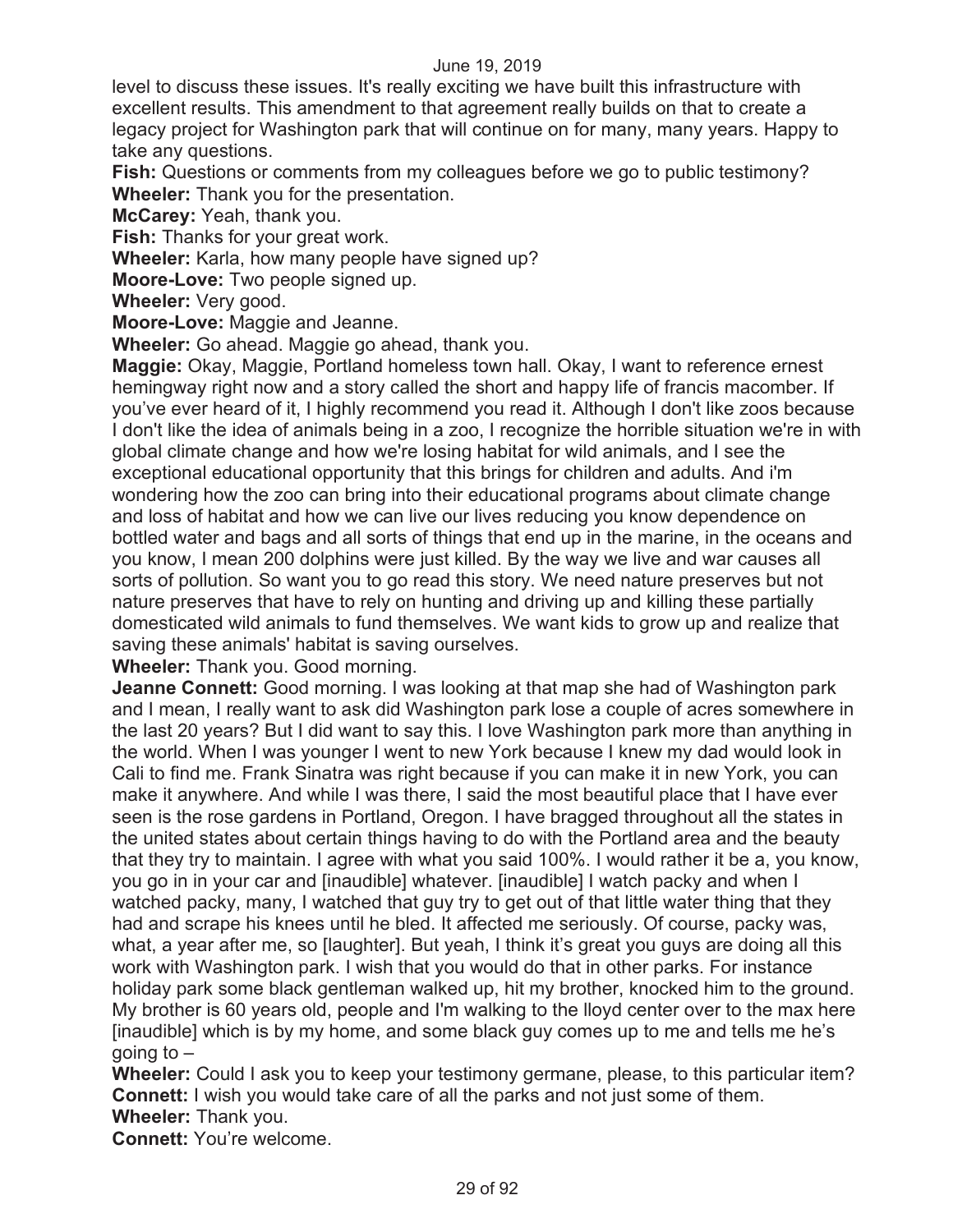**Wheeler:** Very good. Thank you both. Karla, this is a resolution. Colleagues, any further questions? Please call the roll.

**Fish:** Well, first of all I want to acknowledge that we began having this conversation in 2011, 2012, and it was not initially viewed as the most popular idea that we have ever put on the table. But the idea was that we were forecasting over time too many people driving to Washington park, too much congestion, and we weren't collecting any revenue from many of our guests to offset the impact on our roadways. The theory was if you're going to drive to the park and you're going to bring your car, you ought to help offset the cost of dedicated parking and the impact on our infrastructure. It's not the world's most popular idea with we first raised it, and change is hard, but we came up with a winning model and I think we can see from today's results that five years later we have a lot of positive news to celebrate. I want to thank heather mccarey for her five years of service and thank all of the people that serve on explore Washington park. It has had another therapeutic benefit, which is it has helped to bring together all of our partners in Washington park. Each of them has a different set of issues and concerns and agenda, but this process has galvanized our partners in a very positive way. I want to thank victor sanders and the parks team for bringing this home. This is the product of what we call six-party negotiations that went on for a while and there were lots of different views, but i'm very pleased that we have landed where we did. As we heard a few minutes ago Washington park is one of the jewels of our system. This program helps us pay for the cost of maintaining some of the infrastructure. It is not a readily adaptable plan to other parks throughout the city because it's based uniquely on the fact that so many people drive to Washington park and we can generate revenue, but the point is well taken. I think it's a terrific report and power point. Always love to be reminded of what the olmsted brothers said in 1803 and what I particularly liked about the section that you called because I have the original report in my office, is that in those days when they made a mistake they typed over it. They didn't retype the whole document like we do now, so the olmsted report is actually filled with typos that have been corrected on the original draft. Some of you are old enough to remember when we used to do that but now you just redo the whole document. Nice piece of work, very proud to sponsor it today and to vote Aye.

**Eudaly:** Well, thanks for the presentation. I am particularly impressed by the fact that although we have seen visitors increase by 11% we have seen trips in single occupant vehicles or in cars decrease by 23%. Transit increase by 59% and shuttle increased by 279%. That's really extraordinary. I love taking the max up to the top of the park, I guess you would call that, and encourage everyone to explore that option. I vote Aye. **Fritz:** I'm not usually a tunnel person but I don't mind the max one. It's interesting they make it interesting the way the artwork and the geological features in the elevator are so as long as i'm distracted i'm not quite so aware i'm in the middle of a mountain. So thank you very much, commissioner Fish. This, you started this and this is really a heavy lift in your first term as parks commissioner. It's really good to see the results of your efforts there coming back and bearing fruit now that you're back in charge of Portland parks again. Thank you very much to the coalition and the transportation management team for all your work on this. Aye.

**Wheeler:** I was going to note the same things that commissioner eudaly noted. I think this is very impressive. The transit and shuttle usage in particular is impressive. If you back into the numbers it says in 2018, 61.5% of visitors drove in a personal vehicle to the park. That means nearly 40% of the people who came to the park did not. That's actually a very high percentage of people not driving to the park. But instead using transit or shuttle or ride share, other means of getting there. This appears to be a success and the hard work that people put into this in 2012,2013, 2014 is being validated. Glad to see it. I vote Aye. The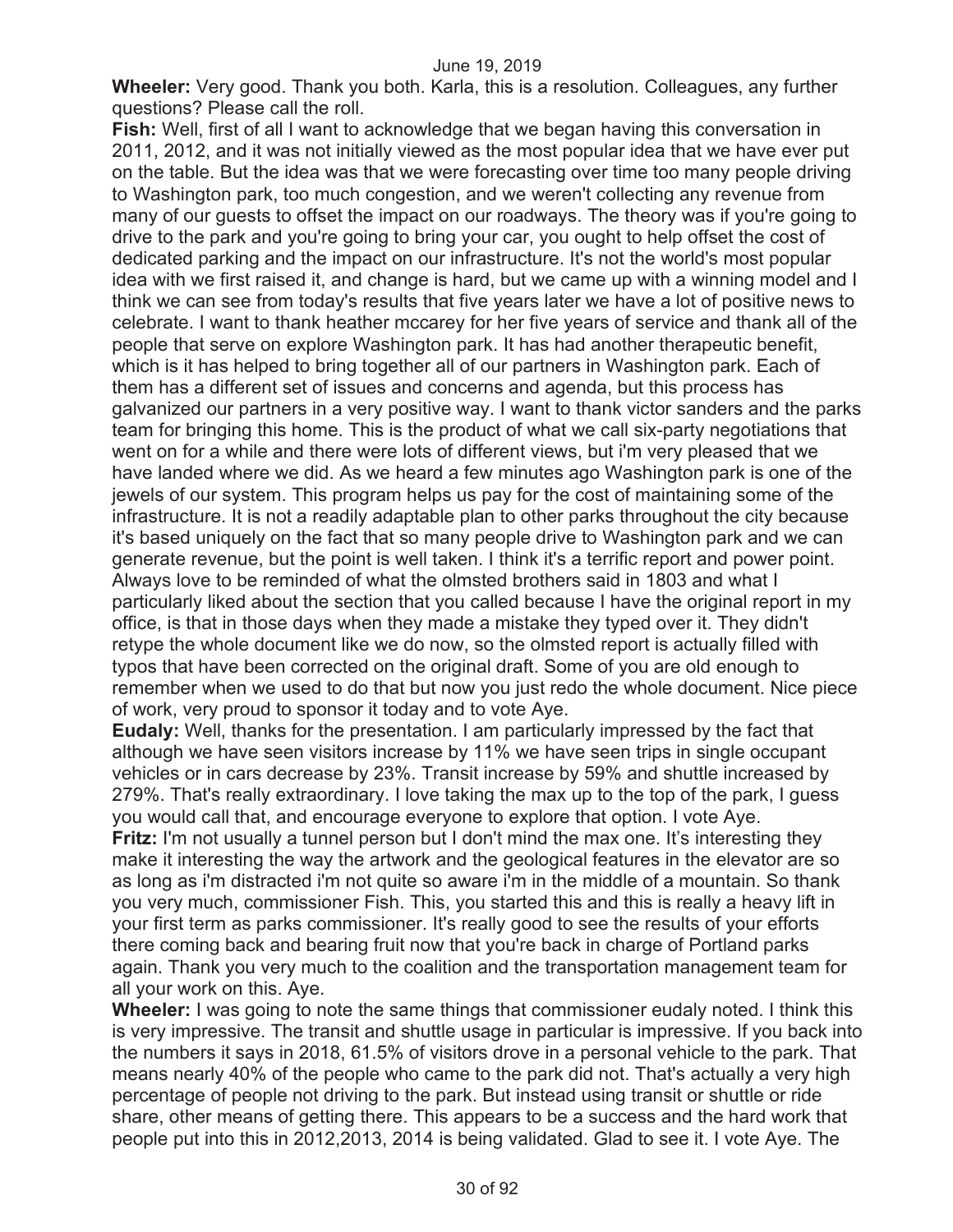resolution is adopted. Thank you. Great presentation. Next item, please. We are now finally, believe it or not, on a regular agenda. Item 598.

#### **Item 598**

**Wheeler:** This is a report. Commissioner Fritz.

**Fritz:** Thank you. Colleagues, this is to appoint the final member of the open and accountable elections program. As you know, the commission is responsible for providing community oversight to the open and accountable elections program. Most of the commission was seated in january with many, since the – and they've had a very ambitious timeline, have worked incredibly hard and had wonderful output. Sabrina purifoy is currently a policy analyst for Oregon department of consumer services. She has years of experience in politics law and a passion for social equity and justice. We're very excited to have her join the commission. She's unable be here today because she's traveling but we wanted to do this appointment today because she's going to be able to join the commission at their meeting tonight. Here's Susan Mottet, the program director to give any additional information.

**Susan Mottet:** Sure, I have little to add other than the fact that one of the things that was very appealing on our application was that in los angeles county, she was the department lead for the government alliance on race and equity, and wrote and implemented the racial equity action plan for her department. So we really appreciate that perspective and value that in joining our commission.

**Wheeler:** Great. Thank you. I'll entertain a motion.

**Eudaly:** So moved.

**Fish:** Second.

**Wheeler:** We have a motion from Commissioner Eudaly to accept the report, and Commissioner Fish seconds. Any future discussion or questions? Please call the roll. **Fish:** Aye. **Eudaly:** Aye.

**Fritz:** I'm excited to appoint you. I know the superstars of this amazing commission. Thank you, anna pycior, the deputy director of the program who is the lead staff person to the commission. Susan Mottet has been here just six months and has pushed amazing levels of implementation to this program. I'm very excited about it. The commission meets once a month, third wednesday of every month, which is tonight. If you're interested in attending it's held in the petty grove room here in city hall from 6:30 to 8:30 and everyone in the public is welcome to come and observe. Aye.

**Wheeler:** I continue to be amazed by the quality of the volunteers we have serving on our boards and commissions. This is certainly no exception. I really appreciate this. I vote Aye. The appointment is approved. Thank you. Next, 599.

#### **Item 599**

**Wheeler:** Commissioner Fritz.

**Fritz:** Thank you mayor and thank you for your partnership on this. Obviously I think most people in Portland know about this water main break on march 16th. Here we are on june 19th, which in city terms is really lickity split. On the other hand, if you're a property owner or a resident or an employee of one of the businesses that was affected it's been a long road to getting to resolution, and I've learned so much since I was put in charge of the water bureau. The pipe was over 100 years old, and so of course, I and everybody else said well that's a really old pipe of course it broke. It turns out that that pipe was supposed to last at least 200 years. It was not a pipe that was -- we build your water system, your water system, to last for centuries. So this was not something that should have been anticipated which is one of the reasons that the risk management folks determined that it was not an act of negligence on city's part. On the other hand reasonable people would say whoever's fault it was it certainly was not the fault of the people who got flooded, and so when I talked with the mayor about it that was kind of basic agreement that we should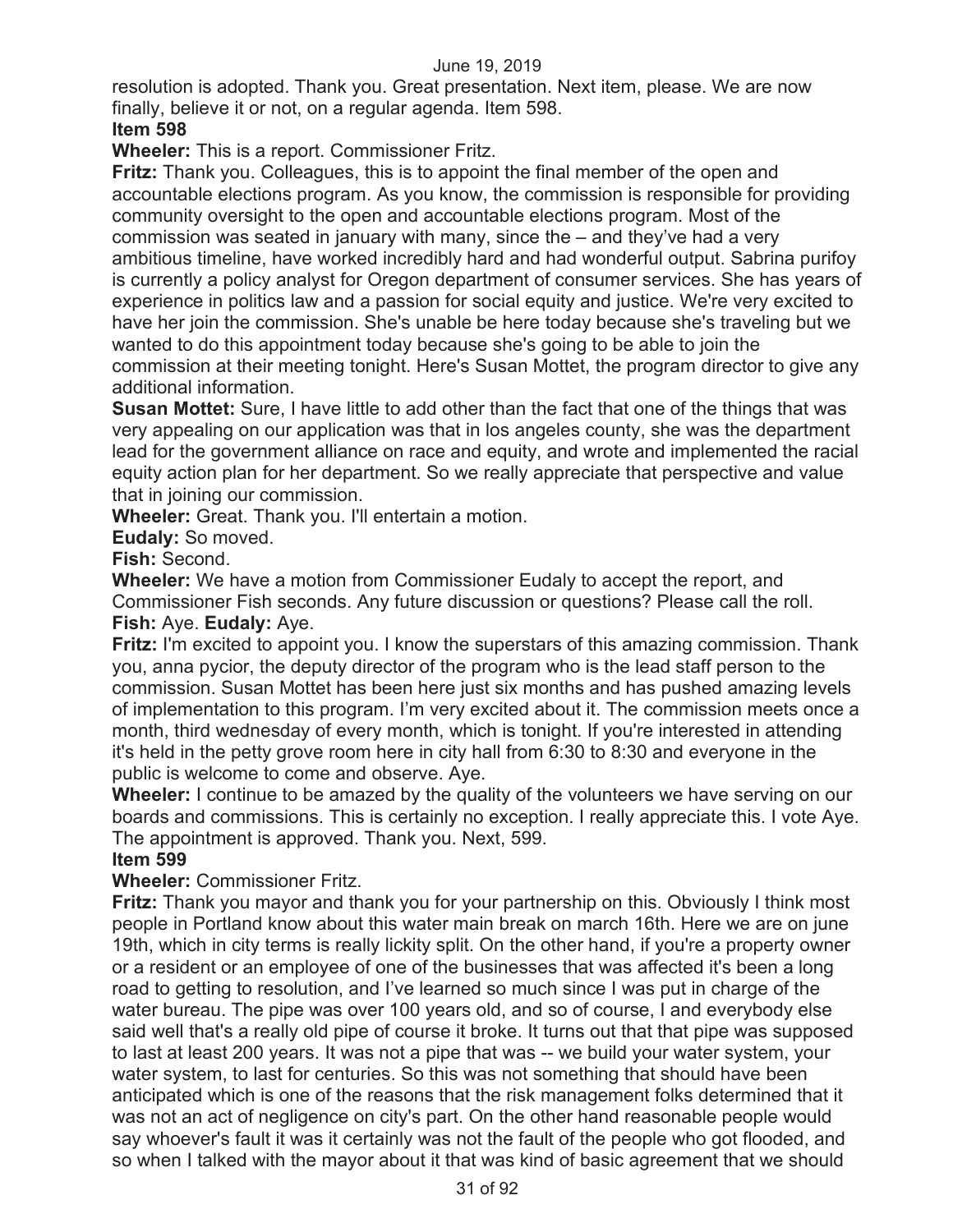make sure that people who were impacted by this failure of city infrastructure were compensated. La Playita market and deli, for example, had to shut down their entire business. Very much appreciate chief deputy city attorney, robert taylor, who once the risk had made their determination and there was a process because obviously we don't want after something happens for cash being handed out on street corners without a due process and so robert taylor volunteered to figure out a process that could then very, as quickly as possible, make the payments to those who have legitimate damages including economic losses. So now i'll just have robert taylor say things, say what I probably may not have, should not have said just then or the right framing of how to say what we're doing here. Thank you.

**Robert Taylor, Chief Deputy City Attorney:** Thank you, commissioner. Robert taylor, chief deputy city attorney. I think what you said was perfect and described the situation perfectly. This was an exceedingly rare event that did have a large scope of impact. The folks in risk management do an excellent job every day on behalf of the city handling the more usual regular types of claims, but this was really exceedingly rare and large in scope and that's why I believe we were asked to come up with a process to handle these claims as quickly as possible and so just to walk you through the process, there's a deadline to submit the claims and that's july 15th. If folks have already submitted a tort claim notice to risk, those will be forwarded to the city attorney's office. Folks will not have to reapply. We will treat those as the application but our office can ask for more information if necessary. That is the deadline for anybody watching july 15th to submit claims under this ordinance. **Fritz:** To you, right?

**Taylor:** To the city attorney's office and our address is in the ordinance for folks to find and we're in city hall. Room 430. The types of costs that the city will pay are outlined in the ordinance that includes economic losses, property damage caused by the water main break, including cost to repair and replace damaged property, temporary relocation, expenses, lost wages or income. The ordinance also explicitly says the types of claims that the city won't pay and that includes property upgrades, asbestos abatement, pollution remediation, other damages including any caused by power outages. Then it goes on to require the city attorney's office to get sufficient documentation to support these claims before they will be paid. There's an authorization for the city attorney to pay the claims that's required by the charter. There is, the ordinance establishes the source of funds and that was part of a discussion earlier today in council as well. And then there will be a release and assignment of claim, so if property owners get paid, they will release their claims and then assign to the city any claims they might have against their insurance carriers. And then finally the deadline to resolve claims for our office is october 14th, so this will give people some assurance that if they use this process to try to resolve their claims we will do that by october 14th. If we're unable to resolve it or if people decide they don't want to use this process they are absolutely free to go through the regular risk management process and pursue litigation if that's what they desire to do. **Wheeler:** Great. Thanks. Any questions? Commissioner Fish.

**Fish:** What if the claim submitted exceeds the amount of money we have set aside to resolve the claims?

**Taylor:** We do not believe that will happen. First, based on the claims that have been submitted so far. Second, the plan is to collect all of the claims information by the deadline so we know the universe we're working with. Then try to settle all of the claims within the limit of that fund. Having the limit of that fund and the deadlines associated with it should give us the ability to successfully resolve these claims.

**Fish:** Is there a scenario though where you may have to discount the claims because of limited funds available?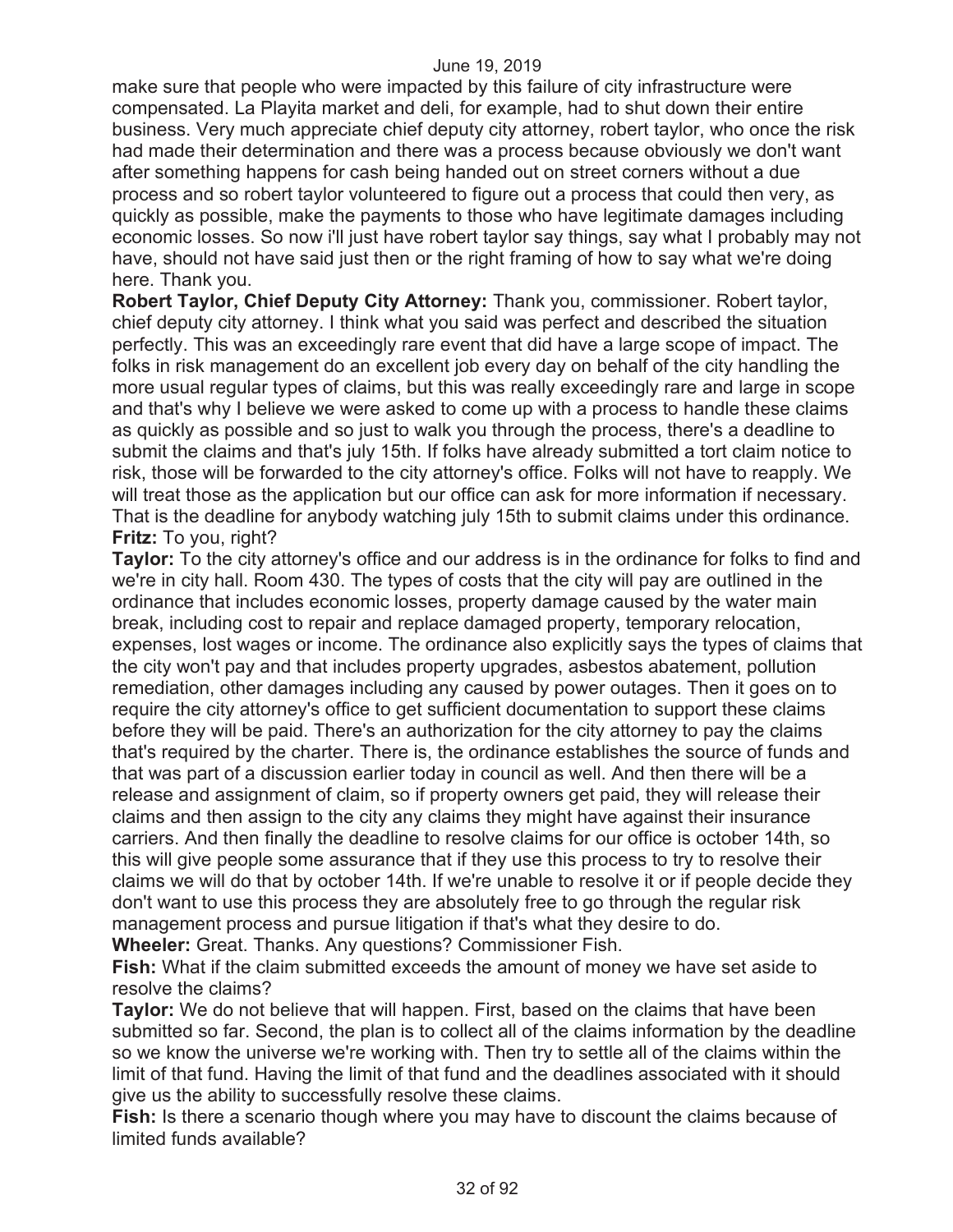**Taylor:** That is a possibility. But we do not foresee that but that's a possibility. And if we're forced to do that we would try to do that in a rational way so that everybody is affected evenly.

**Fish:** Thank you.

**Wheeler:** Very good. Thanks, robert. Any public testimony on this item, Karla? **Moore-Love:** Yes, we have two people. Lightning and maggie.

**Wheeler:** Thanks, robert. Appreciate it. Good morning.

**Moore-Love:** Lightning, can you turn that mic on? Someone turned it off. Thank you. **Lightning:** Okay, thank you. Yes, my name is lightning. I find it outrageous in the manner that you're dealing with the public on this issue. The water main broke. It flooded into their properties. Guilty as charged. It's nonnegotiable. Now, what you want to do is come back and counter back and say, hey, we've got this unanticipated -- it's not our negligence, we're going to throw this out at you. Well you know, here's my problem with the way you negotiate like this. It's one thing to negotiate with me like that and i'm going to get right back in your face, but when you negotiating with senior citizens, people that may not have the full mental capacity to deal with this type of situation, and it's causing them severe trauma, you say to them plain and simple, it's our water main, it's our water that went into your property, we're going to take good care of you. We're going to make sure you're taken care of. Don't worry about this. Don't stress out about this. We've got everything in line but instead you come back like a gordon gecko, a george soros and you say, well we're going to put a cap of 250,000 and maybe you'll get paid if you get that in real fast. Are you serious? Is this the way we want the city of Portland dealing with the people out in our communities? Guilty as charged. You flooded into their properties, you're going to pay the cost. Let me tell you something, if I heard correct some of the businesses are closed right now. \$250,000 is going to go through in a second. Into people's basements, into certain damage. In today's world that is nothing to cover that. Nothing if it went down into their basements and mold started happening and then you say you won't clean out the environmental issues. City of Portland, you're going to pay everything. That's why you're insured. That's why you have a general fund. Don't play games with the people out there that you harmed, period. Nonnegotiable. You accept all liability, city of Portland. Guilty as charged. Per lightning. Pay up. Nonnegotiable.

**Wheeler:** All right. There we have it. Karla –

**Lightning:** It's absolutely ridiculous –

**Wheeler:** Wait, we need commissioner eudaly here for this.

**Jeanne Connett:** I've never seen a watermain break and the city not take responsibility. **Wheeler:** We need –

**Fritz:** If I might just make a comment –

**Wheeler:** Commissioner Fritz.

**Fritz:** We are making, taking responsibility. I can't recall a time I've had testimony which is completely opposite to what we're doing here. We are saying that we're going to take responsibility. As robert taylor said, \$250,000 should more than cover the amount of claims that we both know of and anticipate. As was mentioned earlier we need to have a number to carry over because we're going from one fiscal year to another, so that's why we have estimated high so that we can pay all of the claims. I further need to say that i'm really grateful to all of the people who contacted me. I called several of those affected personally. All really understanding, gracious, encouraging, collaborative, and merely seeking to make sure that they are made whole and so I really appreciate those who have been affected for their patience, and I appreciate the council for getting this done as quickly as bureaucratically possible.

**Wheeler:** Very good, and I'm waiting for commissioner eudaly. This is – **Fritz:** I know, I was kind of –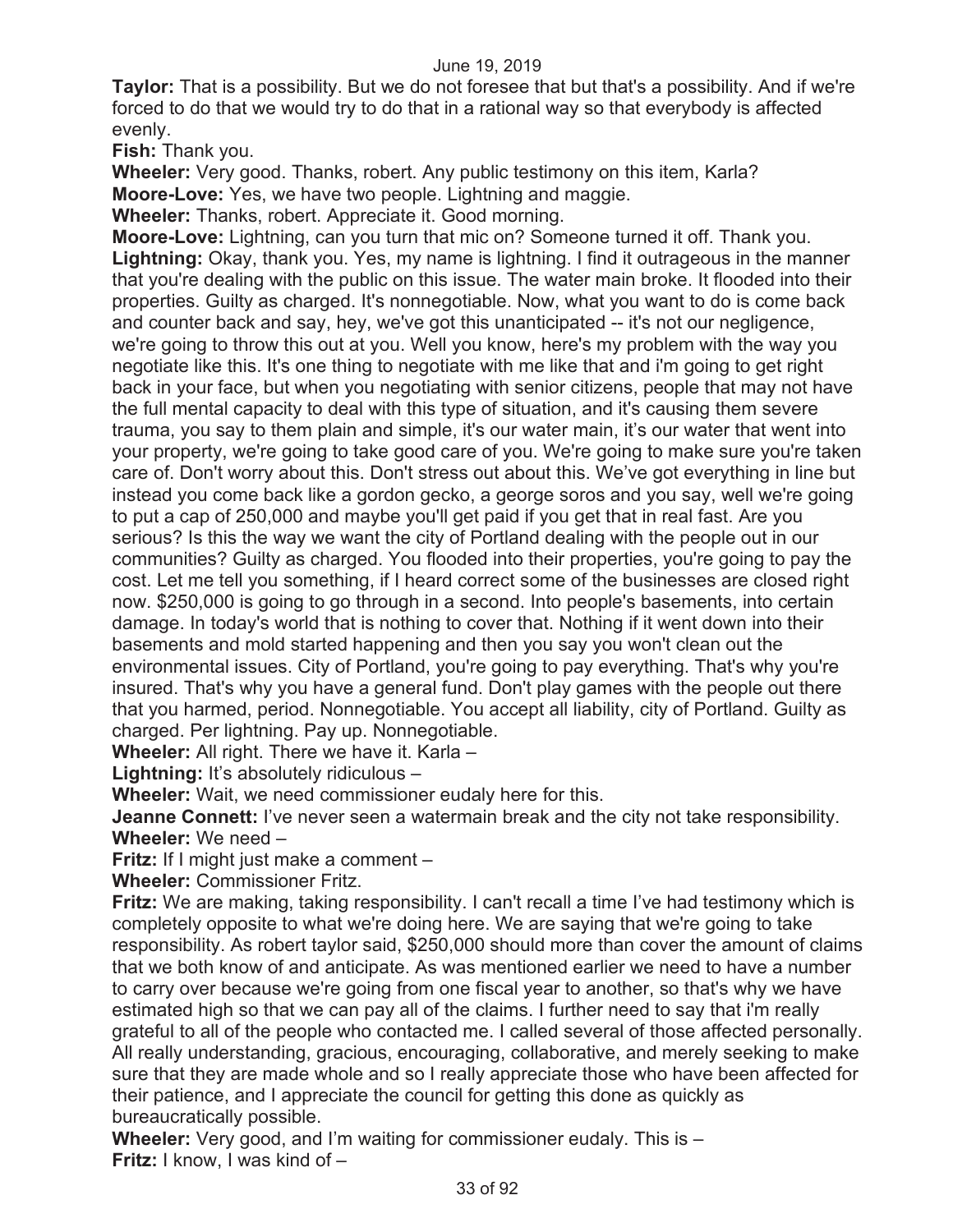**Wheeler:** An emergency ordinance. Here she is. Very good. Karla, please call the roll. **Fish:** Aye. **Eudaly:** Aye.

**Fritz:** So this is the right thing to do. I appreciate my colleagues for doing this and again, thank you to robert taylor and the city attorney's office for stepping in to make things right. Aye.

**Wheeler:** No good deed goes unpunished, commissioner Fritz. [laughter] I vote Aye. The ordinance is adopted. Next item, 600.

#### **Item 600**

**Wheeler:** Commissioner Fish.

**Fish:** Thank you, mayor and colleagues. I'm very pleased to make a few introductory remarks on this matter which commissioner eudaly and I are bringing forward. In february of 2018 Portland city council adopted our arts affordability plan. This document includes 24 recommendations on how the city of Portland can help artists afford to live and work here. We have made great progress and later this summer my team will be coming back to council with an update on our work. But today we're here to discuss the tenth recommendation in the plan, changes to the rules around our 2% for art program on page 18 of the plan. We have worked with city bureaus, regional arts and culture council and key stakeholders on this update. These proposed changes if adopted by the council will make this tool more flexible, more equitable and we hope more effective to bringing public art to all communities in Portland. This morning we're joined by jamie dunphy, senior policy director, from my office, and the main author of the report. Tracy schreiber, my arts affordability fellow, who will be completing her fellowship with my office at the end of the summer and Jamie will also introduce our special guests. Jamie?

**Jamie Dunphy, Office of Commissioner Fish:** Thank you, commissioner. Also with us is Pollyanne Faith birge with the office of Commissioner Eudaly, and I'm going to turn it over to tracy, our special guest.

**Tracy Schreiber, Office of Commissioner Fish:** Good morning. My name is tracy Schreiber and I'm the arts affordability fellow for commissioner Nick Fish. We also have david huff here, our city arts manager with the office of management and finance. We're here today to propose amendments to the percent for art code. Our plan for preserving and expanding affordable arts based in Portland recommended changes to the 2% for art program and the 2018 rac audit recommended better monitoring and oversight of rac's work. Along with the grants and the arts tax, percent for art is one of the main programs rac implements for the city. The proposed changes addressed both the plan and the audit and will one, clarify the code so council, bureaus and rac understand who is accountable for what parts of the program and who has decision making authority at certain junctures. Two, expand eligible uses of the 2% to include creative space and more clearly allow for activities like artists in residence. Three, more explicitly allow 2% funds to be decoupled from the triggering project site. Four, add language to encourage prioritization of underserved communities access to art. The community mapping funding in the 2019- 2020 budget will inform this priority and future art siting and activity. The offices of commissioners Fish and eudaly worked with David huff in omf, alongside rac, and the city bureaus on the proposed amendments to ensure efficiency, flexibility and clarity in the code. We're excited to bring you this proposal. We believe it represents council's commitment to supporting underserved areas by offering expanded options for arts and cultural activities and access, and clarifies the intention and support system for a successful public art program. We welcome your questions. Thank you for your time. **Wheeler:** Thank you.

**Dunphy:** That concludes our formal presentation.

**Fish:** That's the most succinct presentation I think we've witnessed in council.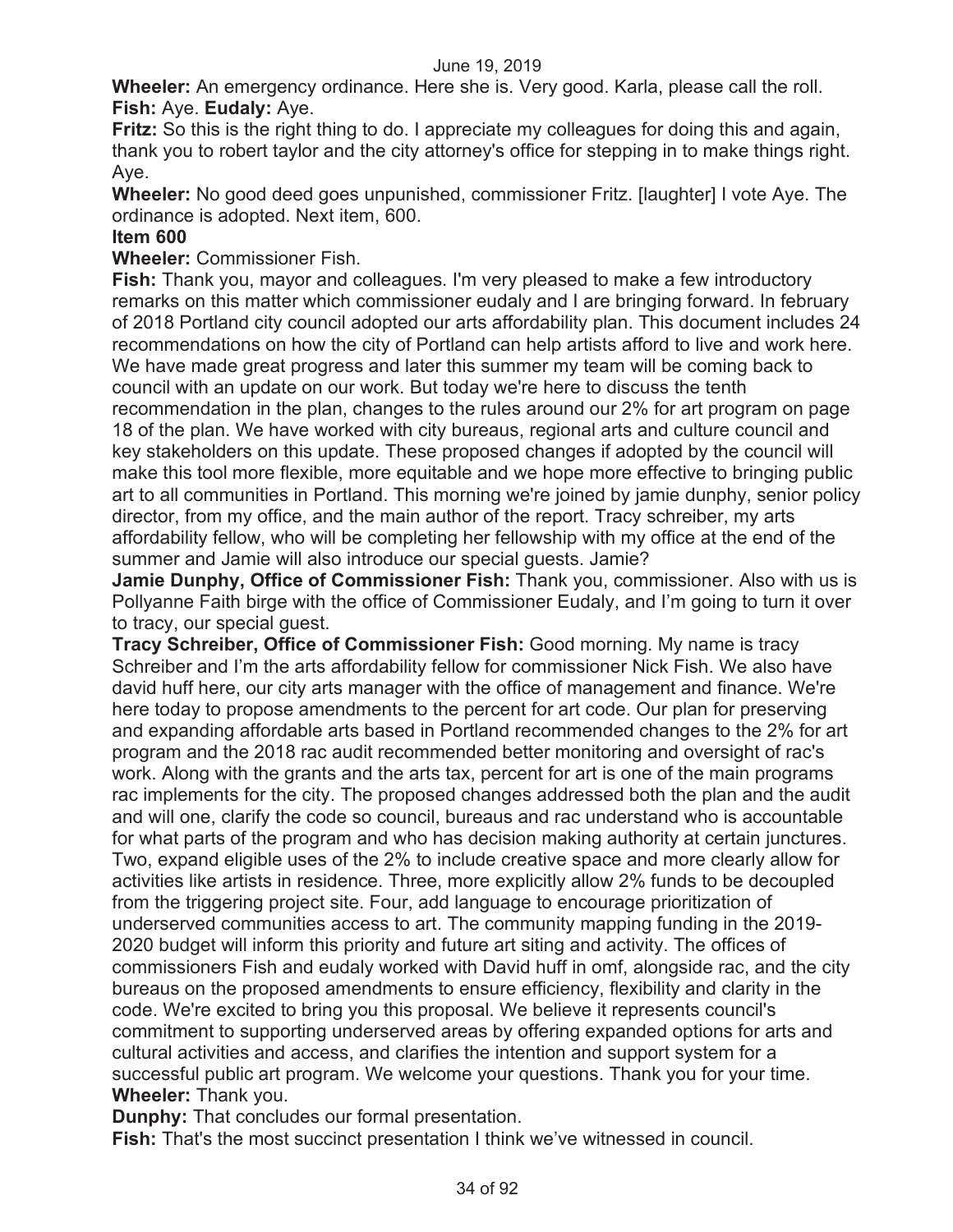Wheeler: Short and to the point. I just have, I'm sorry. Commissioner Eudaly, did you have a question?

**Fish:** Polly, did you want to add anything?

**Pollyanne Faith Birge, Office of Commissioner Eudaly: No, no, I mean I think it's been** really a terrific partnership with your office and rac as well. I'm just excited I think to be able to use these funds in a different way or at least codify that for residencies and things like that. I'm real excited about that, specifically [inaudible].

**Wheeler:** I just had a quick question related to preserving art space or potentially artist in residence space. Could you elaborate on that just a little bit in terms of how the 2% would be specifically used with regard to art space? Is it rent subsidy? Is it, how does it work? **Dunphy:** It absolutely could be. The opportunities for space are going to be relatively limited but they are there. A great example is the broadway corridor project. The amount of percent for art funds could be the equivalent of adding an extra room onto a building or putting up a couple extra walls. If you're already building it, it's not the hardest thing to add an extra room on. But it could also be rent subsidies. It could be paying artists a stipend in order to use a space that already exists. We want to really give flexibility because we know we have heard that, these, this is an opportunity for regular injections of art into the community and while the uses historically in a lot of the public art have been great they haven't been shared wide and we continue to hear from artists that space is the top priority. That space is quickly going away so any opportunity where we could add an additional room for activities in an affordable housing project or add a room on to a new fire station, something like that where we could permanently dedicate space towards creative use, the opportunities will not be very often. It doesn't happen that we have a project of that scale, but when that is an option the bureau working with rac should be able to consider that as one option.

**Wheeler:** So, Jamie, will there be some rules established or guidelines? I'll put two concerns that I have on the table. Number one let me just say I support the value. I think it's an important value and I appreciate your expanding in this arena but it comes with some logistical questions. The first is as you get into the question of space affordability all of a sudden what's a large budget for rac for the purposes that it currently is -- for the actions it's currently engaged in, could see a lot of pressure particularly given the cost of art space today in the city of Portland. So I'm wondering number one, how you put guidelines or limits around that so you don't see a significant portion of the rac budget suddenly being shifted to real estate efforts. The second area is around conflict of interest. Because I assume it's the rac board that would make decisions about who does or who does not get access to these funds and I just want to underscore the usual issue we have with all boards and commissions which is they must adhere to state ethics laws and that means that there cannot be a conflict of interest and you also have to guard against perceived conflict of interest. It raises questions of do insiders get favorable treatment over, say, emerging artists or people who might be more on the fringes of the current art scene, and so I guess i'm not asking you a specific question today except saying as you go into this new area, you're going to need to be mindful that there are these other budgetary administration and potential ethics issues that you're going to have to wrestle with.

**Dunphy:** Absolutely. With each percent for art program or project, or eligible project, it triggers a meeting between rac and the bureaus. There's been historic confusion about who is supposed start that process. A lot of times if it's a pbot project for example the engineers are more concerned with getting the road paved, than getting it paved right, than having a conversation about public art. So often the dollars will be put into a pool. Those conversation, basically, what this changes is that conversation at the front end. Historically what we do is rac will convene a panel. It is not the rac board but it is led by rac staff with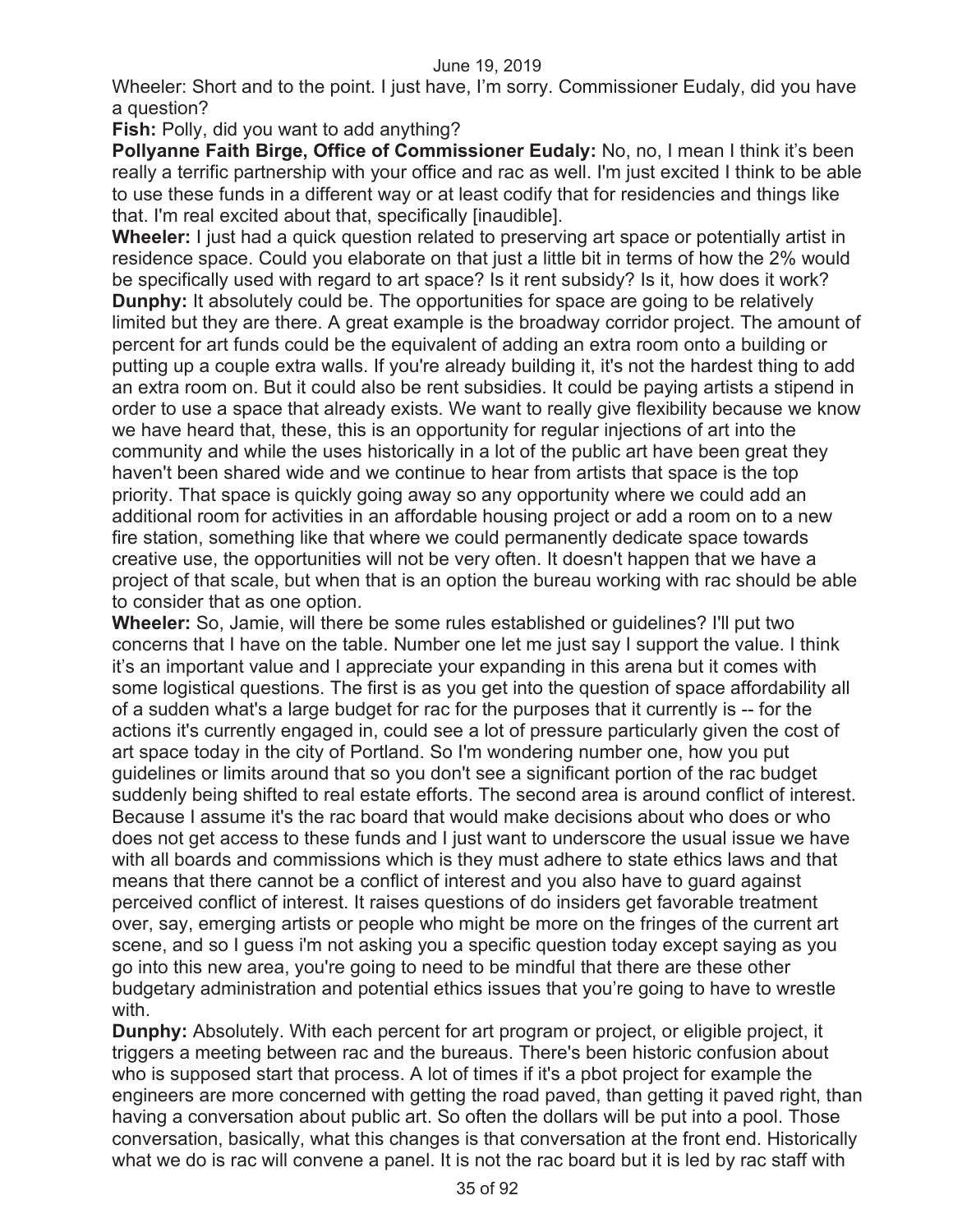representative artists. They will begin to form an idea around what the bureau envisions and if the bureau doesn't have guidance than what the panel envisions. We have had some situations where what the bureau envisions and what the panel envisions are different, and we've clarified what that looks like, but the opportunities now for that front end conversation. For example, Prosper Portland has told us they would rather do one big project than ten little projects. They can pool those dollars and have that conversation as a collective. This wouldn't be in a private development. Percent for art programs are only triggered through public facilities. We're not building new libraries, we aren't building new, redoing the Portland building every day. Most of these tend to be relatively small, and more discrete amounts of money. In those cases the way the process works now will work well then too. We'll still be able to continue to develop art f. It moves towards the space side of things, it wouldn't infringe on rac's bucket because this is determined by a percentage of the total project.

**Wheeler:** It's really the allocation of the budget –

**Dunphy:** The allocation –

**Wheeler:** Once it's gone to rac –

**Dunphy:** Once it's there –

**Wheeler:** It's just very, very hard, as you know to –

**Dunphy:** Absolutely –

**Wheeler:** Say no to friends

**Dunphy:** Yes.

**Wheeler:** So there have to be very, very specific guidelines about who does qualify versus who does not qualify and then it has to be uniformly implemented.

**Dunphy:** Absolutely.

**Fish:** Your comments, you know, we'll certainly in the implementation phase take into consideration your comments. What I would like you to think about in terms of what we're proposing here is that we just expanded the menu of options a little bit. You know, for some time there has been a concern that the 2% for art program, because of where public buildings are generally located, tended to focus public dollars on areas that were already arts rich. You think about where our major investments are in terms of public facilities, they tend to be in the inner core. Triggering the 2%. This conversation really began around a notion that why did we have to link the art with the actual building. The building itself triggered the obligation to set aside the money but could we decouple the art from the building to provide more equitable distribution of art city-wide. That was an original vision. Because of the current focus on the need for affordable art space and other kinds of city investments along that line, the menu options have been expanded further to provide for that conversation as well. But it is uniquely a conversation that rac, our partner in administering the funds, and a bureau will have at the front end in terms of going through the menu and deciding on what's the vision and how to move forward. But we'll be mindful of your concerns as we do regulations.

**Wheeler:** I appreciate that very much, Commissioner Fish.

**Dunphy:** The conversation around areas like 122nd and division being perfectly bereft of any public art, however, that may not be the right place for public art but there are still artists there and they have needs and community wants. So yeah, absolutely.

**Wheeler:** It sounds like we're all in agreement on this. And I appreciate that very much.

Very good, any further questions? Public testimony on this item, Karla?

**Moore-Love:** Maggie signed up.

**Wheeler:** All right. Thank you all very much.

**Moore-Love:** She's not speaking.

**Wheeler:** Very good. This is a first reading of a nonemergency ordinance. It moves to second reading. Next item, number 601.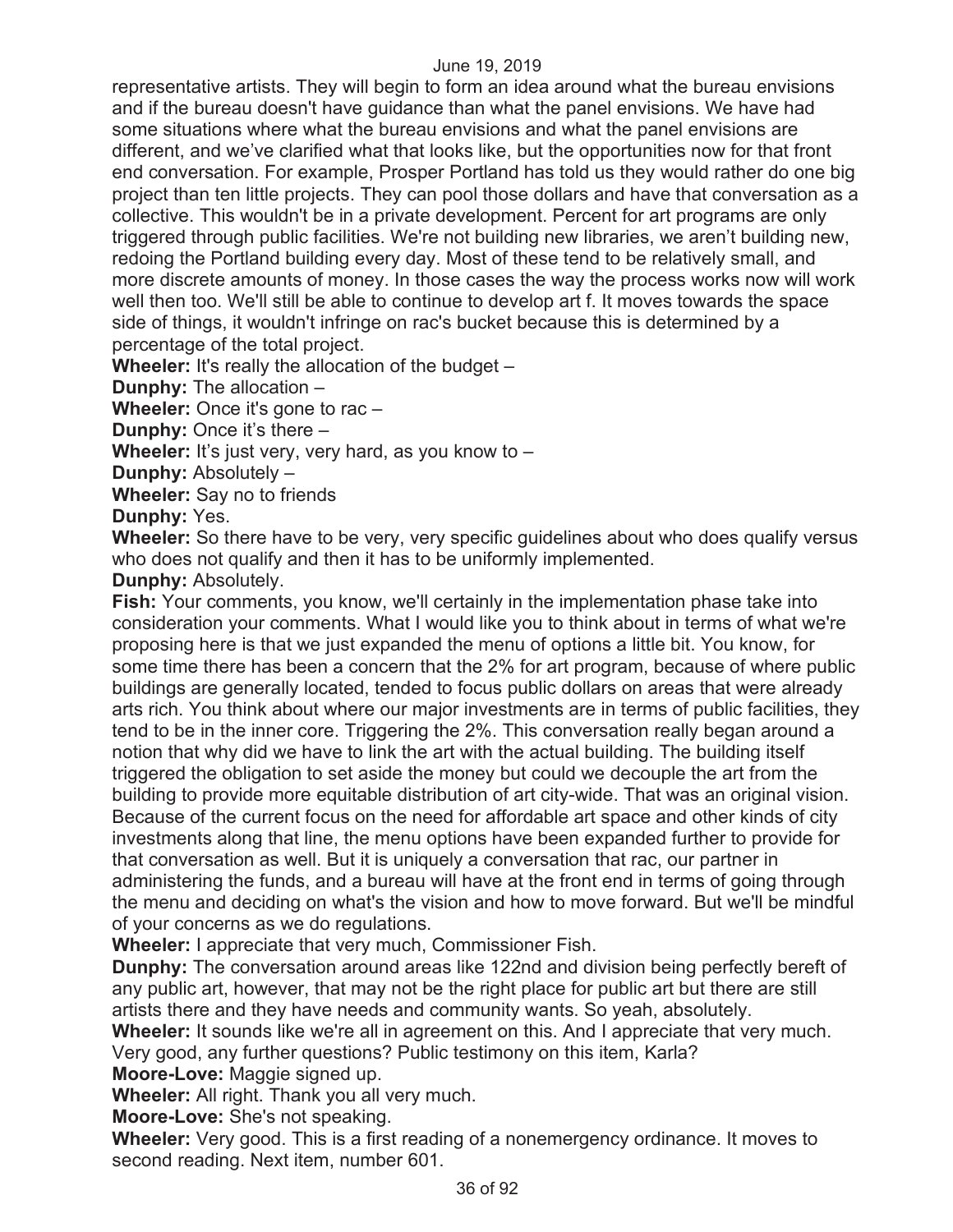# **Item 601**

**Wheeler:** Colleagues, the Portland housing advisory commission, phac, is the primary forum for the discussion of housing policy strategy and resources for the city of Portland. Phac members rise above their individual interests and affiliations to take a comprehensive approach to housing policy and strategy to support the unmet housing needs of all Portlanders. The appointments today fill vacancies on the commission with individuals that are committed to addressing the pressing housing issues in Portland and needs of residents across the city. Stephanie kondor is vice president of development for related northwest. She's responsible for leading and managing all aspects of development and financing for related to affordable developments. Ms. Kondor's previous experience includes portfolio management of multifamily housing including senior housing, assisted living, low-income housing and hud communities. She is experienced working on complex transactions with multi-layered funding along with new market tax credits. Jessy ledesma is the director of development at beam construction overseeing ground up and adaptive reuse projects for beam including commercial office developments and hospitality from sourcing all the way to completion. Ms. Ledesma served as development manager for affordable housing projects utilizing low-income housing tax credits as well as mixed use urban developments for both for profit and nonprofit ownership. She has experience working with new construction, major renovations, acquisitions and usda rural developments. And then of course fernando velez has nearly 30 years of experience working in banking, mortgage lending and consumer protections. He's a first generation latino immigrant and helped organize the first culturally specific financially homeownership fair in the city of cornelius. Mr. Velez has participated on several nonprofit boards including casa of Oregon, habitat for humanity, the african-american alliance for homeownership, hacienda cdc, bienestar and Portland community land trust. I want to thank you, stephanie, jessy, and Fernando, for your willingness to serve on the Portland housing advisory commission. I believe each of you brings very important perspectives to this housing conversation and I looking forward to your guidance as commissioners. With that I will turn this over to our housing director. Welcome, shannon callahan.

**Shannon Callahan, Director, Portland Housing Bureau:** Good after, good morning, mayor, good morning commissioners. Shannon callahan. I'm just here to express my thanks to all of our new appointees to the Portland housing commission. Thank them in advance for all of the guidance they will give us on strategy, policy and budget going forward. I would also like to thank and acknowledge our two co-chairs, shannon singleton and nate mccoy, for their work on the selection committee to help select these new members of our commission. With that I would turn it over to the committee members if they would like to speak a little bit on their own behalf.

# **Wheeler:** Thanks.

**Jessy Ledesma, Beam Development:** Mayor, commissioners. Jessy ledesma. I appreciate the opportunity to serve on the phac and I look forward to working through the all critical housing issues our city faces.

Wheeler: Thank you.

**Stephanie Kondor, Related Northwest:** And thank you very much for this opportunity. As a community member in Portland and having worked on some of the homeless issues with central city concern and now representing related northwest i'm very excited to be a part of this. Look forward to working with you all.

### Wheeler: Thanks.

**Fernando Velez, Department of Consumer and Business Services:** Mayor wheeler, distinguished commissioners, my name is fernando velez, I'm an almost 30-year resident of the city of Portland. I am a longtime advocate for minority homeownership, home buyer education and consumer protection. I have witnessed the pitfalls of unsustainable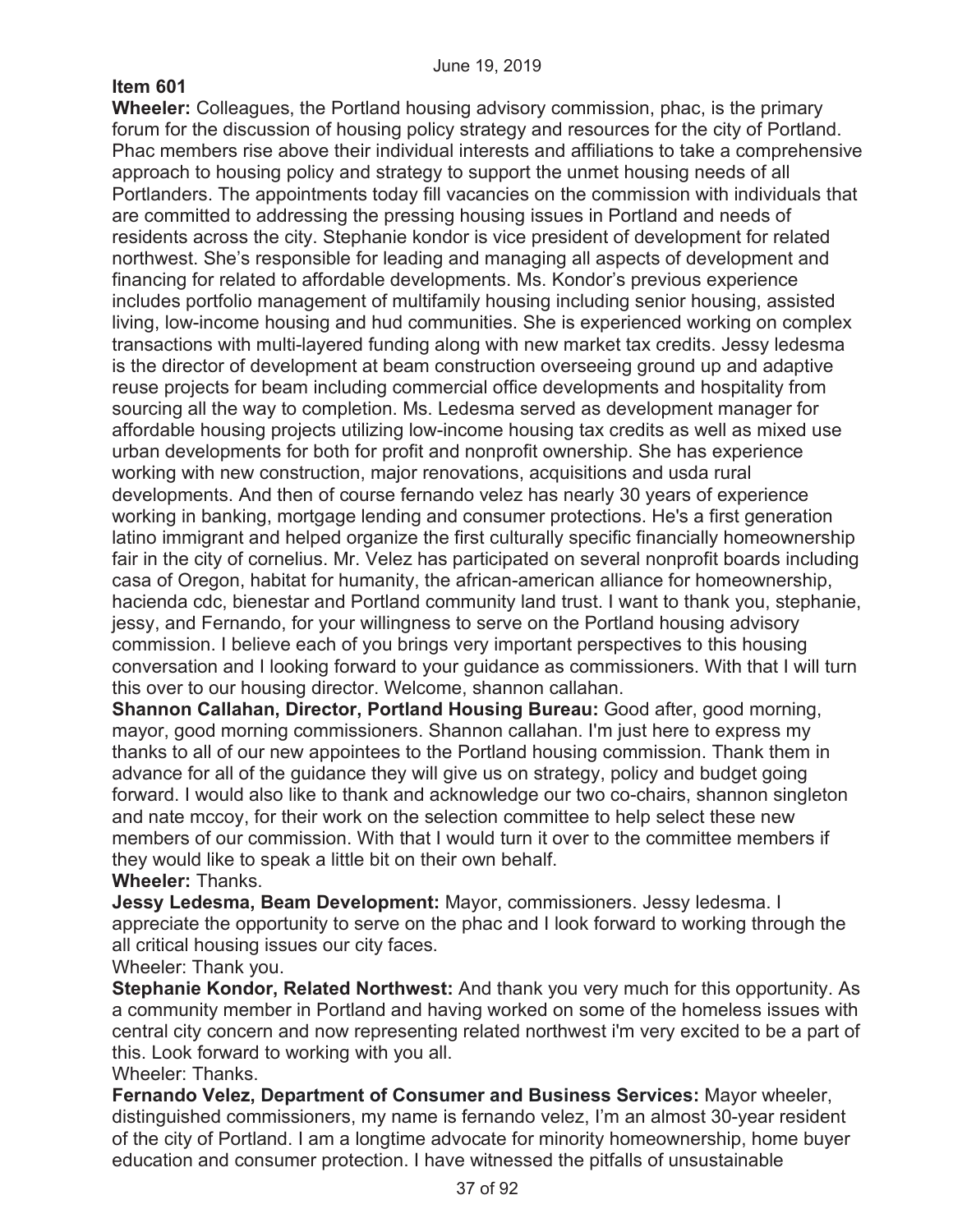homeownership during the recent housing crisis. I believe this could have been ameliorated through effective and risk related home purchasing and home retention education programs. I look forward in participating in decisions on new ways that homeownership can be increased, sustained, as well as exploring and strengthening current and new affordable home buying options. If I may insist, the positive results of meaningful home buying and rental education programs supporting sustainable housing is undeniable and effective. Thank you.

**Wheeler:** Thank you very much, appreciate it. Colleagues, any questions? **Fish:** I move the report.

**Fritz:** Second.

**Wheeler:** We have a motion from Commissioner Fish, a second from Commissioner Fritz. Any further discussion? Karla, please call the roll.

**Fish:** So I have just a brief comment and then a kind of a charge. Monday morning I had breakfast in los angeles with someone who is arguably the architect of the city's response to the homeless crisis, and we talked a little bit about differences between Portland and los angeles, we talked a little bit about what was working and what wasn't working in terms of strategies. Commissioner Fritz earlier today noted that in the most recent street count, los angeles saw 16% increase in homelessness, yet among other things they passed a \$1.2 billion ballot measure to fund supportive housing and they are housing people at the rate of 1700 a month. Director callahan would kill to have the kinds of resources to be able to find 1700 homes every month for people in distress. The number of people living in rv's and their cars has exploded and is a number that is so shocking that it doesn't seem real. Then wherever you go in the city, because it's a city of elevated highways, freeways, there are overpasses and so there are campgrounds everywhere. It is an enormous challenge like our city, the mayor, by charter is a weak mayor. Mayor garcetti by charter is a weak mayor and therefore has limits to what he can do. Our mayor by charter is a weak mayor. This commission style form of government is the last of its kind. And then of course there's the challenge that the dollars that are needed to provide the essential services to make the system successful are allocated by the county, not by the city. So the most important relationship the mayor has is with his or her counterpart at the county. It was an eye opening conversation, particularly because la has been in the news lately as making big investments, and yet the problem is getting worse. It is reaching a boil and the kinds of conflicts that we're experiencing here are very similar to what they are experiencing but on a much bigger scale. The mayor had recently been in venice beach talking about opening up a shelter and spent four hours at a meeting taking abuse from people who didn't want the problem to be solved in their neighborhood. Well, if you go to venice beach in california, what you notice is a lot of camping actually on the beach and everywhere around. The point of my story is that every city up and down the west coast is experiencing a crisis. I believe that because of our size, because of the nature of the partnerships and because of the plan which particularly the joint office is charged with implementing on homelessness, I believe we'll see progress over time but it will take time. The mayor has said it could get worse before it gets better. Los angeles is experiencing that. It is getting worse before it is getting better. So you are coming into service at a particularly sensitive time. Your charge will be more focused frankly on affordable housing than homelessness because of the way we divide up the responsibilities but it's really important that we get as much of the bond money and other resources out the door as quickly as possible and in projects which address the crisis. We are counting on you to help us get it right and it seems -- I don't remember the last time we had nominees to phac that had the breadth of experience that the three of you have. You're an all-star panel. Thank you for serving. Here's the charge. I created the Portland housing bureau and created the phac. My one disappointment with the phac, the Portland housing advisory commission is that we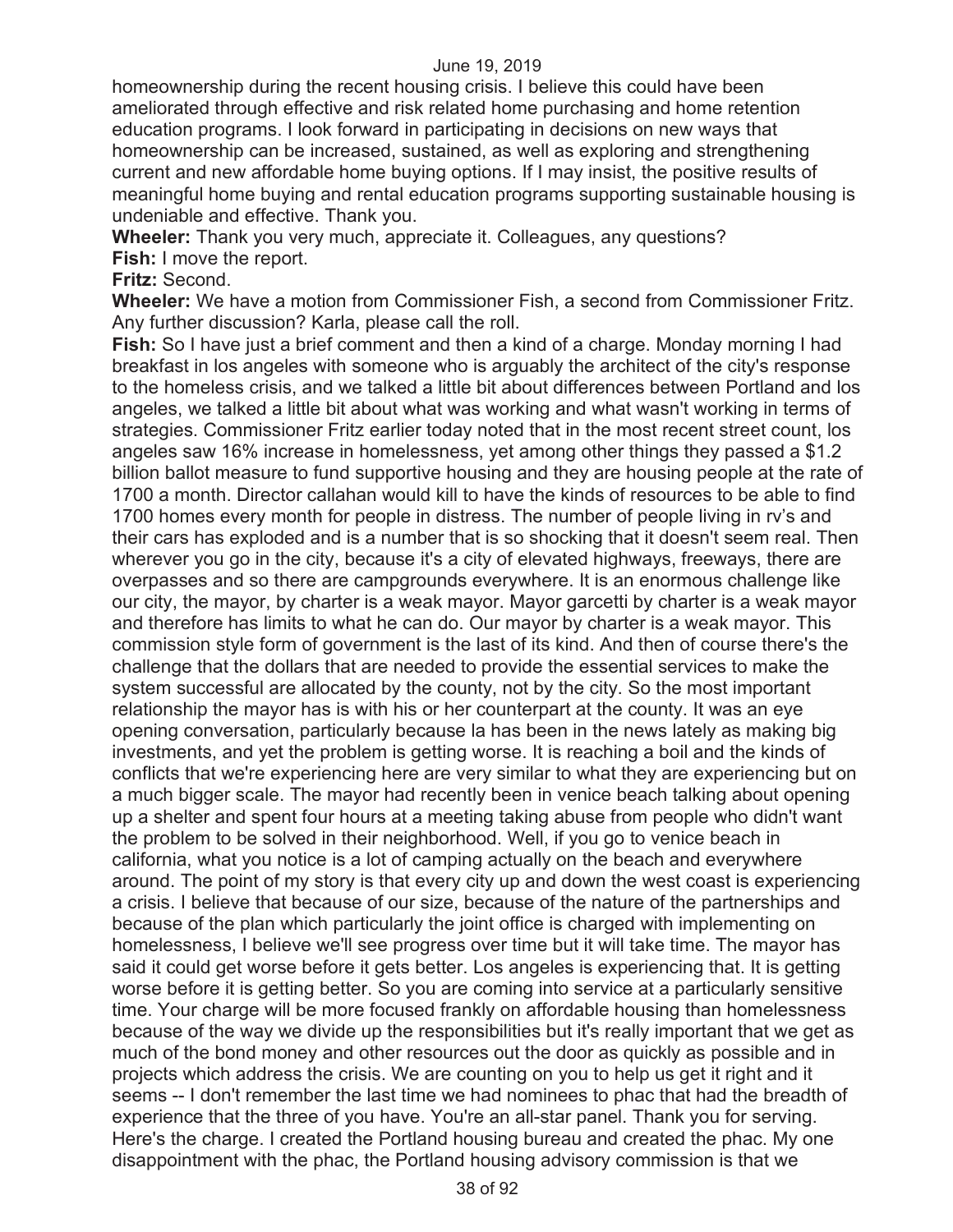intended it to be an independent body that would from time to time come to council and say the city is not going down the right path or we disagree with an expenditure or at budget time we have a different view or whatever. It is vitally important that you maintain your independence and from time to time you're going to disagree with the distinguished director or with the council's direction. What I want to charge you with is it's in those moments that you are doing your best service in making sure we're aware of your concerns. The only way we become aware of the concerns is if you send us a letter or some communication that says respectfully phac disagrees with a budget proposal or policy decision or whatever. So, that's a role that phac has not played as robustly as I would have liked and I just want to charge you with the responsibility of not only being a good steward of the policies and resources of the bureau, but please take advantage of the opportunity to let council know when you respectfully dissent from something being proposed. Otherwise we won't know. We won't have the benefit of your wisdom on something. So please take that charge seriously. I'm very pleased to accept your nominations. You're a terrific panel. Aye.

**Eudaly:** Thank you for your willingness to serve. I'm really excited reading your bios about the expertise you're going to bring. And fernando i'm particularly interested in your ability to help in the conversation around inclusionary zoning and affordable housing and helping developers figure out how to make it pencil out. I hear that a lot and having never bought a home or developed a property, I can't really aid them in that endeavor. So it's essential that we have people serving the city who understand that part of the puzzle. Thank you very much. I vote Aye.

**Fritz:** You're going to be in the center of the storm of all of the challenges that we face as a community in providing affordable housing and housing in general. Thank you very much for your willingness to serve. Aye.

**Wheeler:** First of all obviously I strongly support the work of phac, and I support these nominees. None of them are what I would describe as people who would shy away from conflict, who would shy away from speaking truth to power or coming up with ideas that they believe we as a council should support. A slight footnote, I want to also just note that this week the auditor's office issued what I believe to be a very positive audit on the Portland housing bond, and I was glad to see that. Of course part of your charge will be working with us on that, making sure those resources are deployed to full effect to create as much work force and lower income housing as we possibly can with the resources that we have available. But I also just want to read into the record the mission of phac because it's worth it to mention this every opportunity we get because it is a broad mission. The mission of phac is to advise the director of the Portland housing bureau, the housing commissioner, the Portland city council on housing and homelessness policy, strategy, and resource issues, promote improvements within the Portland housing bureau and the larger housing system, highlight opportunities for influence between the city housing system and other systems as well as provide a forum for public input on housing and homelessness issues. So I agree with commissioner Fish that to some degree while there are amazing people serving on phac, it has felt like a ferrari parked in the garage and occasionally trotted out to run to the grocery store. We have a really solid group of people on this commission, and the issue that you will be working on, the issues that are all interrelated that you will be working on are right now the most important issues in the city of Portland. I know this because I hear about these issues 100 times more than I hear about any other issue impacting the city of Portland. So in closing I want to say this. I thank you. All of you are super busy. All of you could be doing a million other things. There's nothing about this charge which is easy. Some of it is even downright controversial. I appreciate again that we have people in this community who are willing to volunteer their time, their energy and their talents for this kind of purpose. I'm really gratified by it and as a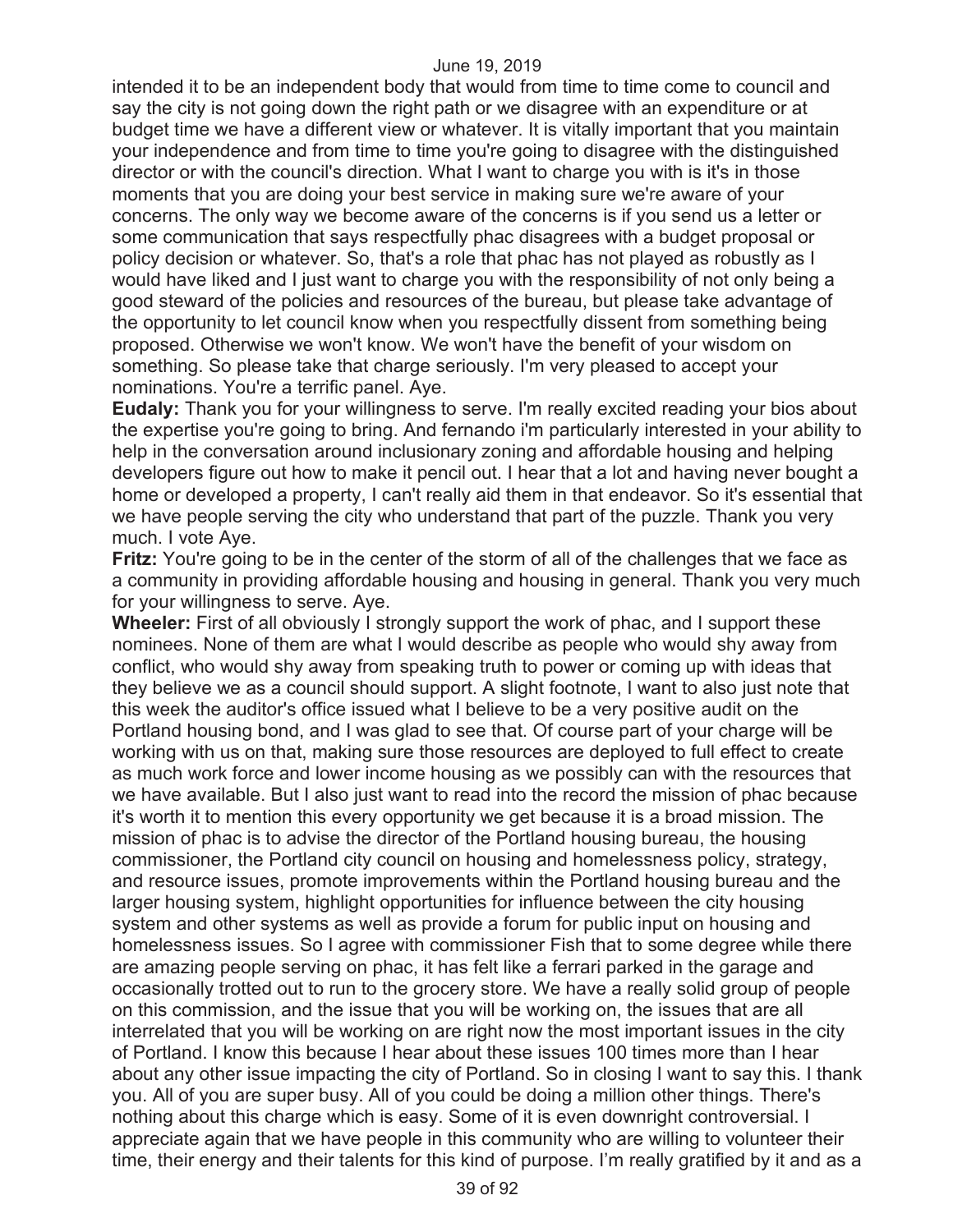fellow Portlander, my hat is off to you and I appreciate your service. I vote Aye. The report is accepted and your appointments are confirmed. Thanks a lot and thank you for being here today. Thank you, director callahan. Next, 602, please.

## **Item 602**

**Wheeler:** Colleagues, the city owns and operates the regional justice information network called region. It is a records management system for police reports and related law enforcement records which are essential to the Portland police bureau's operations. Region established a governing body of more than 40 partner agencies in the two-state five county metropolitan region that are signatories to an intergovernmental agreement. The agreement covers cost sharing and recovery. The number of participating agencies has dropped from 43 to only seven in recent years due to three waves of exit from region placing a disproportionate share of fixed cost of the operating system onto the Portland police bureau and the city of Portland. The vendor contract for the current rms expires in july of 2021. The bureau has contracted with a consultant to assist in development of a procurement solicitation seeking a replacement system that can be implemented and made operational prior to the end of the current contract. The city will no longer rely on other agencies participation to determine the cost or financial liabilities of the new records management system to the city. The new records management system will be more efficient and cost less than region. The project timeline to select, implement and transition the bureau to use of a replacement rms by the expiration of the current contract has little slack and requires timely action on the part of the council. Failure to complete the project by july 2021 may require the city to extend the contract with the current vendor for a full year at substantial additional expense. I appreciate that we have senior program manager tammy mayer here today and we also have ryan lee here as well, I suppose in backup support or to answer any questions. Good morning.

## **Ryan Lee, Portland Police Bureau:** Good morning.

**Wheeler:** I don't know if you want to add anything else or just answer questions? **Tammy Mayer, Portland Police Bureau:** I can add a little bit, sir. My name is tammy mayer, i'm the program manager for the current region program along with other technology programs the bureau uses. Region was a grand idea and it had some good minds behind it. Unfortunately there were a lot of things that did not go the way the original planners had thought. From the governments of the system to some late adds to the system, clark and clackamas counties as well as some system complexities. We selected the system in 2012 and it went live in 2015. There have been a lot of technological advances in these systems since and I am positive we can find a better functioning system and a more user-friendly system and work the governance where it does not put a burden on the city of Portland to support the other partner agencies.

# **Fish:** Mayor?

# **Wheeler:** Commissioner Fish.

**Fish:** First of all I know that you did the circuit and briefed each office on this so thank you for taking the time and I had a chance to have all my questions answered. Without belaboring the point and you alluded to it in your comments, I think one of the things we're going to need to ask the city attorney's office to do on a regular basis where we partner with other jurisdictions to offset the cost of anything which is generally a good government idea, is to highlight for us any contract where the withdrawal of other partners sticks us with the cost. I think this is kind of an eye opening experience because the goal of sharing the expense and thinking region-wide and et cetera was very noble and we tended -- that's our default. We try to think about how to engage partners, share the load, think regionally, have an integrated system. Those are all good things, but I think it's terribly important in the future that the city attorney's office or procurement highlight for us in any contract a circumstance where other people by opting out can in fact shift their cost to us because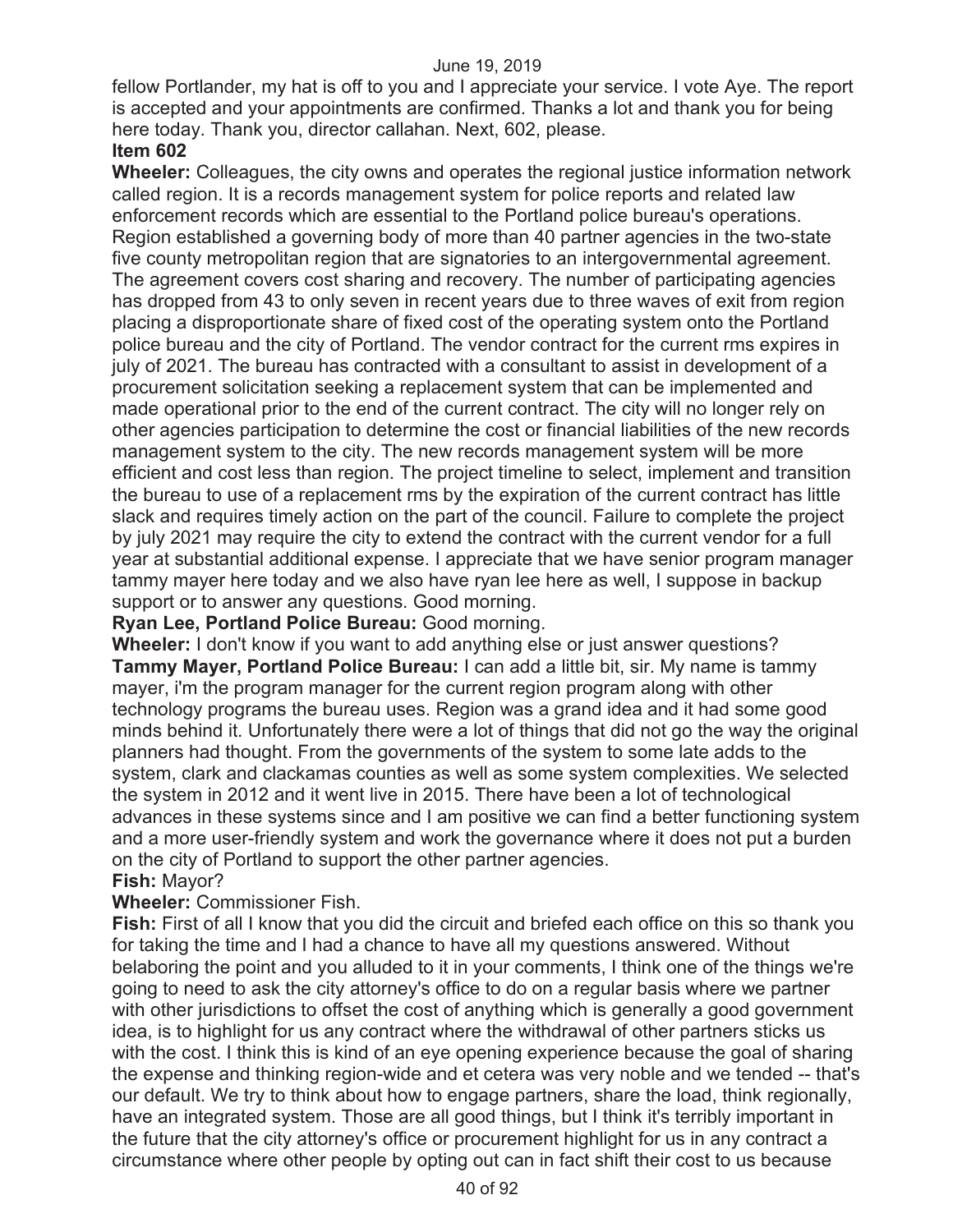this obviously can't happen again and we have learned I think a valuable lesson, so thank you for the work that you've done in addressing my concerns.

**Wheeler:** Commissioner Fish, to that point, poor ac Lee as heard me go on and on and on about this. I don't know how that contract even got signed to be honest and it's a legacy contract. It's been with us for some time but I don't believe there should ever be a circumstance where we enter a cost sharing agreement where only we absorb the liability if others make an independent decision to withdraw. So that is my first and fundamental problem with the contract as it currently exists and so I'm happy for us to move along. The second piece of this relates to a larger issue, and I know commissioner Fish you've had a particular interest in this enterprise wide, which is who is looking over everybody's shoulder as decisions are made about new technology platforms. I have made it very clear that at every step we're going to stage gate this and make sure we have independent eyes looking at what we're doing and how we're deploying the new platform because I most certainly, while I wasn't here for the genesis of the previous contract this one will most certainly have my name at the bottom it and I want to make sure we do not repeat the highly negative experience of the existing region contract. I am making that commitment to council here and now as I have made it behind closed doors in front of the police bureau brass for many months now. Honestly I was amazed. I'm not an attorney, obviously, but i'm amazed that it's even legal for us to enter into a contract that we cannot back out of under any circumstances. To me that's just crazy, so we're now at the end of this contract period and i'm very eager for us to move on to a better product. Any further questions about this particular item? Public testimony on this item?

**Moore-Love:** Yes, we have four people signed up.

**Wheeler:** Very good.

**Moore-Love:** The first three, please come on up, are Maggie, diana and Jeanne.

**Wheeler:** Jeanne, why don't you go ahead and start for us please.

**Fish:** Karla, who is the fourth? Maggie is not here.

**Moore-Love:** Steve – Maggie's here.

**Jeanne Connett:** I'm sorry, what did you say?

**Wheeler:** Jeanne, would you please start.

**Diana Ogaz Gutman:** Yes, my name is Diana –

**Wheeler:** Diana, I'm sorry I misheard. I apologize.

**Gutman:** It's okay. And just listening to what was currently discussed I think that is absolutely great that we're going to be moving on from this contract. It is something that is pulling resources in an unnecessary way at this point that could be allocated to other aspects that are needed in our city. It was astonishing to hear that out of 43 we are now down to seven. That is a really, really big drop in the number. I really like to highlight what commissioner Fish pointed out in regards to making sure that as we move forward from this that we're highlighted and that any partners who are withdrawn, that it's notified immediately. My question is that who is going to be appointed to be that person to look over the shoulder and keep accountability and maintain due diligence. Aside from that, that is all I have to say. I'm in full support of this.

**Wheeler:** Thank you.

**Connett:** This is hard for me because I talk to a lot of cops all the time. Basically, I don't know if the new system is going to work better, but I do know that I keep hearing this on the street from cops, we can't do our job. We're not allowed to do our job. Either danielle outlaw is stopping us from doing our job or mayor ted wheeler is stopping us from doing our job --

**Wheeler:** Okay, that's a separate -- [speaking simultaneously]

**Connett:** Wait, wait, wait, so I'm hoping, so I'm hoping that if you guys change this policy and get out of where you've been, hopefully there will be a better reflection on the street.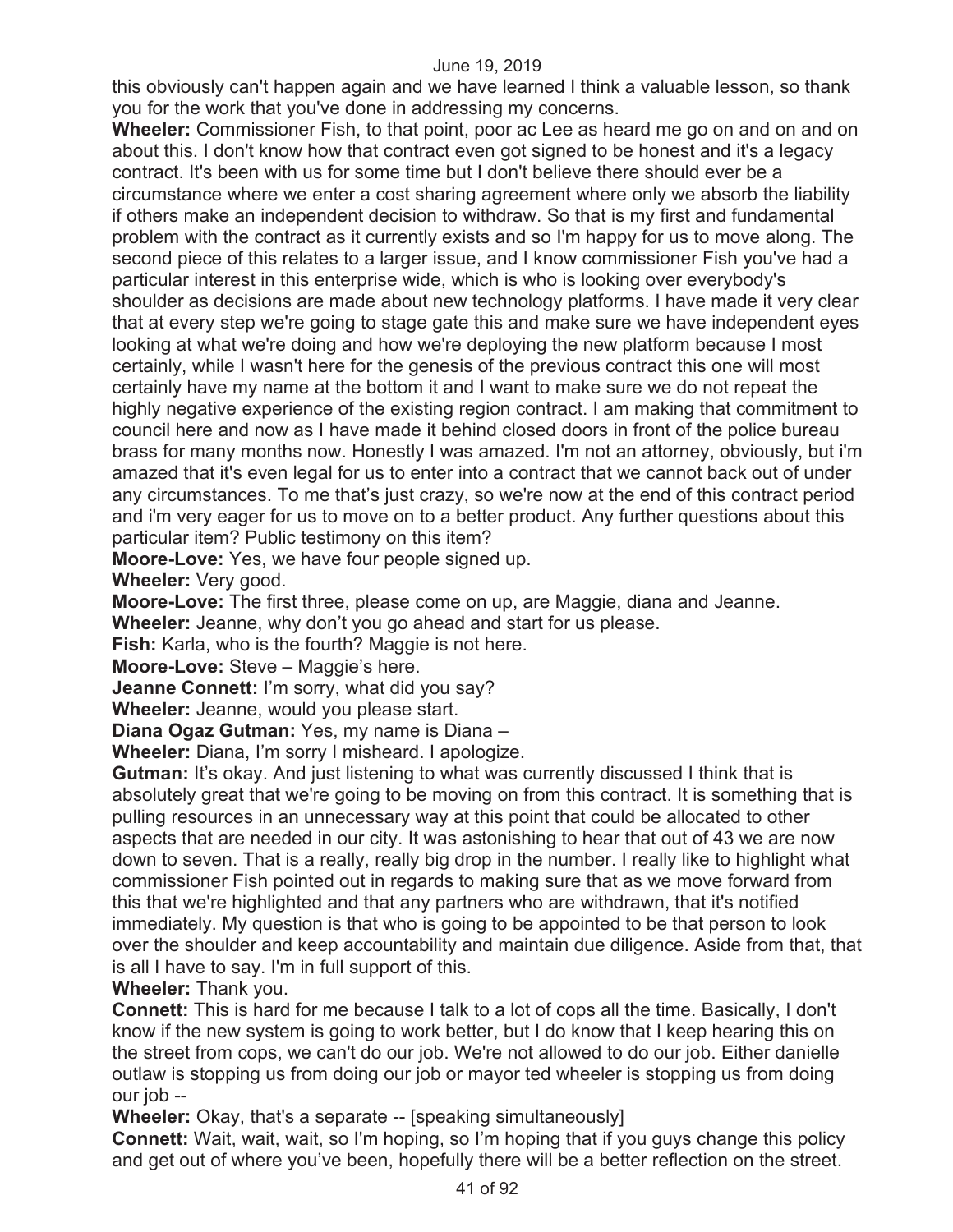**\*\*\*\*\*:** Thank you.

**Wheeler:** Thank you. Good morning.

**Maggie:** Just second that motion of everything that was just said. Thank you for your testimony.

**Wheeler:** Thank you. Very good. And there was a fourth person who is not here or is here. **Moore-Love:** Steve Suo.

**Wheeler:** Very good. Come on up, sir.

**Steve Suo, Society of Professional Journalists:** Thank you, good day, commissioners. I'm steve suo. I'm here on behalf of the society of professional journalists local chapter. Amanda waldroupe, our president, I believe submitted written testimony. I work as the editor for the Oregonian's watch dog and data driven enterprise team. My team works with public records databases to perform analyses of important problems, public policy, and hold agencies accountable and to in many cases identify solutions. In our work with the police bureau's current database, we have encountered many barriers to access. It's been difficult apparently the system is very difficult for the bureau to work with to export data in bulk. As a consequence, we have been quoted extremely exorbitant fee estimates for producing data. One was in excess of \$1 million. We did not pay. In an effort to get a better understanding of how the data is structured and make more informed and precise requests of the bureau we have attempted to access their data dictionary, which is a document that describes the contents of database, the tables and fields that it contains. We were told in response to our request that this was a trade secret as stipulated by the vendor. This new contract is a real opportunity to make sure that doesn't happen again. We have requested that two requirements be included in the rfp. That the data be capable of being exported in bulk or in part without any special coding that any ordinary bureau employee be able to perform that function. Second that a data dictionary should be made deliverable under the contract and a public record that can be accessed by the public upon request. Thank you. **Wheeler:** Could you answer one -- I didn't quite follow you with regard to the data dictionary. Could you describe that again what that is?

**Suo:** Sure. It's kind of a menu of what's available in the database, it describes the contents -- it's a standard element of documentation that's created when a database is designed. **Wheeler:** Okay.

**Suo:** So it's an index or catalog that would enable us to be able to see what records are in the database and what elements.

**Wheeler:** And for my own benefit, and i'm sorry to gone on a little bit of tangent here, is that readily available for other platforms?

**Suo:** It's -- you mean from other agencies?

**Wheeler:** Right. I have never heard this term. I'm a little over my skis here, but is this something that would typically be readily available with a different software platform or data management system?

**Suo:** Certainly big enterprise systems like this it's something that it won't be built without the creation of such a document. It's just a question of whether it gets shielded from public access.

**Wheeler:** Ok, very good. As a trade secret in this particular case.

**Suo:** Yes.

**Wheeler:** Ok, thank you. That's helpful. That gives me two new points that I didn't have previously. So I appreciate your testimony.

**Suo:** Thank you.

**Wheeler:** Very good. Any further discussion on this item? This is an emergency ordinance. Karla please call the roll. I'm sorry, was there more public --

**Fritz:** Sorry –

**Wheeler:** That was it? Okay.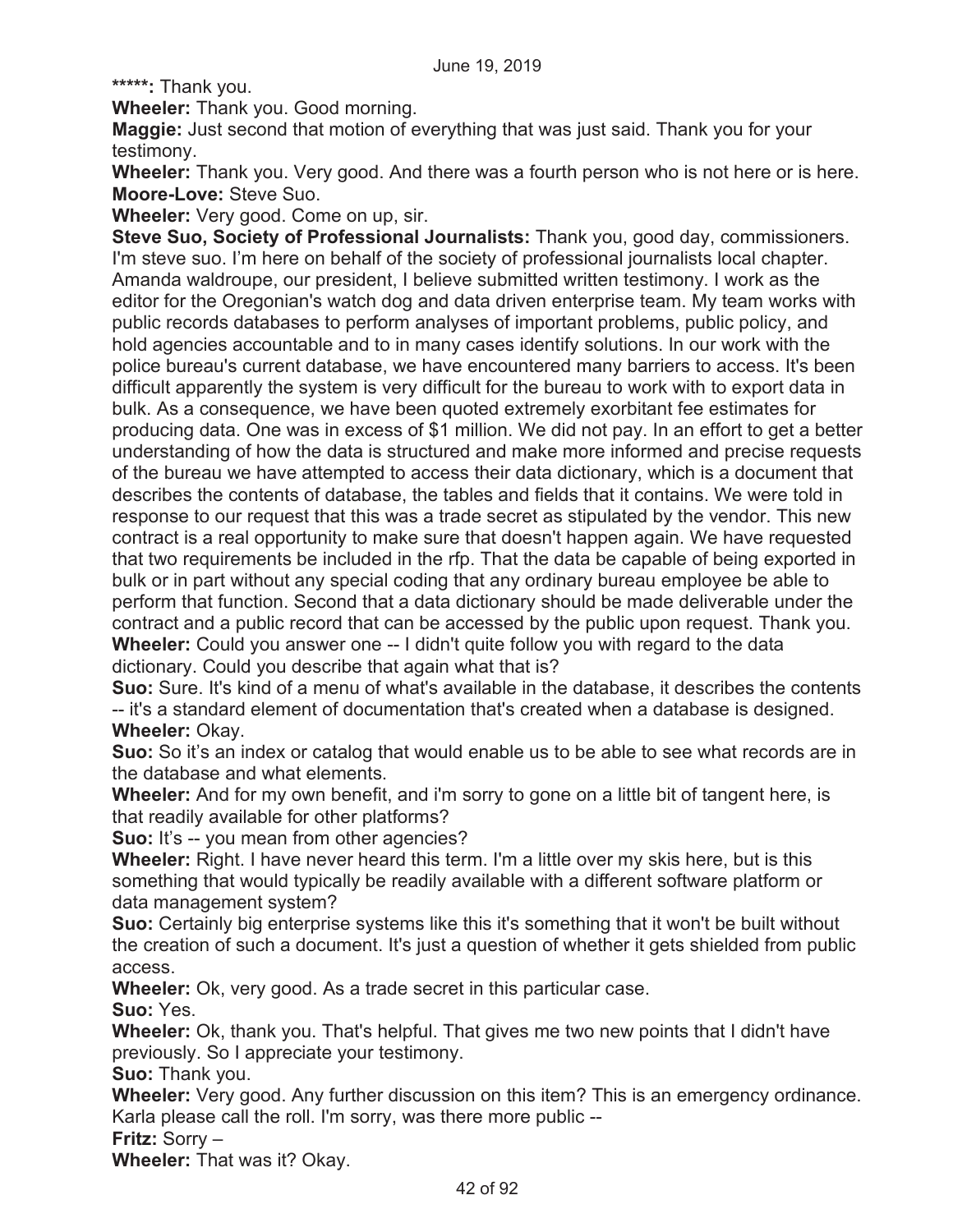**Moore-Love:** -- signed up.

**Wheeler:** No worries. Please call the roll.

**Fish:** Aye. **Eudaly:** Aye. **Fritz:** Aye.

**Wheeler:** Aye. The ordinance is adopted. Next item we have done 603. Let's skip to 604, please.

# **Item 604**

# **Item 605**

**Wheeler:** All right, so if you thought that was exciting, colleagues, the integrated tax system project is a large scale effort to replace the city's multiple aging tax administration platforms with a single modern tax system. This report would authorize the chief procurement officer to execute a contract resulting from the previously authorized request for proposals for ITS software and implementation. Included with the report documents are initial estimates funding and cost recovery plans for the ITS project in exhibits a and b, interim procurement manager scott schneider is here to present this item.

**Thomas Lannom, Director, Office of Management and Finance:** And Mayor, if I may jump in, thomas lannom with the revenue division. Can we read both items? [inaudible] **Wheeler:** Sure, 605 as well. I didn't realize they were going to be read together. **Lannom:** Yes.

**Wheeler:** Karla, would you mind also reading 605 please. Very good, thank you. Director Lannom.

# **Lannom:** Scott please.

**Scott Schneider, Office of Management and Finance:** Good afternoon. Scott Schneider, procurement services. You have before you a procurement report recommending the award of a contract for a not to exceed amount of \$21 million. This contract will have an initial term of five years. On november 6, 2018, the chief procurement officer advertised rfp 1061 and on december  $27<sup>th</sup>$ , four proposals were received. All proposals were deemed responsive to the requirement to the solicitation and were reviewed by the evaluation committee. The city issued a notice of intent to award the contract to fast enterprises llc on march 19, 2019. No protests to that notice of intent were received. Based on the expected spend over the next five years, the confidence level for this procurement is medium. Fast enterprises llc is not a co-bid certified, minority owned, women owned, service to sale, or veteran owned, or emerging small business. There are no subcontractors on this contract. If council has any questions about this solicitation process I can answer those. Thomas lannom is here from the revenue division to take any project specific questions. **Wheeler:** Colleagues, any questions?

**Lannom:** I also have some remarks if you would like to hear them.

**Wheeler:** Yes, please.

**Lannom:** Okay.

**Wheeler:** And this is related to the resolution, is that correct? 605?

**Lannom:** I'll address both the contract and the resolution.

**Wheeler:** All right. Thanks, director lannom.

**Lannom:** To kind of back up a minute this is something we have been working toward for many, many years in the revenue division. We recognize that our databases are long in the tooth, are coming up on expiration in terms of useful life. So the systems that we're talking about replacing include the business license information system, which is 21 years old, and a critical accounting platform for this year looks like 150 or more million dollars in business license tax revenue. Over 400 million dollars all in including arts tax, hotel motel taxes and other new taxes. This new platform will enable us to have a single hosted solution so we're replacing many platforms with a single platform with offsite backup, enhanced security, and disaster recovery. There will be tangible improvements for customer service including a secure online portal, an electronic filing, expected for tax year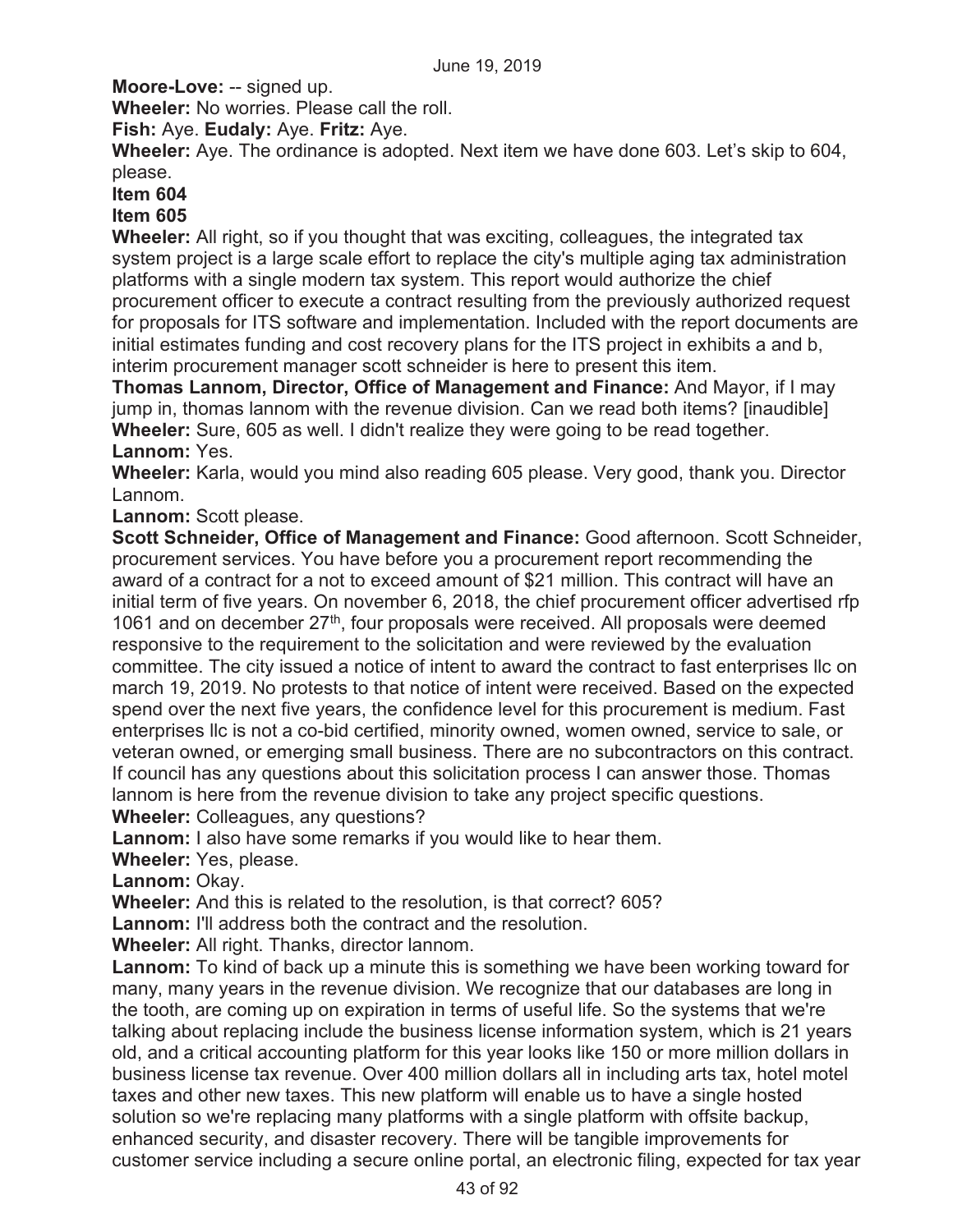20-21. So we'll finally be in the place where instead of a taxpayer using turbo-tax to print out and mail in a return, they would actually be part of the electronic filing network that people, many people use for the state and the federal government. We're also expecting some improvements in collections and compliance. The all in cost for the project for the project itself is \$22.9 million. \$9.68 million is included in the fy-19-20 budget as an up-front cash contribution to make sure that we maximize the dollars that we spend. The remainder of the one-time costs are debt financed with annual debt service of \$1.1 million per year. As directed by a budget note in the fy-19-20 budget, and this is very much on target with what you just discussed regarding regis, revenue will seek full cost recovery from all the funds administered on the ITS platform. This is exhibit a to the financial impact statement. If you want to take a look at the dollar amounts the funds would include the arts tax, the clean energy surcharge, Multnomah county notably and others. The budget note directs the revenue division and cbo to finalize the financing model by september in time for the fall bump so we have all these pieces in place. The project is expected to kick off in august and cut over to the new platform is expected august of 2020, so this is an all-in, big bang approach. One year, the vendor is the top bidder in the space. We have high confidence that we can hit these timelines and stay within the budget. Then that would be followed by a 12 month stabilization period, so this is a 24-month project with a cutover at about the 13th month. Switching to the resolution, just briefly, this would freeze current revenue programs and prohibits any new ones during the implementation period expected to last again one year until august of 2020. This is absolutely necessary to improve project success. Again, just moments ago we heard about regis and a lot of things being added at the last minute which really does jeopardize project success. We may come forward with additional code changes to our tax code so for example if the vendor is contemplating some kind of a customization as opposed to a configuration of their product merely because we've got some arcane or unneeded penalty or interest calculation or other sorts of treatments that are immaterial to how we go about collecting taxes but are somehow going to be difficult to implement in the new project, on the new product, we would come forward to city council and try to smooth out any of those bumps so we can make this product work well for us. We're not interested in trying to force the product to execute everything the way that we currently do. In fact we're looking to the vendor to help us nail down best practices and implement them. I will stop there. If there are any questions i'm happy to answer them. We also have other folks in the room from cbo, jennifer cooperman, the project manager, Rachelle Gorsegner who is my hero back there next to jennifer. Wheeler: Very good, colleagues any questions. Commissioner Eudaly.

**Eudaly:** Well, I would just like to commend you for getting out ahead of this issue and not allowing your software to go into unsupported status. No bureau that's performing a vital function for the city or for the public should allow that to happen. It's really a nightmare. I know through experience. That's really all I wanted to say.

**Wheeler:** Very good.

**Fish:** I have a couple of questions.

**Wheeler:** Commissioner Fish.

**Fish:** You described 12 month period followed by another 12 month period or 24 month period all in. But the moratorium only covers the first 12 month period is that correct? **Lannom:** That's correct. With a six-month extension. So with this resolution you would be granting me authority to extend it for six more months if needed.

**Fish:** I see. Is it a blanket moratorium or are there carve-outs.

**Lannom:** There are carve-outs. There are three. The clean energy surcharge which we're still implementing recently passed by voters, the rental registration system, which we're still working with the housing bureau to implement and any desired changes to the arts tax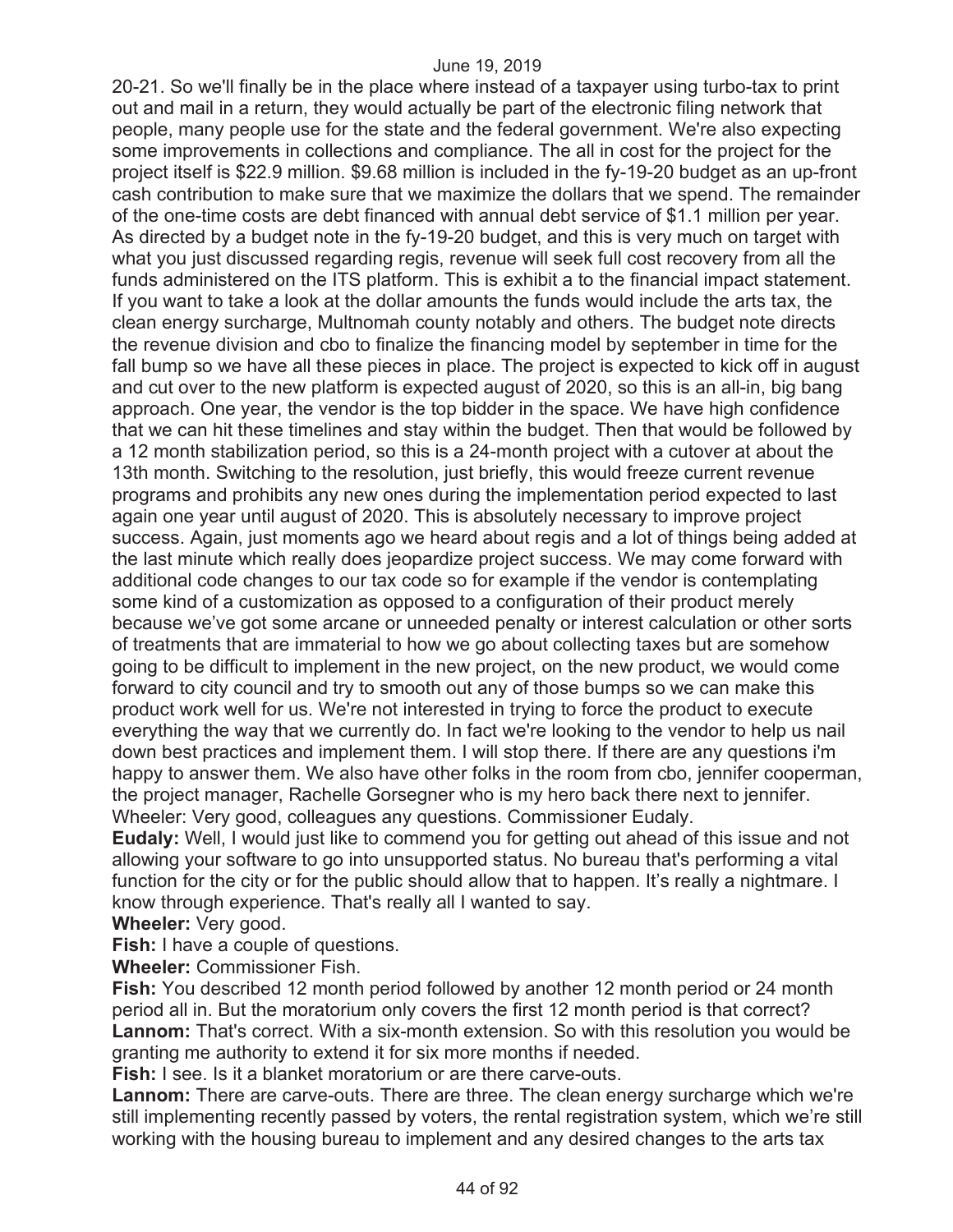within bounds. We would need to be careful about what exactly that was but if there were desired changes we want to keep that possibility open as well.

**Fish:** Thank you.

**Wheeler:** Very good. Do we have public testimony on the resolution?

**Moore-Love:** Maggie has signed up.

**Wheeler:** Very good, gentlemen, thank you. I know your five-minute presentation follows years of work.

**Fish:** Move the report.

**Fritz:** Second.

**Wheeler:** We have a motion and a second for the report and Maggie is no longer here. So please call the roll on the report.

**Fish:** Aye.

**Eudaly:** This is just item 604?

**Wheeler:** 604, correct.

**Eudaly:** Okay, Aye.

**Fritz:** Thank you for all of your work. Aye.

**Wheeler:** Aye. Report is adopted. Item 605, the resolution, please call the roll.

**Fish:** Aye.

**Eudaly:** I'm sorry, this just went by so fast that I didn't get some questions answered on the resolution so --

**Wheeler:** Without objection would you mind, colleagues, if we let commissioner eudaly ask her questions of director lannom?

**Eudaly:** Yeah, because I didn't hear anything about the resolution. I didn't think to ask my questions.

**Wheeler:** No worries.

**Eudaly:** So I want to support this resolution. I have a couple concerns. One is how long will the temporary moratorium be?

**Lannom:** 12 months.

**Eudaly:** 12 months. And, mr. lannom, we had conversations about a variety of potential new taxes and whether or not any of them could be incorporated into this first year. We didn't have a follow-up conversation so I don't actually know if you determined with the vendor whether that would be possible or whether that would impede implementation of the new software. Could you speak to that?

**Lannom:** It entirely depends on what we choose to do. For example the personal income tax, which is one thing you and I discussed at length. We have an estimate from the vendor about what that would cost. We have a timeline. So it's not included in the scope of what we're buying here today with this report. We have to come back and amend the budget but we do have the ability to begin work on that even as we're working on these other pieces. I'm not prepared to sit here today and say what tax year that would be turned on but suffice it to say that's one of the taxes that are carved out in this moratorium. Any other taxes would likely be a second rollout. We're going cutting over in august of 2020 so think of any other taxes or fees more like a 20-21 timeline.

**Eudaly:** Okay –

**Lannom:** And I would like to add, it pains me greatly to have to tell this body or any other that we can't implement something but this is absolutely critical to make sure we have got success.

**Eudaly:** I understand. I really respect and appreciate the work that you do for the city and I trust your assessment and your judgment. I just was concerned that this would impact something that we have already had conversations about. I feel -- new programs and significant changes. Okay. I'm satisfied. Thank you.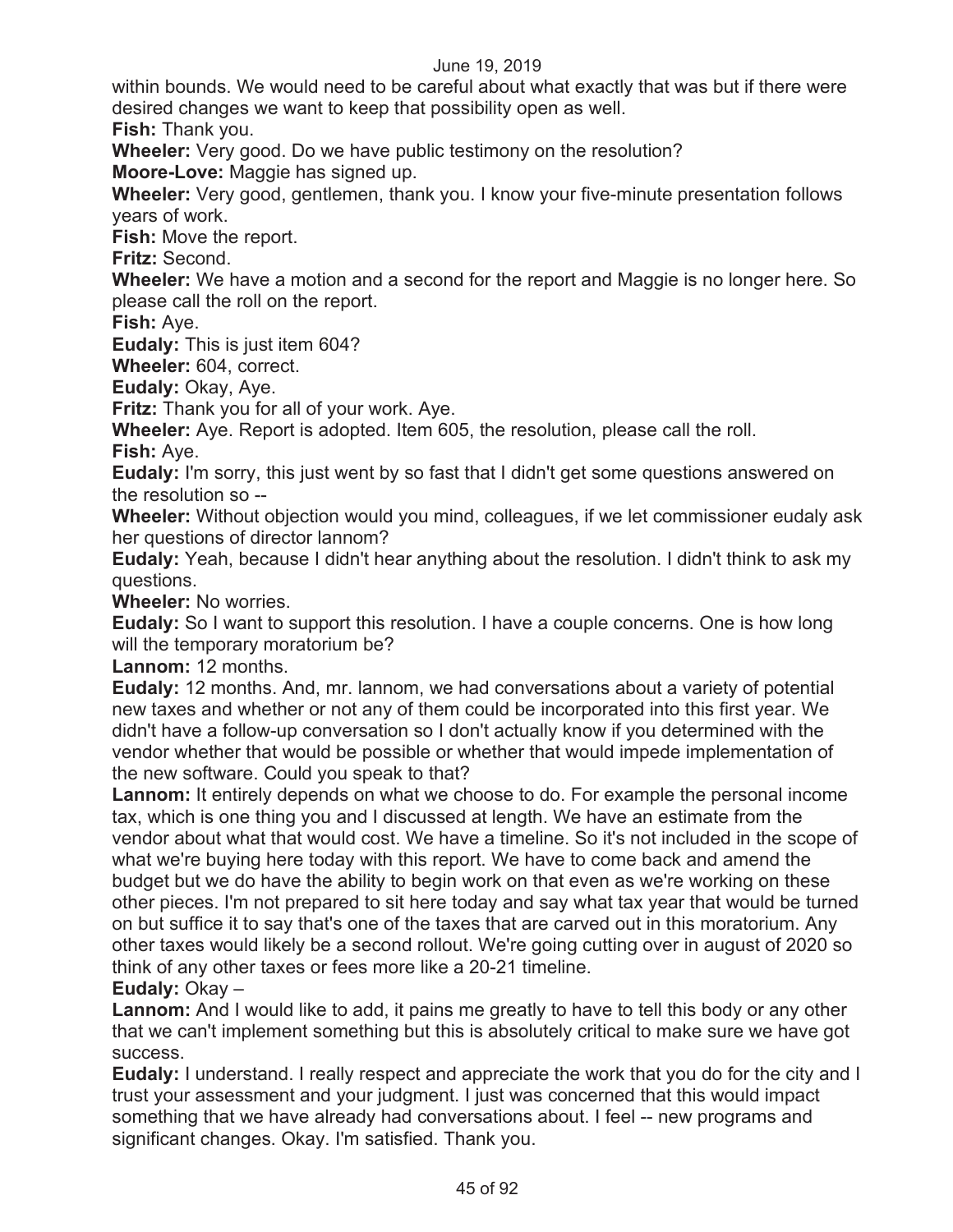**Fritz:** Just a point of clarification though, it's actually effective through august, the end of august of 2020, so longer than 12 months and then with you being given authority to extend for an additional six months. So we had testimony at the very beginning of this long session about a restaurant tax, for example. We both --

**Lannom:** Right, I saw that.

**Fritz:** Had discussion about needing a new funding source for Portland parks and recreation. So although it wouldn't -- so does this resolution mean that we can't even scope out those kinds of things or just that we can't implement them?

**Lannom:** We can scope them out. So if your office asks us do some research, we absolutely can do that. And you're right. It's not 12 months. I was speaking from august to august. But really this is effective immediately so it's more like 14 months. So thank you for catching that. With the six-month extension possible as well.

**Fritz:** And if we were to do either of the things I just mentioned or something commissioner eudaly has been scoping out we probably need a fair amount of lead time to do that anyway.

**Lannom:** That's correct.

**Fritz:** It doesn't preclude us from discussing new revenue sources, just they wouldn't go into effect until those dates.

**Lannom:** Right

**Fritz:** Got it.

**Eudaly:** Colleagues, thank you for allowing me to ask those questions, and I'm ready to vote.

**Wheeler:** Very good. Karla?

**Eudaly:** Yes. Aye. **Fritz:** Aye.

**Wheeler:** Well, this is a significant and an important project between the ordinance and the resolution that will allow the city to collect revenue and as was made clear if we don't replace the system all of our revenues are at risk. So I thank you for the great work that you're doing. I vote Aye. The resolution is adopted. Next item please, 606.

# **Item 606**

**Wheeler:** Thank you. We have kim mccarty and matt tschabold from the housing bureau here. I'm sorry. We do not have kim mccarty. We are blessed with the director, shannon callahan. Thank you for being here. Brevity counts.

**Shannon Callahan, Director Portland Housing Bureau:** Thank you, mayor. Good afternoon again, Commissioners. Hud requires the city of Portland to submit an annual action plan. This is the fourth year into a five-year consolidated plan. All allocations accord to the housing bureau's budget as well as our partners' budget, the joint office, as was submitted and approved during the budget process that council has recently undertaken and approved. We are required to get your formal approval based on the adopted budget before we submit to the housing and urban development. Matthew and I are here to answer any specific questions you may have.

# **Fish:** Director –

**Wheeler:** Commissioner Fish.

**Fish:** Just to maybe simplify this, we have to submit an action plan but is it fair to say that the various programs listed on our agenda from cdbg to home to hopwa, that what we're doing is seeking our share based on a formula?

**Callahan:** Yes. Also letting hud know how we intend to spend those funds in accordance with the already adopted plan and consolidated plan and budget.

**Fish:** Okay, so we're required to submit a plan in order to get essentially our share of a formula based funds that then support our work. Thank you.

**Wheeler:** Any further questions? Very good. Please call the roll on item 606. This is an emergency -- I'm sorry, was there testimony?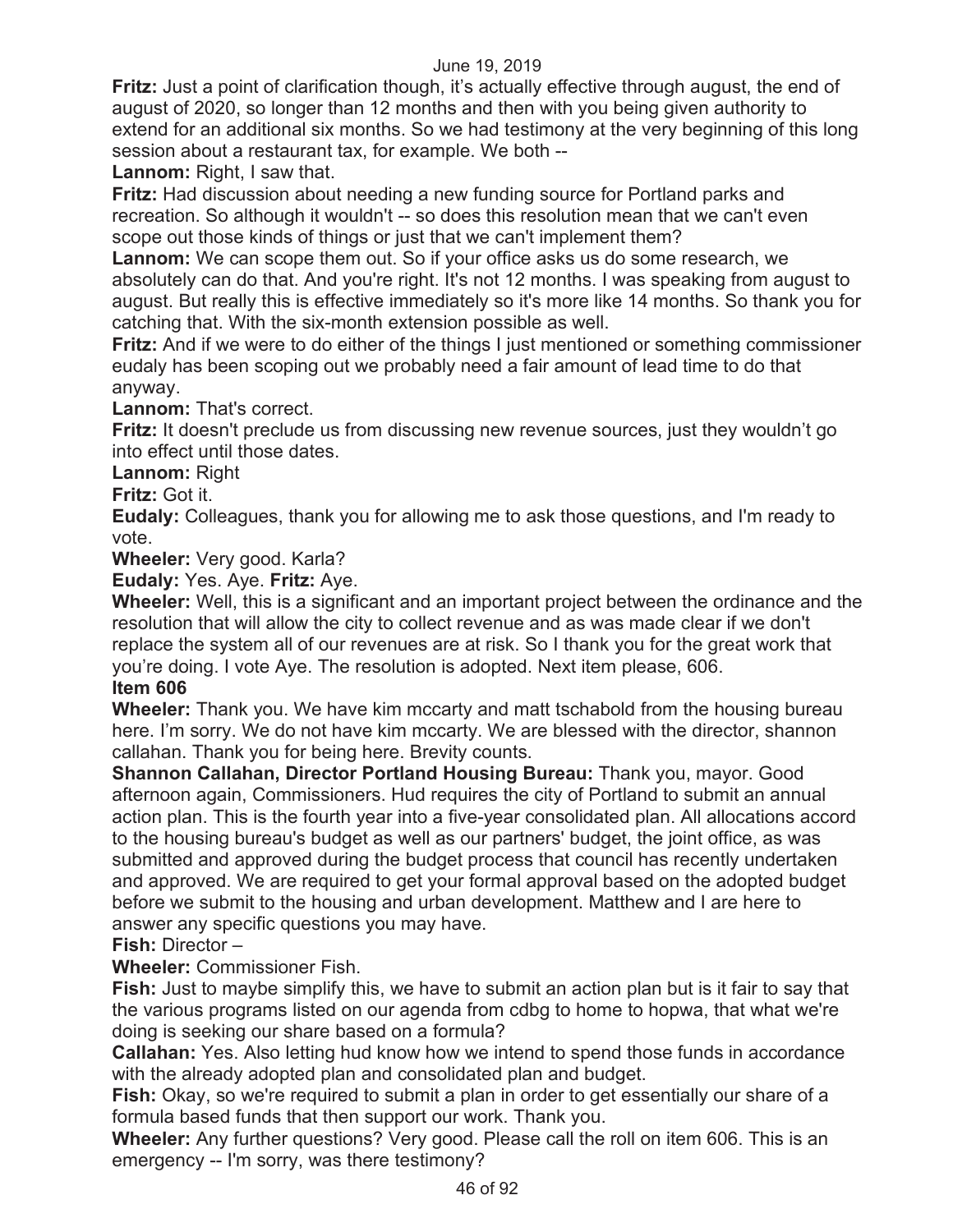**Moore-Love:** We have Jeanne.

**Jeanne Connett:** I'm really thrilled that you guys are focusing a lot today on housing. Mayor, please, please let me state that save our vets and 38 houses for veterans is like a spit in their face. I'm sorry. I don't go for your guys' volunteer stuff. I do a lot with the places that I really my heart is, okay, and vets is one of them. I would also like to say i'm paying 60% for housing where I live, and the minute I brought in some up in furniture my neighbors got really jealous to the point where they followed me down to where I was unloading it and once it got in my house and I left there were marks all over my stuff. Deep cuts in the wood and stuff. So I'm glad that you guys are focusing on housing, but some of the house, like my brother said the locks on my door were made in like 1960 and it takes about three seconds to break in. So why is us who are low income having to have more theft from our neighbors and the community because our locks are insufficient? I mean I just have a real lot of questions about y'all are trying to do the best you can, I understand that, but on the same hand when people try to bring up things that are really, really out of hand, I've seen them pushed to the wayside. I'm going to hope that this is going to help at all. I am proud of you guys for addressing the issue. Please, mayor, more than 38. Okay? Because there's a lot of vets out there that are homeless and they feel like they are being like fourth, fourth – what is that like fourth country, you know, when they really -- I can't remember how they say it. Underprivileged community and countries and the vets feel that. I can say that because I see them every day, guys.

**Wheeler:** Very good.

**Connett:** Thank you, and thank you for letting me finish.

**Wheeler:** Sure. Please call the roll.

**Fish:** Aye. **Eudaly:** Aye.

**Fritz:** Thank you to the mayor and the housing bureau for your ongoing work to address these issues. Aye.

**Wheeler:** Colleagues, I have some brief closing. As the representative member of the Portland consortium the city has the overall responsibility to carry on all related tasks which are required by hud. The action plan this is actually our fourth annual plan for the five-year consolidated plan. It details the consortium strategies for addressing the community's needs for affordable housing and economic development with federal funding. The action plan shows where the city has invested our federal funds in accordance with community input and it demonstrates how our investments affirmatively further fair housing by making housing both accessible as well as affordable. The city of Portland is also the lead agent for the Portland consortium that it's noteworthy that this also includes both the city of gresham as well as Multnomah county. And as indicated we're required to submit this annual action plan as a condition of receiving four federal formula grants. The community development block grant, home investment partnership grant, emergency solution grant and the housing opportunities for persons with aids. The action plan contains a snapshot of communities' housing and community development needs, it identifies our local priorities and strategies that we're pursuing to address those needs and it makes clear which strategies and projects received federal funding and how those investments affirmatively further fair housing. So I want to respect and thank you both for the hard work that you put into this. It's a little bit pro forma but it is also absolutely critical that we do this in order to continue to receive the federal grants. I vote Aye. The ordinance is adopted. Thank you very much for your hard work. Next item, and this is our last non-second reading. This is item 607. Welcome back.

# **Item 607**

**Shannon Callahan, Director, Portland Housing Bureau:** Thank you, mayor. Shannon callahan once again. I am here joined by emma deppa of our neighborhood housing program team. The contracts you have before you today are roughly nearly \$4.5 million for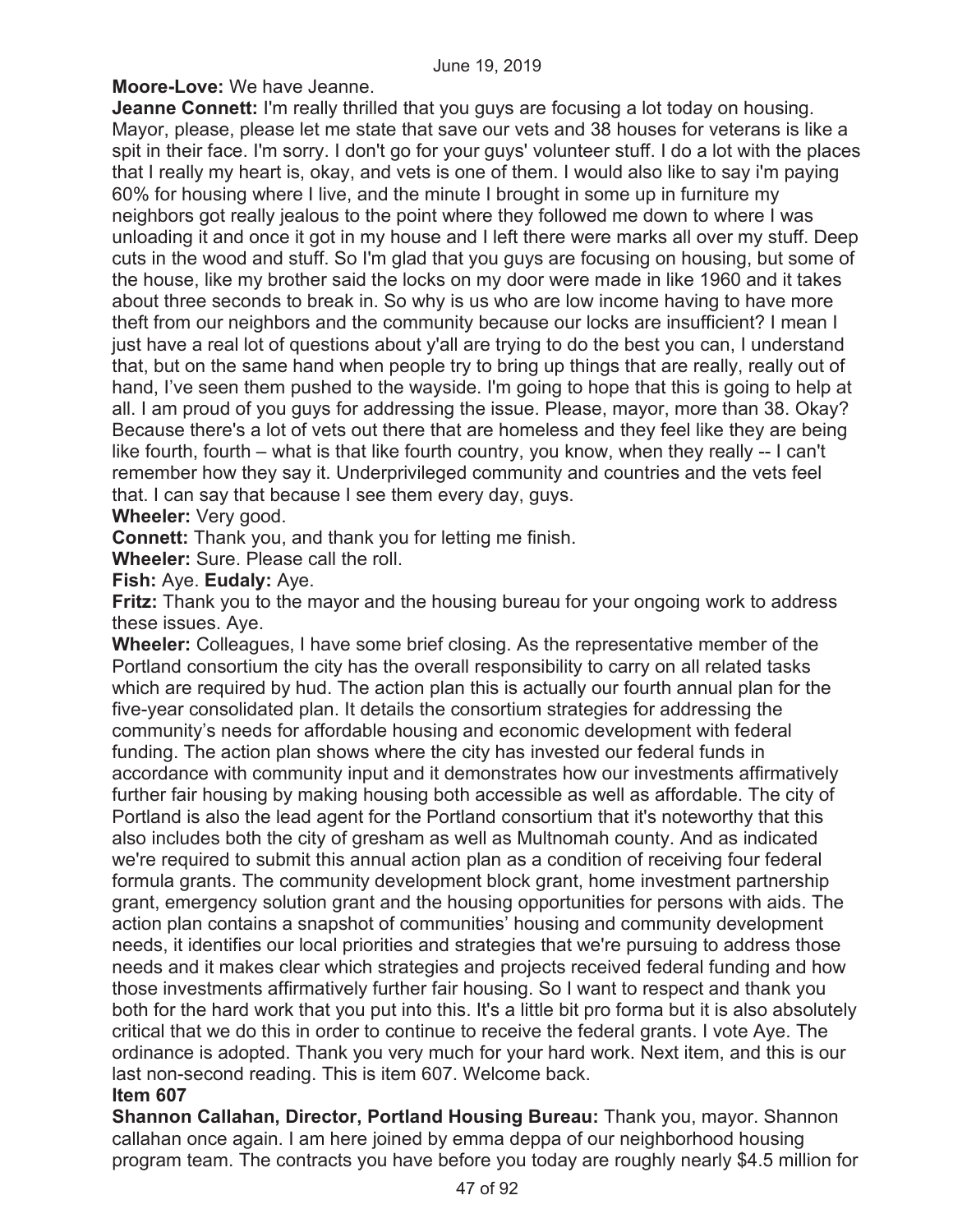housing services to low and moderate income community members. These services include emergency home repair, fair housing advocacy and education, housing homeownership counseling and education, relocation assistance, legal aid services, risk mitigation funds for permanent supportive housing providers and resources for renter education and advocacy. There are a total of 14 contracts contained in this ordinance. All of these contracts are being brought to you following your approval of the council's adopted budget. And with that emma and I are here to answer any specific questions that you might have.

**Fish:** I have two questions.

**Wheeler:** Commissioner Fish.

**Fish:** There are 14 subrecipients. Some organizations are receiving as little as \$110,000. Others two or three times that. How do we ensure, director callahan, that we're getting good value for these investments?

**Callahan:** Well, Commissioner, we do require regular reporting from each and every one of our contractors in making sure they are according meeting the goals that we have set out in the contracts. So that is one way that we check on whether or not we are getting good value for the money that we're putting out. We also, each of these contracts is a little different for the types of services that are being provided. Some are more easy to quantify exactly the number of homeowners they have helped, et cetera. But we do receive regular reports from all of our providers. At this point I think all our contractors are on monthly reporting to the housing bureau.

**Fish:** I guess my second question is how do you make the judgment between lots of small bets or different kinds of services and bigger bets in moving the needle on one or two or three? In other words, you're covering a lot of terrain here when you read the activity descriptions it runs the gamut, but you're making small bets on lots of things. So how do you decide, you know, what's the thinking behind whether you support 14 different contracts with trusted nonprofits or you go deep with a handful and really move the needle?

**Callahan:** You know I think -- thank you Commissioner for the question. I think that we have before you represents a little of both philosophies. So you'll see that there are some contracts as you noted that are larger than others, and it really depends on the nature of work that they are performing. The number of different rfps they may have responded to and won. So a lot of these have gone through recent competitive rounds based on new funding especially as it relates to work around landlord/tenant education. I'll note for instance the urban league was a contract. I think this council just approved a few months ago related specifically to fair housing enforcement. Some are actually collaborative partnerships where the partner agencies work with each other and ourselves on the allocation of funding based on what their different organizations have the capacity to do within the community and then many of these partners are actually working in partnership with other partners as well. So it is -- we're combining both of the premises that you have brought to us but it's something we as a bureau are beginning also to have a dialog about is preparing to over the course of the next couple of years because it is always a change when you move funding from one organization to another, but we are starting to have discussions about re-rfping funds to different partners we can make sure we're serving the community in the best way possible and getting the most bang for the buck. **Fish:** Thank you.

**Wheeler:** I have a question. Emma, could you tell us about -- there was a public engagement process. Could you tell us a little bit about that? How did that shape what the council is seeing today?

**Emma Deppa, Portland Housing Bureau:** Yeah, so as you can see a lot of the funding sources include cdbg dollars and so you previously heard the annual action plan. The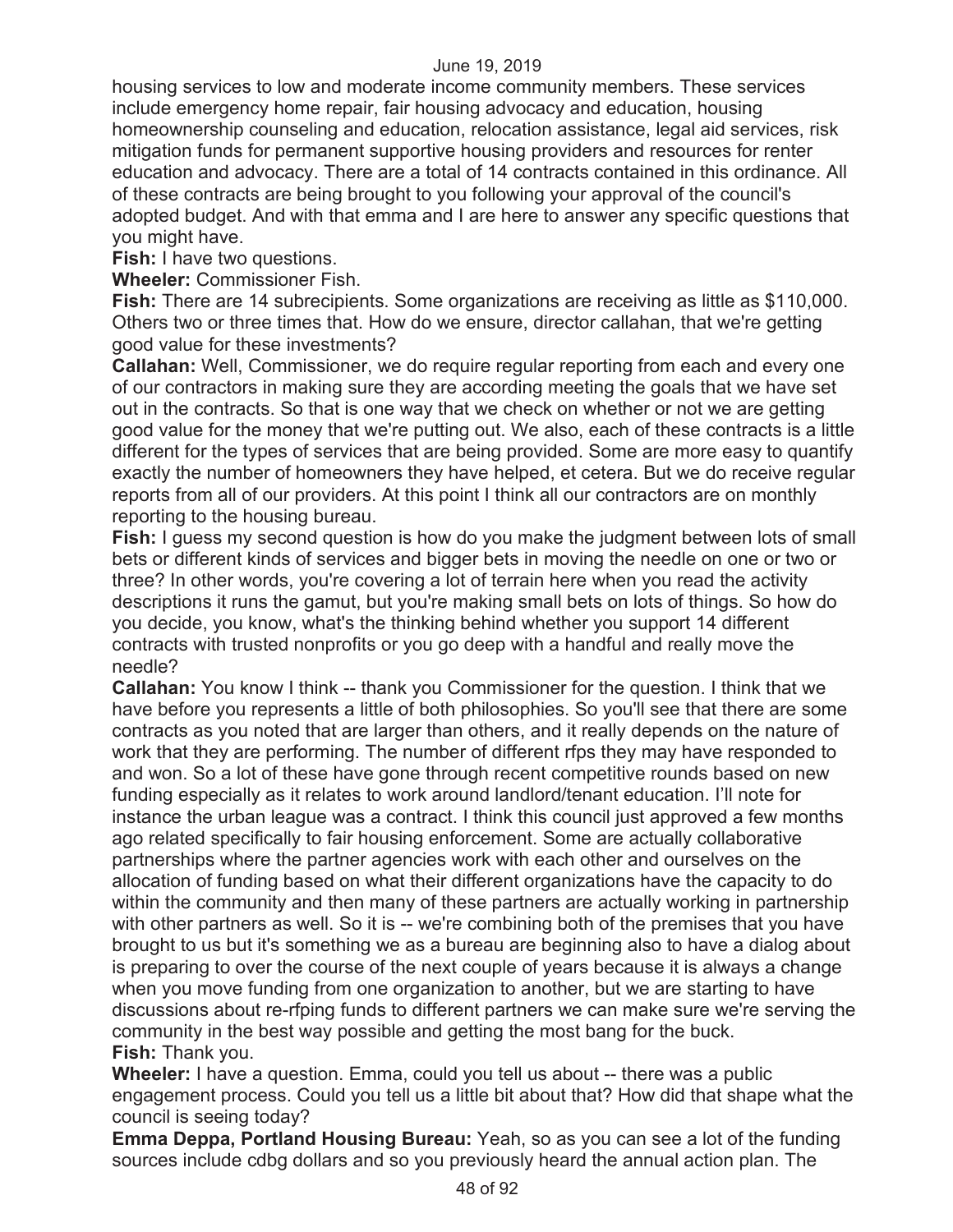annual action plan includes a robust public involvement process as well as a consolidated plan so a lot of the goals that are a part of these programs are coming from those other public engagement programs as well as all these have been approved by phac, as well, I believe. Which is a, as you know, a community run organization.

**Wheeler:** Very good. Director callahan, you mentioned risk mitigation funds to permanent supportive housing providers. What does that mean exactly?

**Callahan:** So we –

**Wheeler:** Could you explain what that –

**Callahan:** So the bureau has maintained a risk mitigation pool for some time to offset any cost related to the delivery and provision of supportive housing. There are some times unintended, unexpected costs especially repairs to buildings, things that may not have been foreseen and based on the nature of the individuals and families that we're housing with supportive housing they are very, very low income households and there is a very, very small portion of their income if any contributed to the ongoing operations of the building, so if there is for instance an unexpected fire, plumbing issue that goes outside of the normal wear and tear, we maintain a risk mitigation pool that we can step in and help cover those costs. This year we have maintained the pool in generally the same amount but I think as we -- thank you for previewing this actually, mayor, because I think this is something that you'll see us come back to you in future budget years asking as you look at our budget we will be talking more about this risk mitigation pool as we continue to do more work and increase the supply of supportive housing in our community.

**Wheeler:** Yeah, it seems like it is going to have to grow. All right, good. Thank you. That's very helpful. Any further questions? Is there public testimony, Karla?

**Moore-Love:** Charles and maggie had signed up.

**Wheeler:** I do not see either here. Please call the roll.

**Fish:** Aye. **Eudaly:** Aye. **Fritz:** Thank you for your work. Aye.

### **Item 608**

**Wheeler:** Aye. Ordinance is adopted. 608 is second reading. Colleagues, this is a second reading. We have already heard a presentation and taken public testimony. Is there further discussion? Please call the roll.

**Fish:** I have a couple people I want to thank. I want to thank vicente harrison, who was parks security and emergency manager, who is here today but not in uniform and I want to thank linda law from the city attorney's office, who provided excellent legal advice. I want to thank my colleagues for a very robust discussion last week with very thoughtful questions. This is a narrow update which allows us to have some additional tools to deal with folks in our facilities. I appreciate the confidence of the council in giving us this authority and we will not abuse it. Aye.

**Eudaly:** Well, I would just like to thank commissioner Fish and his office for addressing all of the concerns that I raised. I'm thoroughly satisfied with the answers. I believe this is going to make our facilities safer for everyone. I just appreciate the work that went into this. I vote Aye.

**Fish:** Mayor, I screwed up.

**Wheeler:** Commissioner Fish.

**Fish:** If I could for a second, I needed to offer an amendment to declare that an emergency exists.

**Eudaly:** Oh.

**Wheeler:** Very good.

**Eudaly:** Second.

**Wheeler:** Is there any objection? Seeing none, we have a motion from commissioner Fish, second from commissioner eudaly. Call the roll.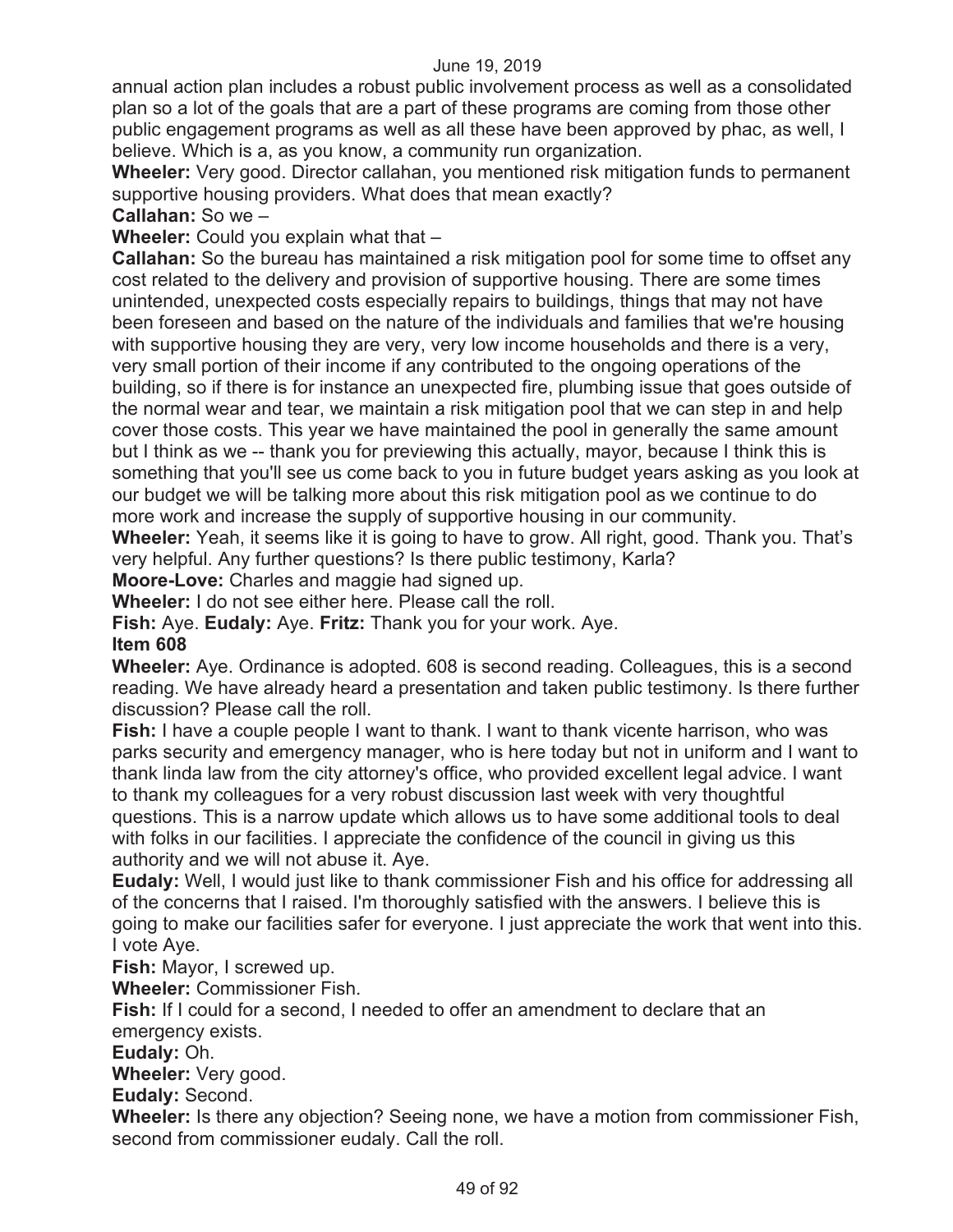**Fritz:** The reason being it's in the public interest to get these rules into effect as quickly as possible.

**Fish:** That's correct.

**Wheeler:** Sounds good. Call the roll on the amendment, please. We'll suspend -- **Fish:** Aye. **Eudaly:** Aye. **Fritz:** Aye.

**Wheeler:** Aye. And why don't we redo the vote, please, on the ordinance now that it's amended, please.

**Fish:** Thank you for your forbearance, mayor.

**Wheeler:** No worries.

**Fish:** I can't even read my own notations. Aye.

**Eudaly:** Aye.

**Fritz:** Oh I, you don't -- People get to see the public's business being done in a very open and transparent manner. Thank you very much for that. Aye.

**Wheeler:** Aye. The ordinance is adopted as amended. To the consent agenda, 587, who pulled it?

**Item 587**

**Moore-Love:** Lightning.

**Wheeler:** Go ahead and read it. Is there any further discussion on this? Is there anybody who wants to testify? Seeing none, call the roll.

**Fish:** Aye. **Eudaly:** Aye. **Fritz:** Aye.

**Wheeler:** Aye. The ordinance is adopted. 595 was also pulled. Who pulled it? **Item 595** 

**Moore-Love:** Lightning.

**Wheeler:** Anybody want to testify? Call the roll.

**Fish:** Aye. **Eudaly:** Aye. **Fritz:** Aye.

**Wheeler:** Aye. The ordinance is adopted. We're adjourned until 2:00 p.m.

**At 12:50 p.m., Council recessed.**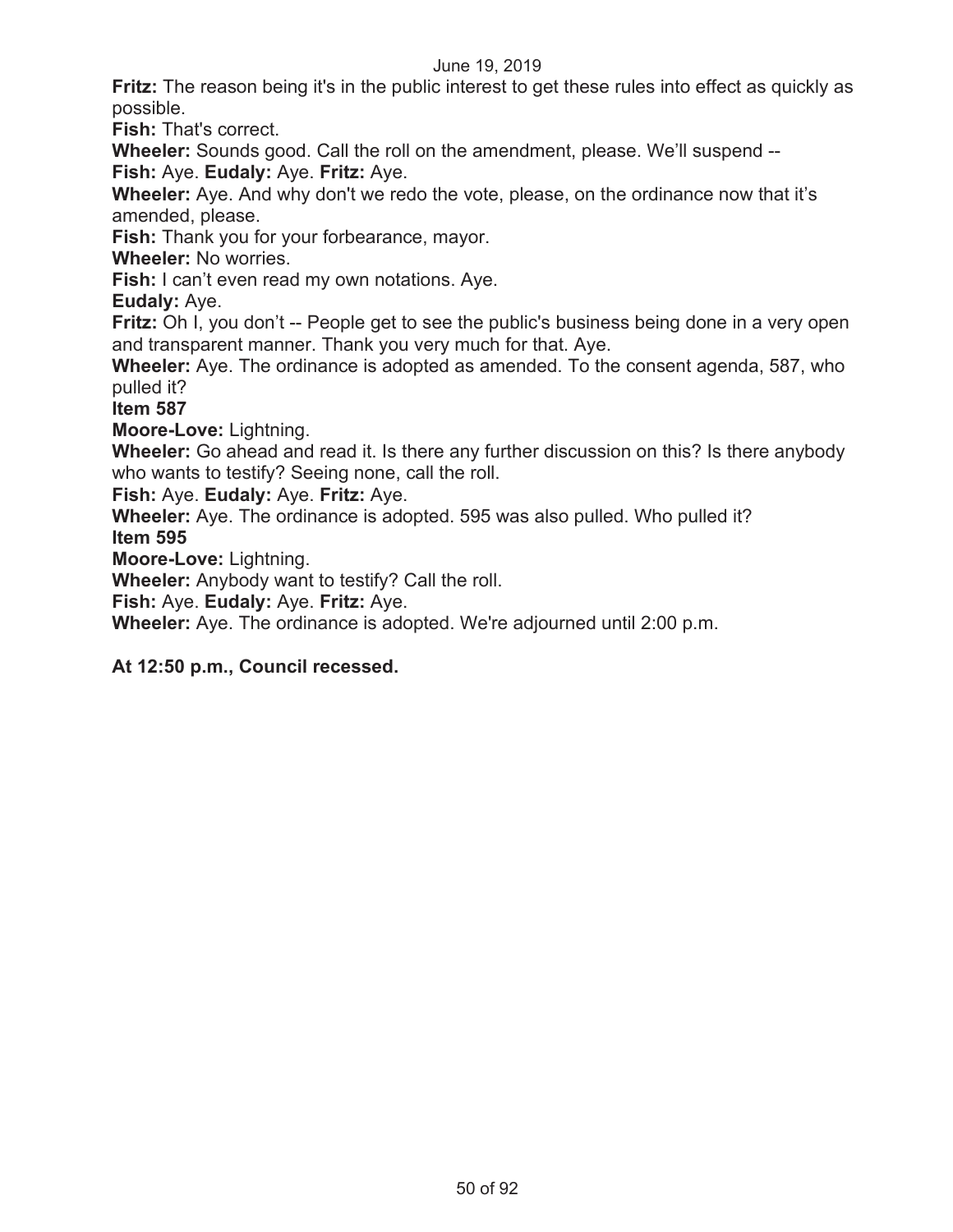### June 19, 2019 **Closed Caption File of Portland City Council Meeting**

This file was produced through the closed captioning process for the televised City Council broadcast and should not be considered a verbatim transcript. Key: **\*\*\*\*\*** means unidentified speaker.

### **JUNE 19, 2019 2:00PM**

**Wheeler:** This is the wednesday, june 19, 2019, juneteenth afternoon, meeting of the Portland city. Karla, good afternoon. Could you please call the roll? [roll call taken] **Fish:** Here. **Hardesty: Eudaly:** Here. **Fritz:** Here

**Wheeler:** Here. And before we begin, we'll have legal counsel read the rules of order and decorum. Good afternoon.

**Molly Washington, Deputy City Attorney:** Good afternoon. Welcome to Portland city council. The city council represents all Portlanders and meets to do the city's business. The presiding officer preserves order and decorum during city council meetings so everyone can feel welcome, comfortable, respected and safe. To participate in council meetings, you may sign up in advance with the council clerk's office for communications to briefly speak about any subject. You may also sign up for public testimony on resolutions or the first readings of ordinances. Your testimony should address the matter being considered at the time. If it does not you may be ruled out of order. When testifying please state your name for the record. Your address is not necessary. Please disclose if you're a lobbyist. If you're representing an organization please identify it. The presiding officer determines length of testimony. Individuals generally have three minutes to testify unless otherwise stated. When you have 30 seconds left a yellow light goes on. When your time is done a red light goes on. If you are in the audience and would like to show your support for something that is said please feel free to do a thumbs up. If you want to express you do not support something, feel free to do a thumbs down. Please remain seated in council chambers unless entering or exiting. If you are filming the proceedings please do not use bright lights or disrupt the meeting. Disruptive conduct such as shouting or interrupting testimony or council deliberations will not be allowed. If there are disruptions a warning will be given that further disruption may result in the person being ejected for the remainder of the meeting. After being ejected a person who fails to leave the meeting is subject to arrest for trespass. Thank you for helping your fellow Portlanders feel welcome, comfortable, respected and safe.

**Wheeler:** Very good. I have a question for legal counsel. Do I need four to move item 618 or will a simple majority do?

**Washington:** Majority.

**Wheeler:** Very good. Before we get started on the agenda I would like to make a motion to move item 618. This is the assessment property for sidewalk repair for the Portland bureau of transportation on the supplementary four-fifths agenda to be taken up immediately after time certain item 609 on this afternoon's agenda. Can I get a second? **Eudaly:** Second.

**Wheeler:** So we have a motion and second. Karla -- we do nothing here without Karla. [laughter] It's like the enterprise without the captain in the captain's chair.

**Eudaly:** I thought you were the captain.

**Wheeler:** A mere steward of the public. Very good. Commissioner Fritz, what we're doing is we have a motion on the floor, and a second, to move item 618, which is the four-fifths agenda item to move it immediately after 609, which is the first item. Karla, please call the roll.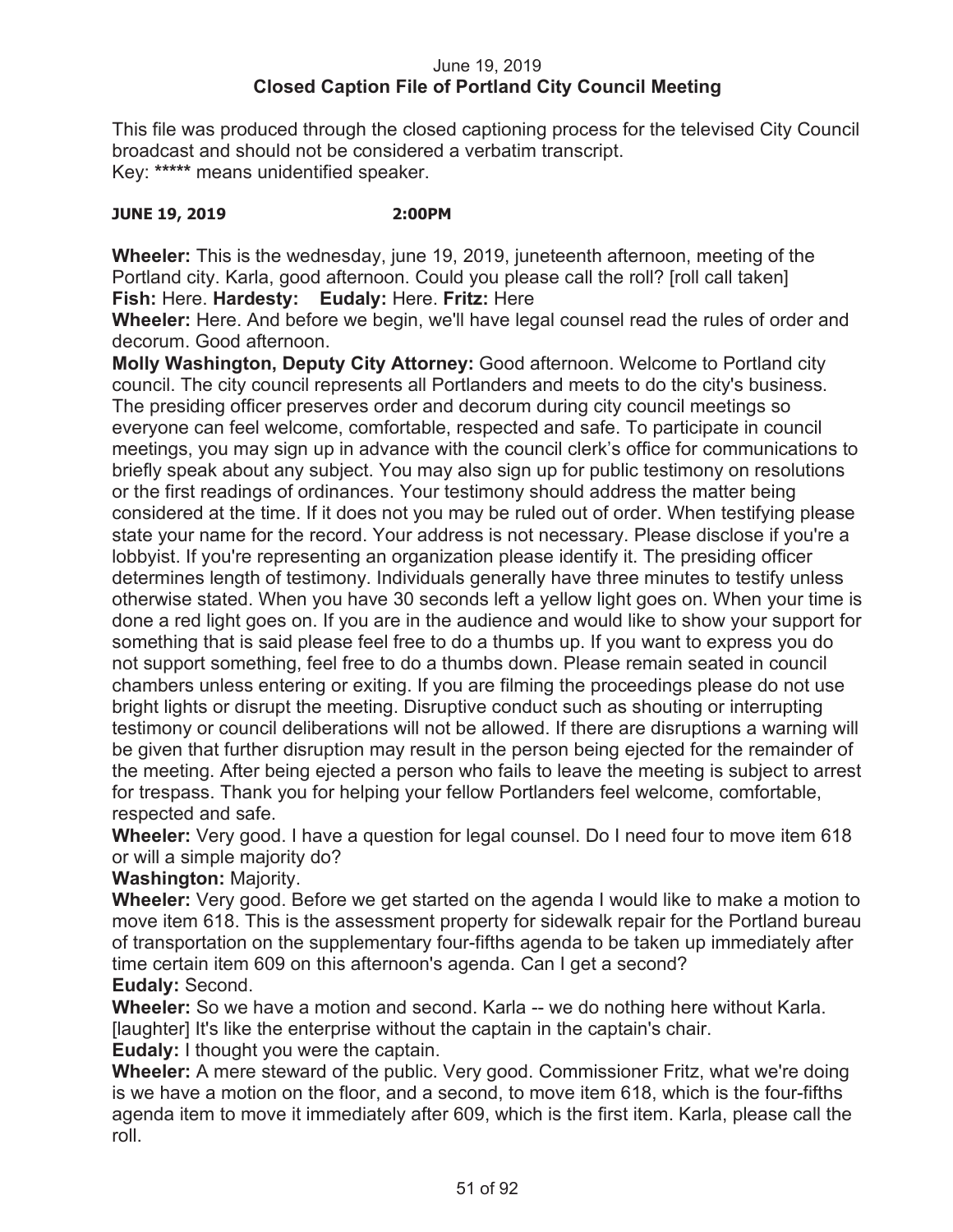**Fish:** Aye. **Eudaly:** Aye. **Fritz:** Sorry to keep you waiting. I forgot we did this and I didn't have time to do everything I needed to do at lunch. Aye.

**Wheeler:** Aye. The motion passes. Karla, please read item 609. **Item 609** 

**Wheeler:** Colleagues, the original south park blocks urban renewal plan emphasized strengthening this part of our city as an arts and cultural center for Portland and the entire region. The Multnomah county central library and arlene schnitzer concert hall of two of the iconic destinations within the district that serve patrons from not only across the city, but all across the pacific northwest. I'm keenly aware of the financial impact that tax increment financing has on our jurisdictional partners and I know that in recent years staff at prosper Portland has explored a number of options to mitigate these potential impacts. I'm pleased to offer a means to identify financial resources that are not otherwise available to the city and the county to invest in the maintenance and preservation of these cultural gems. With that i'll call up staff. I believe [inaudible] is giving the presentation this afternoon. Good afternoon. Thank you for being here. Hi, lisa.

**Lisa Abuaf:** Good afternoon, mayor wheeler and council members. Thank you for the opportunity to come present this item before you today. I'm lisa abuaf, I'm the director of development and investment with prosper Portland, and i'm joined by tony barnes, our finance manager with the agency. The action as the mayor referenced before you today, next slide, is that we're seeking approval to amend the south park blocks urban renewal plan to support investments to two key public assets within the district. City council first adopted the south park blocks urban renewal plan in 1985 and the plan has been amended ten times since that approval. Some of the primary goals of the original plan were to increase and improve housing which you see along the south park blocks, to expand public facilities and upgrade the south park blocks, and as the mayor mentioned, this has been accomplished through various improvements and investments that have supported downtown as a significant entertainment and cultural center and more particularly this particular area as an arts and cultural destination and center for the city as well as the region. In addition we wanted to highlight that the plan also supported historic preservation and identifying, preserving and protecting the multiple historic structures, landmarks and locations within downtown of which both these facilities that we're here to talk about today represent similar landmarks. We are here today because state statute ors457085 requires that if an urban renewal plan contains a project that includes a public building it should also have an explanation of how that public building will serve or benefit the community and the area. Furthermore the south park blocks has its own plan that further provides that amendments for projects that include a public building are considered council approved amendments and require approval by both the board of prosper Portland as well as city council. The south park blocks district is actually an expired district so it's last bonds were issued in 2008. We have been making investments since then pursuant to the plan and those priorities that I previously described, and today we're here seeking your support in order to further amend the plan and to include two additional projects that we believe are in direct alignment with the plan's original goals. The Multnomah county central public library and the arlene schnitzer concert hall are both located within the south park blocks urban renewal area and in need of capital investment and we believe we have resources that can support that. With council's authorization we would be able to direct approximately \$3 million of tax increment resources to support these improvements. We would then enter into intergovernmental agreements with the public entities who either own or operate those assets ensuring adherence to our investment guidelines including tif eligibility, our construction work force equity policies, et cetera. So the specific projects that we're bringing before you today what you see on the map are the locations of the two public properties as well as visual images of them. Both projects offer opportunities to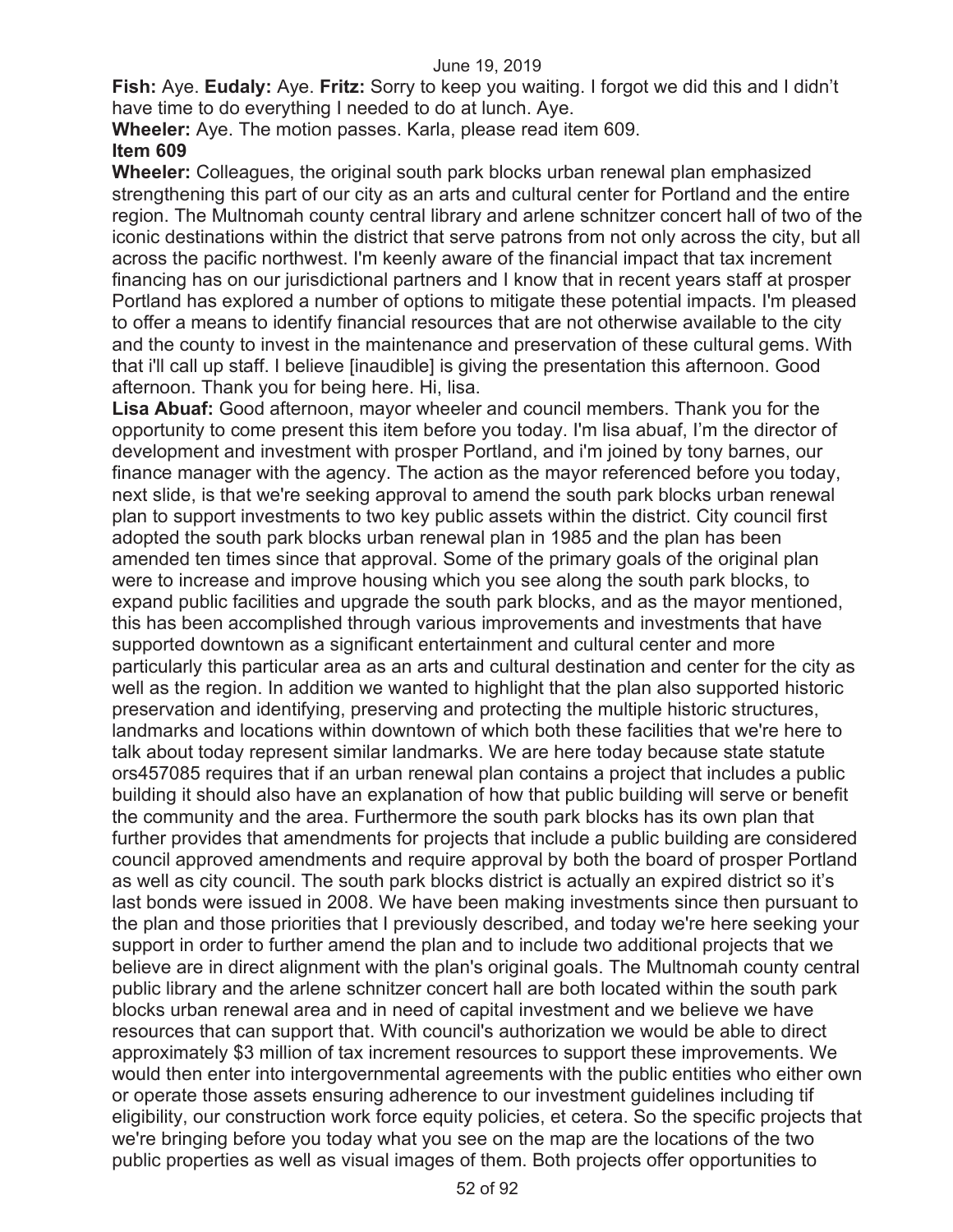financially support two significant cultural assets both of which have been long standing community serving partners and we have actually invited partners who can speak in much greater detail regarding the projects from the county, library, city and metro, who does operate the concert hall on behalf of the city should you have questions regarding the projects. A little bit of background on these assets, the central library opened its doors in 1913 and has since been providing an historic public space for all for to gather, learn, create and access the community's collective knowledge and resources. The library receives approximately 670,000 visitors per year for a variety of purposes, and the building was renovated in 1997 and more recently county staff have identified additional infrastructure improvements necessary to continue to provide quality services, access and a quality experience for the community. The investments that we have been discussing with the county would enable the library to replace an inefficient and aged transformer with two new ones and make some heating improvements that then balance kind of both their energy systems and improve the building's efficiency. Then we would like to make improvements tied to the us Bank room which is the public room that provides ability to host meetings, et cetera, at the library, sometimes with over 100 people attending each of those events at a time. To do this, the library will install a more accessible landing from and path from the exit as well as address longstanding landscaping issues that have created barriers for access. It's estimated those improvements collectively will be about \$1.5 million. The arlene schnitzer concert hall is a hallmark of portland's performing arts venue and it has served the community since 1928. In 1972, it was voted to have landmark status so it's a designated landmark and was placed on the national register of historic places. Today the schnitzer concert hall marquee requires critical electrical, cosmetic and seismic upgrades including updating structural elements to meet current seismic code. The estimated project cost these improvements is approximately \$1.8 million and work is expected to be completed by late 2020. In this instance the city partners with metro to program, operate and maintain the Portland five venues of which schnitzer hall is one of them. An riga would be entered into pursuant to that operating agreement. With that, Tony will share a little bit of the financial background of both where we are with south park blocks and the resources that would be spent on these projects.

**Tony Barnes, Prosper Portland:** Thanks, lisa. The proceeds, \$2 million of the proceeds to fund the projects are coming from council's recent action to refund prior bonds that were issued in south park blocks. Ordinance 189428 approved march 20th authorized refunding of the outstanding 2008-b tax-exempt bonds in the district. The office of management and finance refunded the bonds in april, 2019, providing a net savings to the debt service but also released existing bond debt service reserve for those bonds. \$1.3 million of that reserve was contributed to the refunding leaving approximately \$2 million of the remaining reserves to be available for projects within the south park blocks tif district. As requested by city's bond council and to fulfill irs requirements these proceeds need to be spent within the next, 85% within the next three years. That would be managed these

intergovernmental agreements. A little more on the budget summary, some of these points I believe were shared during the budget proposed budget discussion in may. Recent accomplishments in the district include primarily small business development in the west end, the district's west end, adding \$2 million from these proceeds will add proceeds the total budget over the next five years is approximately \$6.5 million. In addition to the infrastructure projects, the \$3 million, the balance right now is programmed towards affordable commercial development primarily related to the joyce hotel but also about a half million dollars for small business grants that we have programmed.

**Abuaf:** Lastly we just wanted to share prior to bringing the proposed amendments before council we did reach out into the community and we met with the downtown Portland neighborhood association's land use and transportation committee as well as Portland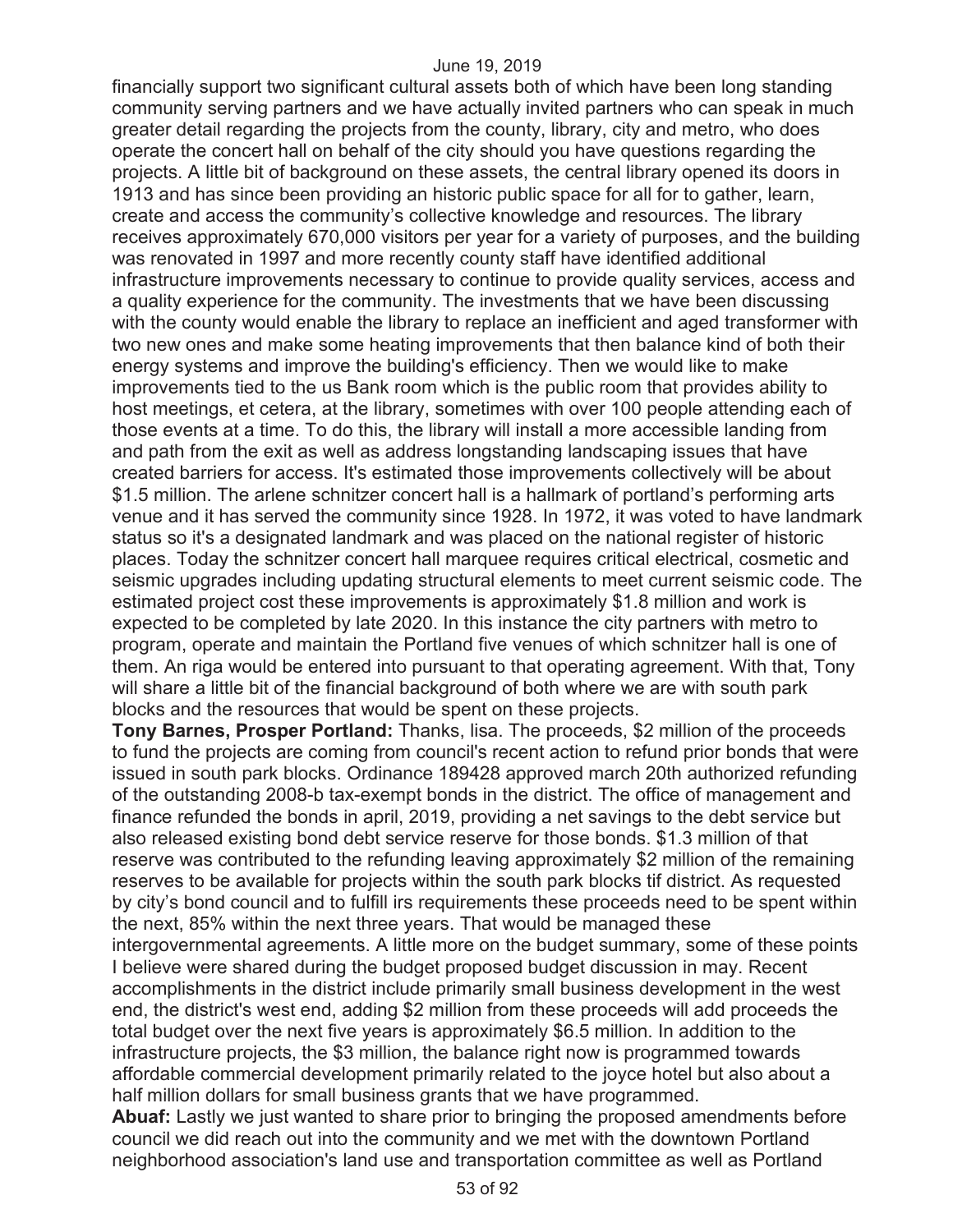business alliance central city committee to share our thoughts about the two project opportunities and the potential for investments. Both groups were very supportive, both of the projects as well as scale of investment that were before you today with. In particular as they improve the overall performance of the buildings and important role that these buildings play to our central city and to the region and we will continue to keep them apprised as the projects progress with updates regarding the various projects as they move into construction. So with that we will take questions, if there are any.

**Wheeler:** Very good. Colleagues, any questions? Commissioner Fritz.

**Fritz:** How did the management of the schnitzer decide that the marquee was the most important way to spend \$1.5 million?

**Abuaf:** That's a great question and I will defer to their testimony and also share – **Fritz:** Oh they're going to come up –

**Abuaf:** They also just shared with us outside that they realized that it's actually one of the most iconic features of the schnitzer and it's something that routinely is showing up at the Portland farmers market in many kind of elements that are marketed tied to the Portland brand. But beyond that i'll ask them relative – yeah, they are going to be here. They are here and --

**Fritz:** Thank you.

**Abuaf:** Can speak to other projects.

**Wheeler:** Very good. Let's get to public testimony, Karla.

**Fritz:** When do I get that?

**Wheeler:** Oh, so is there somebody who's going to testify on this?

**Abuaf:** Yeah, I think we had people registered to speak, yeah.

**Wheeler:** Yeah, okay, good.

**Moore-Love:** Public testimony is vailey oehlke and julie bunker?

**Wheeler:** Very good. Three minutes each, name for the record. Good to see you. **Vailey Oehlke, Multnomah County Library:** Good to see you, mayor. Thank you, mayor Wheeler, and commissioners. I'm vailey oehlke director of Multnomah county library. I'm here today to testify in support of the two infrastructure proposals to improve service and conditions at central library in downtown Portland. As you heard, the library has existed since 1913 as an iconic and historic building in downtown Portland and receives an average of 660,000 people through its doors every year. Though it was renovated in 1997, it has several critical infrastructure needs to ensure that it continues to serve this community well. I'll go into just a tiny bit more detail in terms of what you heard earlier. The two projects, one of which is failing electrical transformer and also to remedy associated hvac problems. This would replace the transformer, add a new hvac unit to eliminate over overheating in the transformer room and fix related over heating of elevator controls which causes recurring elevator malfunctions in the public elevators of that building. The other project would create a safe emergency exit path for patrons on the north side of the building from the u.s. Bank community room increasing safety and addressing long standing landscaping issues. Central library's u.s. Bank room hosts daily public meetings, library programs, and library meetings, the emergency exit opens currently on to a dirt slope that is overcrowded with plantings and a concrete barrier and is not code compliant or ada accessible. In addition, central library's overmatured landscaping is not inviting, provides harbor for rodents and creates visual barriers that encourage illicit behavior. This will create a more accessible landing and path from exit to sidewalk and address landscaping in ways that preserve historic design elements and reduce water consumption. I want to just take a quick moment to thank prosper Portland, especially kimberly branam and amy nagy for serving as the library's partners in presenting this proposal. If approved we will obviously undertake these projects with a steadfast commitment to work with prosper Portland to ensure that the improvements will align with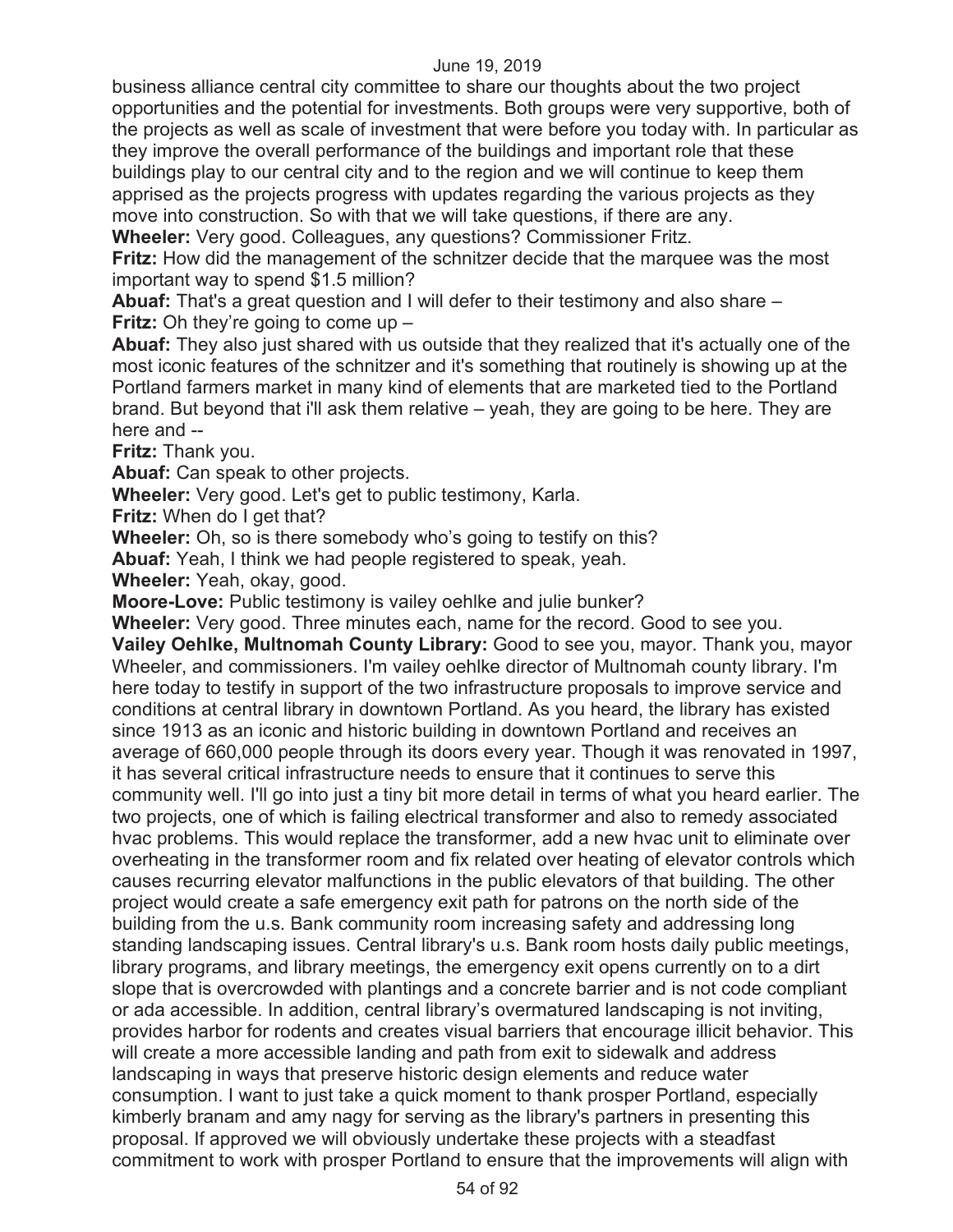the permitted uses of tax increment funding and adhere to policies and timelines of the city of Portland and Multnomah county. Thank you.

**Wheeler:** Thank you. Appreciate it. Good afternoon.

**Julie Bunker, Portland'5 Centers for the Arts:** Good afternoon. My name is julie bunker, i'm director of operations for Portland'5 centers for the arts. I'm here to talk about the schnitz marquee. Portland 5 center for the arts manages the arlene schnitzer concert hall, keller auditorium and antoinette hatfield hall through an intergovernmental agreement with metro through the metropolitan exposition and recreational commission. That's a mouthful. Of p5's \$20 million operating budget the city of Portland contributes approximately 5% and local government shared revenues such as the tlt covers an additional 5%. 88% of the operating budget must come from our earned income. The majority of that earned income comes from commercial events and while we are very pleased to host or present commercial shows because who doesn't want to see broadway or hamilton or wicked or their favorite singers for that matter, that is not really the goal and really what we're most excited about in terms of an organization. What we're most proud of is what our mission statement which states we're changing the world through the arts and how we change the world is through community engagement, and I would like to do a shout out to our community engagement necks and education department members who are sitting behind me. They do a remarkable job. We do in-house programming that provides opportunities to diversified performances to ensure that we're serving the entire Portland community and just not a small percentage. Our education program focuses exclusively on serving teachers and students in title 1 schools and in the three years since the department was developed, the p5 education program has introduced a broad spectrum of culturally diverse programming for students, teachers and their families. P5 also provides a variety of performances that are open and free to the public. I highly encourage you if you haven't been to the wednesday music on main events to try those out because they are fantastic fun. And p5 also in our lobbies we showcase local artists. We have a very far reach in regards to who we serve, our p5 hosts presents more than, p5 presents more than 1,000 performances annually and serves almost 1 million people a year. Finally one of the key things that we do is we support local arts organizations with more than 2.3 million of reduced rent and lower fees. These are organizations, large organizations like the symphony and small organizations like stumptown. It enables them, it ensures that they remain healthy and can continue operating. So the question was, why the marquee. Well, I have only been with p5 for the past two years. I started almost exactly two years ago. I have to admit when I was looking at the capital plan it wasn't towards the top of my list. But what has changed over the past two years is that the realization that this is one of the most prized assets that the city has. It's a touchstone. I am not exaggerating when I say one of the things I have noticed is the number of people who take pictures of this sign. I see it at least, at least once a day, usually more. In the summer four or five times a day. I think the stag sign is good but the Portland sign is easier to get a good picture of. So, it's probably the most photographed icon of the city. Two, a couple weeks ago I was at the saturday market and I counted six local artists who use that sign for tee shirts and for signage. So it's obviously a very important touchstone for them. But I think the most important of all is one of the reasons why our types of groups exist, our public buildings exist, the library exists is to foster a sense of community which I think is really important right now particularly with some of the other divisiveness going on in the world. One of the things that the sign can do is help foster -- help bring in that sense of community. One of the things we're looking at doing is an electronic marquee. We would like an electronic marquee for two reasons. One, it takes us about three hours to change the marquee the old fashioned way. And we change it almost every single day. It puts our custodians at risk, and the reason why is because of the traffic. There's a few more cars than there were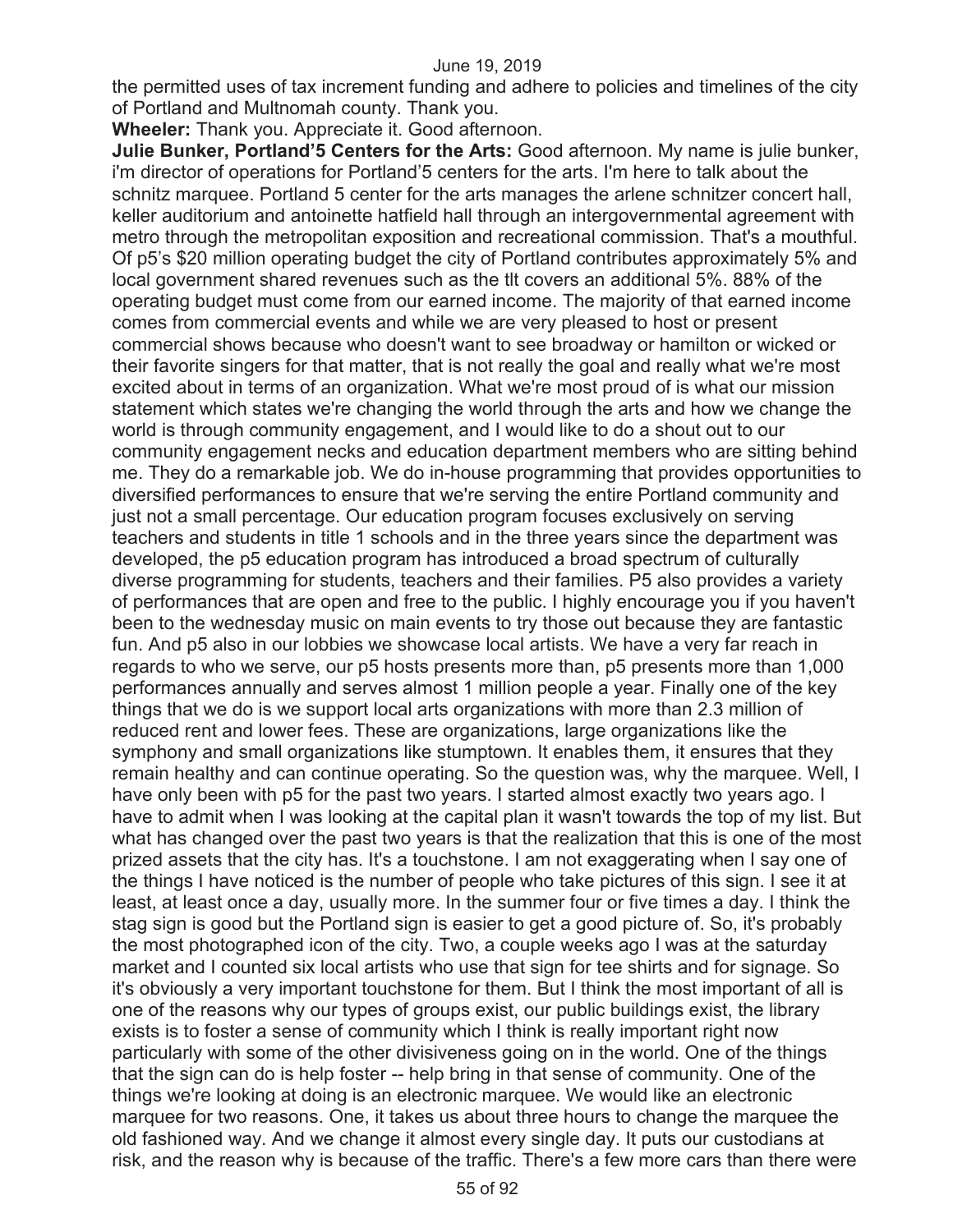in 1928 when this was first designed. This design is still from 1928. Most importantly is just, like I said the sense of community. We frequently bring in as I said, they are educational programs, bring in schools who just had not had an opportunity to come into our buildings and view our performances. Having the marquee, an electronic marquee allows opportunity to more easily welcome these folks. So you can imagine you're a roosevelt student for example and you've never been into the schnitzer, and never particularly felt welcome in that environment. You show up on the buses and there's the marquee saying welcome roosevelt students. That's something that's very important to us is that outreach. I am really thrilled to see that the city and prosper Portland are looking at assisting us with the strategic capital project. It can be a little bit tough to come up with those funds, but we really feel this particular project is well worth doing. Thank you very much.

**Wheeler:** Thank you. We appreciate it. Commissioner Fritz?

**Fritz:** Follow-up question. That was a good explanation of why spend a lot of money on a marquee. How will you do the design so it fits in with the historic building?

**Bunker:** It's actually, we have been to the review on the state level. It actually will look exactly the same. In fact we're reverting back to the original design, so even though it's an electronic marquee, we can replicate exactly the way it looks now without the broken letters and that [laughter]. We'll skip that part. And the marquee originally was solid black with white letters. Right now it's white with black letters. We're actually going to go back to the black with the white letters.

**Fritz:** That will look good.

**Bunker:** The look will be as the original, just offers more flexibility.

**Fritz:** So it won't be changing, revolving --

**Bunker:** No, it will be a static sign. Yes, no it will not. We will not be showing the super bowl or whatever on it, no.

**Fritz:** For special occasions [laughter] --

**Bunker:** For special occasions yeah.

**Eudaly:** I can personally attest to how hard those signs are to change. I worked at cinema 21 as a teenager. One night trying to put up the announcement for woman on the verge of a nervous breakdown in the rain with the flu, I considered throwing myself off the ladder possibly being preferable to having to continue installing that sign. Someone took mercy on me. I did not throw myself off the ladder, but it is hard and there are dangers involved. **Wheeler:** Plus that was a long title. [laughter]

**Eudaly:** It really was. It was an apt title as well. [laughter]

**Bunker:** We generally change it at 6:00 a.m. to try and avoid the traffic and to get done before it's too bad.

**Wheeler:** Thanks a lot. Appreciate it.

**Bunker:** Thank you.

**Wheeler:** It's good seeing you again.

**Oehlke:** Good to see you.

**Wheeler:** Thank you. Is there other public, does this complete invited testimony? **Moore-Love:** That's all who signed up as well.

**Wheeler:** Very good and nobody else wants to testify? Very good. This is a resolution. If there's no further discussion we'll call the roll.

# **Fish:** Aye. **Eudaly:** Aye.

**Fritz:** I serve on the visitor development fund board, so as such, we were always looking for the things that tourists are interested in as well as people who live in Portland, so when I heard that there was some additional revenue available to put to specific buildings in Portland I said have you thought about the schnitz? And so I'm really happy to hear this is going to be put to this use. We know there's still a lot of work to be done, and a lot of as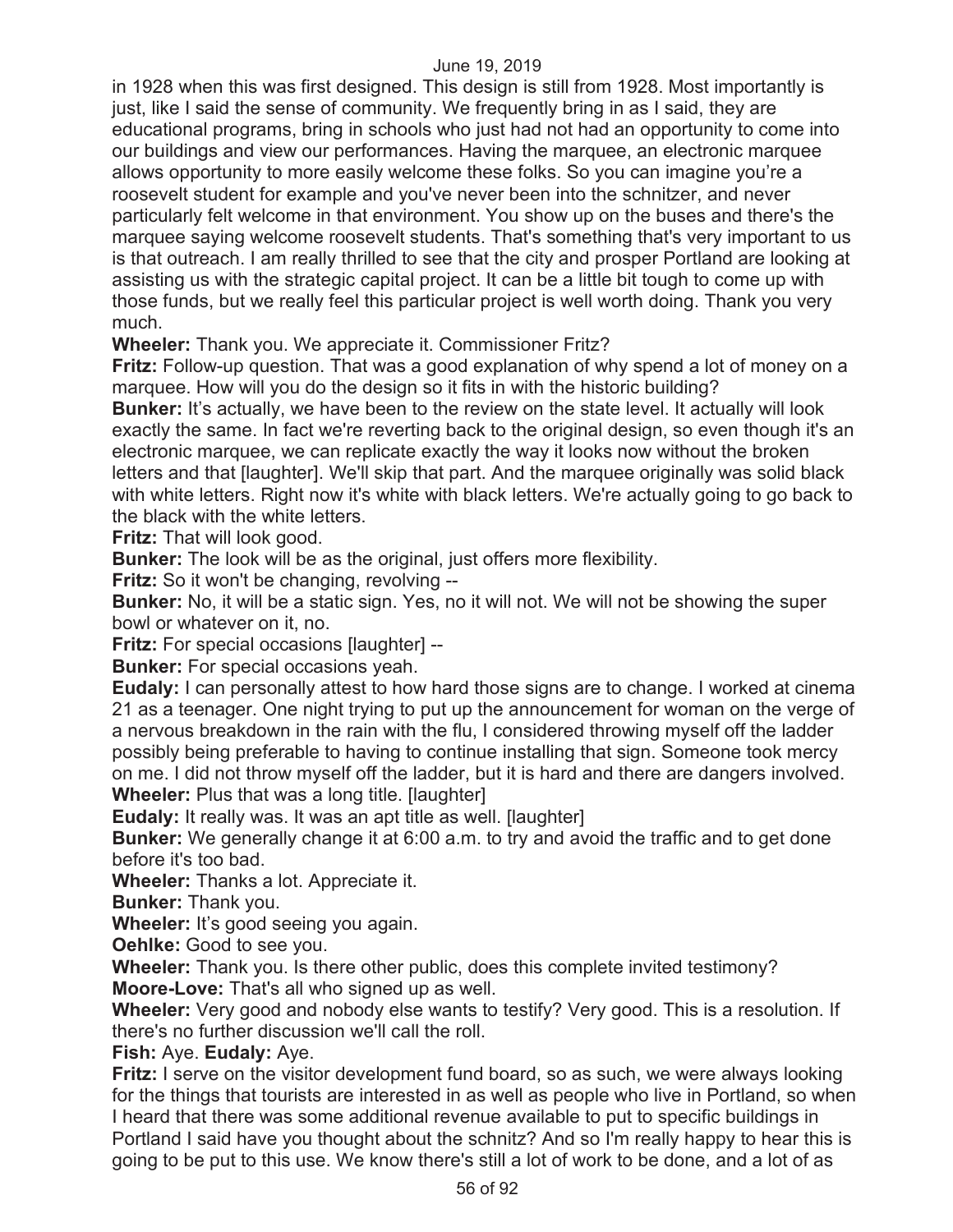you say, big capital maintenance list that it's better to do something on the list than nothing on the list. So thank you to prosper Portland staff for taking my suggestion. Aye.

**Wheeler:** You learn something new every day. Today was no exception. Great report. I vote Aye. The resolution is adopted. Thank you. Next item is the four-fifths agenda, per earlier vote. Item 618, please, Karla.

# **Item 618**

**Wheeler:** This is a proposed assessment hearing for charges to property owners for repair or construction of sidewalks, curbs and/or driveways completed by the Portland bureau of transportation on the listed properties. Sherree matias from the revenue division is here to present this item. Along with others. Good afternoon.

## **Sherree Matias, Office of Management and Finance Revenue Bureau:** Good afternoon.

**\*\*\*\*\*:** Good afternoon.

**Matias:** Thank you, mayor, commissioners. This ordinance is for sidewalk repair on property that is required by the city and any remonstrances have been pulled and are not in this assessment ordinance.

**Fish:** That's about as clean as you can get.

**Wheeler:** I know. That's, is that the full presentation?

**Matias:** That is it.

**Wheeler:** Very good. Are there any further questions? Is there any public testimony on this item?

**Moore-Love:** Yes. We have one person signed up.

**Wheeler:** Let's hear him.

**Moore-Love:** Kyle bell.

**Kyle Bell:** Which do I use to go through. [inaudible] Forward? Okay.

**Fish:** Sir, can I just ask you a procedural question?

**Bell:** Okay, is it possible to get these handed out? Sorry. Thanks.

**Fish:** So I just want to make sure I understand something. If there are no remonstrances, and we normally have people testify in favor of the assessment. Are you here to testify against an assessment for some future hearing?

**Bell:** I'm here to explain how mine isn't finished and isn't actually holding up.

**Eudaly:** That's not relevant to this item.

**Bell:** It's purely about my sidewalk. It's not anybody else's sidewalk.

**Fish:** Well, I just want to make sure, mayor, that we're, we have relevant testimony to this. If all the remonstrances have been removed, then the only testimony that I could imagine that's relevant to this matter is someone supporting the list because the remonstrances

have been removed. There is actually no controversy before us.

**Wheeler:** I believe from a procedural prospective that's correct unless legal counsel has a different interpretation.

**Washington:** I agree with that.

**Wheeler:** Okay.

**Bell:** The situation I'm in is I have a letter from the city though dated less than a month ago that I can come to city council. I can explain that and I have more slides to show in this explanation.

**Fish:** Do you have an objection to file today?

**Bell:** Yes.

**Fish:** So you're filing a remonstrance.

**Bell:** Yes.

**Fish:** So isn't the proper procedure here to simply remove your property from the list since we have cleaned all the other remonstrances? Have you deal directly with the lead agency on this rather than engage the council? Could you come back up for a second? It strikes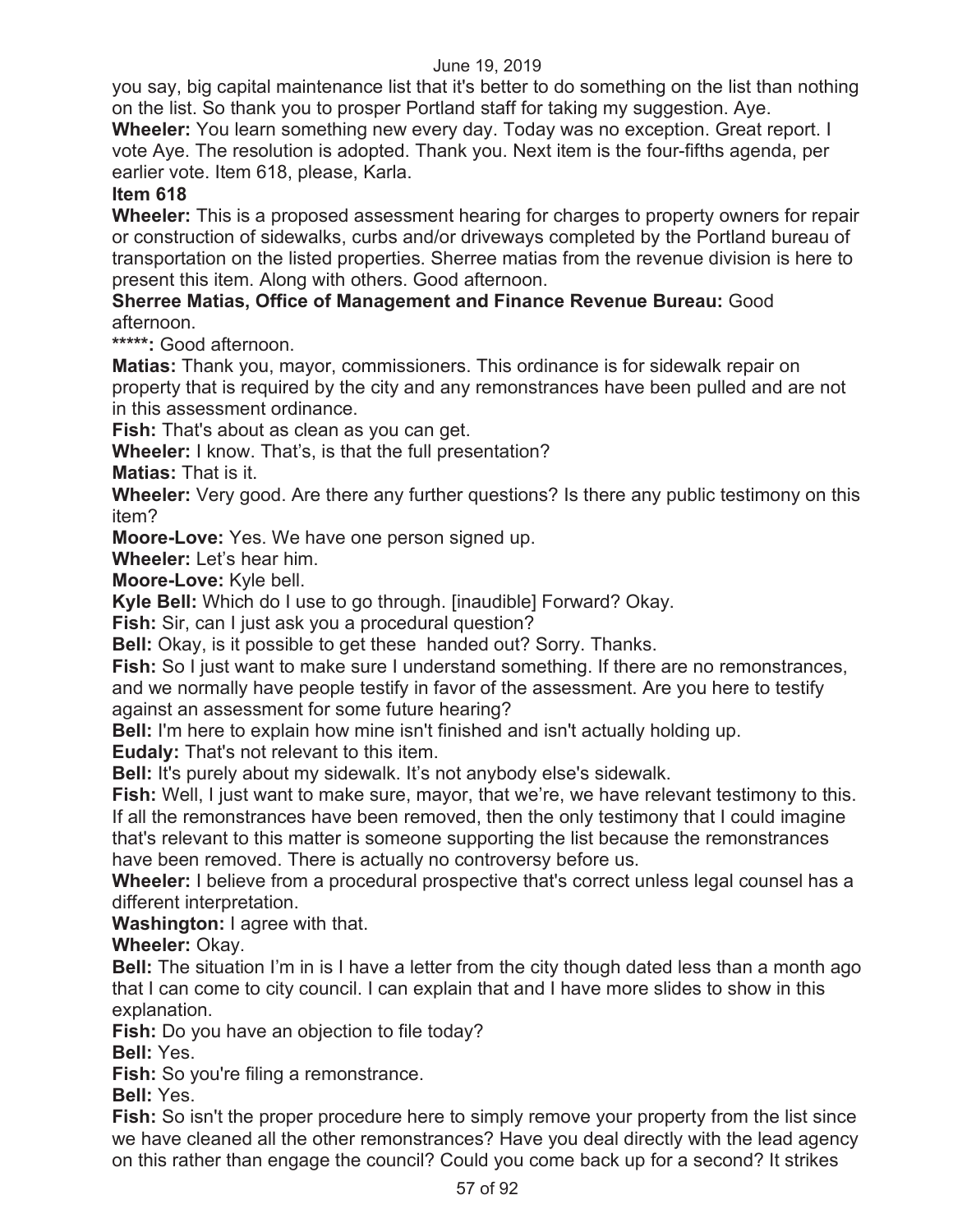me as, we may not actually be the correct place to begin this conversation, so if this gentleman has a remonstrance, why is he here today?

**Matias:** He did not file a remonstrance. He did send in a letter stating he would come to council to talk about his sidewalk, however he has appealed before and his property has been removed a couple of times already.

**Fritz:** Is his property in this list?

**Matias:** It is. Yes.

**Bell:** There's a copy of it in the packet that you have.

**Fish:** What is your, with all the other remonstrances that have been filed, what is your protocol in dealing with the individual remonstrances?

**Matias:** So any charges that we remove from the assessment is sent back to the sidewalk department and then they review everything and get in contact with the property owner,

which Mr. Kyle bell has received from the sidewalk department. His property I believe has been reduced twice by the sidewalk department.

**Bell:** But my sidewalk is not complete and it's already cracking.

**Fish:** Okay, I just want to make sure, it doesn't sound like this is the right forum. **Wheeler:** I --

**Fritz:** He's here to tes – his number, his, on page 22 his assessment is in there. So let's just hear the testimony.

**Bell:** It has not been removed as a remonstrance and I did everything correctly. I received a letter. You'll see on the second page that I --

**Wheeler:** Why don't we do this. You have three minutes to testify. Let's hear your three minutes of testimony and then we'll take this up at the end. My suspicion is commissioner Fish is right though, that this is not the right forum.

**Bell:** It's the only avenue that I --

**Wheeler:** You're here and we'll hear you out.

**Bell:** I appreciate that. This is –

**Wheeler:** You bet.

**Bell:** First off, as you've already heard, I have been here in the past. This particular thing that i'm showing has nothing to do with anyone here in this room except myself. I received this letter that's before you that you can see on the screen also. I delivered it in hand, I hand delivered it to the address on there. This is the letter that I got stamped while I was there on may 28th. Following the orders of that letter this is what the chart and code and policies of the city are listed as. You can see letter c, i'm not going to read the whole thing, upon receipt of a timely filed remonstrance the revenue division shall remove the property from the filing of the proposed assessment before the council hearing date and shall refer the remonstrance to the responsible bureau for a follow-up and response. I thought I had done everything correctly in turning in that letter. This wasn't necessarily something that I know a lot about. I'm not particularly experienced in this but then I went to the agenda of city hall yesterday and found that at the very bottom, #618, what we're talking about right now. I clicked on it, about 40 pages of addresses comes up, mine was in that, one of those addresses that did not get removed. I have since been told by writing to the head of pbot, chris warner, who responded within a couple hours, which was nice, that he called it an oversight, which is obviously another word for mistake. I've been dealing with a lot of mistakes through this whole process –

**Fish:** What's the address of your property, sir?

**Bell:** 2370 southeast 60th. It's on your form. You have it in front of you. It's on that page 22 it's called.

**Fish:** The form that's in front of me has the address whited out.

**Bell:** I'm sorry, on the actual piece of paper -- didn't that get handed out.

**Fritz:** Yeah, it's on page 22 of what was in the docket.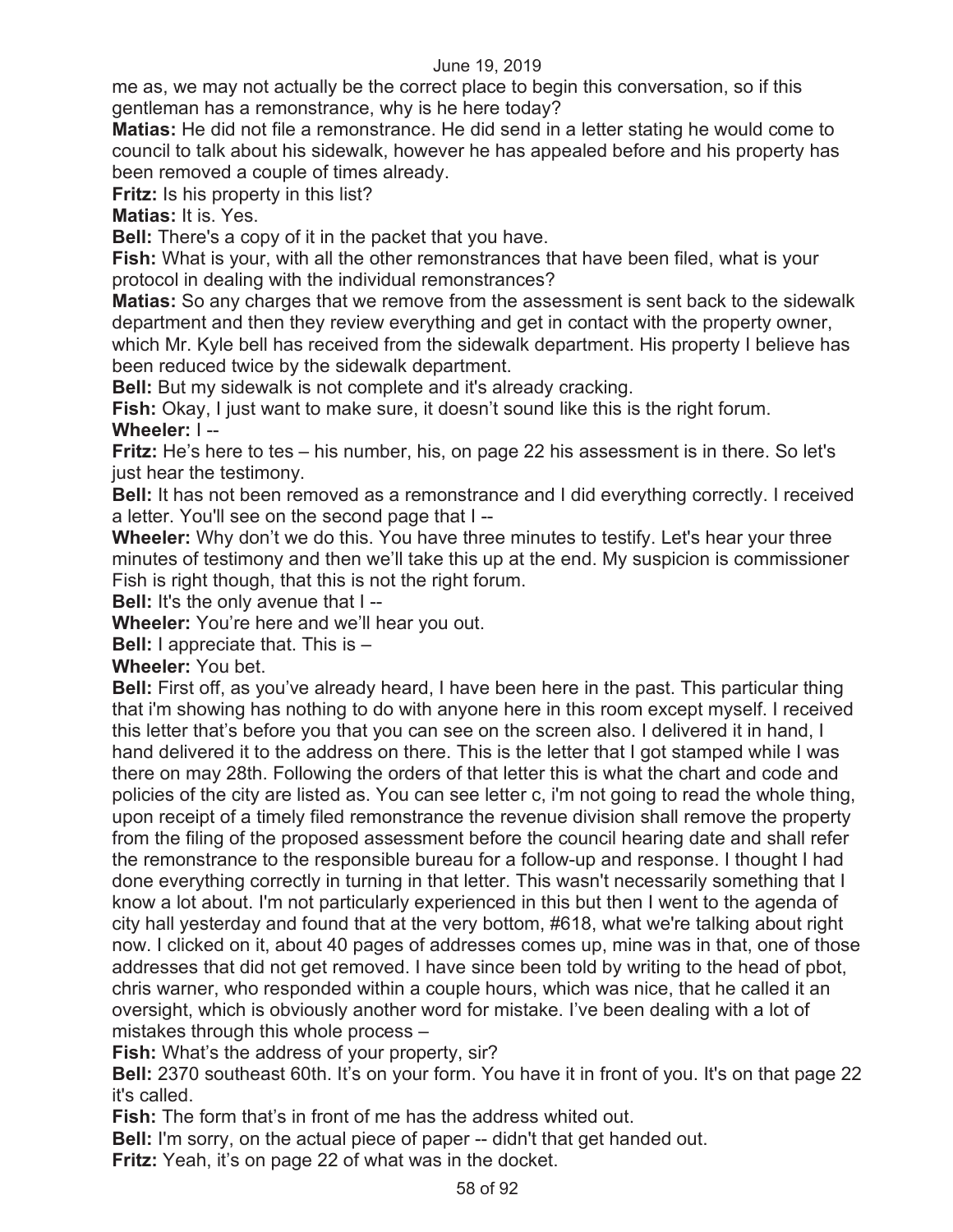**Fish:** So your testimony is that pbot director said it was an oversight that you were not treated as a remonstrance.

**Bell:** He told me the day before I was supposed to come here, they've had this for a month that I had this opportunity to come back. I'm kind of losing my time --

**Fish:** Sir, just listen to my question. Did he tell you that they made a mistake in not treating your objection as a remonstrance?

**Bell:** It wasn't that specific. It was just, he called it an oversight.

**Fish:** What was an oversight?

**Bell:** That I received the letter to be able to come here and talk to you. This has been seen before. It's my sidewalks. This is where after the work was done, this is today. The reason i'm here is because it's not finished and it's cracking and I understand there's a three-year warranty. Everybody talks about a three-year warranty. I don't know where that begins. I have not received any sort of paperwork on it. Nobody really expresses how that works. The company sidewalks solutions that does the work, courtesy and integrity are more than just words. They define our personnel and company and at the very bottom, customers receive quality work with urgency and are treated with utmost respect. This was put on a facebook page by kgw, by a person named christopher Collins. It was basically a copy of what a pbot letter looks like and next to it you see that little dot up to the left says hello, I am accountable. You go to that and i'm accountable is the owner of sidewalk solutions. As innocuous as this might seem, it's frustrating to have somebody -- it's not clear about receiving your notice. I don't know about him coming back and finishing my sidewalks. The questions I have are I want to know what the three year warranty, when it starts. I haven't been billed yet. I haven't received anything. How do I get my new sidewalk's cracks fixed by somebody other than this company would be great because they are already kind of harassing me on social media. And 5 months ago, Commissioner hardesty requested that the pbot manager tara wasiac look at my property, send somebody out specifically to inspect my property and I'd like to know when that happens and who's doing that. **Wheeler:** Okay. Thank you. Good. So I'd like. Thank you for your testimony. I appreciate

it. I would like to hear from staff and from legal counsel what our options are with regard to this individual's request.

**Fish:** Sir, go ahead and take your seat.

**Wheeler:** Thank you.

**Bell:** Okay.

**Fish:** We can have staff come back. So, let me ask the first question if I could. This gentleman has presented us with a written objection, which apparently was received by pbot that he is calling a remonstrance. Do you acknowledge receipt of that letter and does it qualify as a remonstrance?

**Matias:** Yes. And it was forwarded to pbot.

**Fish:** So was it a timely filed remonstrance?

**Matias:** It was, yes.

**Fish:** So just help us understand because you began the presentation by telling us that all the remonstrances had been removed.

**Matias:** Mmhm, that's correct

**Fish:** Why has this remonstrance not been removed?

**Matias:** This one was not removed because mr. Bell did remonstrate two other times prior. His property was put back into this assessment because pbot did come to a conclusion of what the reductions would be for his property and it was put back in this assessment. **Fish:** With respect to the questions – so if he's not eligible to file a remonstrance to the final assessment, what is his recourse with respect to the quality of the workmanship and the questions that he's posed about a warranty and whether the work can be redone and whether he can hire someone else to do the work? Where does he go for those questions?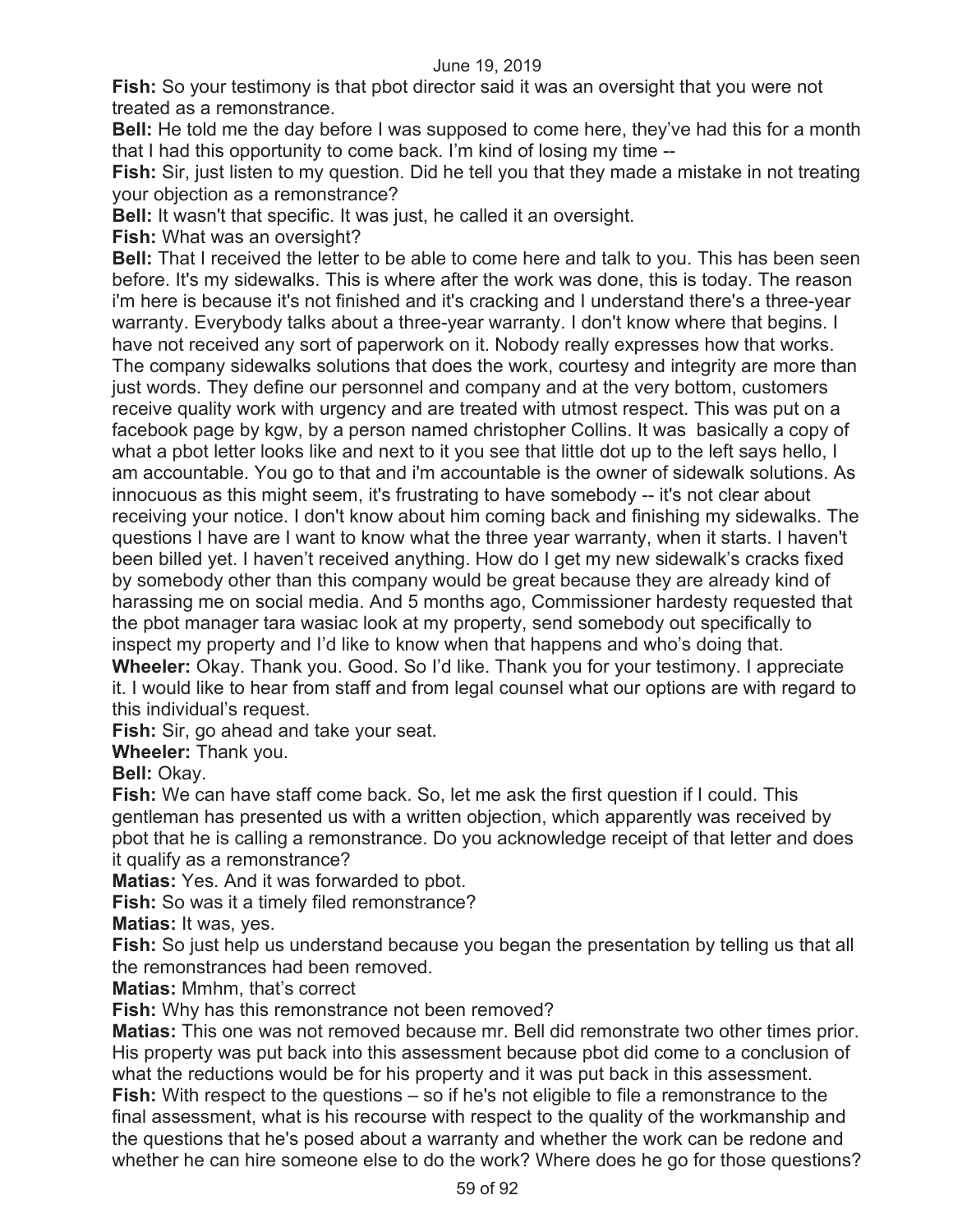**Mike Zeller:** We do warranty the work.

**Fish:** Could you get closer to the mic so we can hear?

**Zeller:** I'm mike zeller. I work with the contractors that do the work and sidewalk solutions. Yeah, we'll warranty the work. I'm looking at that crack and it just looks like a crack that from my experience with concrete looks like a crack that would -- concrete just cracks. So, that'll happen. That's what that – is it just one crack?

**Bell:** So far. There's one crack.

**Zeller:** So far. So yeah, if you want I can have sidewalk solutions go back and make the repair on that.

**Eudaly:** But he said that he doesn't want that contractor to come back because of his dissatisfaction --

**Zeller:** I can assign -- we have another –

**Eudaly:** Okay.

**Zeller:** Contractor I can assign that if that would please him. It's up to you guys. **Fish:** Well, I think that resolves the issue.

**Wheeler:** I think it does.

**Fish:** If you could assign another contractor to go make the repair –

**Zeller:** Sure.

**Fish:** I think that addresses the concern that he's raised. It's not technically a remonstrance but I think that it gives us a path to move forward, mayor.

**Wheeler:** Okay. Good. So do we need to make any formal notification on that, legal counsel?

**Washington:** No, you know, my understanding looking back at some of the records here is that there's an ordinance where the city engineer's findings were adopted regarding the initial remonstrance that mr. Bell filed on the repairs, and so my understanding is the ability to do another remonstrance was just an error in that letter so I think that's where there's a little bit of confusion here. The procedural mechanism for mr. Bell after that ordinance would have been a writ of review which he had 60 days to file, my understanding that was due in May and that was not filed.

**Wheeler:** Okay, well –

**Fish:** So –

**Wheeler:** Sorry Commissioner Fish. Go ahead.

**Fish:** Just to be clear we're not dealing with that issue right now. We're simply dealing with a request that a citizen has made about repairing some work that was done. Pbot has said they will send another contractor out. This is an ordinance. Can we treat that as a friendly amendment?

**Washington:** Yes.

**Wheeler:** Well, I don't even see it as an amendment.

**Washington:** I don't know the –

**Wheeler:** I think we did two things here simultaneously. We're completing a first reading on an ordinance that's somewhat unrelated except for the fact that the letter was sent to mr. Bell which I agree implies you should be here to testify. He's testified and commissioner Fish has problem solved his constituent services issue so a different contractor will be going back to fix the work is what we heard. Is that what you heard? **Fritz:** Yeah, and in the meantime the bill still needs to be paid.

**Fish:** Okay, I think we're done.

**Wheeler:** Very good. So this, is there any further discussion on this time? That completes public testimony, Karla?

**Moore-Love:** Yes, that's all who signed up.

**Wheeler:** This is the first reading of a non-emergency ordinance. It moves to second reading. Thank you.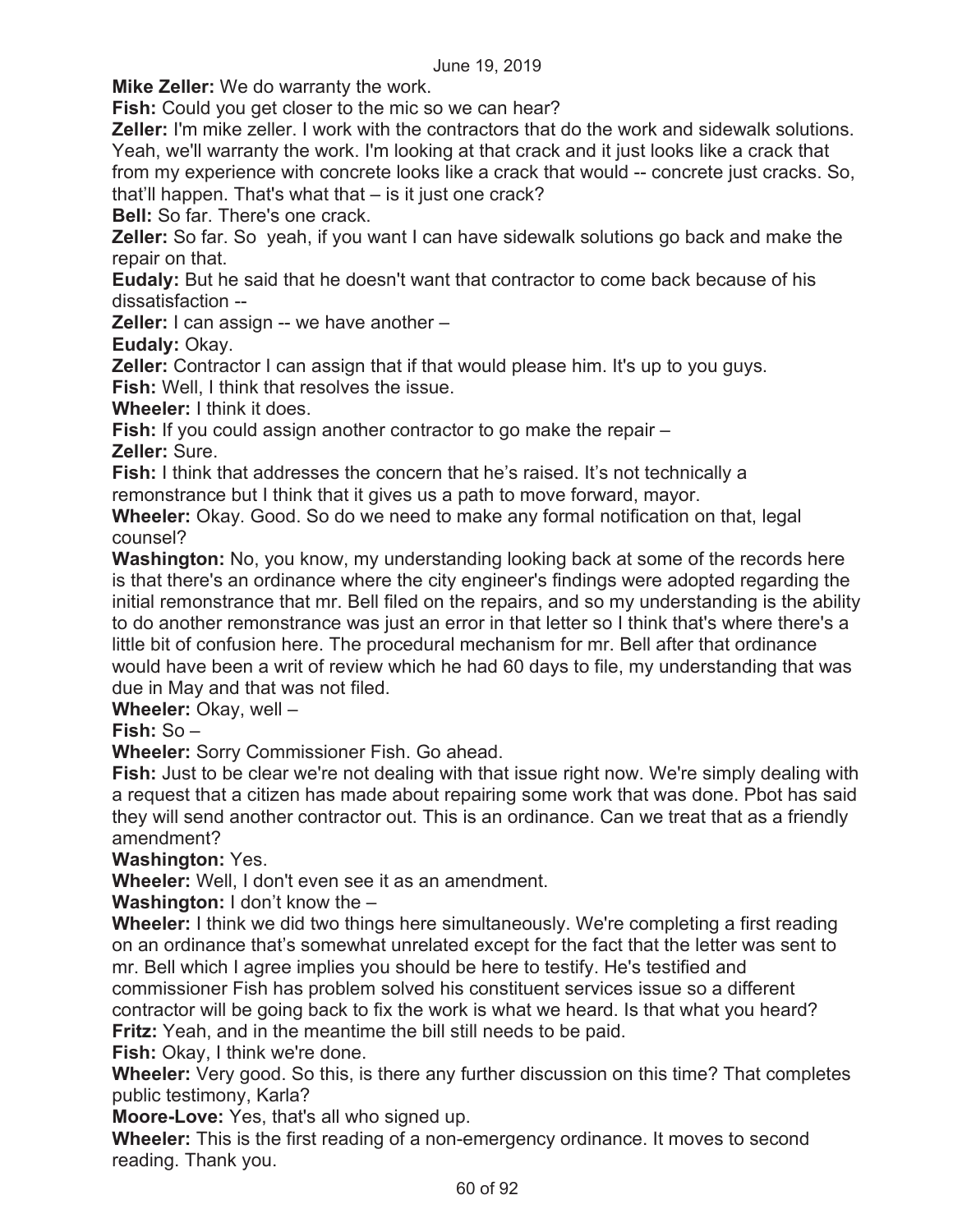**Item 615** 

**Item 616** 

**Item 617** 

**Wheeler:** Next item, please –

**Fritz:** So these I think commissioner Eudaly asked to move that.

**Wheeler:** Yeah. Commissioner Eudaly, why don't we do that? Why don't we go ahead and read 615, 16 and 17, because commissioner eudaly is going to move those, and that will get us to 2:45 for a time certain.

**Wheeler:** And this has been moved, Commissioner Eudaly, is that correct?

**Eudaly:** Yes, mayor. We moved this and 616 and 617 back to my office just in the interests of lightning up our agenda which was very lengthy today.

**Wheeler:** Indeed. All right and item 616. Could you please read that, Karla?

**Moore-Love:** And for clarification, I show these are rescheduled to next week. Has that changed?

**Eudaly:** No, yes.

**Moore-Love:** That scheduled to next week at 2:00 p.m. Because it's an emergency. **Wheeler:** Okay, so 615 is rescheduled to next week, next wednesday, time certain 2:00 p.m.

**Moore-Love:** Just regular agenda.

**Wheeler:** Regular agenda. Thank you. It's at 2:00 p.m. Thank you. 616. Commissioner eudaly, this has also been scheduled, is that -- rescheduled?

**Eudaly:** Correct, yes.

**Wheeler:** Okay, and that will also be the afternoon schedule, Karla?

**Moore-Love:** This will be in the 9:30 session.

**Wheeler:** In the morning session, okay, very good.

**Moore-Love:** Yes, it's a nonemergency.

**Wheeler:** And 617.

**Fish:** Can I just ask a question of the sponsor. If 617 is the second reading is there any reason we don't take it up now?

**Eudaly:** Just to keep it moving along. Yeah. We just decided to move all of them back. **Fritz:** We could vote it.

**Fish:** We can vote on it now and just pass it. We have actually –

**Eudaly:** I had multiple communications with my office. They just want to move it to next week. Thank you.

**Wheeler:** Not a problem. Very good. So can you read 617, please. And when has this been rescheduled, Karla.

**Moore-Love:** This is to the 9:30 a.m. session next week.

**Wheeler:** All right. That is done, and we now have stalled long enough. We can now go back to item number item 610. Thank you, Karla. We're here today to discuss the role of the city of Portland in ensuring that we are good data stewards on behalf of the public. The bureau of planning and sustainability smart city pdx program has partnered with my office and the office of equity and human rights to develop a set of privacy and information protection principles to guide the collection and use of data by the city. Director of planning and sustainability andrea durbin and director of the office of equity and human rights dr. Markisha smith and bureau staff are here to present the privacy and information protection principal's resolution. Good afternoon.

**Kevin Martin, Bureau of Planning and Sustainability:** Good afternoon.

**Andrea Durbin, Director, Bureau of Planning and Sustainability:** Good afternoon. **Markisha Smith, Director, Office of Equity and Human Rights:** Good afternoon. **Martin:** Thank you, mayor. Thank you the rest of city council. I'm kevin martin, I lead the smart city pdx program out of the bureau of planning and sustainability. I'll be acting as the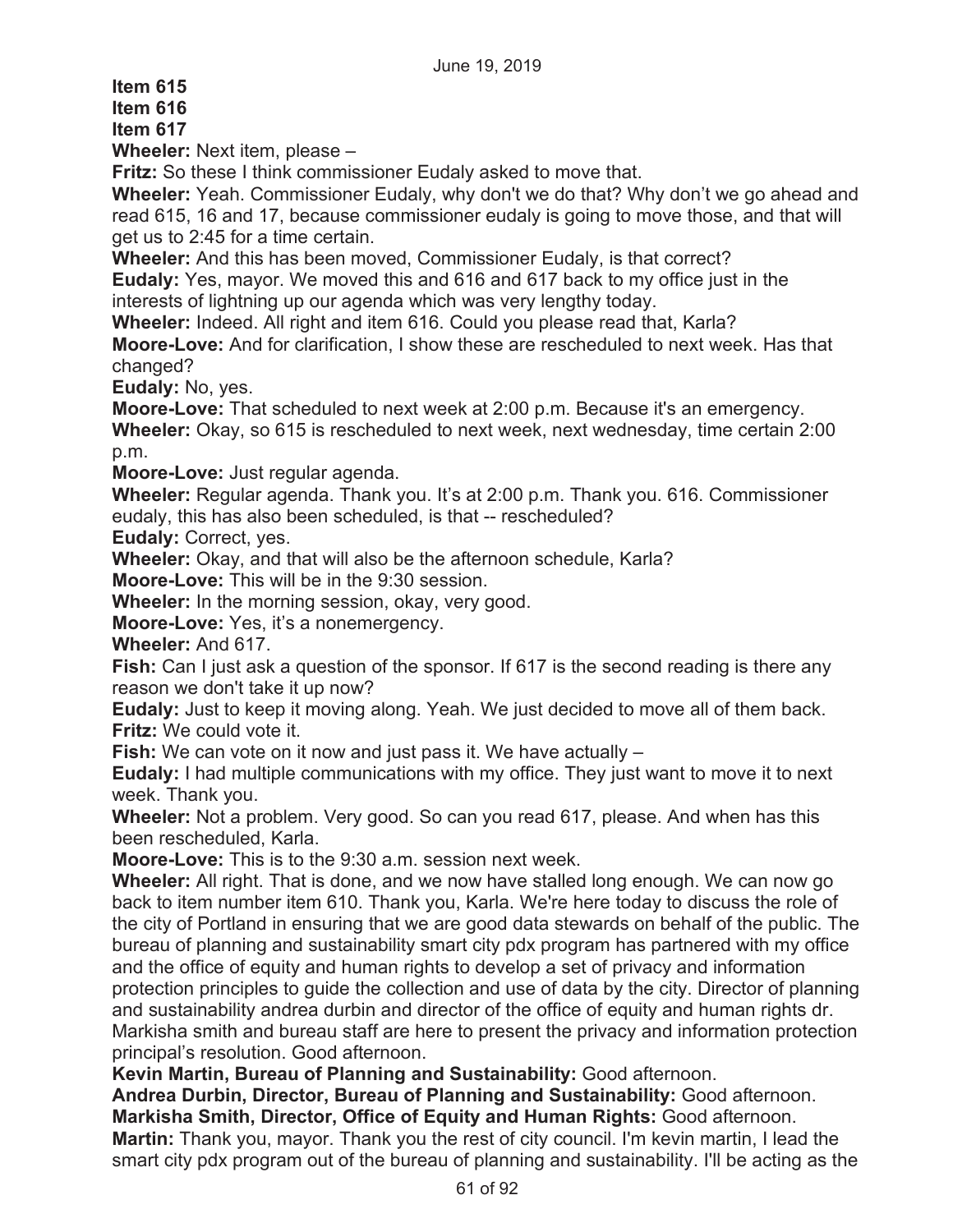mc for today's short presentation. The resolution is really the result of a wonderful partnership between the mayor's office, the bureau of planning and sustainability and the office of equity and human rights. I would like to kick things off by inviting director durbin and director smith to say a few words about the resolution.

**Durbin:** Thank you. For the record i'm andrea durbin, the director of bureau of planning and sustainability. Thank you mayor and city council, and thank you all for your support for this initiative. As we plan for the future of Portland we must consider that cities are increasingly digital. To have a digital data driven city that is democratic, safe and accountable we must protect the basic right to privacy. The smart city pdx program at the bureau of planning and sustainability has partnered with the office of equity and human rights to draft the privacy and information protection principles resolution in front of you today. The resolution is the product of more than six months of internal and external conversations with feedback and support from community members, over 30 agencies, multiple outside partners and other cities. These initial principles are just a first step. They solidify city council support to develop policies and processes to make the city of Portland a better, and more trusted steward of the public's data and direct bps and the office of equity and human rights to lead that citywide policy effort. The bureau of planning and sustainability has a history of working across multiple city agencies and with the community to address some of Portland's biggest problems. We look forward to offering our expertise to inform one the most significant challenges facing the cities of the digital future, how to maximize the benefits of more data and technology driven city, while minimizing the negative impacts being especially mindful of those Portlanders who are directly the most marginalized. The successful city of the digitality future will not be an accident. We must be diligent in leveraging opportunities data and technology bring on behalf of all Portlanders in a way that addresses our collective goals for a better Portland. With that i'll turn to my colleague, director smith.

**Smith:** Good afternoon, everybody. Mayor wheeler, commissioners, I want to first thank you for your collective sponsorship of this resolution. From the government surveillance of black civil rights leaders in the 1960s to the surveillance of black lives matters protesters on social media today there are myriad examples of communities of color enduring disproportionate level of scrutiny when compared with white americans engaged in the same kinds of social activist activities. Undocumented immigrants, day laborers, houseless community and those with criminal convictions suffer from data extreme. Living beyond the reach of the data collection systems needed to thrive in society they gain so much privacy that they become increasingly invisible. Living in this, what is now known as surveillance gap can being as damaging as living under constant surveillance and is often a reaction to it. Residents of the surveillance gap may not have a permanent address, a social security number or immigration papers. This means they can't access resources that could help them, they often can't access legal employment or vote and are invisible to policy makers. The proactive application of an equity lens to how the city collects, reports and interacts with data and technology readily highlights the vulnerability of historically marginalized communities. Adoption of these principles is a strong first step in being intentional about equity, questioning how policy, procedure or program may impact the multiple communities we serve in different ways and result in different outcomes. The office of equity and human rights collaborated with bps and smart cities initiative in development of the smart cities equity framework and this important work proactively addresses privacy issues. We look forward to our continued participation as we all move forward into the quickly evolving digital age. Thank you.

**Martin:** Thank you both. With that I would like to bring up staff from my smart city pdx team, hector dominguez and Christine kendrick to dive into the details of the resolution. We do have a presentation.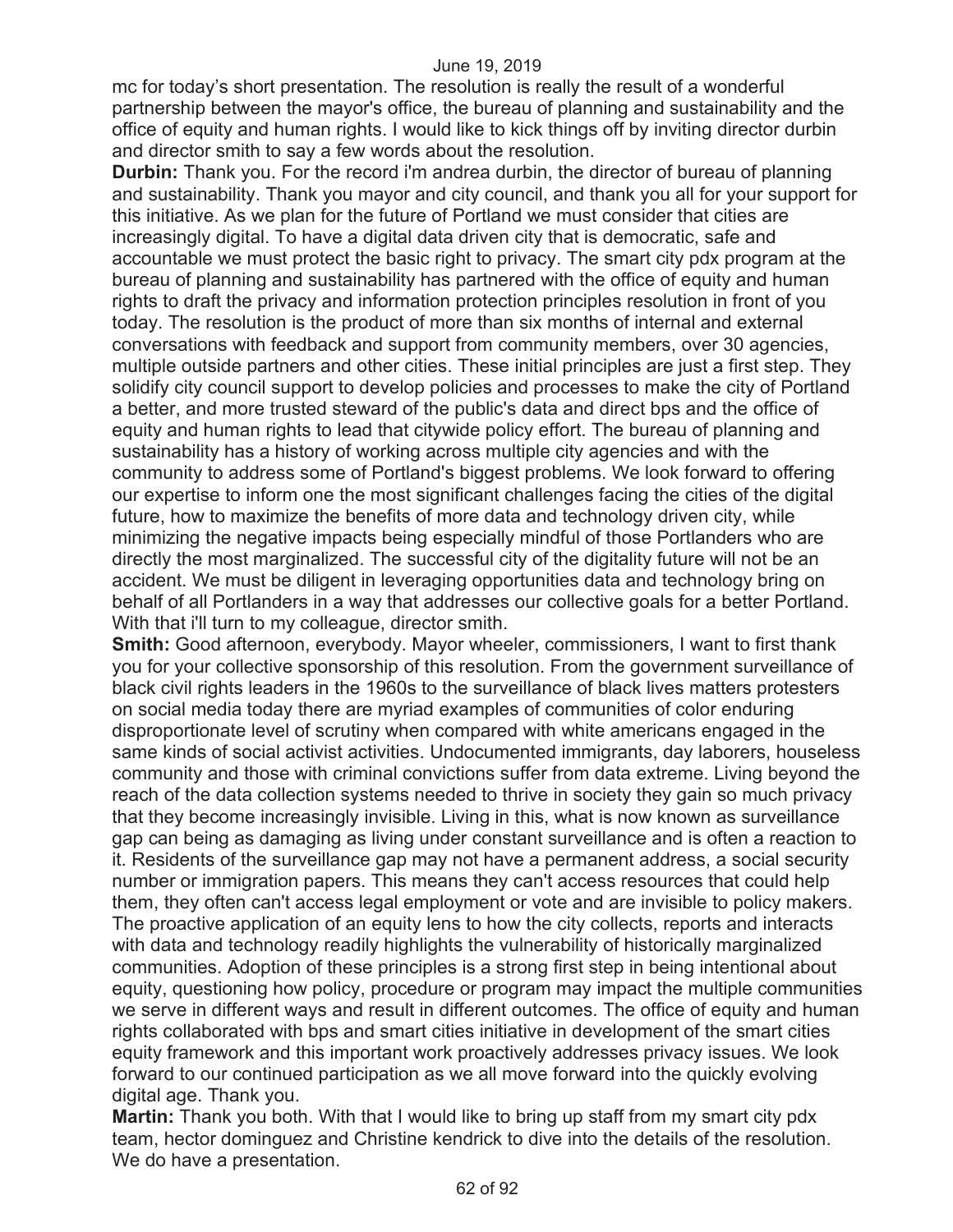**Wheeler:** Oh, Karla has left the building, we're in trouble.

**Martin:** Karla has left the building.

**Hector Dominguez Aguirre, Bureau of Planning and Sustainability:** We can move with our presentation.

**Martin:** You think so?

**Dominguez:** Yeah.

**Martin:** I have it in my pocket if we can just [inaudible] -

**Wheeler:** Is she here? She's coming right now.

**Martin:** Okay.

**Wheeler:** Karla, could we get a little help with the, they have a presentation. Thank you. **Martin:** Actually, while Karla is working on that I did want to thank some other folks who are not at the table. Especially recognize the contributions of hector and christine, who have really led this work. Judith mowry from the office of equity and human rights. Elisabeth perez from the mayor's office and now the office for community technology, and as well as many community participants and to our partners from the digital inclusion network.

**Wheeler:** Technology, huh? [laughter]

**Martin:** Here we go.

**Fritz:** Well done.

**Dominguez:** All right.

**Martin:** Great. Hector, you want to kick things off?

**Dominguez:** Yes. Good afternoon, Mayor, ted wheeler, commissioners, audience present and online, my name is hector dominguez, I am the city-wide open data coordinator with the bureau of planning and sustainability. These privacy principles and information protection principles we bring today aim to support our city efforts to become a better steward of information through the use and promotion of best practices and technology in an equitable way. The city collects, processes, exchanges and publishes data in a multitude of ways. Such actions may put communities or individuals at risk when that data exposes personal or sensitive information about their lives and could be misused or exploit people's vulnerabilities. The city has a responsibility for protecting all information entrusted by all individuals who interact with it and needs to build a responsible connection with those who have become invisible in the digital world, as mentioned by director smith. This commitment to protect private and sensitive information must extend to all those partners that work with, or on behalf of the city and include the right due diligence to comply with the trusted relationship required for the [inaudible] and city services. It is important to mention that these principles include measures that look into emerging technologies that may be used for automated decision systems like big data and artificial intelligence by promoting equity, fairness, transparency and accountability on them. We also are encouraging the minimal collection of personal information to fulfill a well-defined purpose to bring value to our city services. It took a full year of patient work one to one conversations and group meetings to highlight the importance of that stewardship in the city as well as responsibilities that we all share to be trustees of information and resources to the public. 30-plus agencies and 150-plus staff members have been briefed around these principles and the next steps that this work is asking from all of us. By accepting all responsible use of technology, promoting proper due diligence and inclusive and open processing data management our city is building a solid cornerstone for a new generation of services that promote community engagement, accountability and effective action. **Christine Kendrick, Bureau of Planning and Sustainability:** Good afternoon mayor Wheeler and commissioners. My name is christine kendrick. I'm the smart city pdx coordinator with the bureau of planning and sustainability. As both director durbin and director smith mentioned in their opening remarks, this resolution is only a first step to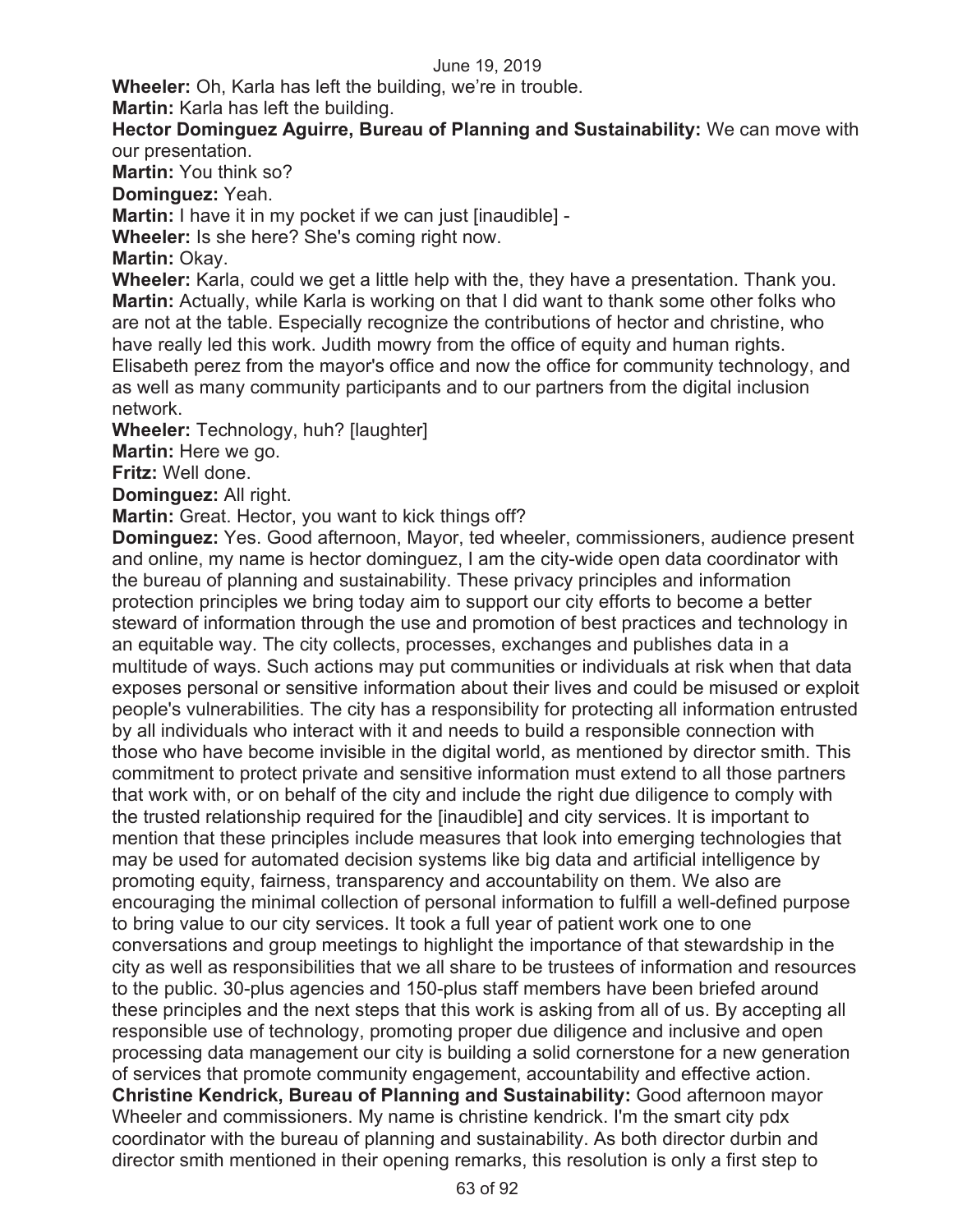prioritizing privacy and information protection. Staff through planning and sustainability in smart pdx and office of equity and human rights will convene a privacy workgroup that would be focused on the implementation of the principles. This workgroup is going to include staff from archives, auditor's office, bureau of technology services, city attorney's office, community and civic life, office for community technology, office of management and finance, Portland bureau of transportation, Portland police bureau and Portland water bureau. The privacy workgroup kicks off next week on june 25th and will serve in an advisory role to the overall city's data governance efforts. Over the next year we'll work with this group to identify both short term and long term policies and procedures to uphold the privacy principles. Some specific objectives that the workgroup will focus on are identifying long term policies and procedures that are needed for implementation, assessing the city staff needs and resource budget needs for implementation. This group will also work on creating some initial privacy risk assessment tools. These types of tools will be able to guide staff in how to apply the principles to their work in the near term as we're working on more long term policies and procedures. This privacy workgroup will also need to efficiently develop responses to critical and short term issues that could develop quite rapidly over the next year. An example of a type of issue like this is facial recognition and the use of video analytics. So this is one of the first topics that we would like to focus on with the privacy work group with the goal of bringing – of creating a council work session on facial recognition and video analytics in coming months. The last objective i'll talk about for the privacy workgroup is to recommend a privacy governance structure. This structure needs to include levels of decision making and accountability and also needs to link back to the city's overall governance strategy. As part of the structure we also need to identify pathways for community involvement. During implementation of these principles there are going to be a lot of different types of decisions that are going to need to be made so we really want to make sure we're extending our efforts during this implementation to make sure we're creating avenues for community involvement in that decision making. Technology advancements and data collection efforts are occurring at a rapid pace, and they're growing quite quickly as well. This also means that then the risk and benefits and burdens that affect communities are going to evolve quickly and also affect communities differently. So identifying these needs and these concerns collaboratively with communities will be a key aspect to effective implementation of the principles we're presenting today. Thank you.

**Martin:** Thank you both. Next I would like to bring up one of our --

**Fritz:** Can I just ask a question before you dismiss the panel. In the privacy work group I missed the entire list. Is the police bureau a part of that?

**Kendrick:** Yes.

**Fritz:** Thank you.

**Martin:** I would like to bring up one of our favorite community partners, Nandini from make, think, code.

**Nandini Ranganathan, Make+Think+Code:** Hello, everybody. Thank you for including me -- am I talking into something that? Okay, I'm Nandini Ranganathan, I'm the executive director of make think code. It's an art technology data society lab with the pacific northwest college of art and we're also --

**Fish:** Can you hold one second, ma'am. Karla, we've got the power point on our screen. **Moore-Love:** Are you still using it, Kevin?

**Martin:** No.

**Fish:** Let's see if we can pick up our guest.

**Wheeler:** There it is.

**Ranganathan:** Okay. And we're also community members of the digital inclusion network. I'm here because the issues of digital privacy are of utmost relevance to our work at make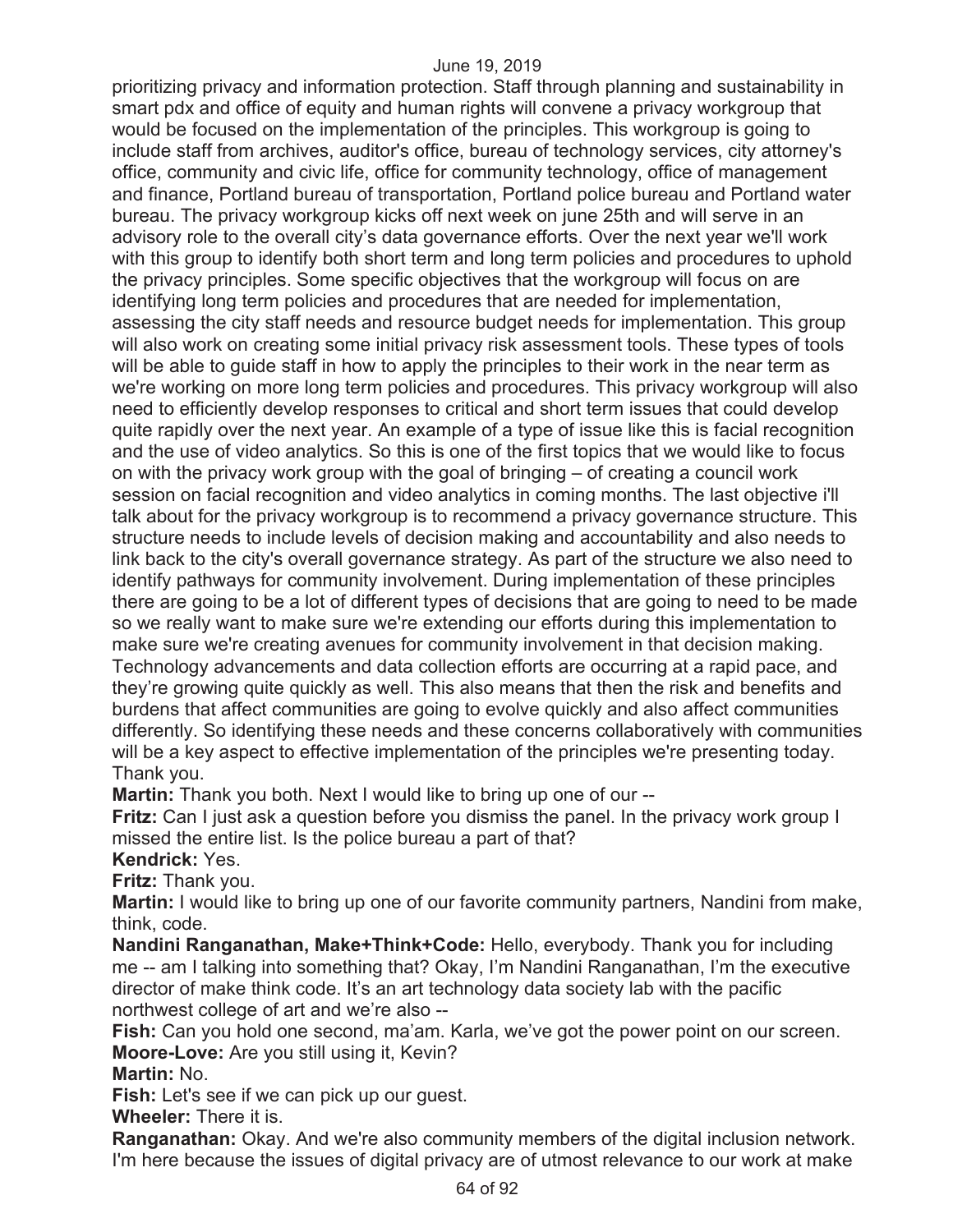think code and to the broader make think code community. First, I would like to express strong support for city council adoption of the privacy and information protection resolution and I would like to commend the efforts of the office of equity and human rights and smart city pdx to develop a set of privacy principles that ensure that the use of data by the city of Portland and its partners serve and empower the community. This resolution and the attached privacy principles are an essential and important first step in the city's commitment to becoming a trusted data and information steward. As the gathering of data becomes more and more ubiquitous and constant in this ultra-connected world, the city needs to juggle a complex set of responsibilities. It's essential to understand the potential and implications of the data project and to ensure that the use of data should empower every community member to have voice, agency and a sense of belonging in the city. We need strong safeguards, tools, strategies and policies to ensure privacy and to mitigate the impacts of previous bias and exclusion, especially as we move to include automated decision systems in civic processes. These policies and strategies need to be sort of operationalized in a way that there can evolve as technology and data evolve so that they don't become obsolete. We must ensure the safety and not harming of vulnerable and previously marginalized populations. We also need transparency in our processes to know how the data will be used, who has access and who and what tools are involved. To use data equitably and impactfully, we need to under the data, the stakeholders, the technology and tools throughout the life cycle and we need to ensure that a diverse set of stakeholders have access to this, some version of this data to support research advocacy and civic innovation. Civic data is a community resource. In partnership with smart city pdx we held a civic data and digital privacy and conference and forum in January with significant participation from portland's communities. The diversity of stakeholders that attended this event and the variety of concerns and recommendations that arose demonstrates the urgency of this issue to the community. There will be several issues that arise in operationalizing this set of principles and in creating and implementing policies. Data is not a neutral objective and the people and tools involved in every step of the lifecycle influence the narrative. It's essential to include all the stakeholders in this conversation as we move towards operationalizing the data. The commitment of smart city pdx and the office of equity and human rights to include a diversity of community voices and stakeholders in developing these principles and to emphasize community focused outcomes has been exemplary so far, and the strong interest from the community in continuing these conversations and many have offered their expertise, suggestions, feedback and energy towards creating a more comprehensive and inclusive data privacy policy and I urge the city to take advantage of this community engagement. In conclusion, we're excited to support and engage with this process. It's been transparent, equitable and inclusive and I strongly recommend that the city approve this resolution. Thank you. **Fish:** Mayor, I have a question.

**Wheeler:** Commissioner Fish.

**Fish:** You know, so far we have had this discussion at a very high level and policy level. But let's bring it down to concrete examples. On the private side, I think we are all have our own anecdotes about how the surveillance economy impacts us. We know from personal experience that when you google something it normally leads to a torrent of unsolicited advertising. If you google something that's a highly sensitive subject the advertising will follow around sensitive subjects. We know that we get phone calls almost daily from scammers that have some but not all our information are trying to fill out the chart by getting a missing piece, a social security number, something they don't have that they haven't stolen or received from some other source. We're inundated at the city and at home with emails seeing if we'll click onto something which then brings a virus into our system or has some bad outcome. So we are in a constant struggle on the private side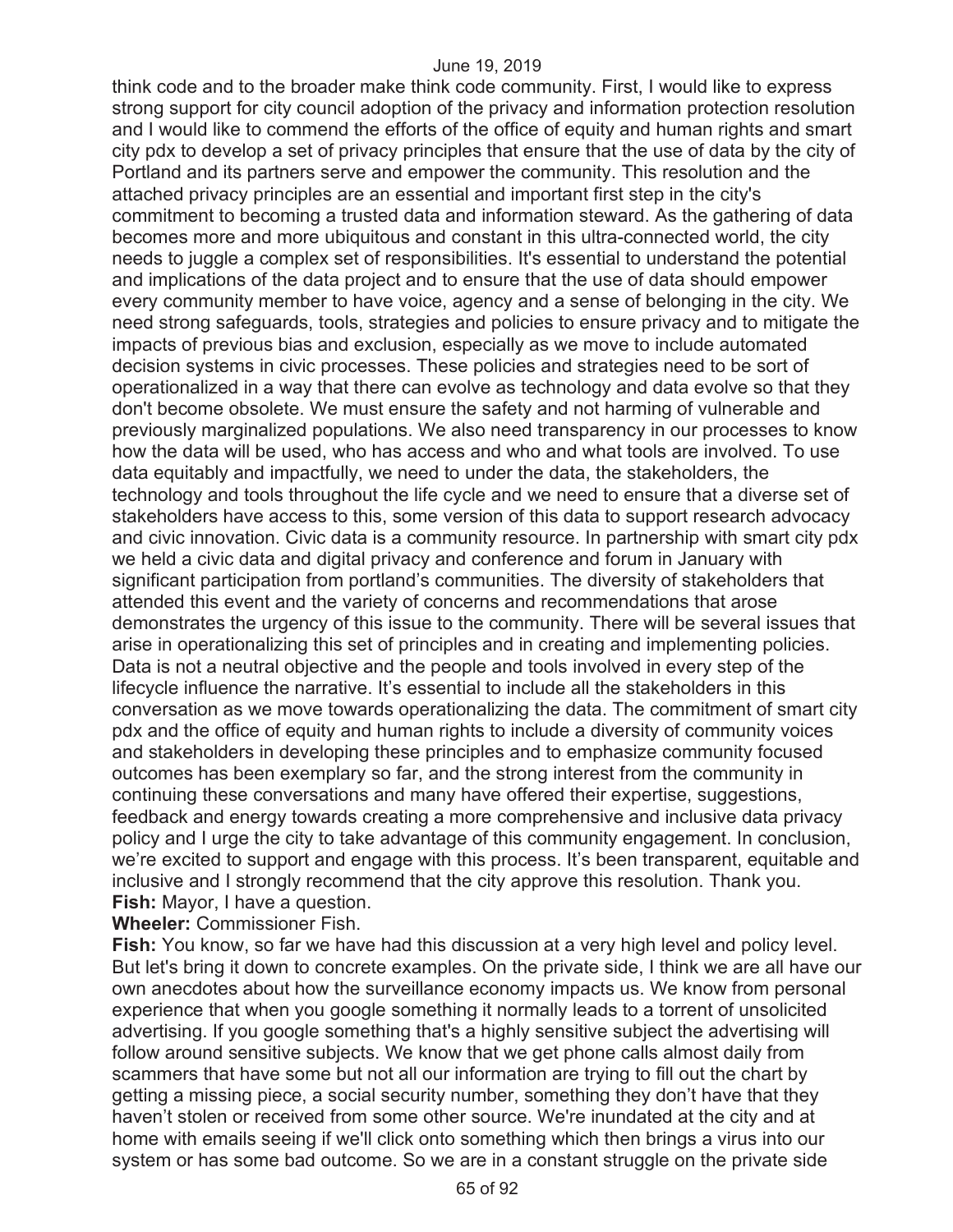with this surveillance economy where our personal information, where people are trying to collect our personal information and monetize it. What are the examples of government - what are examples in the public side around government and privacy that are of a comparable nature that you would point to in your work and say these are the kinds of things we should be remedying?

**Ranganathan:** I think especially as we're moving towards more ai imaging learning in these systems, one thing I worry about that could – and one that has existed is, we've often used data to profile and exclude, and maybe sort of make decisions based on past behavior or past – but done the right way, we could use data to sort of support more of the community. I think the idea is more – data is often – often has been used to, in allocating resources but when it's not collected properly or when it hasn't been sort of effectively studied and all the stakeholders aren't involved in sort of designing the collection, designing how it's used, when we don't empower enough of our community to be able to use the data to advocate -- data -- we use data in resource allocation and that often, if we exclude people, if they're missing data sets, if they're people who aren't counted, ends up sort of impacting them negatively because they don't get the resources and we privilege people with. We -- ensuring that civic data is sort of rigorous, is collected in an inclusive way and often that just means in what we can do and I think what I've seen sort of an intention to do, is to be inclusive. To design a sort of data collection. To design analysis, policies, tools with all of the community stakeholders involved so that they can be also – they can have ownership of the data and use it for advocacy for resources and for other things. So I think there's potential here to set an example that we all have, both in private and public sectors, constantly have data gathered about us. I think in the past the emphasis has often been on gathering as much data as possible. I think we should also think about how this data serves the community and use it really effectively to make decisions in things like it could be transportation safety, to see environmental impacts, or sort of development on communities. So I think we now have technology and tools that, done the right way and designed correctly, can be really powerful in supporting communities.

**Fish:** That's very helpful. Thank you very much.

# **Ranganathan:** Yep.

**Martin:** With that, I'm going to bring Christine and hector back up so that we can answer any additional questions, and Christine will also be reading a prepared statement from Commissioner Hardesty who could not be here today.

**Kendrick:** Thank you all. And we wanted to thank Commissioner Hardesty and her staff for preparing these remarks on the privacy principles ahead of time, so I'm going to read them now. "The need to make a coherent data management policy within the city is apparent to me, and while I applaud the work that has gone into crafting these goals and principles around how the city manages data, moving forward I wanted to highlight some concerns I have with this new approach. There is a natural tension between privacy and transparency, and I am concerned that those who stand to profit from access to city data will fight for a sacrifice of privacy to gain more access to city data. Furthermore, centralizing large amounts of sensitive data makes for an appealing target to those who wish to profit from the theft of personal information. Additionally, I'm concerned that approving this shift in policy without having a more flushed out plan, could result in investments in new data management systems that ultimately fail to properly integrate with another or do not manage to adhere to the values of this council. I realize that this item is merely the first step in creating a new data management system in the city and that many questions will be addressed as bureaus work to craft more specific policies around these principles. But it is important that we begin recognizing and discussing the challenges the plan that we approving today creates. It is my hope that everyone on this council and the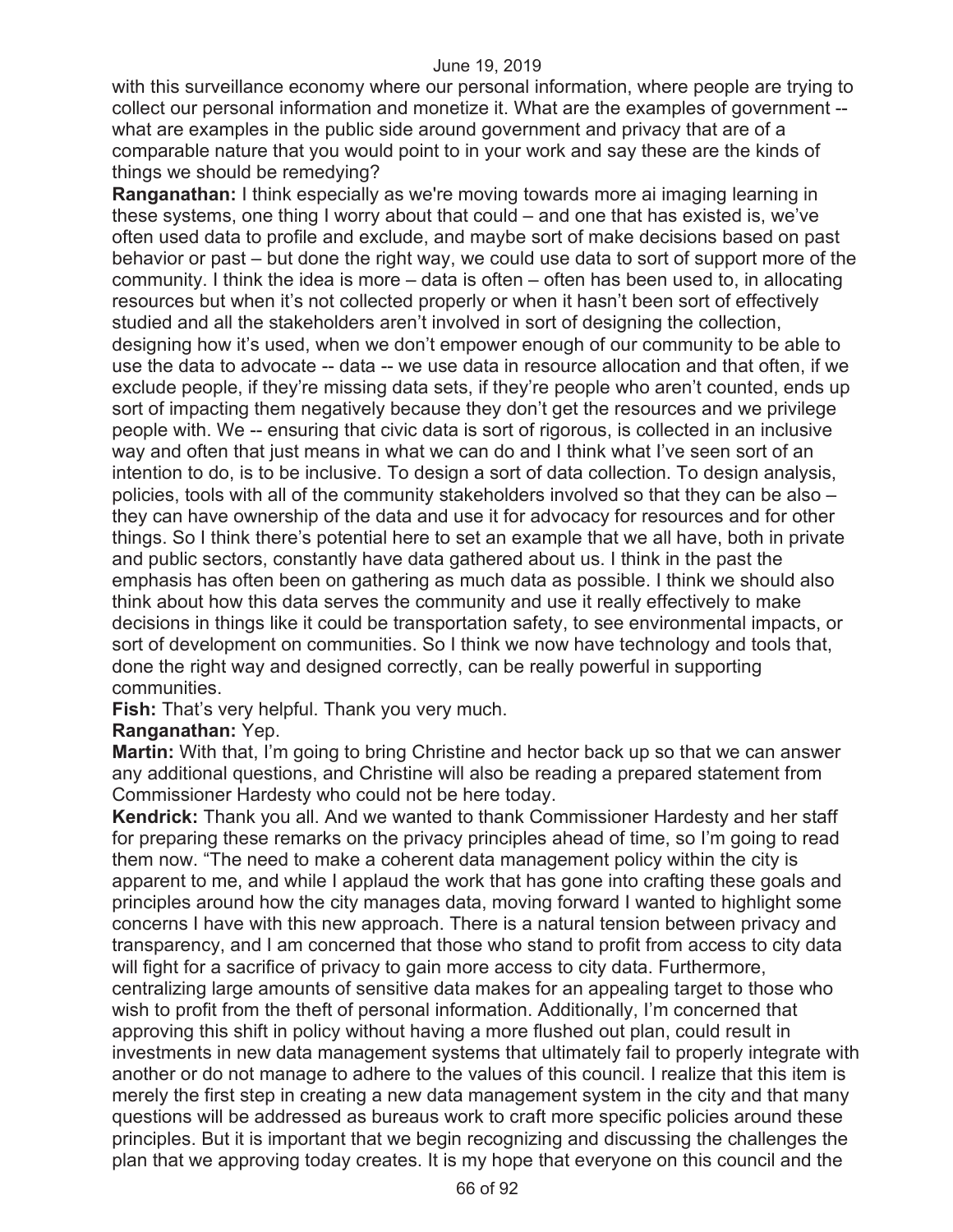bureau staff working on these principles will appreciate the challenges and risks inherent with this type of overhaul and that we are cautious and deliberative with every change we make during this process."

**Martin:** And hector had follow up to those remarks.

**Dominguez:** Yeah, definitely the tension between privacy and transparency is very real and we appreciate Commissioner Hardesty's remarks and concerns on how data and information can be misused and create harm and put people at risk. Something that just Commissioner Fish has also mentioned. This is an issue with clear intentions and we will require ongoing exploration as we move forward with our privacy workgroup. These concerns have been a clear motivation from the very beginning of this work. We looked at information management through the lens of equity and human rights, which is one of the values of smart city pdx as demonstrated in our priorities framework. We also recognize that technological solutions have no silver bullets by themselves but their implementation needs to be centered in real people's needs. All staff and city involved in any stage of data workflow becomes a trustee of information. Furthermore, those impacted by technology need to engage in how it is implemented and become recipients of the benefits as well. These values are included in these principles that we are being today. These new challenges are not trivial and this is the main reason of putting together a city-wide team of experts and stakeholders to explore and decide in the best way in which these privacy principles can be implemented. The goal for the initial privacy workgroup that Christine just mentioned in her final comments, is to provide with a clear strategy and recommendation on the way we can become better data stewards for all Portlanders and people who interact with the city, especially for those who have been left behind. With that we will open up to questions and testimony.

**Wheeler:** Very good. Is there any public testimony on this item, Karla? **Moore-Love:** Yes, we have three people signed up.

**Fish:** Actually I have one question if I could and we're a little ahead of schedule. **Wheeler:** Commissioner Fish.

**Fish:** So we start by articulating principles and that's all we're doing today. We've set forth some principles. We're not etching them in stone so that we can come back and we can tweak them. It seems to me you have to start somewhere and this is as good a place as any to articulate principles, and there's now going to be a series of steps taken, workgroup, policies, other kinds of things to come back to council. I'm going to go back to this tension between privacy and transparency because we're going to have to be candid throughout this process about the limitations on the protections that we can put on data. And I'll give you just the most obvious example. We get public records requests all the time that seek information that our attorney's determine is not disclosable for any number of reasons including privacy issues. But, we don't get the final say as to whether that information is disclosable. It typically rests with the district attorney's office in deciding whether it has to be turned over, so what ultimately is our backstop if lets say the public records process can be used to challenge almost any privacy protection we put into place and we don't get the final say?

**Dominguez:** That's definitely one of the priorities that we have for the workgroup and we have heard that from our attorneys from public records, exactly how you described. And the history behind that is really towards transparency, promoting more transparency in the city rather than protecting or enclosing data that government has access. So that creates a number of challenges mostly because right now, third parties outside the domain of the city can actually aggregate data and do a lot more than we can actually control. It's out of our control basically so finding the right strategies, that's going to be one of the priorities for this workgroup. Finding the right strategies for how to protect data better in the city and it's an ongoing exploration and conversation.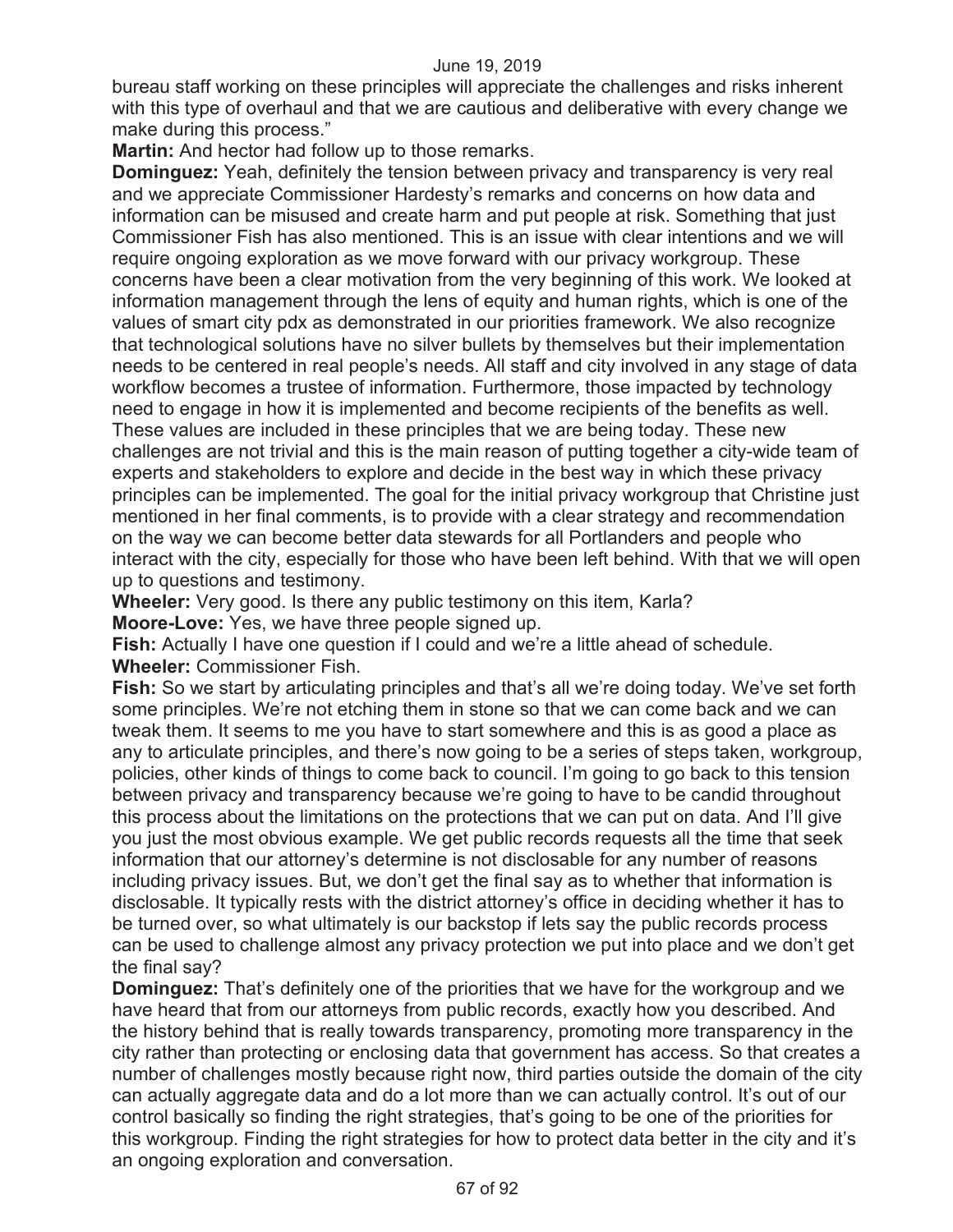**Martin:** And I might add to that as well. I think going forward as we've become a more data driven organization, really a data driven city, I think the city is going to have to be more strategic about what data we do collect in making sure that that's information that we need, because it is subject of public records.

**Fish:** So more disaggregated data, less –

**Martin:** Exactly.

**Fish:** Specific to a person.

**Dominguez:** Yeah, more aggregated data, rather than –

**Kendrick:** I think there's also an element that we are not just talking about policies but the procedures too. Are we training our city staff across bureaus about this. Are there things that we can put into more methodologies about what to collect before building a survey or working on a project, so there's a lot of different avenues that we can look at.

**Dominguez:** If you allow me to include something around equity, so one of the discussions that also we have on equity, particularly capturing the specific demographics as the city wants to provide better services to those who have been also behind, so very, very specific demographics. The question is open whether or not we're putting at risk those communities that we are disaggregating them, separating for specific services in the city. How we can actually protect them better and that's going to be an ongoing exploration, conversation and that's why we are very, actually, very excited about this group of people that we are pulling together.

**Fish:** Who is the city attorney that's assisting you in the workgroup?

**Dominguez:** We have several city attorneys –

**Fish:** A bunch of those.

**Dominguez:** Yes.

**Fish:** Because it strikes me that the legal issues here are very, very complicated.

**Dominguez:** Yes, exactly. There could be different perspectives on the same problem and issue, yeah.

**Martin:** An also recognizing that the legal landscape has not necessarily kept up with the technology landscape and so we really need that legal representation as we go forward with this work.

**Fish:** Thank you very much.

**Wheeler:** Very good. Is there any other public testimony on this, Karla?

**Moore-Love:** Yes, we have three people signed up.

**Wheeler:** Very good.

**Moore-Love:** Please come on up, brian king, chris bushick and alan Hipolito.

**Wheeler:** Good afternoon.

**Brian King, Portland Democratic Socials of America:** Good afternoon.

**Wheeler:** Thanks for being here.

**King:** Good afternoon. My name is brian king. I'm the chair of the information technology working group of the Portland democratic socials of america. So i'm speaking for that group today. Privacy is a human right. Information privacy protects us from theft, harassment and abuses of private and government power. We welcome the Portland city council's approval of the privacy and information protection principles resolution.

Implementing these principles will require following ordinances and new policy to ensure transparency, accountability and public control of data collection. In 2015, Portland police captain mark kruger acknowledged that Portland police have access to a stingray, a device that mimics a cell phone tower so they can gather data, location data on phone users in a wide area. In 2017, the dc court of appeals ruled that warrantless use of stingray violates 4th amendment privacy rights. In 2017, the Willamette Week reported that Portland police failed to delete photos of protestors ids despite having committed to do so pursuant to ppb policy. However, an independent Portland – an independent police review found that ppb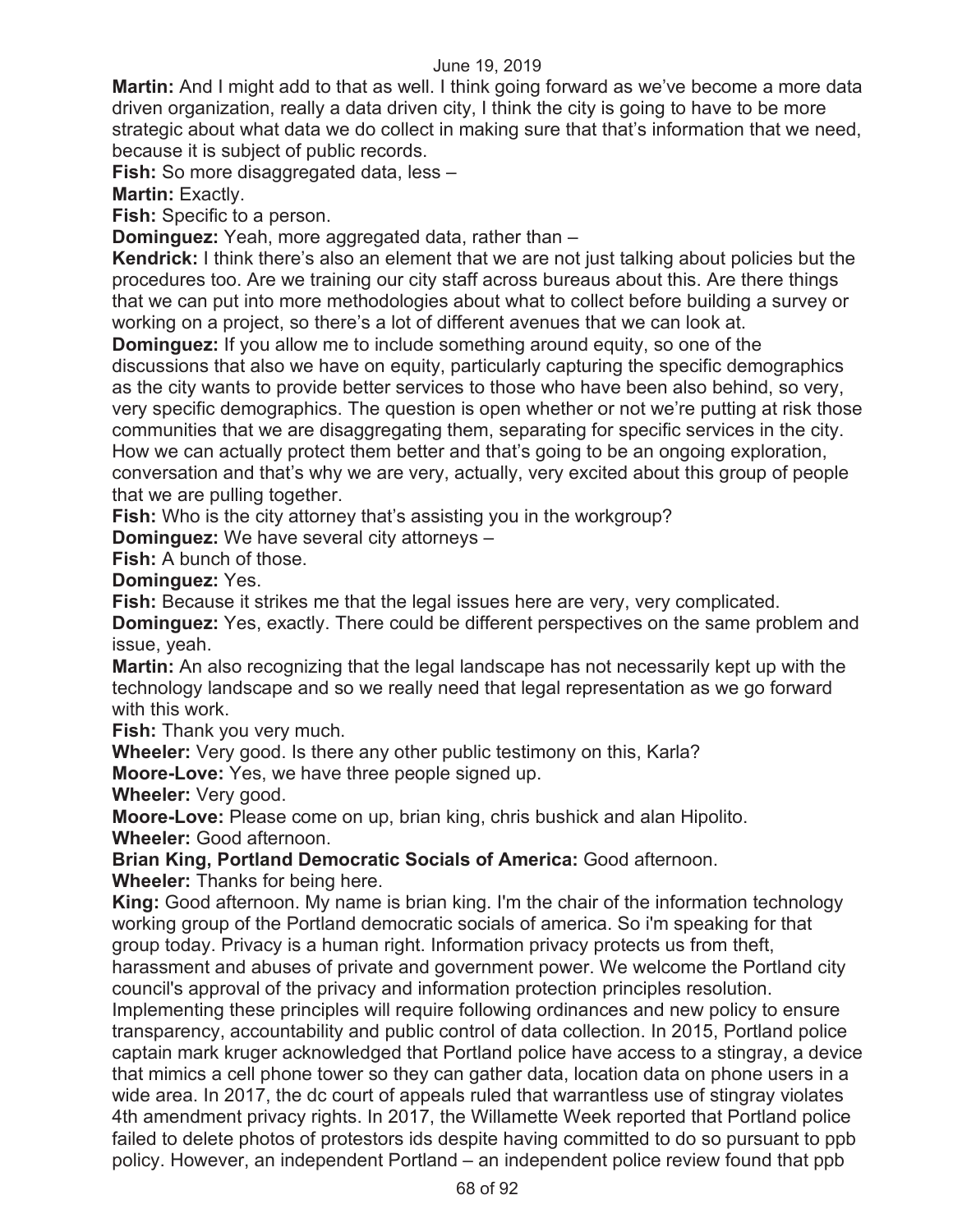had no such policy for digital images. No disciplinary actions were reported or the policy violations -- over the privacy violations. Vigilant solutions runs a national database of automated license plate reader data collected by law enforcement agencies. Vigilant solutions has a data sharing agreement with ice, immigration and customs enforcement and the aclu obtained ice search records and found that the agents used license plate data to track the daily movements of suspects and that they also conduct searches on the families of suspects, on u.s. Citizens and conduct searches which the aclu called vague and arbitrary. Ppb has license plate readers on some control cars. If ppb are sharing it's license plate data with vigilant solutions or other data bases that supply ice, this would contribute to ice's violations of privacy and could violate oregon's antiprofiling laws. President trump has issued orders which condition federal funding on cooperation with investigations of Idhs and ice. Local governments are asked to share information about undocumented immigrants so that they can be targeted for deportation. Our federally funded data fusion center in salem violated antiprofiling laws by tracking black lives matter protests. Our local law enforcement database region shares data through a network of regional and national law enforcement databases that ice has access to. The executive order may put Portland in a dilemma. Do we accept federal money and share data that may violate antiprofiling laws or do we protect our residents by refusing funding and disengaging from abusive federal agencies. These examples show how much there is that needs to be done. Two endorsers of this resolution, the sunlight foundation and oakland's privacy advisory commission show the way forward. Oakland's privacy advisory commission is responsible for oversight for oakland's new surveillance and community safety ordinance. That ordinance provides visible protections, accountability measures for privacy violations and covers technologies like stingrays, facial recognition and social media surveillance. We believe it should be a model for Portland's privacy ordinances. The rest of my testimony is written.

**Wheeler:** Thank you. Appreciate it.

**Eudaly:** Thank you.

**Wheeler:** Good afternoon.

**Chris Bushick:** Hello, mayor, and members of city council. My name is chris bushick, and i'm a member of pdx privacy which is a local group, a group of local residents that advocates for privacy, transparency and digital rights in the Portland metro area. As such, we deeply care about issues that are related to the collection, use and potential misuse of personal information, and i'm here today to offer our support of this privacy and information protection resolution. Data collected from residents may potentially yield valuable information to the city. Perhaps it can tell us the most popular transit routes or ways that the city can improve services, but without thorough planning, the information can be misused or stolen, harming the city's residents and the city's future as an open, transparent and equitable place to live. Current technology offers considerable opportunities to accumulate a wide variety of personal data. When combined, this information can provide a detailed picture of a person's life. Gender, health, sexual preferences, religious affiliations, travel habits and a whole host of other aspects. Misuse can lead to a person being manipulated or surveilled or otherwise mistreated and marginalized communities are especially at risk because they have many less choices than affluent persons. Having guidelines and policies in place related to the collection of data will help the city to be a good steward of both resident and visitor data. Pdx privacy commends the city for being proactive in trying to protect privacy and data. We would like to see actual rights as this gentleman mentioned like that oakland privacy has but we feel this resolution is a good start, a good step towards that protection. Therefore we endorse it and thank you for the opportunity to speak to you today.

**Wheeler:** Thank you for being here. We appreciate it. Good afternoon.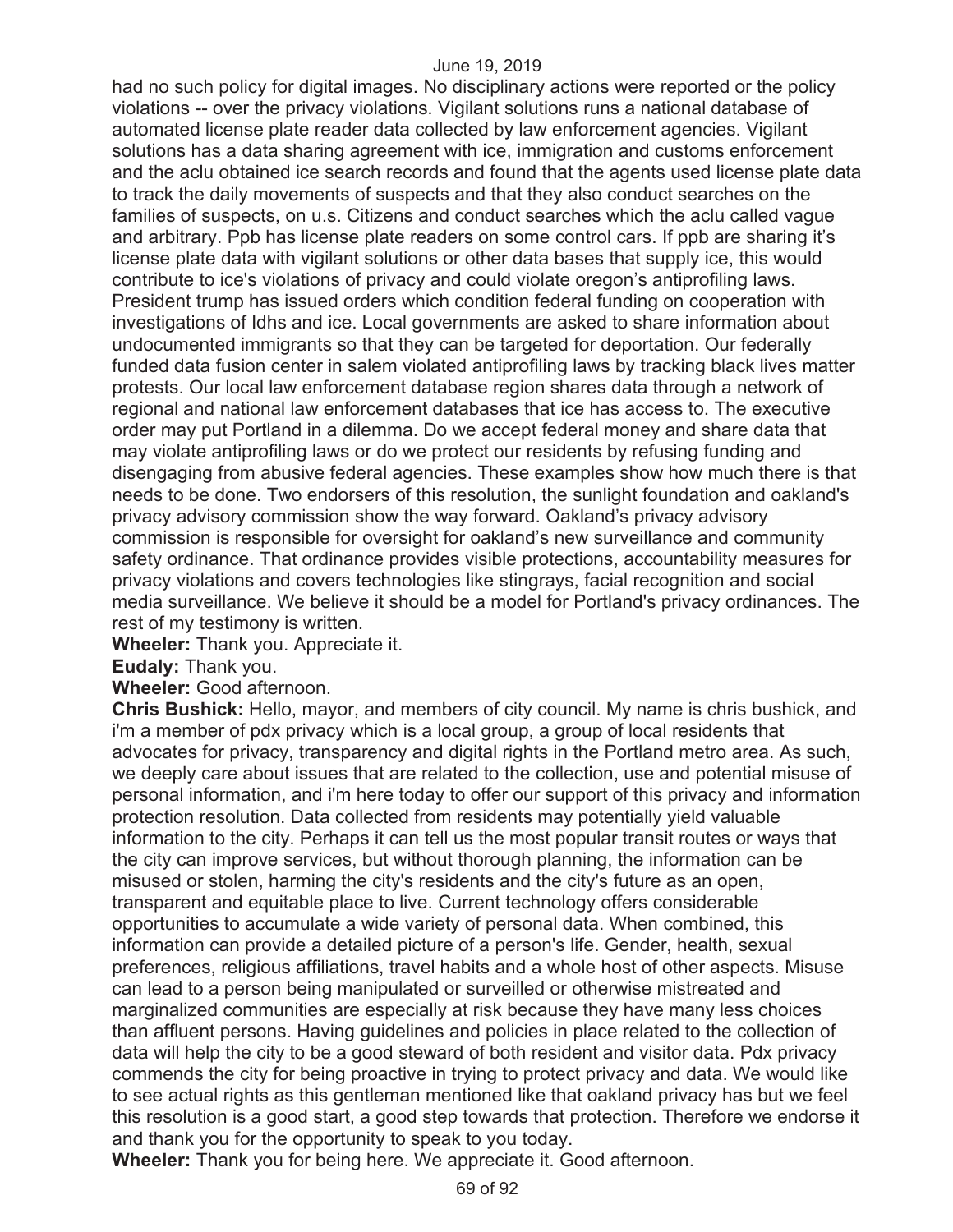**Alan :** Good afternoon, mayor, members of the council. I'm alan hipolito. I work for northeast Portland based nonprofit, named verde. In the words of your friend and mine, ryan espana, it's a blessing to be with you today. The privacy principles before you today are an opportunity to highlight fundamental connections between technology, racism and inequality and the need to build new connections between technology and justice. Per it's mission statement, verde serves community by building environmental wealth through social enterprise, outreach and advocacy by and of front line communities verde was founded for two reasons. First sustainability despite foundational commitments to equity and not engaged and was not directly benefiting low income people of color and secondly these frontline communities lacked capacity, including public info and philanthropic investments to plan their own environmental futures. Since then you know about the good work we have done together to reinterpret sustainability as an anti-poverty strategy, green jobs, contracts for diverse businesses, cully park, sugar shack, les adelitas, Portland clean energy fund. We did this by building capacity in community and by that capacity drove environmental investments into low income people of color communities in response to community priorities. Today in parallel with this resolution we find ourselves with a new but not too different divide between the priorities of our technology stakeholders and the daily lives of Portland's low income people and people of color. Our front line communities are technologically marginalized, left out of a larger data rich society not just by poverty, not just because they can't afford it but by technology stakeholders who often either exploit our communities or treat them as afterthoughts, a box to be checked after early adopters, business models and other policy priorities have been realized and by public and private funders who too often fail to incent or resource our frontline community facing organization to create just technology futures for and with the communities they serve. So as a result our frontline communities suffer from low technology capacity, a lag that's heightened by real privacy concerns about exposing personal information, personal data to service providers including providers of just transition services like renewability energy and clean mobility and meanwhile these providers increasingly demand such information as a cost of accessing their vital services. We shouldn't be surprised tech folks often talk about early adopters, those who are the first to see opportunity in new technology, where racism and inequality are the original early adopters. They take the first seats at the table any time we create something new, turning technology into a tool that increases systemic disparities. We believe instead that data is a community resource, a disperse disorganized resource but an important resource nonetheless, important enough that powerful institutions build business and political models based on extracting it at minimum cost. I'm going to go over. I apologize. This is nothing new just like a gentrifying real estate developer who uses the process of an easy cash payment to buy property for less than it's worth and extract a digital economy exploits an unequal relationship to get something from community for less than its true value. But it doesn't have to be this way. Moving forward we'll need new tools and new resources. We have a choice about how to invest to close this divide. You can invest in the gentrifier in the same tech stakeholders who have ignored and exploited our communities but now are beginning to seek public subsidy to close the equity gap or you can invest resources in our frontline communities who not only have unique digital privacy and security concerns but also a disproportionately high demand to learn about tools and strategies to address their concerns. We know the answer. That you can't build community by investing outside of community. You can only build community by investing in community so they can imagine their own inclusive, just technology future. Thank you. **Wheeler:** Thank you. Thanks all three of you. Appreciate it. Karla, was there more public testimony on this item?

**Moore-Love:** That's all who signed up.

**Wheeler:** Very good. Colleagues, any further questions or discussion?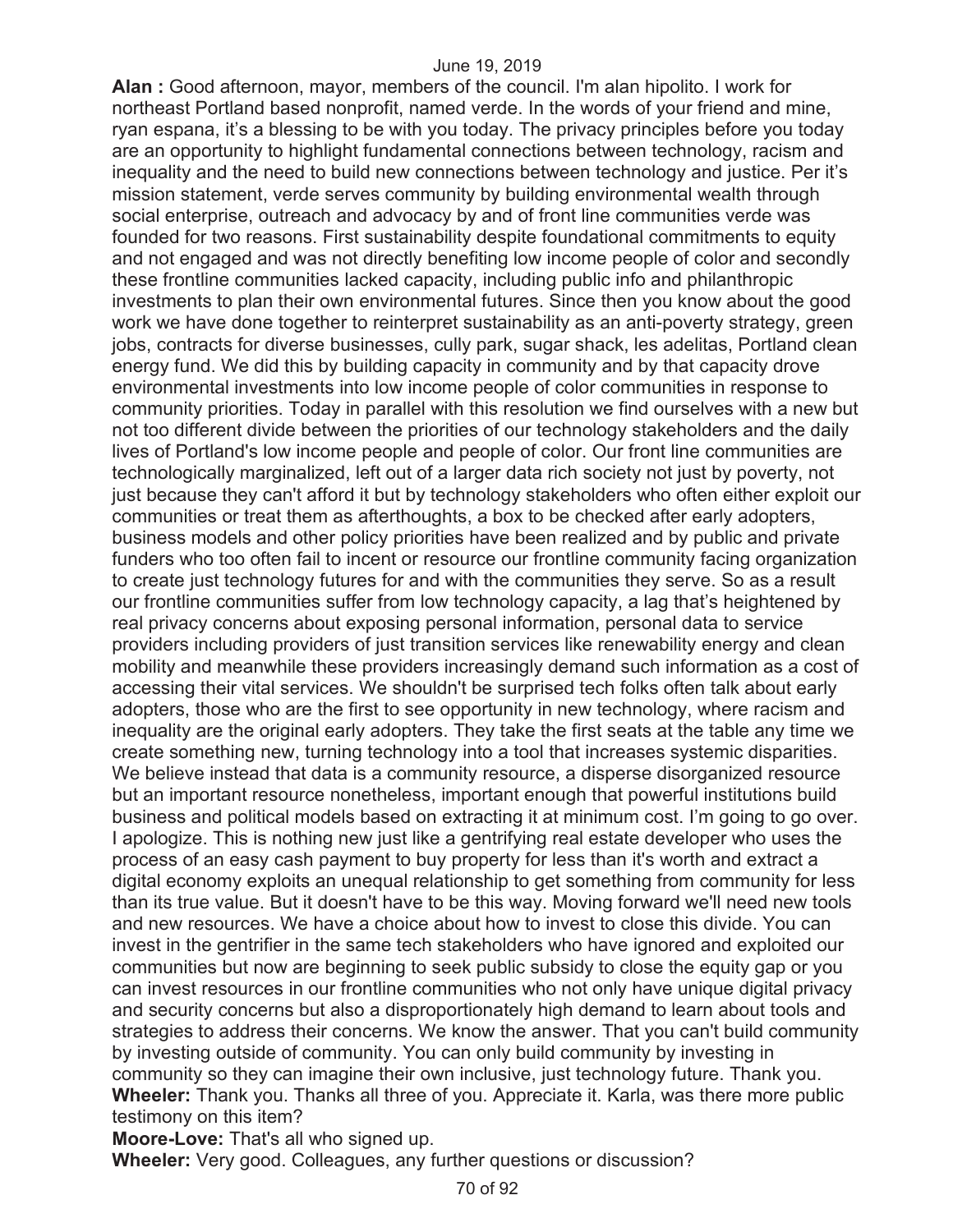**Eudaly:** Is this a -- are we going to vote or is it --

**Wheeler:** Yeah, it's a resolution.

**Eudaly:** Oh great. Okay.

**Wheeler:** Very good. With that, Karla, please call the roll.

**Fish:** Well, this has been a very thoughtful hearing. I appreciate everyone who took the time to share a perspective, and i'm pleased that the entire council is supporting this resolution. We don't do that very often but it is obviously a clear sign that it is an issue of sufficient concern that we're all sort of joined together to try to get this right. I am on a daily basis shocked by how little privacy I have on the commercial side of the ledger. And as someone who is living with a serious illness, who sometimes uses the internet to seek information and gather information, i'm shocked at how even that process results in people harvesting information and then trying to market to me or, or communicate with me based on my browsing history. We have precious little privacy in our private lives, and the surveillance economy is only going to get worse. One of my concerns with the whole smart planning efforts at the city around technology is that some of the same people on the private side that have been so unscrupulous in breaking down the wall of privacy that we used to enjoy are now seeking to partner with government and offer the lure of technology that is brokered for access to data and information and other kinds of things. And I think we have to be very, very careful about protecting people's privacy, how we use people's data, how we collect it. So, this is a first step. This is a baby step. We have set some principles and we're going to do some hard work at the committee level. We're up against powerful forces that are in some instances more powerful than we are and certainly attention between transparency and the public records process and whatever our countervailing goals are at the city in terms of protecting people's privacy are going to play out regularly, probably in the courts, but i'm proud to be on a council that is identifying this as an issue of concern and is trying to do something about it. I look forward to the next piece of work product that comments back that we can debate and I thank everyone who has brought us to this point. Aye.

**Eudaly:** First I want to thank the invited testimony and public testimony. If only all the testimony we got to hear was so informed and useful. I'm looking forward to following up with each of you and I really appreciate the input. I also share commissioner Fish's concern with the intrusion on our lives through the internet and social media, facebook recently suggested that I should -- that I through advertising that it was time for me to get my body bikini ready and I also perhaps needed adult diapers, neither of which is true so I guess I should take comfort in the fact that facebook has no idea who I am or what I care about, but I didn't really appreciate either of those suggestions. Now for my official closing remarks. I want to thank bps staff for tackling this important issue. I take this issue really seriously and i'm pleased to say that pbot has been proactively working to address privacy and information protection issues as well. The increasingly sophisticated data we have access to allows us to work more efficiently, make smart investments and implement regulations that serve the public interest. But this new data comes with real responsibilities to be good stewards and protect privacy. Pbot's e-scooter pilot is an example of how we can use data to better execute our responsibilities in managing the public right of way. The collection of e-scooter data which is something we negotiated up front when, before our first pilot or for our first pilot, has given us better ability to manage scooter companies' compliance with city rules such as where e-scooters may be operated and parked and whether companies are providing equitable access as well as understand where new bike and pedestrian infrastructure could improve safety. Please note that I said better manage, not perfectly manage because as we know there are still violations happening, and bugs to work out, so everybody stay off the sidewalks, wear your helmets, and scooters, escooters are not allowed in public parks. To protect privacy, pbot has worked with e-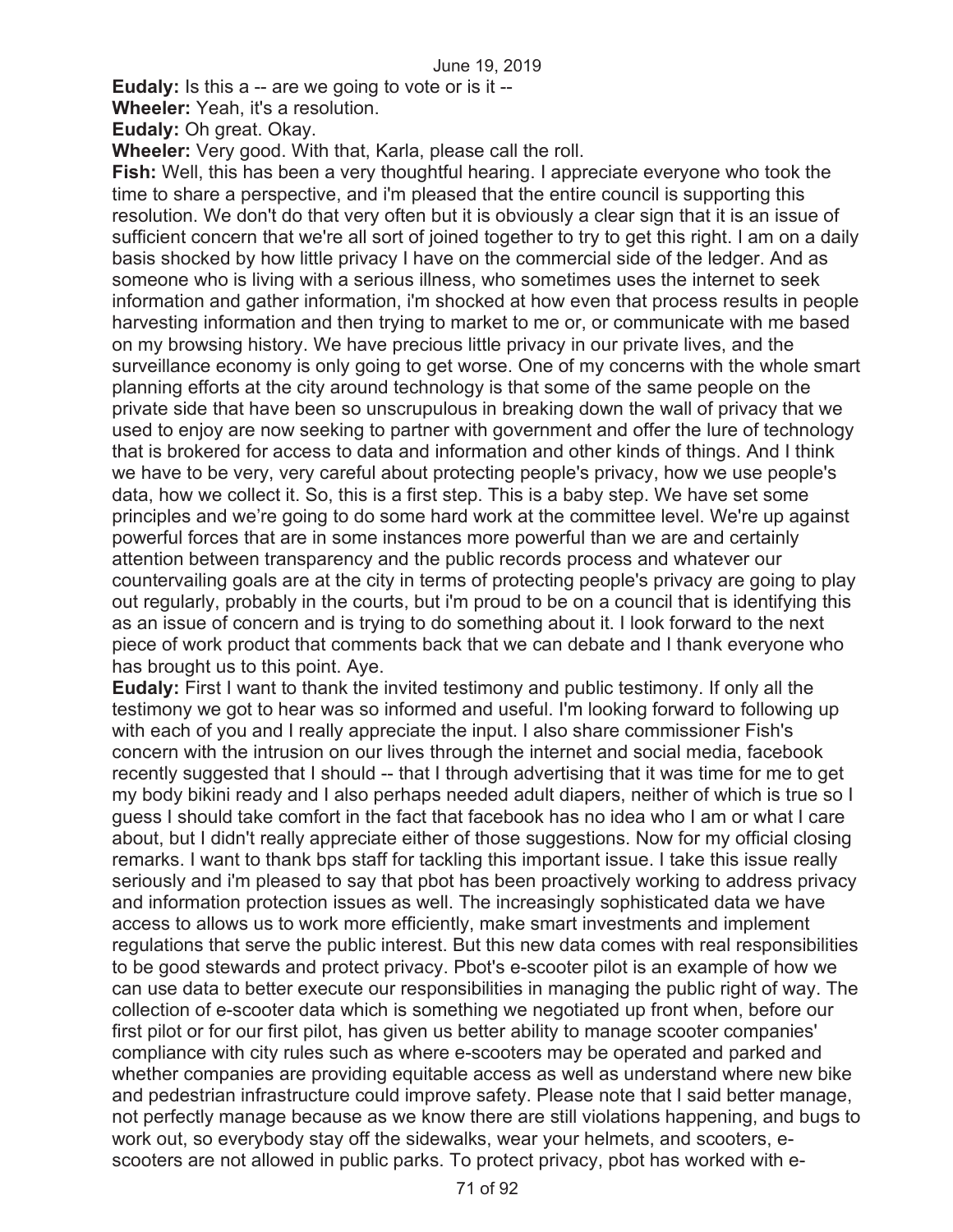scooter companies to minimize what information the city collects and to aggregate data so that no personal information is revealed. I switched back and forth between data and data. I can't stop. We should just stick with data, my favorite star trek character. And finally, pbot recognizes there is more work to be done and we'll be working to expand it's data privacy practices in alignment with these council-adopted privacy principles so thank you once again. I vote Aye.

**Fritz:** It's really reassuring to me that people who are not as old as I am are worried about this, too, and so I appreciate all the work that's being done. This resolution is an example of community centered governing. The world of data and technology is quickly transforming the ways in which we all work, travel, shop, receive medical care, and basically, everything in our communal lives, and that's why it's important for all of us to be involved in this. As local government, it's particularly our civic duty to strike a balance between granting community members easier access to key city services while insuring that the information that we collect in that process is not misused in any way. As we have seen in san Francisco's recent ban on facial recognition technology, there is great concern about misuse of the data to harm -- I can't say that word any more without thinking of you [laughter] and worrying about whether I have said it  $-$ 

**Eudaly:** Sorry.

**Fritz:** Correctly or not, but I get to say a lot of things differently anyway. There is great use, concern about misuse of the data to harm populations already disproportionately targeted by surveillance efforts. And it's essential that we assess the impacts on vulnerable communities by including vulnerable communities as we design policy and program approaches and ongoing as we implement them. There's been a controversy about Portland maps and as to whether searching by owner was switched off, and I brought that to the mayor's attention and he informed me that was because domestic violence survivors are being targeted through that search operation, so I wrote back to the constituents who had written into me about this concern, and a couple of them said oh that makes sense, thank you very much. And the third one, john loo, said, "Ah, but, it's relatively simple to turn off. Wait a minute, let me tell what you exactly what he said. It's --you couldn't code to suppress a research, if it returns only one or two addresses. Or suppress the portion of any owner search result that returns an owner occupied address where the owner's address could match the property's address, either would address the legitimate concerns of domestic violence survivors. So, it gets more interest -- I think that was very interesting, and then john went on to tell me about some of the things that they have been able to find out by using the data on the public record as we work to stop the demolition and displacement threatened by the residential infill project, we are collecting data showing the impact of infill redevelopment on the housing prices. In the past we were able to identify all projects done by one developer and show that in five years, this one developer demolished 172 low-priced homes and raised housing prices on those properties by nearly 200%." So, that's an example of the good use of aggregated data, or in this case, particularly looking at the commercial person doing it, that was, is then, I would say, generally in the public good. But, these lines are not simple, and so I think that it's really important. We had a good discussion last week when commissioner hardesty was able to be here about speed cameras and whether collecting the demographic data from them is either possible or desirable, and it's going to take all of us to make those decisions. I don't know that there are bright lines, probably some bright lines at either end of the spectrum that we could agree are right and all agree are wrong, but as you get more and more into the policies, we're going to have to make judgment calls, and those may change over time. We do recognize the opportunities for wealth development and community improvements that data and technology offers, and we acknowledge the disparities that must be addressed in order to make those opportunities successful to all. And I am very pleased the office of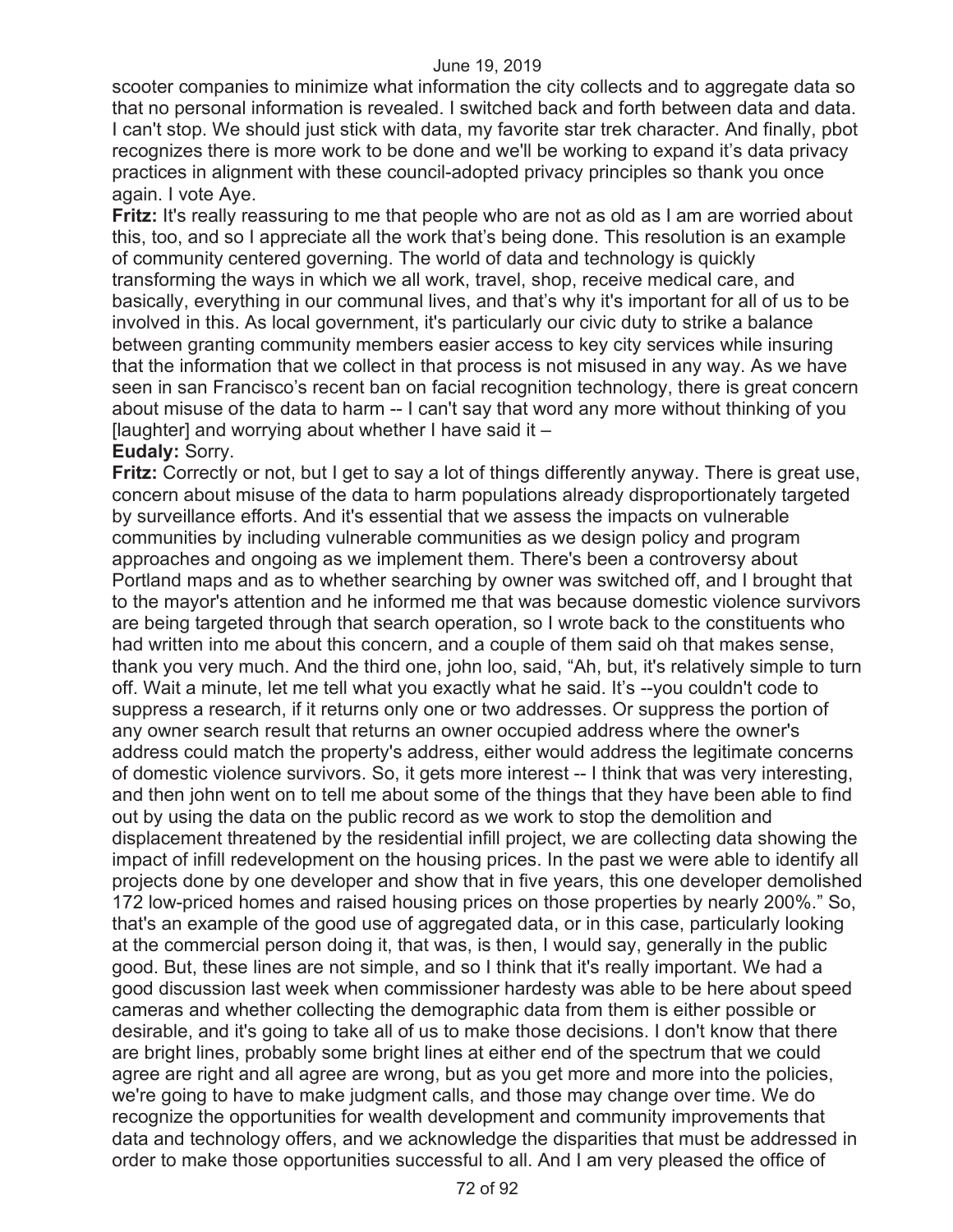equity and human rights has been a crucial partner at the table from the very early development to this policy, and will continue to be involved in further developments and implementation, keeping this city's accountability to communities of color and communities with disabilities at the forefront. Thanks in particular to judith mowry and the director markisha smith in the office of equity and human rights, as well as Claire adamsick on my staff and also to the bureau of planning and sustainability for your leadership on this work. I look forward to being continued -- to be involved in these discussions. I think that they are really interesting, and important, and we need to institutionalize them with urgency and with care and involvement. Aye.

**Wheeler:** Data is increasingly a valuable resource to improve and evaluate city decisions. Through improved use of information, we believe that we can deliver better city services to the people of this community. But as you've heard, if we do not place privacy protections front and center, as we transition to a more data driven city, we risk impacting Portlanders in negative ways, particularly our most marginalized communities. The values expressed in these principles cut across all city agencies and across the entire city council. I am extremely pleased to bring this resolution forward with every member of this council as cosponsors. I want to thank my colleagues for their strong support of this important work. The city of Portland is the first city in the united states to prioritize data privacy and equity in our smart city work. Through the passage of this resolution and through the passage of the smart city pdx priorities framework resolution in june of 2018. These principles, as you heard today through testimony, are a first step. They direct smart city pdx to work in partnership with the office of equity and human rights. The bureau of technology services, and others to draft specific processes and policies to uphold these principles and to engage the community in their development. The city of Portland is committed to becoming a trusted data and information steward for the communities that we serve. We cannot become a more driven, a data driven organization without the community's trust, and we will do so responsibly, equitably and with transparency. I particularly would like to thank hector dominguez, Judith mowry, and the smart city's pdx team for their diligent and thoughtful work on this resolution and the work that they will be doing going forward to ensure success. I would also like to thank elisabeth perez for taking the lead. This is a great first step, terrific testimony. Thank you, everybody, who came forward today to provide their feedback. I vote Aye. The resolution is adopted. And the timing on that turned out to be perfect. We can now go right into 611.

## **Item 611**

# **Wheeler:** Commissioner Fritz.

**Fritz:** Thank you, mayor, and if I can invite our presenters to come forward, thank you. You know, I've, as you all know, i've been on the council -- this is my 11th year, and periodically we have had ordinances like this come forward, particularly when I was in park, for using the crews from the community justice program, or the corrections programs to do the tasks for different bureaus, and so when this one came forward for the water bureau, I pulled it back because I wanted to find out more about what the program is, who does it, and how does it work, and why is it that the city is investing taxpayer or rate payer dollars in these work crews. Is it equitable and, in fact, restorative justice? And so I'm really pleased to introduce this presentation. Chris warner of the Portland water bureau and daryn peters of the department of community justice, and one more person --

**Stu Walker, Department of Community Justice:** Slight change, commissioner. My name is stu walker, I'm a senior manager with the department of community justice.

**Fritz:** You obviously know, are fully prepared to take it away. Please do so. Thank you. **Lisa Lewis, Department of Community Justice:** Hello, thank you for having us. My name is lisa lewis, senior manager with the department of community justice and I am here just to talk about the iga and how we -- our partnership with the city of Portland, the water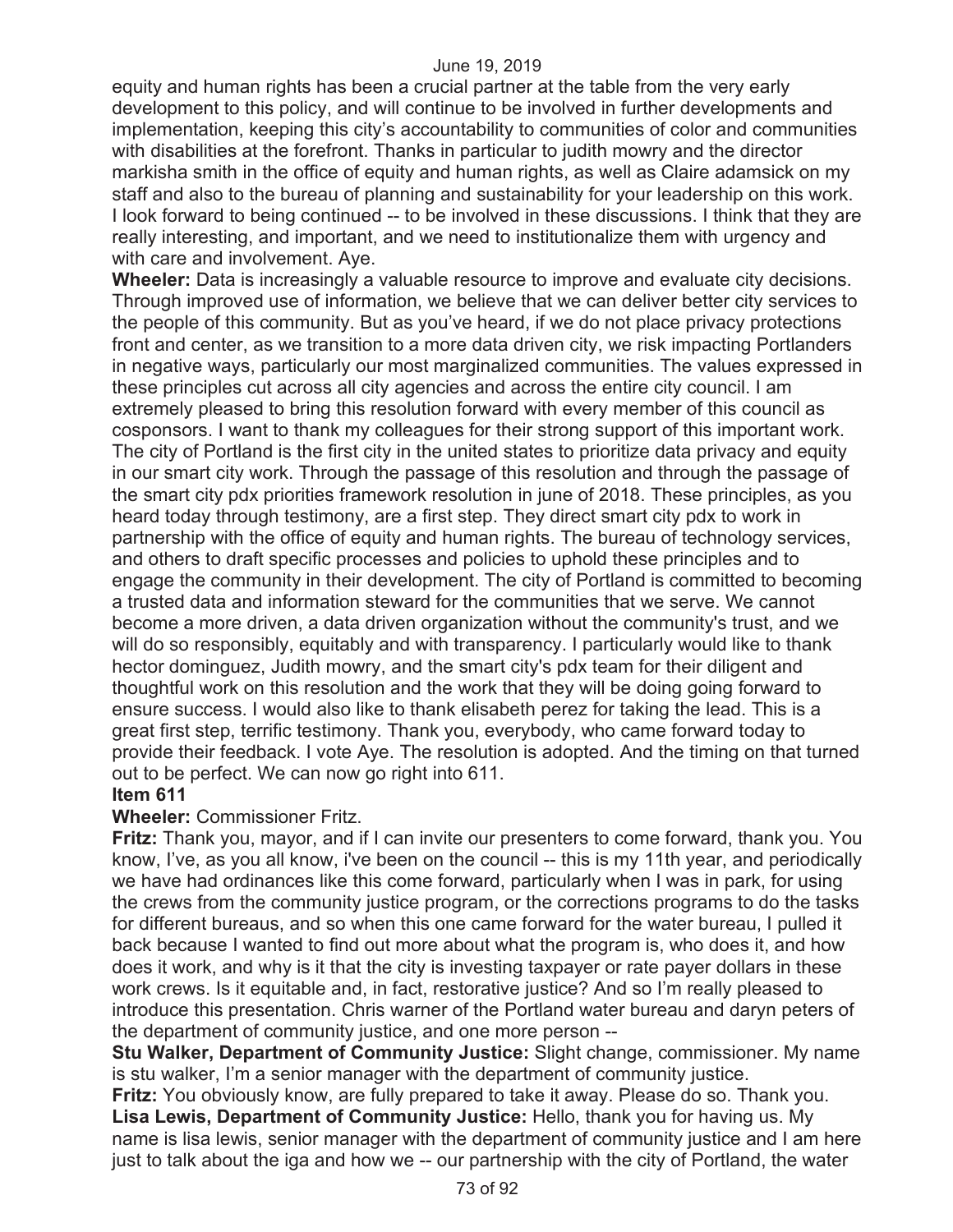bureau for many years now with community service with both our adult and our juvenile divisions so we have had -- my understanding is that we are -- the contract that --the iga that's up for renewal right now is with our adult services division, in which we worked two days a week for the water bureau with community service. The water bureau is one of the many jobs that community service through the department of community justice goes to every week. We, normally we work seven days a week. We have crew leaders who are employed by Multnomah county, highly trained crew leaders who take our crews out to a variety of sites, water bureau being one of them, and work on whatever jobs they might have at the water bureau, but in a safe manner, teaching, teaching job skills, and having a pseudo-type of job environment. It is an alternatives to incarceration, so it's used on both the front end from the courts in sentencing, and it's used for us in community justice as a sanction, a sanction for behavior.

**Fritz:** So these are people who have been found guilty of a crime, instead of going to prison, they get sent to the community services?

**Lewis:** That would be -- that is one option of how it works instead of going to jail. You would have community service. Sometimes it is a small amount of jail and some community service. There are formal probations. Bench probations that also -- we also serve bench probations, community court, and then our own department of community justice clients.

**Fritz:** And this is scheduled so that people who have other jobs can do the job, and then do their community service another time?

Lewis: Absolutely. We run crews seven days a week. We ask that -- for people if possible to commit to one day a week to enable to start and be able to get hours done. However, we are very accommodating. We have a variety of different types of work sites, so because, not -- not everyone can work at every work site, so we make it a point to be accommodating.

**Walker:** I think it's worth noting that this is part of a larger case planning that we do with our clients, probably, specifically to get to some of the concerns that you have. We want people that come to the community supervision to exit the program with pro social skills that are going to allow them to make the decisions when nobody is watching, that are going to take them out of the system and not lead them back into the system. So, to that end, we're going to encourage folks to develop good employment, both the skills and the actual employment during supervision with us, so this is a piece of that puzzle. We will also have fairly large contracts with employment services to really start at the ground level and look at education, look at prior experience, to work and develop the skills and put the person in the place to get, you know, more than just a basic entry level job. We want to set goals for above minimum wage with preferably benefits that are going to come with that job and the skills to advance in a position, not just a minimum wage entry level job, so this is a piece of that puzzle, which is really our focus in restorative justice, is a whole comprehensive wrap around service package that the officers and other classifications within the agency are going to develop so we can get to that goal. It's not always the easiest goal. The population that we serve comes with a lot of previous history and often times a lot of barriers, and we know that if we continue to put barriers in front of them by only making something available on a limited basis, we're just going to be able to get them what they need to be successful, and it's not a big surprise, the more barriers we put in place, probably the more people we put in custody, and that's, that's really, as a tentative behavior change, it's not a very good practice to really change behavior. We, as an agency, use jail for two reasons. Very, very short periods of jail for behavioral change and longer periods to promote public safety when we really have concerns about folks in the community. This is one of the range of sanctions that we can use outside of the jail to get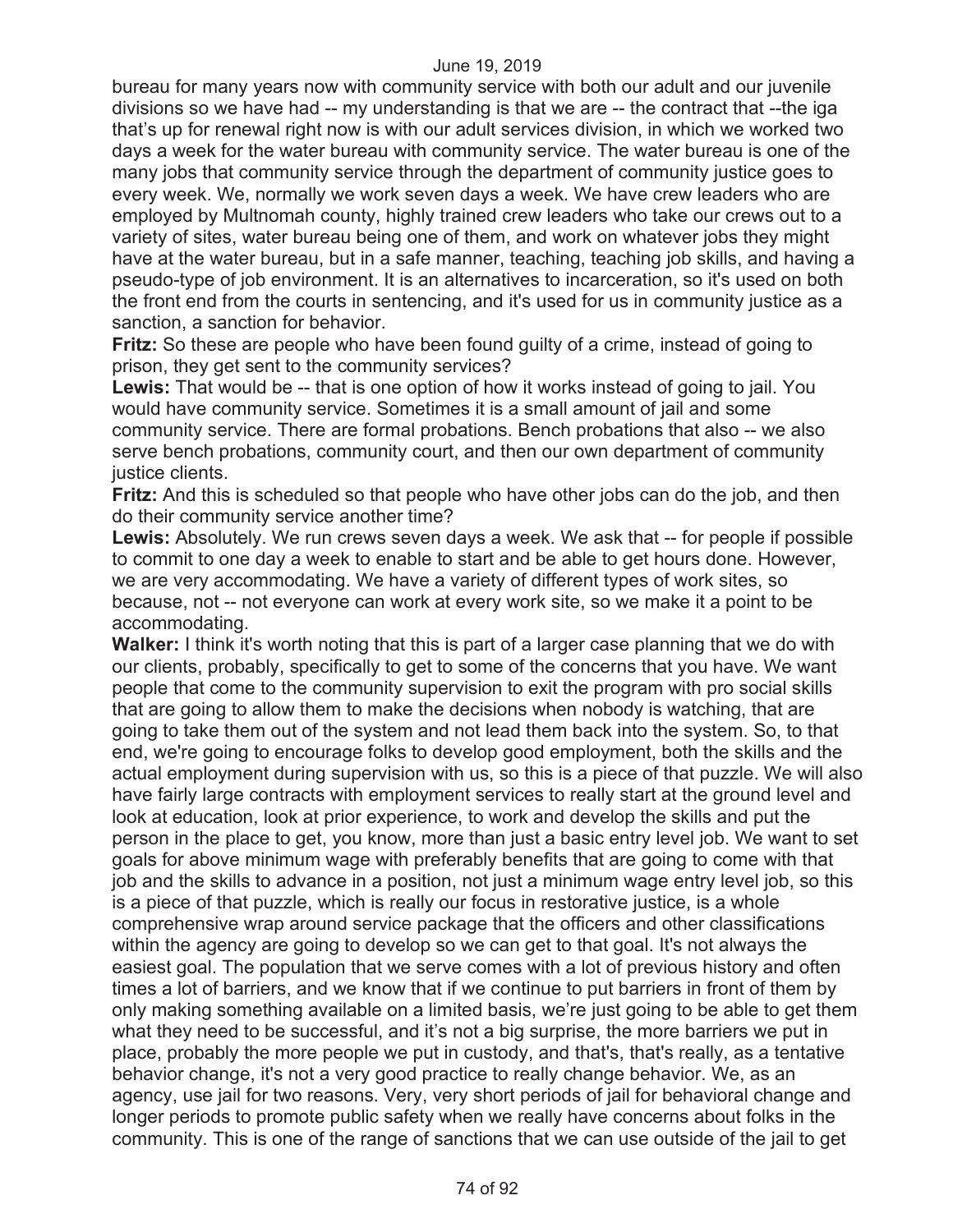people in the right place at the right time with the right services so we have the best chance of long-term behavior change, which is our ultimate goal.

**Fritz:** Thank you. And my understanding is people get paid minimum wage, and that money goes to the victim, to where they have reparations to be made to the victim. Can you talk about that?

**Lewis:** So community service by statute is not paid. So there is two types. We run two types of services through our community service so the community service piece is not paid. What we do have, and it's been -- we have had it on the juvenile side for some time and we've recently started on the adult side, is a restitution crew, which would not be community service. It's not used as a sanction. It's not something that is sentenced. It is the ability to come and work on a crew and then what the county will do is pay directly to the court for restitution.

**Fritz:** And the folks who are employed through the water bureau, are they eligible to participate in that program?

**Lewis:** Absolutely, although many times who we have that comes – will go and work at the water bureau, is -- are often times people that are sentenced or sanctioned. It ends up being to where it is one pot of money, but it's generally not a restitution crew as the water bureau.

**Fritz:** Okay. Thank you. And chris warner, what's your experience been with the crews that have done this over the years?

**Chris Wanner, Director, Portland Water Bureau:** So we've been working with the county, community justice folks for, actually, a couple of decades now, if my recollection is correct, and it's been a very successful program not only in what they do, you know, for the folks that they are representing, but from the bureau's perspective, it's a very cost effective way, if you're just looking at the efficiencies of getting the work done out there so we become very well coordinated with the county and their crews, and it is a very effective method of getting some of the work done that we would not be capable of doing otherwise. **Fritz:** So it's not taking city jobs?

**Wanner:** Pardon me?

**Fritz:** It's not taking jobs from city workers?

**Wanner:** Oh, no. Not at all. This -- this is recognized by the unions and others as being an effective method of getting work done that we don't have the crews to do necessarily, so it's a -- it's been a -- promoted not only by you know, management, but by the union, as well.

**Fritz:** Thank you. Colleagues, do you have any questions?

**Wheeler:** Not off the top of my head, no.

**Fritz:** Thank you very much for being here. I appreciate it so much.

**Lewis:** Thank you.

**Wheeler:** Thank you. Is there public testimony on this item, Karla?

**Moore-Love:** No one signed up.

**Wheeler:** Would any of you like to testify? Very good. Anything else before we move this on?

**Fritz:** Thank you very much.

**Wheeler:** Yeah. Very good. Great presentation. This is a first reading of a non-emergency ordinance. It moves to second reading. [gavel pounded]

## **Item 612**

**Wheeler:** Next item, and we are right on schedule. Item number 612, please. Colleagues, we are here today to authorize a grant agreement with Portland community media, otherwise known as open signal. The grant amount as outlined is this ordinance is included as part of the proposed budget through the office of community technology, so I'll turn it over to otc for the presentation. Good afternoon.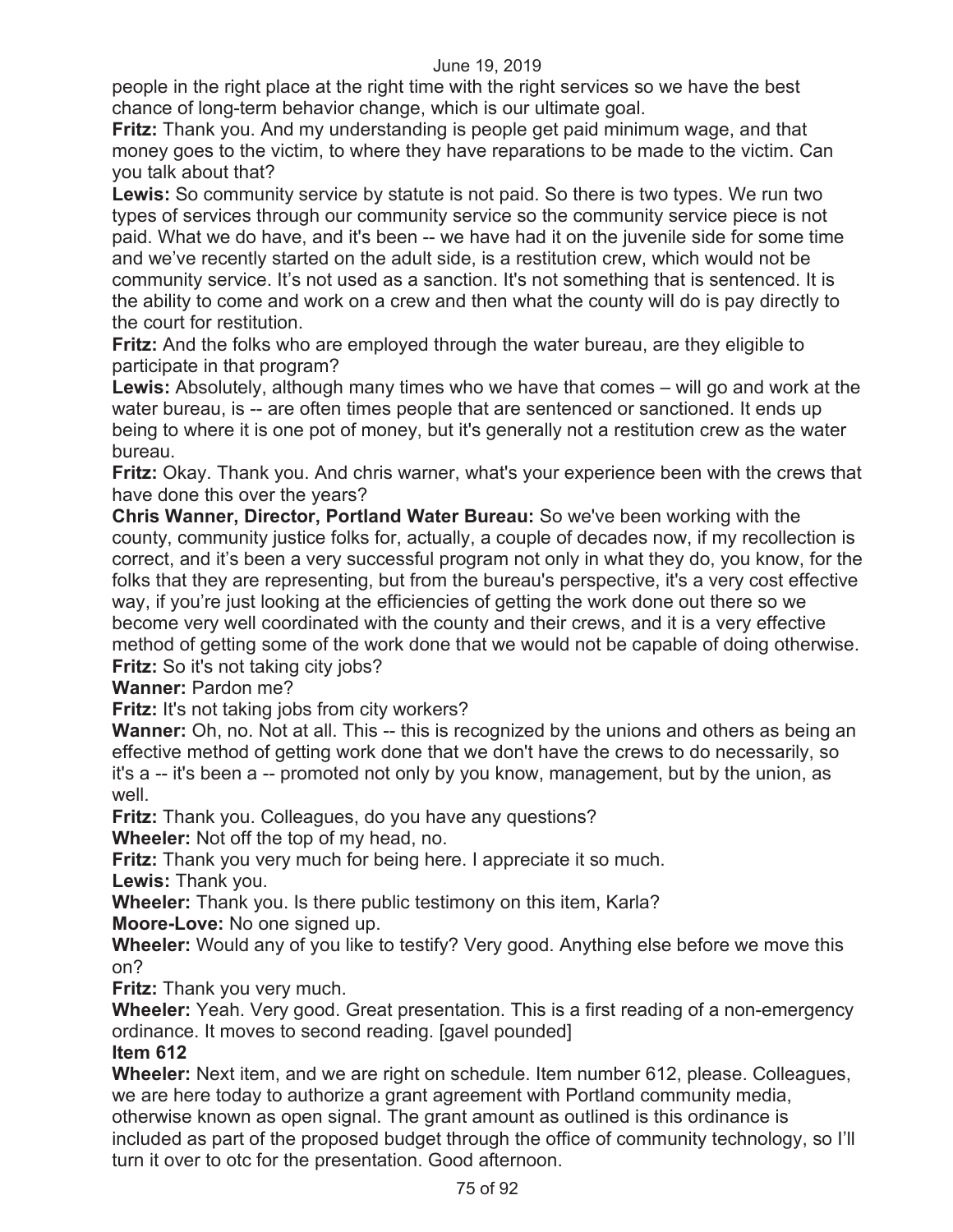**Elisabeth Perez, Director, Office of Community Technology:** Good afternoon. Thank you, mayor and commissioners. I am elisabeth perez. I am the acting director for the office for community technology, and as many of you know, Portland community media has been a pillar in the community for 40 years. It has transformed through the years, being nimble and responsive to our community's multi-media access and training needs. In the recent past under new leadership and the organization -- the organization underwent rebranding and is now best known in the community as open signal. This agreement for operational funding is a companion to a grant agreement between open signal and the mt. Hood cable regulatory commission that provides funds derived from cable services franchises – franchise agreements for capital funding. For these reasons, we are really excited to bring forward this agreement for your consideration. I'll now turn it over to Justen harn, executive director of open signal for the rest of the presentation.

**Justen Harn, Open Signal:** Hey, folks. Wonderful to be here today. I want to welcome some of my colleagues up here right now. Rebecca burrell, director of strategy and development at open signal, and karim hassanein, vice president of the board of directors of open signal.

## **Wheeler:** Excellent. Welcome.

**Harn:** Thank you. Good morning, folks, thank you very much for providing the opportunity to present. We, as you all know, are located on northeast martin luther king jr. boulevard where we have had for 30 years with a commitment to creativity, technology, and social change. Open signal makes media production possible for everyone. Nationally, we are becoming known within our field for rethinking what a community media center can be and how we can leverage public resources for the greatest possible community benefit. Open signal provides to Portland cable broadcast on five channels, airing locally and independently, produce content reaching 400,000 homes in the Portland metro area, a 10,000 square foot media facility, including two media production studios, an immersive media lab, editing rooms and more. Affordable media education for adults and youth covering camera and production studio operation, editing, animation and much more. Open signal also provides world class community engagement and artist support in the form of exhibitions, screenings, public events, in-house artist residencies, community meetups and skill shares. Our black film-maker fellowship is the first program of its kind in the pacific northwest. We recently shared the fellows works in progress to a sellout audience at the hollywood theater. Supporters of the program include kamal Sinclair at the sundance institute, and emmy nominated actor david oyelowo, star of the movie "selma" pictured here with our fellows. Of course, open signal also provides professional production services. We film and broadcast every city council session as a means of facilitating access to information, enhancing transparency and accountability, and service to a more civically engaged citizenry. In addition to the high quality programming that takes place on site at open signal, we also partner with dozens of schools and nonprofits that serve historically marginalized communities, including the MacLaren youth correctional facility, outside the frame and vanport mosaic, offering media production and story-telling trainings. This year marks the end of a five-year collaboration with middle school students at open school, a nonprofit for students who need an alternative to a traditional public school. This is a program that I initiated at the hollywood theater in 2014 and brought over to open signal in 2016. It was one of only 18 arts learning programs across the state funded through a five-year Oregon community foundation studio to school grant. The partnership included the installation of a media lab on open schools campus, seven artist residencies connecting media arts to math, science, and other curriculum, ten teacher trainings, 284 total participating youth, and 800 community members engaged at public events. Tab waterman, one of the open school's founding teachers had this to say about the partnership with open signal, "Open school is forever grateful for the amazing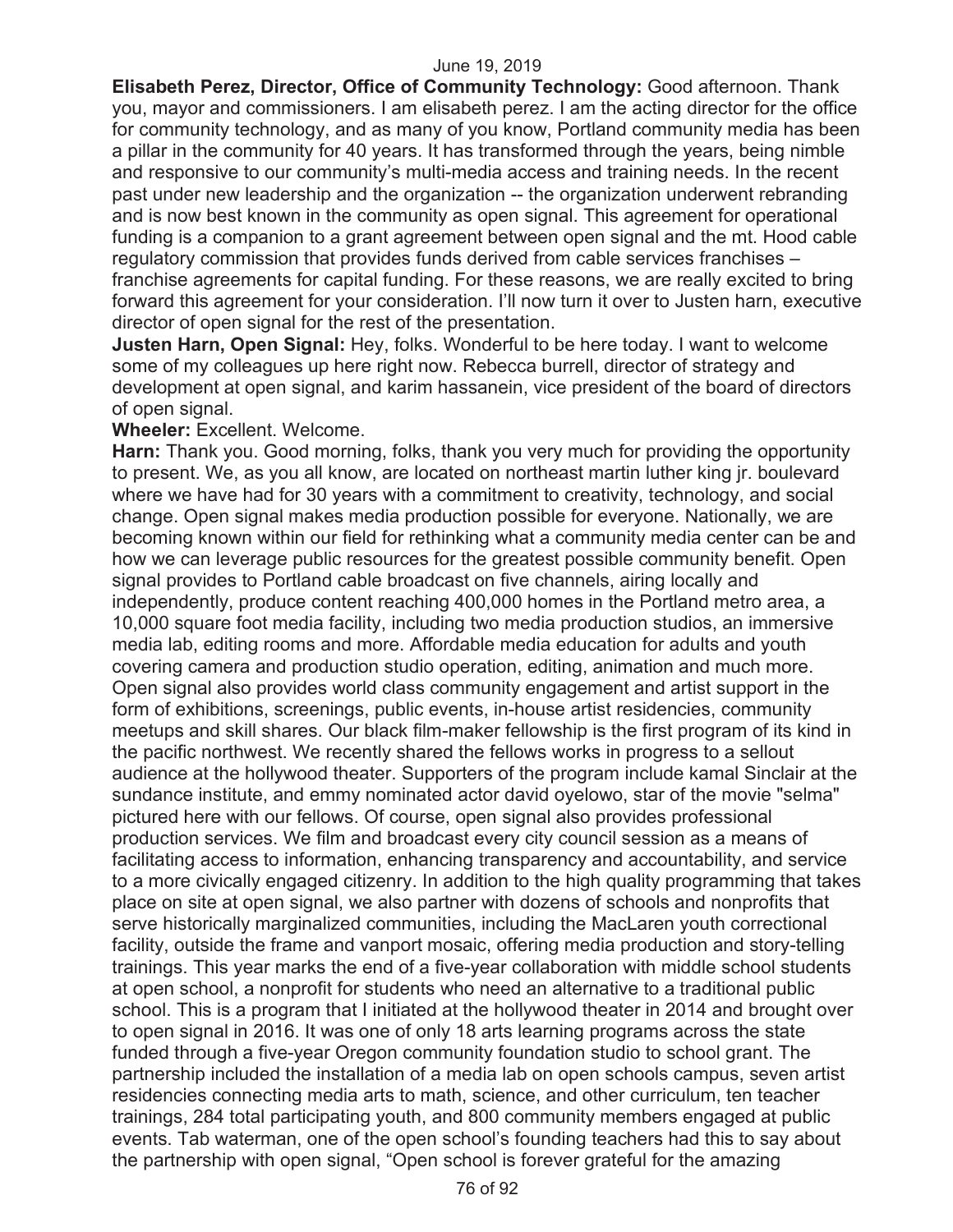experiences you provided our students. The chance to collaborate with such talented and caring people is a career highlight for me and life changing for my students. Thank you." Now it's my pleasure to turn it over to rebecca burrell to provide further data about our work last year.

**Rebecca Burrell, Open Signal:** Good afternoon. My name is Rebecca burrell, director of strategy and development at open signal. I am here to share some incredible signs of our growth since the Portland community media became open signal in 2017. Last year open signal engaged nearly 4,000 community members through classes, studio and equipment rentals and public programs. We provided media education to 804 students through 116 classes. We broadcast more than 10,000 new hours of cable programming in english, romanian, russian, Chinese, farsi and spanish. We provided record-breaking access to open signal's equipment library and production studios with more than 90,000 hours of access to cameras and nearly 130,000 hours of access to laptops. Overall, 41% more people checked out our equipment last year than the previous year. We also received local recognition for our work. Last summer executive director Justen harn won a forty under 40 award from the Portland business journal. In november we received the light of fire award from the Portland monthly magazine given to outstanding nonprofits across the city. You can see the board and staff here at the celebration. For our black film-maker fellowship, we received cover stories in the scanner and the Portland observer, and more press through the Oregonian, willamette week, KBOO, opb and more. Open signal has long survived through major support from the mt. Hood cable regulatory commission and the city of Portland. Thank you so much. But we know that our capital fund is declining every year and will continue to do so as cable subscriptions drop. In order to sustain and grow our programs, leveraging our public dollars to fund additional revenue is a priority. In may 2018 we launched a radically inclusive membership program, with a pay what you can annual fee. The program now includes well over 600 active members who have paid anywhere from zero to hundreds of dollars depending upon their ability to give. In fiscal year 2018, we received competitive grants from the collins foundation, Oregon cultural trust, Oregon community foundation, and many others, as well as the mhcrc community capital grant program from our black film-maker fellowship. Overall, between fiscal year 2016 and 2018, despite substantial cuts to our capital budget, we grew our overall budget by 7% and operating budget by 36%. Since last summer we have also received major grants from the equity focused mayor memorial trust and the city of Portland special appropriations, both to support our black film-maker fellowship. We have also just received our first federal funding from the national endowment for the arts for our new media fellowship, which will help four artists explore virtual reality and other immersive media in the coming year. It is only because of the city of Portland's support that we have been able to leverage additional dollars to bring film-making and new digital media to the members of our community. Thank you for providing us with the vital funds that we can build upon to grow and to ultimately make our organization an excellent, national model for an arts technology and truly equity-based community media space. We depend upon your support now more than ever. Thank you.

## **Wheeler:** Thank you.

**Karim Hassanein, Open Signal:** Thank you. I would like to take the opportunity first to thank the commissioners and the mayor for your time and attention this afternoon. As was stated previously, my name is karim hassanein and I am the vice president of the board at open signal. This is the first time I have ever spoken directly to representatives of my government. It's a particularly meaningful moment for me, especially because I am doing so on behalf of an organization whose function I believe is essential to a democratic society, which I say without hyperbole. I spent much of my life in egypt, which is a county where there is neither freedom of speech or of assembly and certainly not of the press. All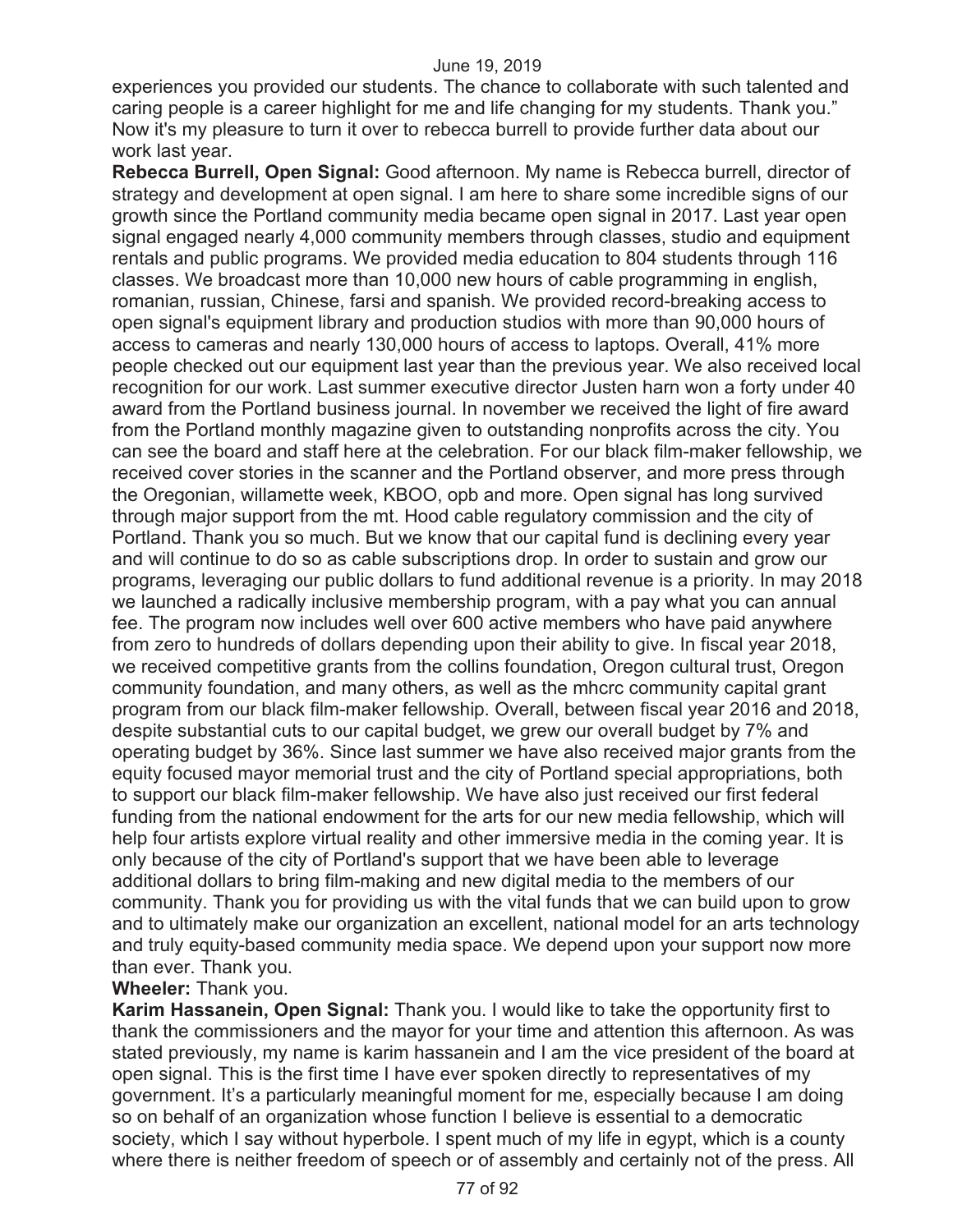media is heavily censored, and a center like open signal where people have access to professional training, state of the art technology and most importantly the ability to document and share their own stories would not be allowed to exist in my hometown. That is because open signal is a powerful asset for self- expression and civic engagement. Under ifanyi bell's exemplary direction, we just held the first screening of our black filmmakers fellowship program, which was a shining success, moving, motivating and optimistic, and in april we held a sold out design week event focused on democratizing vr as a tool for equitable place-making. I worked closely with open signal staff to organize this cross sector collaboration with bora architects, zgf vanport mosaic, city repair, psu center for public interest design, and artists matt Henderson, sharita towne and alex chiu, where we invited the public to visit the city of vanport, and in a v.r. experience, have a highlight of the stories of its residents. We then offered them a chance to explore imagine futures for the central eastside industrial district and a mixed reality model on the bleeding edge of architectural practice. The event concluded with a panel discussing how urban design processes have been historically inaccessible to key communities and how immersive technology can help citizens engage more fully. We are here to serve the people of Portland, prioritizing service to those who have been historically underserved and underrepresented. Simply put, access to the means of 21st century communication and collaboration is access to democratic participation. It is imperative that these resources should not be at the exclusive disposal of large, wealthy private corporations. And open signal is the only place in Portland offering needs blind access to these tools and facilities. With the rapid development of immersive media, the internet of things and the smart cities movement, we cannot afford to silently witnessed the exclusion of black and brown folks in yet another paradigm shifting technological revolution. Self-representation at every level of media production is critical from the global entertainment industry to the resurgence of community journalism. We cannot wait for newsrooms and studios to find enlightenment via their revenue reports and write us in. We must write ourselves in to pop culture, placemaking, technology, and governance. The decision to sustain civic media access is in our hands. It's my hands and it's in your hands. That is why I contribute to this organization and why I am asking the city to continue its partnership with us. Thank you for ensuring that conversations like this one remain possible, and that open signal can continue to foster dialogue, creativity, and democracy in Portland.

**Wheeler:** Thank you, and thanks for your comments up front. That's -- **Fritz:** That's very inspiring.

**Wheeler:** It's an honor that you are here and you are doing your first exercise in front of a government body with us. We really appreciate it and appreciate your comments today. **Hassanein:** Thank you. It's my privilege.

**Wheeler:** Thank you.

**Harn:** Thank you, Karim and thank you, Rebecca. I am now going to invite Ifanyi Bell, the executive producer of open signal labs to join me as well as Jenelle Neill, our director of production services.

**Wheeler:** Thank you. Welcome. Thanks for being here.

**Jenelle Neill:** Good afternoon, mayor and commissioners. My name is Jenelle Neill, and you may have seen me behind the scenes at some of your community events. I am the director of production services for open signal. I've been working in community media for 13 years. I started out at Willamette falls in Oregon city, and arrived at Portland community media, now open signal in 2013. I became the director of production services at open signal in 2018, which means that I am not only documenting and broadcasting your city council meetings, I also work with local clients to cover events, including nonprofits like the Oregon robotics tournament, regional arts and council, and the bus project. Other government entities like regional Multnomah county, metro, and tri-met, and private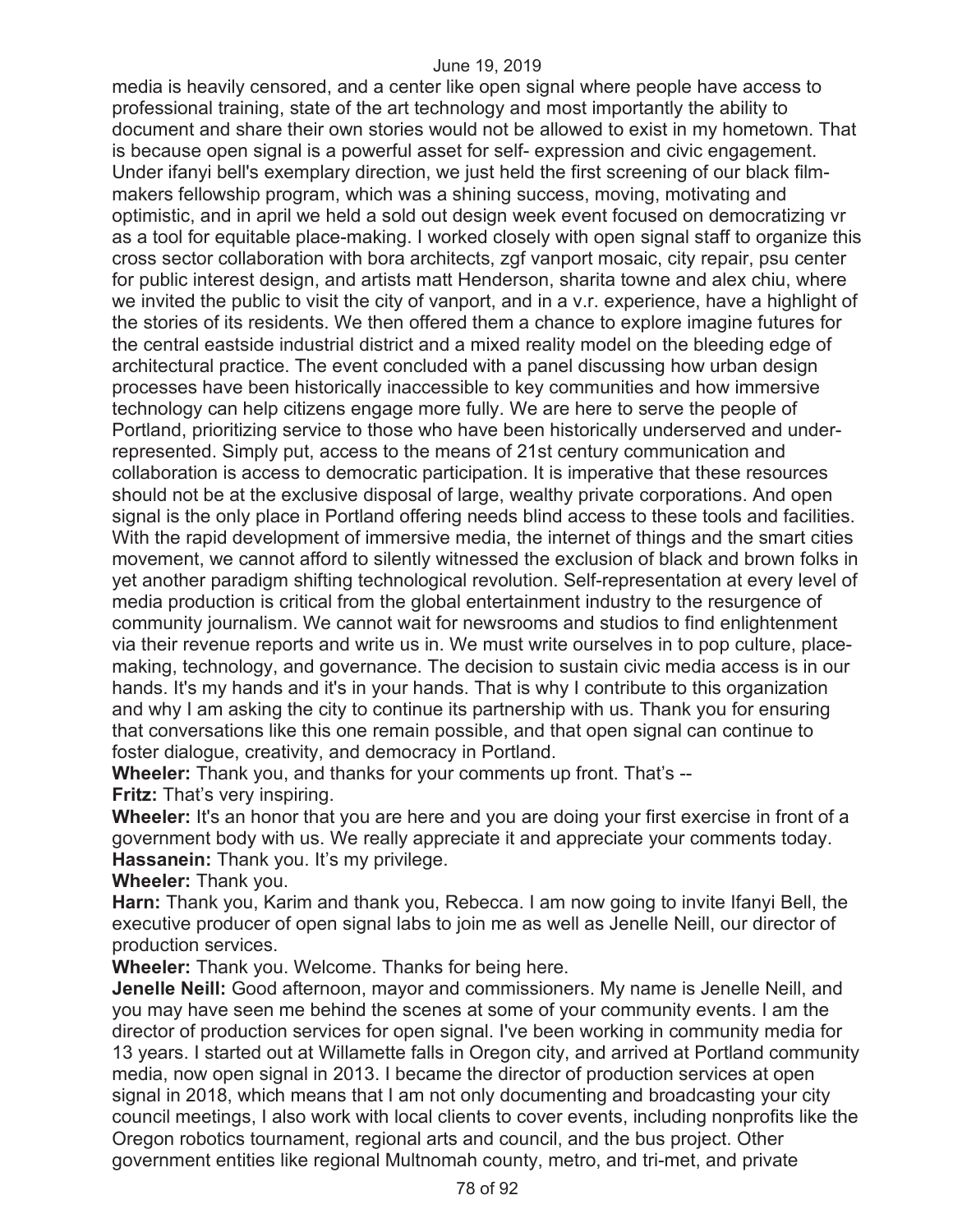companies like the winterhawks and brand live. So far in the fiscal year my teams have completed 367 productions, that includes 129 city council meetings and regular sessions, work sessions, community budget events which we broadcast on xfinity channel 30, and high definition channel 330 and online on the city's website. This year we have provided 238 productions for other clients, our outside clients, our outside client work provides necessary earned income that we use to fund and direct services to our citizens of Portland. Under my leadership, the production services department is constantly reconsidering possible technology as it evolves. We are deeply responsive to our clients' needs and a service, excuse me, and services allowed them to be more progressive in a way that they engage community through media. Increasingly our production work also creates an opportunity for Portlanders to enter professional broadcast media. We hire crews, crew members every year to help us document and broadcast events through cable broadcast, online streaming and facebook live. My department also provides work workforce training and networking do emerging media-makers through our longstanding partnerships and at the winterhawks hockey team this year, we piloted a program for preprofessionals who wanted to enter sports broadcasting. After receiving training at open signal, and additional education on-site at the memorial coliseum, our trainees then get field experience reporting live broadcast for winterhawks' games in seattle. The trainees are paid regular on-call wages for customized on the job training and travel expenses are covered. They are eligible for – they are eligible to work with us on an ongoing basis when training is over. They also gained track work experience that they can put on a job application and other media production positions. We expect to provide more training programs like this in the next fiscal year. Earlier this year, we were also hired by a private video production company called brand live to be a subcontractor for a major 12-team job for nike. By the end of the production, one of our producers performed so well on this project he was hired by brand lives to take a full-time production job. Open signal is helping to connect members of our community to new educational and economic opportunities to family wage jobs. Speaking personally, I had been working in a career towards the medical field, but after experiencing an accident, I used photography as a mode of therapy. Learning to make media and be part of the open signal community has made a difference for me. I believe that open signal makes Portland a better place to live, and as a long-time staffer I can say that I am excited by our recent growth and increased focus on equity. I feel confident that we are stronger than ever, we are headed in the right direction. Please help us to continue doing this work and grow to provide better services to the community each and every year. Thank you.

**Wheeler:** Thank you. Appreciate it.

**Ifanyi Bell:** Good afternoon, mr. Mayor and commissioners. My name is ifanyi bell, and I am the executive producer of open signal labs, and a couple of us talked about an event we had last friday, and I am not sure if you got an invitation, but it would have been amazing for you guys to have been there, it was really a transforming experience for I think all the people who showed up, and for myself, indeed, as well. We also have a bit of a video that we played at that event that will give you a taste of what I will talk about thereafter.

**[video]: Bell:** The black stories are finally emerging as valuable to audiences. These are not stories that are translated by white people or any people outside of the aspro or the culture. The stories are finally being told about black people by black people and are being seen by everyone the world over. What if we had a group of creative black people sitting in a room trying to figure out how to tell stories? What are the results of that? And that was kind of the seed around which this program developed. I wanted to tell stories with and about, for the black people and black culture and black identity, and I wanted to do it here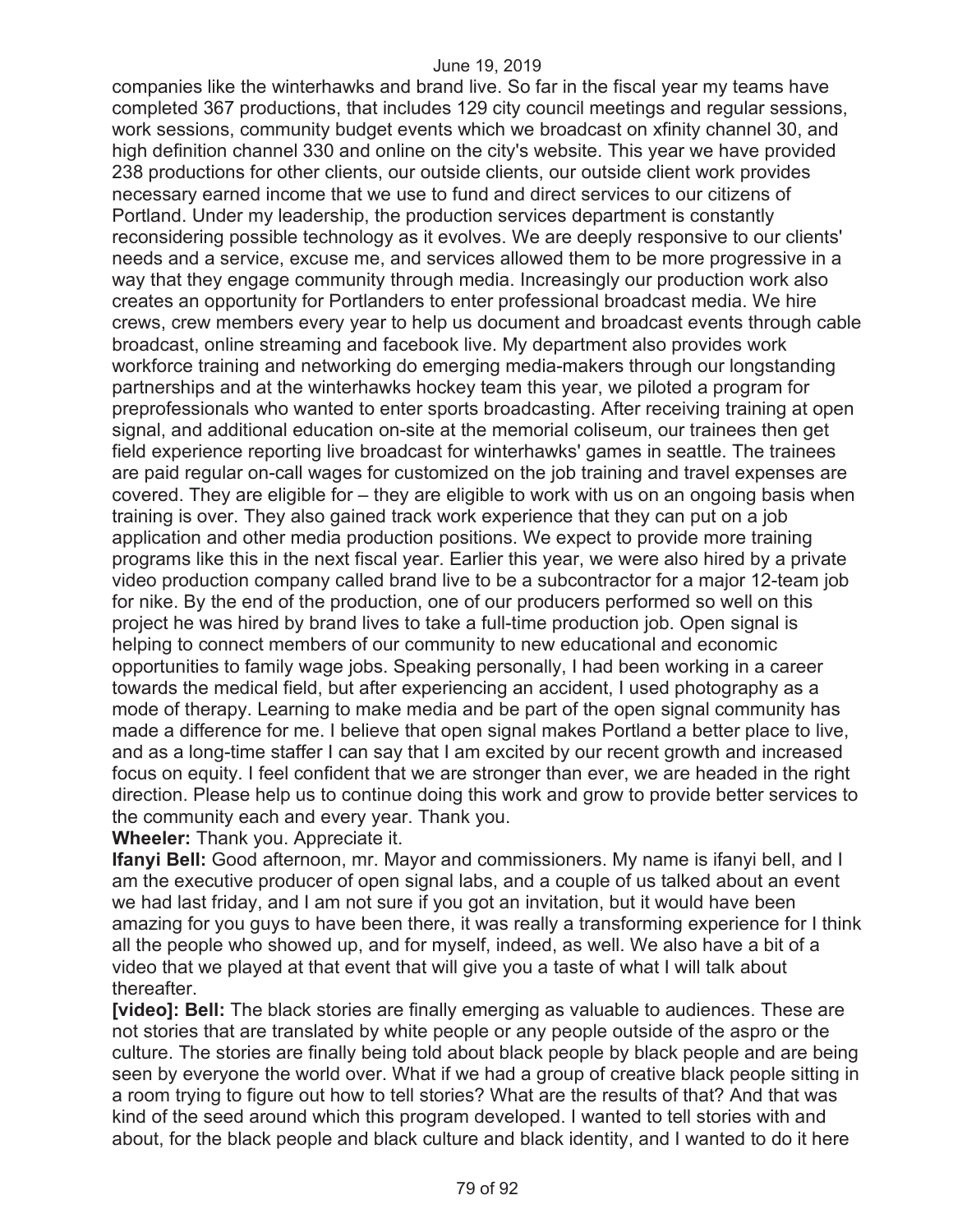in Portland of all places. I have a desire to tell stories about this place that haven't been told before.

**Sika Stanton:** I mean as far as like telling more interesting stories about black women, I mean I think it's happening already, like there is so many exciting film-makers coming out and they're doing amazing work and I think that the difference is having black women in positions of power to make decisions about what who gets green-lighted and what stories get told and what gets aired. I mean, it's that simple. If you don't have to ask for permission or if you don't have to work as hard to just be heard.

**RaShaunda Brooks:** People just talk about how white Portland is, and that's not my current experience. That's not the experience that I want to have, so I intentionally work with a lot of black and brown people to have a different life and show that there is culture here and is important and representation matters.

**Tamera Lyn:** I guess when I was a kid I used to watch tv shows, and I would see actors doing something, and I would be curious about like if I was the director telling them to do something and how I would tell them, so having that opportunity to write a script and then direct it and get a group of actors to do -- to act out your work and act out your vision in your head. I think that's a pretty awesome experience.

**Noah Thomas:** We all have visions and dreams, but we still got to pay bills, and so just managing time is really important. I really didn't get into film too heavy until I moved to Portland. This particular program is providing access to industry, quality equipment and resources, and that's something that, you know, traditionally as black and brown people, we just did not have access to.

**Dustin Tolman:** I think it's important for people to have a space, especially black people, people of color. I think it's important for them to have a space, and I think a lot of the fellowship isn't really just about film-making or being creative. It's just about being in a space with people that you can relate to.

**Kamryn Fall:** Right now my creative focus is in telling stories for people who don't have the resources or the skills to do it justice. They have, you know, the resources that they've scraped out from their hard, hard passionate work and so I want to do that justice so that we all benefit in the future.

**Elijah Hasan:** I mean, be it teaching or doing workshops at the library or whatever, working with youth is what I do. And you know, it's something -- if there is a community issue and it's keeping me up or whatever, you know one of the multiple [inaudible] that I do or the ways that I get at that. You know, it's what we do, especially open signal, it's all about community for the producers there that I know and myself. For me, I've always been a one-man band, you know, and having an opportunity as far as working with people you can trust to do things and actually being around people who are better at things than me has really helped me out a lot and allows me to move much faster. That is satisfaction, that is success for me is to create these forms of art on my own terms and finish them and hopefully keep growing.

**Bell:** There is a lot of obstacles that are, that stand in the way of this fellowship and of programs like this, which I don't think that there are. I mean, this is the first of its kind. I want this fellowship to last as long as it can. I want it to be a sign post in the road for other organizations that are looking to support story-telling and people of color and in communities where their voices aren't heard, and so I think that growing the number of people who are [inaudible] in these technologies, and with these tools, will enable us to tell the stories to tell the truth about our communities not just here in Portland but all over the country and all over the world, and I would like to think -- I would like to hope that fellowship programs like this will inspire that growth. **[video end] Wheeler:** That's great.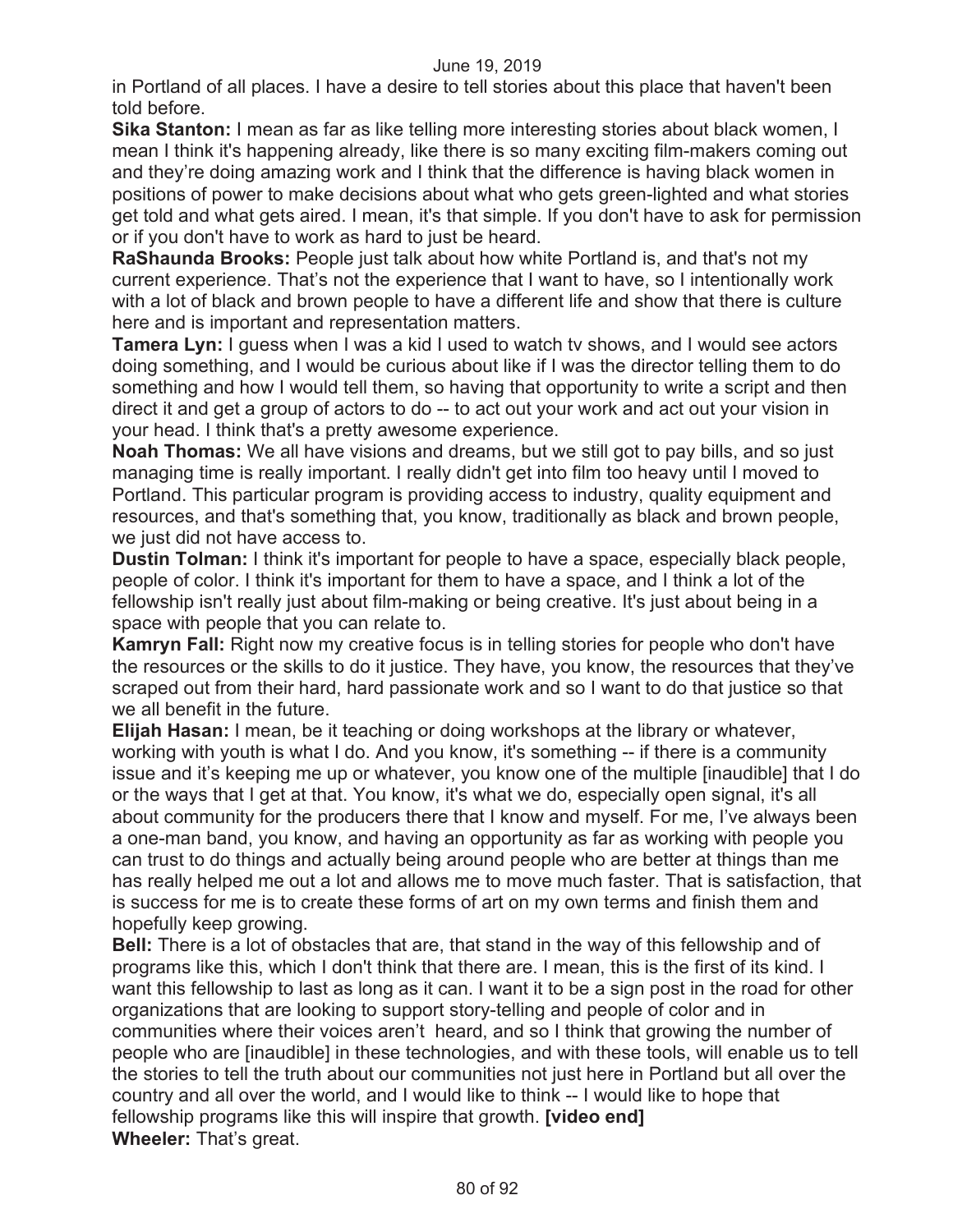**Bell:** So that's -- that video was produced in partnership with travel Portland, and it was the result of a collaborative work between six fellows who we worked with during a pilot year that really kicked off an experiment for us. It was -- this project had been and still is somewhat of a hypothesis, and the question being what are the results of a program that specifically targets a group of people that is responsive to a movement that is happening all around us, not just here in Portland, but nation-wide and globally, and that is to include voices of marginalized people in larger conversation, not just about media, arts and culture, but about politics, our environment, and other issues through which we can tell our stories through the media of film and television. One thing that's particularly important about this program is that I think it stands out in our ambition. I think that there are a lot of programs here that I think are designed to help create content and media that helps people understand who they are as people. I think there are some diversionary programs around film-making, and I think those are critically important to our community. I think this program has that goal, but I think it also has the goal of making a mark or setting an example, I think, in terms of what -- how we are able to participate both from a technical standpoint, but how to, actually, break into the larger industry of hollywood and film-making on a serious level. And I think that being in the hollywood theater where we sold out the main theater, I think that we beat godzilla, king of the monsters that night, was a strong testament to what the community, how the community responds to that, so in terms of the hypothesis, is this something that is needed? I think the success of that event and some of the work that was on display there really signaled to this community that we are serious, not just in creating works that we want our friends to see or we want people here in Portland to see, but for the world to see, and I work very closely with the Oregon film office, the Portland film office, travel Portland, and also several producers who were here, actually, bringing projects to the city, and the signal from those folks were both here in Portland and who are in los angeles and who are in new york city who are coming to work here is that they are looking for talent from people of color and I think that, that pressure that they are feeling to have black people on their sets, to have women and people of color working on their projects for months at a time or longer, this is what we are being responsive to. If people are going to come here and looking for people of color, we want to be able to say they exist and they're here and they have the skills and they're prepared and they're ready to work, and they're ready to be involved in these projects. I think rebecca mentioned that we had a good conversation with dave oyelowo and his project, and one of the first things that he said when he -- before he was bringing his oprahproduced project the waterman here to town, was he was looking for african-american talent to serve as production assistants, camera assistants, and whoever -- whomever he could sort of identify with this community. We were able to sort of make connections in that way. But that won't be the – that's not the – that won't be the last time that happens if it is any indication of where hollywood and where industry is going, I think that the inclusive nature of what we want to do is going to sort of fill that niche. It is going to – it's going to be there to support these -- this participation, this kind of participation. The other important thing to note is that these stories, I think, that the fellows are producing, and this is the first cohort – like I said, there was six of them -- will be developing – we'll be moving into our second year sometime towards the end of the fall and into the winter. We're going to bring in six more and I think that kind of growth, I think, is going to be critically important. That film-making is not a single person sport, and to be able to have a growing cohort of people in order to sort of support individual productions is very, very important. We have also had, I think, someone mentioned that we've had some critical support from the folks at the sundance institute, which has been -- which have been advising us in terms of how we structure our program and has completely sort of given us -- I don't want to say the green light, so the best word that I can think of at this point, but have signaled that this is exactly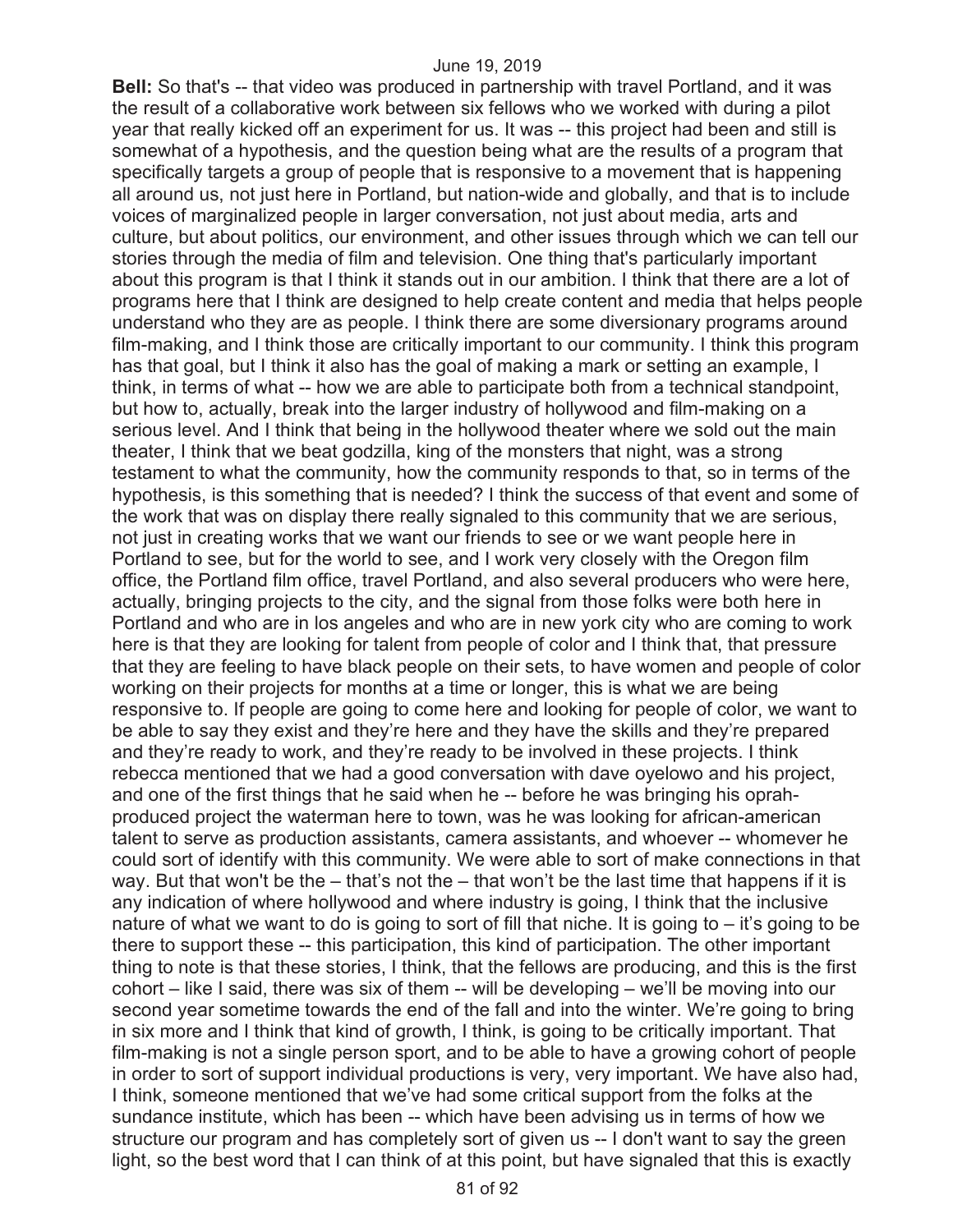what they are looking for. There are opportunities to develop film-makers in order to send them into pipelines that, such as, you know, fire light media, pov, sundance, so the stories that we are creating here that tell different stories about Portland and about this community and about the pacific northwest filter up into a national sort of distribution network of content so when I am talking about having global impact, I think that, I really am serious about the opportunity for the work that gets created in this particular project to be seen by millions of people and to help redefine and to correct the stories about the history of Portland and the pacific northwest. So, this is an extremely critical program. I think that in sort of working in this equitable space, the goal is to support the entire community. I think everyone will benefit from the stories that come out of this program. I think that everyone knows that hollywood and film-making is an expensive proposition, and we need your support in order to help continue this program and to add more evidence if we need be to this hypothesis that black stories are important to our community, so thank you very much for your time today. We really appreciate all the support you guys have given to open signal over the years, and we are hoping that can continue for as long as it can.

**Wheeler:** Thanks infanyi. I appreciate it very much.

**Bell:** Thank you.

**Wheeler:** Thank you for being here.

**Harn:** That is the end of our presentation.

**Wheeler:** Very good. Thank you. Appreciate it. Karla, do we have public testimony on this item?

**Moore-Love:** No one else signed up.

**Wheeler:** Very good. Colleagues, any further questions? Commissioner eudaly. **Eudaly:** Well I would just like to say that I regret I was not able to attend your event on friday. Friday night is my parenting night, so unless it's something my kid is really excited about doing, you will probably not see me anywhere. But, my arts and culture policy director, pollyanne birge attended, and she said it was fantastic, so congratulations and I hope it's the first of many.

**Harn:** Thank you.

**Wheeler:** Well done. Thank you. Karla, please call the roll.

**Fish:** Thank you for the presentation. I am a big fan and will continue to do what I can to support your work. I think film is -- has become important in Portland, and I think that film has a tremendous future in Portland. The fact that we are a film-friendly environment, the fact that we have a Portland film office helping companies navigate regulations and other things here, the fact that tim williams is doing such is a great job at the state level and the fact that Portland community media does such outstanding work locally, are three of the pieces that fit together that give us an advantage. I was, I just spent four days in l.a. The entire city is blanketed with ads for tv shows that end with the acronym, "fyc." I kept asking my kids, what the hell does fyc stand for? Well, it turns out it's for your consideration. Apparently the only people who vote on these awards live in los angeles. So all the signs are there, and everyone is -- everything is up there for their consideration. Literally every bus was blanketed, every signpost, every billboard. It was quite astonishing. But, I am a fan, I appreciate what you are doing, and I am very pleased to support this item. Aye. **Eudaly:** Well, I just want to quickly say that I love open signal and of course, I am a big fan of diy media. I devoted most of the 22 years of my life before coming here to it. I love the way that you have both supported and expanded the original mission of Portland community media. I am probably going to offend someone by saying that I think in the past, the public has associated rather controversial, notorious characters with cable access, and it didn't necessarily seem like a welcoming, inclusive place for everybody, but now it truly does, and my only regret is I don't have time to come and take classes from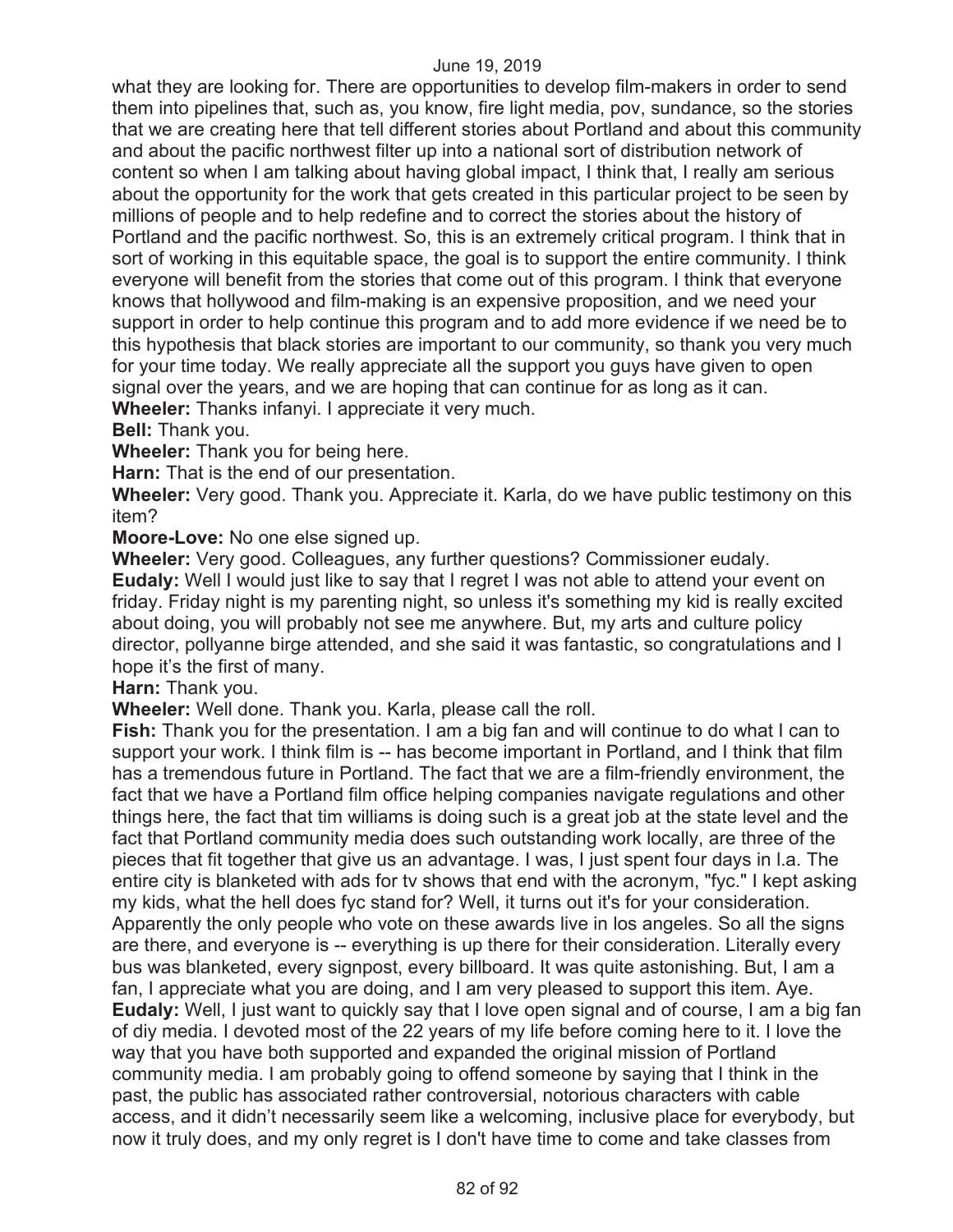you. Maybe I will have a podcast when I am retired, so just thank you for your work for the capital C city and the lower case city and the community. I am a big fan. I vote Aye. **Fritz:** Thank you very much for your work. I will not have a podcast when I retire. I will however watch a lot more Portland community media then I see now. It's been a pleasure to co-sponsor this ordinance, and became a fan when I was in charge of the office of cable communication and franchise management in my first term with Portland community media. As always in this presentation, I honor you, Justen harn, for what you've done at Portland community -- at open signal, following on from the good work of Cece Hughley Noel, who I think really started to turn the ship, and thank you very much for your work on the board, as well. It's always interesting in this presentation how the work of staff and of the work of volunteers melds together so well, and you have done a really great job of embracing the need to do that, to bring together the under-represented and to make the youth the representatives of the community, so thank you very much for doing that. I particularly, appreciate the way you step up and broadcast all of our council meetings. It's just like you've been to all of them, we have been to all of them, as well. So it's a little tiring just to think about it, and it's not always easy, especially when we go into other areas of the city outside of city hall, and yet you make it work because you share our commitment to trying to be more open and transparent to everybody in the community. Thank you, elisabeth perez. You lead the office of community technology and just everybody who has been involved in this. It's, it's a wonderful thing that you do with a relatively small amount of money. I was really pleased to see the pie chart, with diversifying the income sources, and you must feel very good about that, so keep up the good work. Aye. **Wheeler:** Well, today is, in today's digital world more than ever, underserved community members need access to multi-media technology training and tools. I think that it's interesting the way this issue and the previous discussion we were having are blending together, I think in important ways. Through the digital equity action plan, which has previously been adopted by the council, the office for community technology continues to lead a path forward for public agencies, businesses, and community nonprofits to work together in a more efficient way to address digital inequities in our community so I want to thank the oct staff for their hard work on this grant agreement and insuring the ongoing partnership between open signal and the city of Portland. Open signal remains a very important partner to us. I look at all the exciting things that you are doing in the new ways that you're engaging community members and utilizing new technologies in really positive ways and then I think about the 129 city council sessions that you had to help orchestrate. That must be something of a letdown, but it's critically important in terms of transparency, and there's a lot of people in the community who can't come to the city council for a variety of reasons, and you bring the city council to them, in essence, you help them to exercise their democratic rights through the technologies that you provide, as well. To summarize, this particular proposal, city funds under this grant with open signal, specifically focus on supporting people of color, english language learners, and people with disabilities to use media and broadband technologies, and these are of course, the same communities that are the most impacted by the digital divide that we are trying to overcome. So, your engagement is critically important in closing that digital divide. This grant agreement also ensures that we are able to broadcast our city council meetings and budget forums to increase the transparency in public engagement and local government. I want to acknowledge having just sort of watched as a casual observer of the work you do, when we go out into the community, we go into the unique spaces and you have to recreate everything from scratch, and it's almost magical the way you go about it, the way you have, the way you troubleshoot potential problems in the field, you do it quickly, you do it gracefully, and it always seems to work out for the best in the end. I appreciate that. I want to thank justen harn, of course, the director of open signal. I want to thank your team entire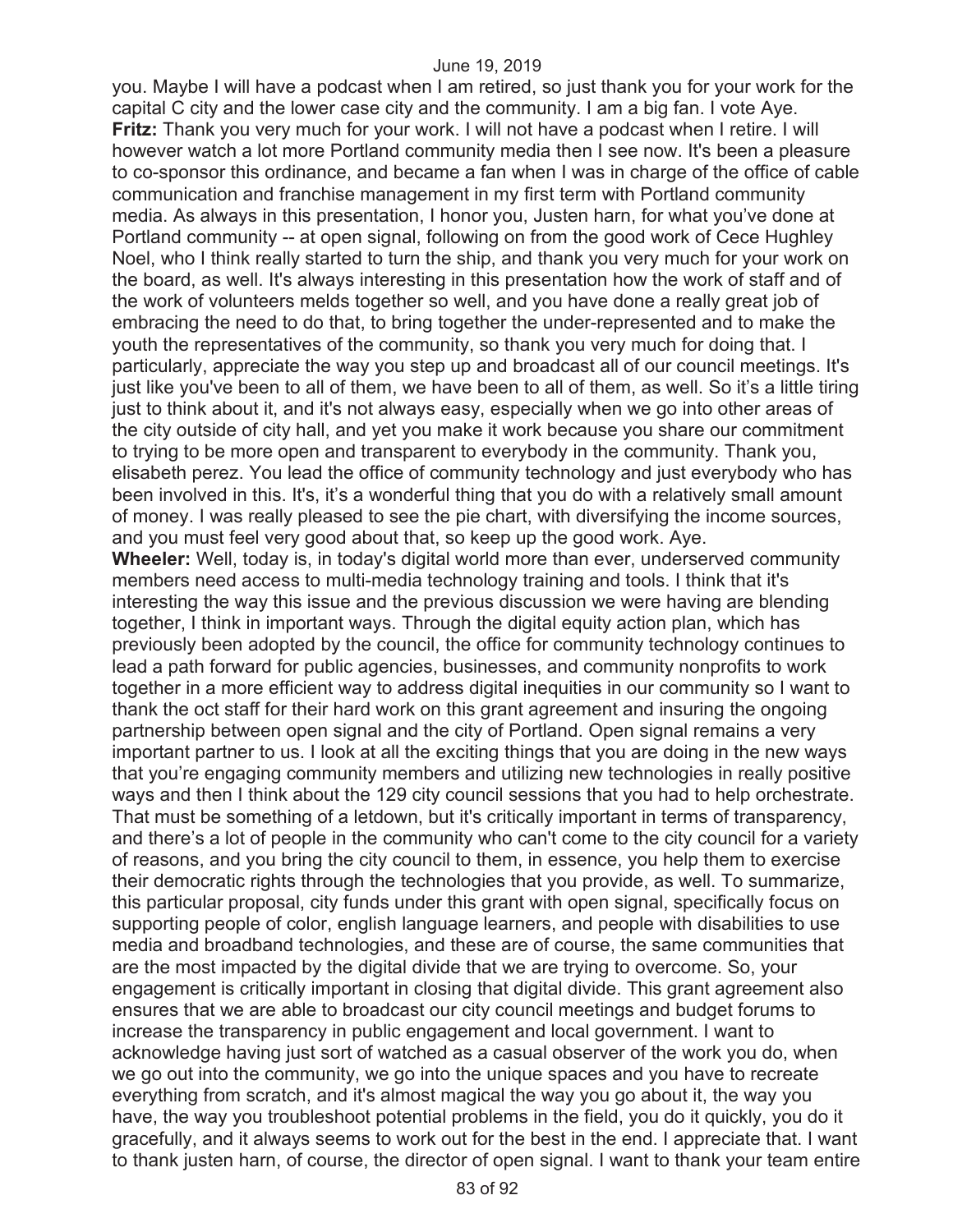team who worked so hard with both the community and the city of Portland to reach our digital equity goals. I also want to thank lisa faust and phoebe ebright for their services on the open signal board as the city of Portland's appointees. It goes without saying that they are volunteer citizens, they are dedicating their time and their talent and their energy, and we are really grateful for that, and of course, elisabeth perez for all the great work you are already doing and the work that you will continue to do with the office of community technology. Thank you for an a plus presentation. Thanks, everybody, for your testimony. I vote Aye. The ordinance is adopted. Thank you very much.

**Harn:** Thank you.

**Wheeler:** We appreciate it. We will see you soon.

**Bell:** Yes.

**Item 613** 

**Item 614** 

**Wheeler:** Colleagues, both of these are second readings. They've already -- there have already been presentations on both of these ordinances. There has already been substantial public and amendments to these ordinances. Is there any further discussion before we call the roll first on item number 613.

**Eudaly:** Mayor.

**Wheeler:** Commissioner eudaly.

**Eudaly:** Thank you, Mayor. No further discussion. I just want to read commissioner hardesty's statement on fair into the record before we take the vote.

**Wheeler:** Commissioner eudaly, go for it.

**Eudaly:** Thank you. Once again this is commissioner hardesty. "While I am unable to be at council to cast my vote I wanted to provide comments highlighting my support for both fair ordinances being voted on today by city council. As the city of Portland changes more and more, people are finding it challenging to rent housing. This problem is particularly felt by immigrants, people with criminal backgrounds, and people with limited income, and communities of color. I applaud the hard work and deliberative process commissioner eudaly and her staff went through this preparing these proposals. While no one thing will solve the housing challenges everyday Portlanders face, these proposals are an important step forward to insuring access to housing in the city as a goal that can be achieved by anyone. The protections provided to rental applicants and the limitations on screening fees and security deposit deductions will make renting more just and fair. That being said, I appreciate the concerns many small and midsized landlords have, having to change how you have conducted business for years can be a challenge. I also recognize that many landlords do not discriminate in their business practices. But the fact remains that many do, and many Portlanders are impacted by these practices on a regular basis. These ordinances will provide protection from these discriminatory practices. I am happy that the city will work to educate landlords on the new requirements and thankful for all the input I have received from residents, landlords and community groups on this important subject. If I were present this would be the place where I would emphatically vote Aye. **Wheeler:** Very good. Thank you. Any further discussion? Karla, please call the roll on item 613.

**Fish:** I would like to begin by thanking my colleague, commissioner chloe eudaly and her director of policy, Jamey Duhamel for bringing this policy forward. In particular I would like to thank them for taking the time to get it right. Sometimes the hardest thing to do with big and meaningful policies like this is to wait, but the additional time has given the community and the council the opportunity to weigh in, to make suggestions, and to improve this policy. I would like to thank many of our key community stakeholders for the hundreds of hours they volunteered to helping us to strengthen this policy. Special thanks to katrina holland at the community alliance of tenants, and allan lazo with the fair housing council of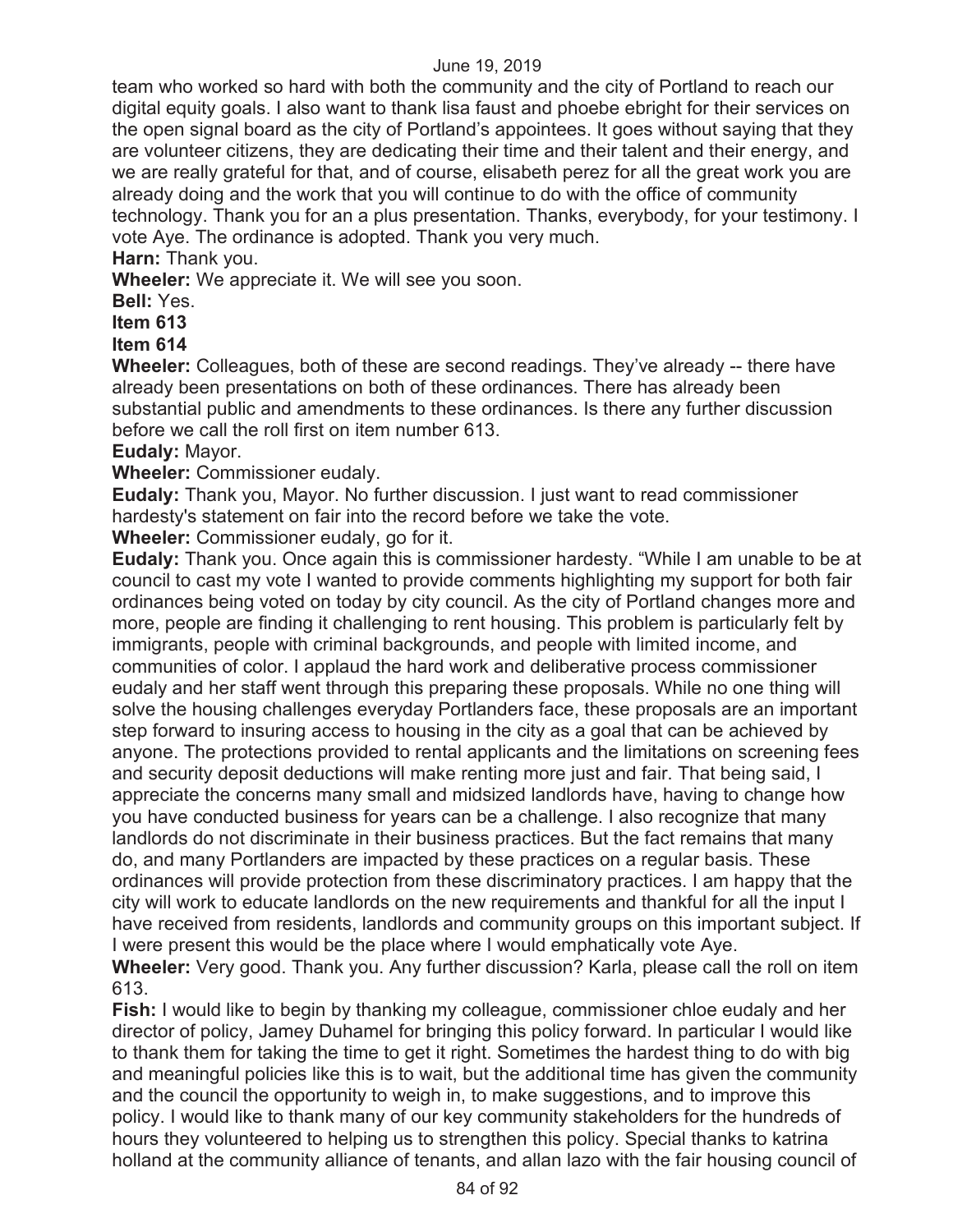Oregon, Hannah Holloway with the urban league, as well as the folks from legal aid, the Oregon law center, and the coalition of communities of color, seiu local 49, members of Portland for everyone, the new Portlanders' policy commission, dozens of housing providers, elected officials, and the hundreds of community members who came out to testify over the past few months. In my ten years on council, I have been focused on removing barriers. In the workplace, in housing, and in our economy. From helping individuals with intellectual and developmental disabilities find meaningful work at the city, to the creation of our first fair housing action plan, to banning the box removing the question of criminal history on job applications, to creating harper's playground, the most inclusive and accessible playground in Portland, if not the nation, to removing gender designations and creating all user restrooms across the city. They all reflect a simple truth that when you remove arbitrary barriers, everybody wins. This proposal has a lot of individual components that I deeply support. Security deposit reforms, standardized applications for tenants, tools for more fully implementing and supporting the fair housing act, education for landlords and tenants, and clear rules for the entire community to abide by. Now, we continue to hear concerns from critics. Some say they need more time. Others that these regulations may be burdensome, and that new regulations will drive up the cost of housing or decrease the supply. I appreciate that commissioner eudaly has delayed the rollout until next year. This will give us time to do an intensive education campaign to landlords and tenants. That's why I also proposed an amendment to require annual audits. As we draft regulations and work with the community, we will have the flexibility to make changes as necessary to ensure that our goals are met without unduly burdening anyone. In my role as a policy-maker, constructive criticism is welcome if it leads to better policy, but I reject the efforts by some in this debate to mischaracterize the law and to target and demonize classes of people like those exiting the criminal justice system who clearly deserve a second chance. During my service we have made big investments in combating homelessness and increasing the supply of affordable housing. Since commissioner eudaly joined this council, we have sharpened our focus on the rights of renters, building in protections for the 47% of people in our community who rent, many who are rent burdened. Chloe, I deeply appreciate your leadership in this area. Finally, I want to thank my jamie, Jamie dunphy, for all of his work in tracking this issue and briefing me, and helping me to understand the dynamics of this debate. Jaime, you've been a great partner, and I have appreciated all the time and energy you've put into this. Today, I vote Aye.

**Eudaly:** Colleagues and community members, I want to apologize in advance for what is very well my lengthiest closing remarks, but considering it took us two years to get to this point, I think that I deserve a little extra airtime. We live in the wealthiest country in the world. Yet, we learned this week that there is not a state left in our union for a full-time worker earning federal minimum wage can afford a modest two-bedroom apartment. In Portland, where our minimum wage is significantly higher than the federal minimum, a fulltime minimum wage worker cannot afford the average rent on a one bedroom apartment. They can't afford the average rent on a studio apartment, and they cannot even afford the average rent for a room in a shared house. We are experiencing a national housing crisis driven by our federal government's divestment in affordable housing by state and local governments who have failed to meet the growing need for affordable housing to adequately regular their rental markets or to protect and stabilize tenants by wall street who is not only responsible for a housing crash, but is snapping up thousands upon thousands of multi-family and signal family residents in our region while showing rampant disregard for the health, wellbeing, and very lives of the people who reside in them, and finally, by multiple industries, not the least of which is the landlord lobby, with a vested financial interest in extracting every penny from renters with no regard for the impact on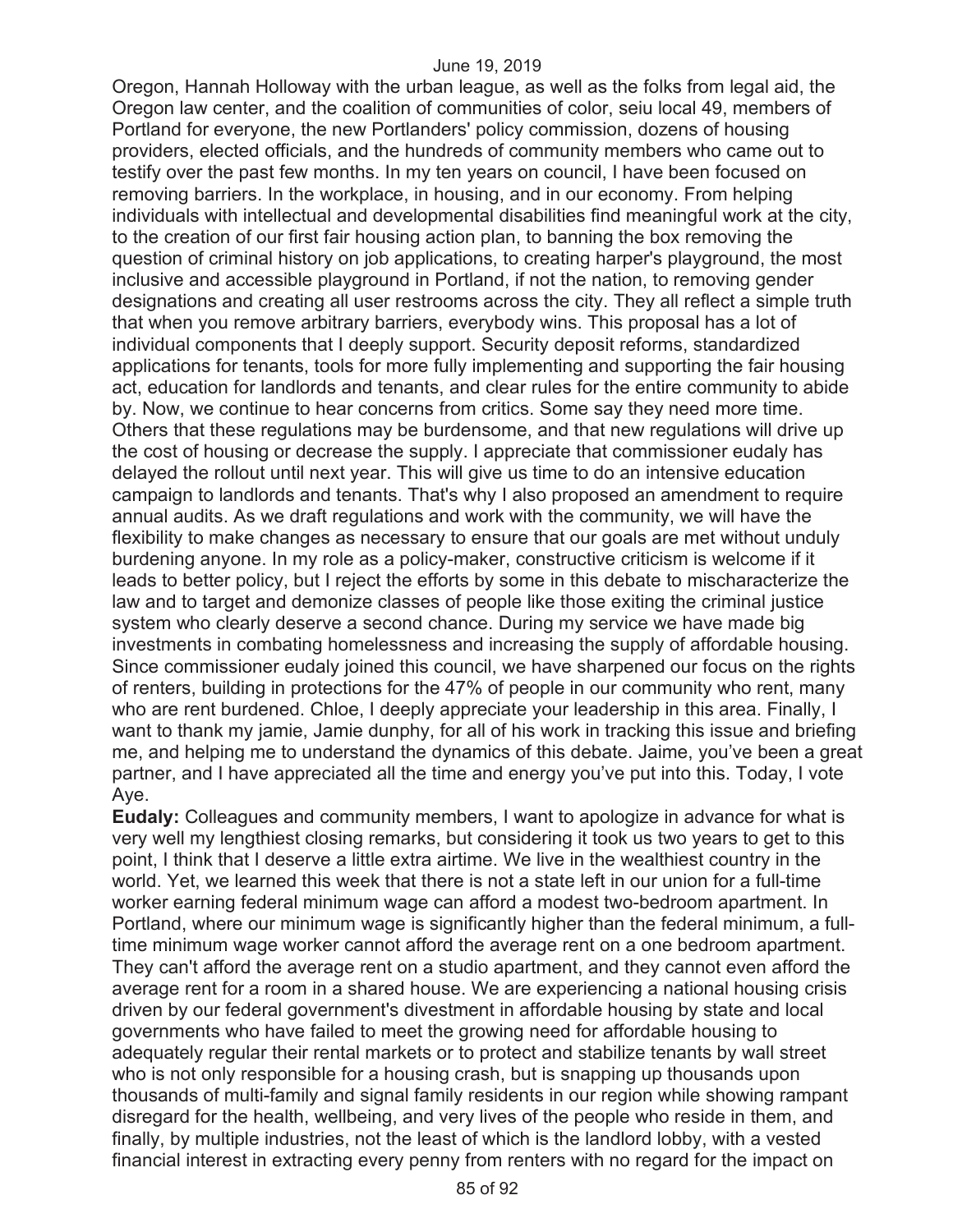their renters, our communities, or our local economy. We know that half of the renters in Portland are cost burdened by housing expenses. We know that housing discrimination, both intentional and unintentional is still prevalent. We know there is an overwhelming correlation between affordability and homelessness. The challenges and needs are overwhelming. We need 24,000 additional deeply affordable unions just to house our extremely low income residents. It's going to take many years, possibly, decades to fill that gap. But something that we can achieve much more rapidly is protecting and stabilizing tenants and decreasing the barriers to securing housing which is critical to our housing strategy. This policy package is a significant contribution to that effort. I think that I have talked enough about our housing crisis, our failures and the devastating outcomes of this crisis over the course of the three public hearings this item has had. Today I want to focus the rest of my remarks on the lessons I've learned while developing this policy with my team and our many community stakeholders. When we began the challenge of changing tenant protections in Portland, we knew we would face intense scrutiny and resistance, as mostly tenants, ourselves, in my office, we had our own experiences of obstacles and challenges that informed our perspectives and our priorities. But what we did not fully realize and what we had to learn was that extrapolating from our own limited experience was not enough. It took some courageous partners to look us in the eye and tell us we were not centering the right people. Those who faced the most disproportionate impacts of our housing policies. What we learned was that racism and discrimination are so deeply embedded in everything that we do, that despite our busy intentions, even our own policymaking processes, were flawed and without genuinely confronting that reality, we stood to perpetuate harm to many of the people we were setting up out serve. It's no secret that the Portland has a long history of overtly racist housing laws, the effects of which still shape our city today. What we failed to acknowledge more readily is that many of our current laws continue to uphold the discriminatory practices. While the language may be less explicit now, the effect is just as clear. We continue to see communities of color and especially black residents pushed to the margins of our city and beyond at an alarming rate. The heart of the fair access and renting policies is about addressing the criteria that continue to be used as a proxy for race, which includes criminal records, income requirements, and credit scores, which leads to discrimination and disparate outcomes. We would have never come to these policy solutions if we did not consider the unique experiences, needs and barriers faced by black renters in Portland. The policies before us today would not have been as strong if they were not developed in partnership with our community allies. I believe that as policy-makers, we are most effective when we listen to and champion the solutions put forth by impacted communities. When we recognize individuals not just as stakeholders, but as the best experts on their own lives. We must take the time to develop authentic relationships, listen with an open mind and heart, and have the faith and courage to advance the community developed solutions. Believe me when I tell you that we also turned to the industry experts. While we did receive input and support from some housing providers, what we received most of was opposition to any change at all. My staff spent untold hours with landlords, big and small, imploring them to provide some meaningful suggestions that would get us to the outcomes that we all agreed on. What we heard from most landlords is that while everyone agrees that the discrimination is wrong, no one wants to be compelled to do anything about it. We heard from small landlords that they are not professional enough to implement our policies and from large landlords and property management companies that they are too professional. What substantive suggestions we did get from them, that did not compromise the outcomes of increased access, were incorporated into the final policy, including the two track system that gives landlords a choice about how they screen applicants. I do not claim that the fair access and renting package solves all our problems, nor do I believe the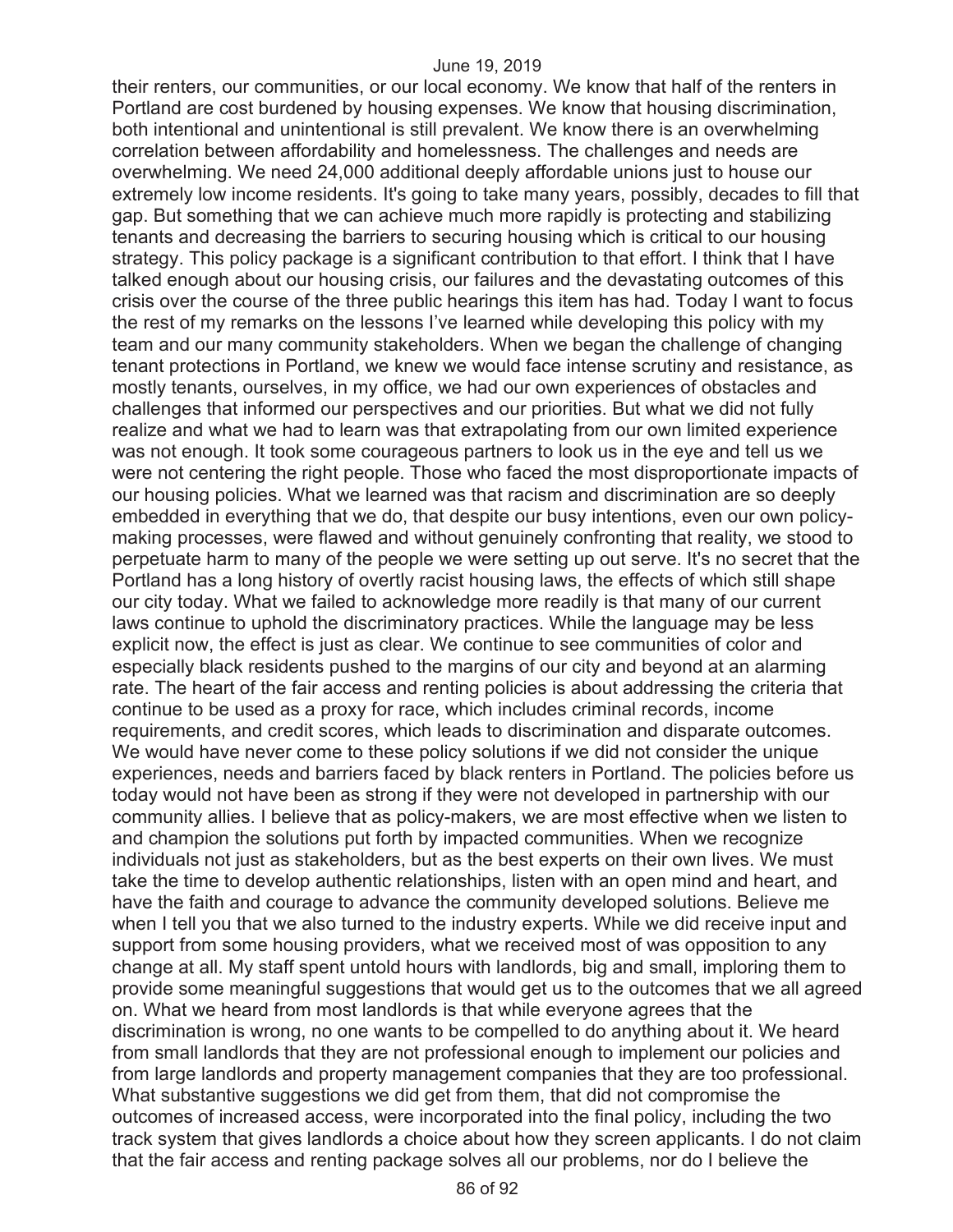communities themselves are happy and satisfied with everything in it. But together, we built the most comprehensive screening criteria reform policy in the country, and I am proud of how we did it and why. I want to thank everyone who worked with us to make this happen because -- and because we worked with a lot of people, this is going to take a few more minutes. First, fair housing council of Oregon, especially yoni and allan. You held our feet to the fire on fair housing guidance and got us to abandon a different version of the policy that went too far astray of what the government says is best practice. Because of that, our policies defensible and it's foundation is strong. Thank you. Community alliance of tenants. Especially katrina and pam. You were the ones who first alerted us to the ways in which our policies could cause more harm than good. If we did not center the lived experiences of people of color, first and foremost in the work we were doing. You were with us every step of the way to make sure that we stayed focused on the most impacted communities, and you were not afraid to push back when we didn't. Thank you. Urban league of Portland, who has turned out in force where every one of these hearings, everyone in red, is with urban league. Could he just give them a round of applause? [applause] Especially hannah. Much like cat, you were steadfast in your stance that this policy must make actual change for impacted communities. You openly refused to endorse until you were confident that they were strong enough to do good for black communities. You pushed us continually to be brave and to imagine what was possible. Your official endorsement is one of our proudest achievements. Thank you. Oregon law center and legal aid services of Oregon, especially christina and becky. Your constant vigilance and your expertise pertaining to what tenants really face in the rental housing market was invaluable. You also steered us towards some of the most profound research available and guided us on what other cities and states are moving towards to make sure that we are in alignment with recognized best practices. Thank you. One app Oregon, especially tyrone. While we may still disagree about the potential outcomes of the policy, I know you worked closely with my office on your own time and took some real risks with your business to help us get the data we needed to make sure we were moving in the right direction. Your platform gave us the informational foundation we needed to ensure that we remained centered on the communities we intended to serve. Thank you, wherever you are today, Tyrone. Central city concern, especially Mercedes. While you came a little later into the policy development, the work you did to support these changes as well as the immense amount of experience and policy brilliance you brought to the table was invaluable. We got over the finish line and in no small part thanks to your efforts to build bridges where we still had chasms. Thank you. Dr. Lisa bates, without your expertise in data and housing research, we would have never been able to demonstrate the potential outcomes of increased housing access for the tenants we centered. We are forever grateful you made time to work with us and use your award-winning skills to strengthen what the community has always known needed to happen to open doors for renters facing extraordinary barriers. Thank you. I would also like to thank the many people and organizations that spent untold hours with us developing this policy and pushed us to understand the broad complexities and the impacts on everyone in the system. So big thank you's to new Portlanders policy commission, margot black and the members of Portland tenants united, southeast works, northwest pilot project, Portland commission on disability, home forward, human solutions, and reach cdc, transition projects, pcri, the rental services commission, the human rights commission, southwest corridor tenant leadership group, the fair housing commission, pacific screening, national association of professional background screeners, cascade property management, arc transitions, irco and tim pitts with think real estate. I want to thank the people and organizations who gave testimony or sent in letters of support, including unite Oregon, members of the Portland for everyone coalition, the coalition for communities of color, Portland african-american leadership forum, Oregon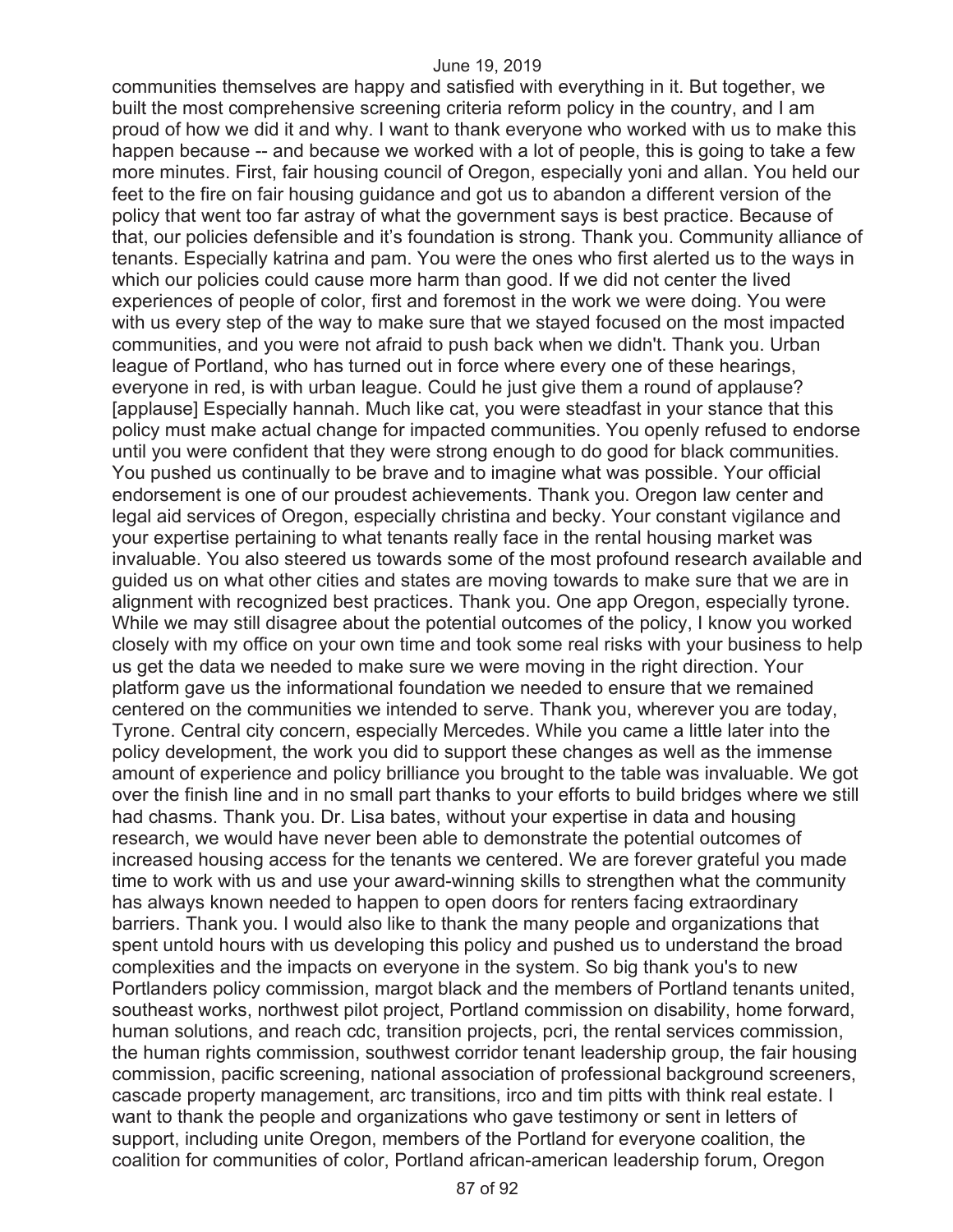public health institute, join, cully housing action team, bridge housing, catholic charities of Oregon, rental providers for positive change, hacienda cdc, housing development center, madeline kovacs, rose cdc, and small landlords like henry kramer and others who stuck their neck out within their own industry to support tenants. I want to thank the external parties and elected officials that lent their endorsements of our work, including policy link, congressman earl blumenauer, county chair deborah kafoury, county commissioners jessica vega pederson, sharon meieren, and susheela Jayapal, and metro councilors bob Stacey, sam chase, and Shirley craddick. I want to thank my colleagues for their time, their advice, their support, and right now, their patience on this complex issue we ask them to face head-on. I know it was not easy to absorb and understand what took -- and to understand what took us a couple years to create. In particular, I want to thank commissioner hardesty and commissioner Fish, I am grateful for the trust that they put in the community and in us. Thank you to the mayor for allowing keep it alexander and the Portland housing bureau to attend many development meetings and for lending input into the final draft. I am almost done, everyone, and I am really not trying to be obnoxious. All of these individuals and organizations deserve to be recognized, and I think it's really important for the public to know the lengths we went to, to engage and collaborate and to listen in the development of this policy. Finally, I want to thank my director of policy, jamey duhamel [applause] for spending the better part of the last two years developing these policies and weaving her way through the organizations, housing providers, advocates and lawyers to arrive at where we are today. And to my entire team for fielding calls, directing traffic, and pushing out our message and for always upholding our values with everyone who engaged with our office. I am proud of the policy our office helped create with the community, and I am excited to see how it changes the way that the tenants access housing over time. We know it will take time for tenants to understand and for the industry to adjust. We know some fine tuning will be necessary. But we also know that research and data have laid a solid foundation for the decisions we made. We know that doing nothing is not working for people who have long been neglected by those of us who have the power to change it. Whatever challenges we may face, we can feel confident that in the end, we are doing the right thing for the right reasons. Jamey is making me say this, it's true. This is a moment I will cherish for the rest of my life. I vote Aye. [applause] **\*\*\*\*\*:** Thank you, we love you!

**Fritz:** Commissioner, that was a beautiful speech, and I hope you'll post it to your website. It was not a single word too long. It was really good. Thank you for explaining how you came about your decision and all the partnerships, and thank you to all the partners who are here today who have been part of making this product. When I moved to the united states, I lived in a salvation army single room occupancy residence for two months before subletting an attic room in an apartment close to the hospital where I trained. I was just thinking about that, I could only stand upright in the middle of the attic, so if I stoop that's because I did that for quite some time. I lived below the poverty level for seven years moving apartments four times. I've also been a landlord, when we rented out our first home in Portland after five years, for five years, between our family growing up to large for it, and my parents-in-law retiring to it, so I have lived experience on both sides of this issue. First, thanks to all my staff for their input and advice onto these issues, and thanks, also, as was mentioned to the community alliance of tenants and the urban league, in particular, to all the community members who advocated on all sides of this issue. This has been a solid discussion, and I have -- I appreciated being part of it. I share commissioner eudaly's commitment to seeking policy solutions intended to provide renters housing choice in a market that priced people out, particularly, african-americans and other communities of colors and where discriminatory practices persist, despite fair housing laws. When I first heard about this project, I was really excited because over and over we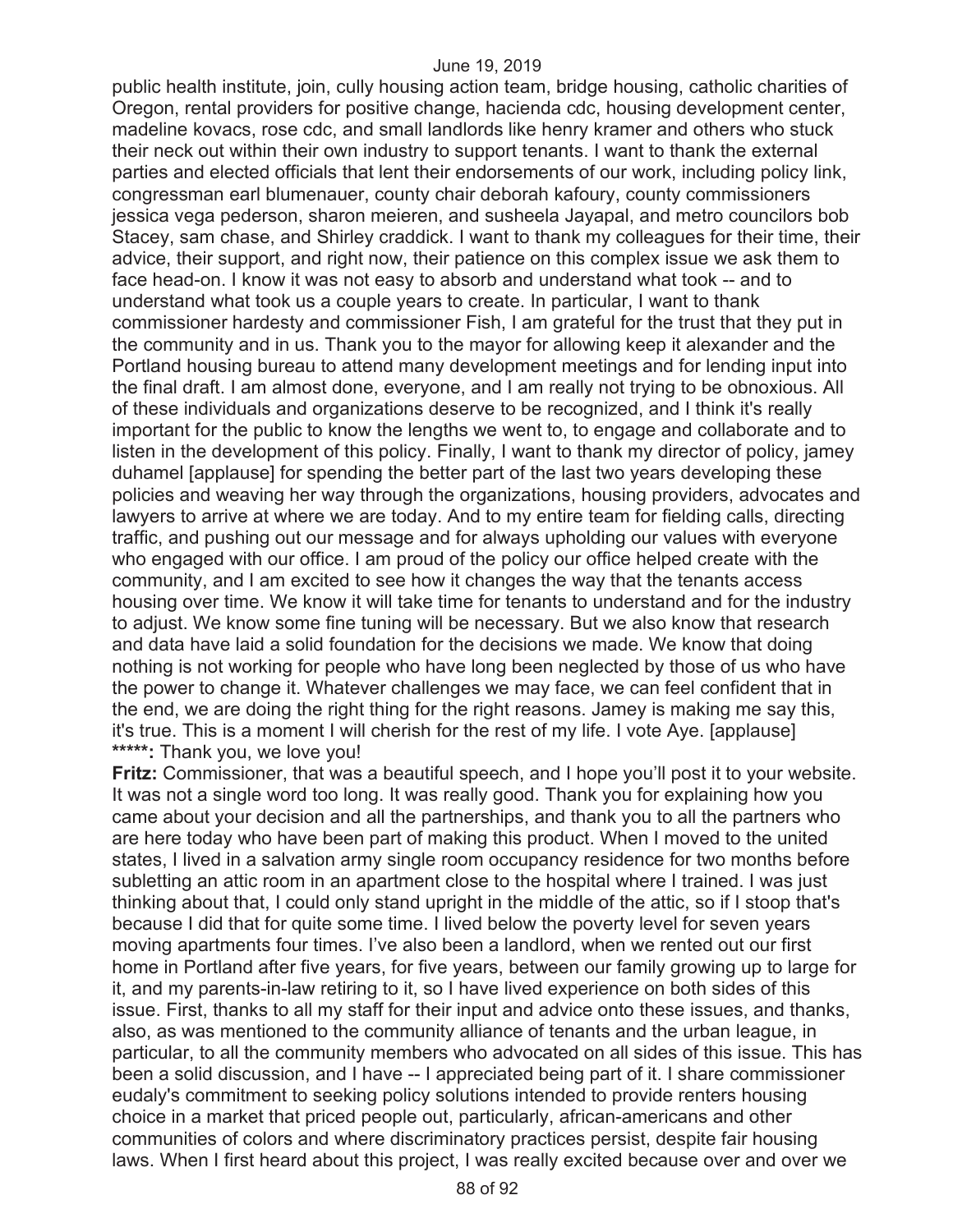have had the audit showing that housing discrimination continues to happen, and I am hoping this will change that. Thank you for the time that you took on this proposal, on this process, Commissioner Eudaly. I recognize the hours that you and your staff, especially Jamey Duhamel, have put into the development of the fair housing policy over the past couple of years, and I appreciate your responsiveness to a number of concerns from our colleagues on the council. I have read through countless emails in addition to hearing hours of testimony. Thank you to everyone who took the time to share your experiences, concerns, praises, expertise and questions. There are elements in the fair housing policy that are great, such as improving the process for people experiencing disabilities and making sure that applications fees are returned if not used in processing the application. I would support these changes by themselves. I can't support the screening criteria as a whole. One of the fundamental flaws of the ordinance is the 72-hour waiting period followed by first come first serve. I applaud the intent of this provision to allow people who are in need – who need assistance, time to gather application materials, including translation services and to remove bias by the first in approach. The problem is, it doesn't remove bias, it increases it. Simply posting the vacancy, then requiring first in would be more equitable. Giving the notice allows people who can take time off work or family to camp outside or who have 5g internet service a head start. I am also concerned about the added expense of requiring owners to invest in systems to allow the 72-hour wait and track the orders received. I would not have been able to do that myself when I was renting out the first home. Back then I was the ideal landlord, according to this ordinance. I put a notice in the Oregonian, and I accepted the first family that applied. I did a credit check. I didn't know what the results meant. I didn't ask about the criminal history. I didn't ask or verify the family's income because I figured it was their business whether they could afford the rent or not. As a result, three months later they moved out realizing that they couldn't afford the rent after all. It was all very amicable but then I had to start over, and so did they. Many people can no longer afford rent in Portland. This policy not only doesn't solve for this problem, it may exacerbate it. One way is through loss of rental housing stock. Landlords are not just threatening to sell their rental properties because of this policy. They already have. I've heard from them. They have told me. They told us all in emails. I have heard this directly from landlords as well as from realtors who cited the fair housing policy as a reason that an increasing number of landlords are coming to them to put their rentals on the market. Many of the single family homes and duplexes will be purchased by new own occupants, losing units from the rental market. I have heard testimony from the developer who's put an affordable housing project on hold here in Portland and is planning instead to develop in clackamas county. Here's what another one said. "We have delayed starting three projects, one for 39 micro-units, all inclusionary, another one for 48 in low income situations, and a third one on northeast 102nd close to max and grocery stores in the gateway corridor, potentially bigger than the first two. We have asked for no subsidies, but Portland's deciders are making it too difficult for developers, owners and managers. The word in investor meetings is that other cities are more attractive for investing." I think that's really sad because I think what we need as well as fair housing and rental policies is more supply. Another way the new rules will drive up housing cost is by more of the small owners who currently own 60% of Portland's rental users -- units changing from managing their own units to hiring property management companies and lawyers. A constituent informed me already over the past four years, over \$6 billion in multi-family housing in Portland has been purchased by large corporations. Owners with a small number of units know their tenants by name and develop relationships with them. Multi-state corporations maximize profits for their investors. Perhaps the most troubling in this policy is the lack of an exception for people convicted of violent crimes, and even rape and murder, in the low barrier screening process. On the day of release from prison from a seven or more year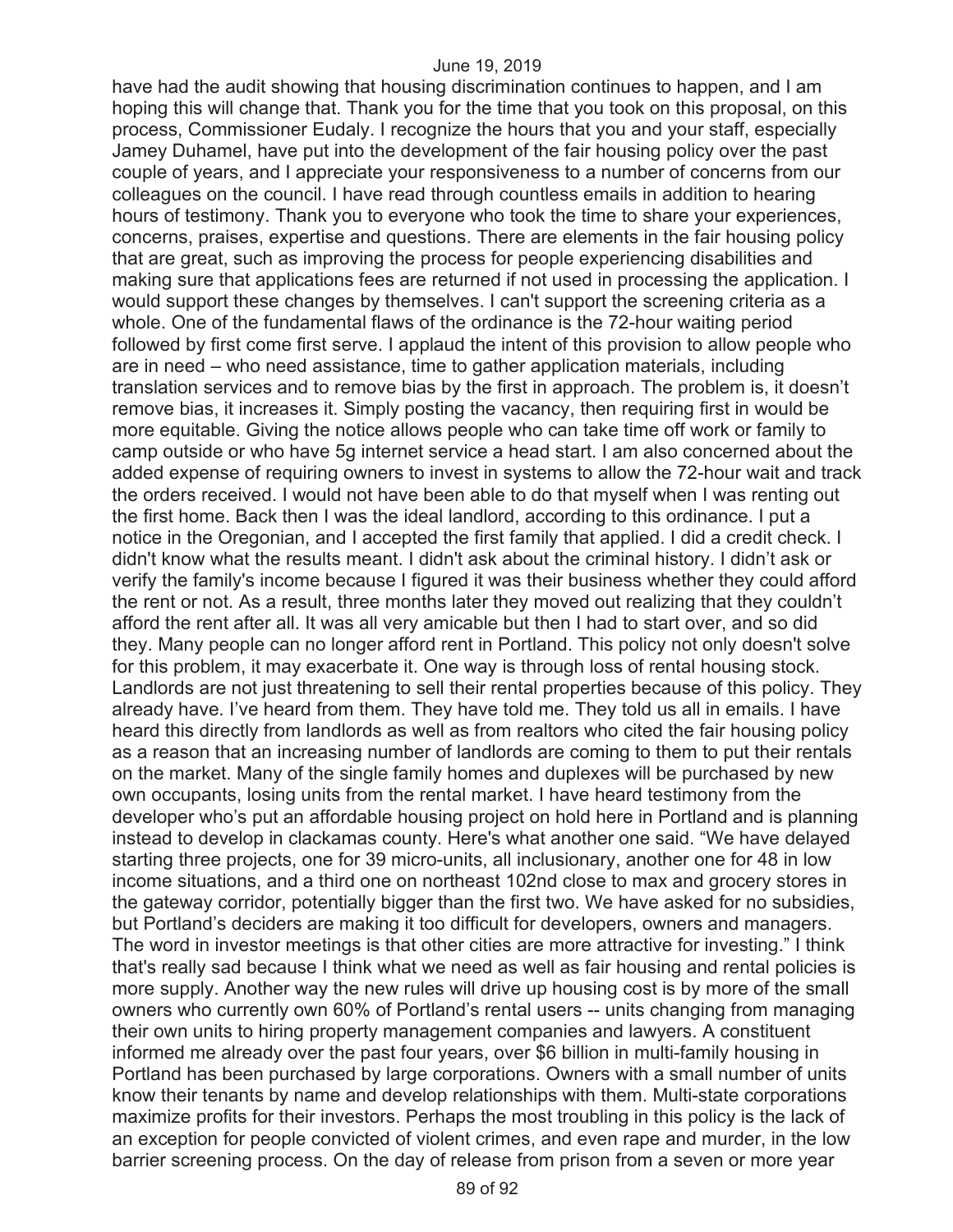sentence, every landlord in Portland would be required to accept that application if they used the low barrier screening criteria. Will any landlords choose to use the low barrier process with that in mind? I am concerned that the actions the city and state have taken collectively will have an adverse impact on the supply of affordable housing. I expect that those landlords who do choose to keep their rental properties will increase rent significantly on vacant units, pricing out those very people we are trying to help with our actions. What this means is the population we intend and need to support the most, communities of color and lower income renters, will not be better off as a result. I know that the housing -- Portland housing bureau is up to the task to lead implementation, and I want to acknowledge the amount of work that still lies ahead in developing the administrative rules, education, and ongoing monitoring of policy impacts. The housing bureau will need more staff to implement this policy. Thank you to the director shannon callahan and her team for taking this on and mayor wheeler for being willing to do so also. Not all landlords are bad actors and very few are sitting on bags of money, as tyrone poole of one up and others testified. Rather than pass a complex policy that is administratively burdensome and costly to catch a few problematic owners, I believe there are proven methods that we should have focused on such as increased education and training for both landlords and tenants, and increased enforcement of fair – of existing fair housing laws. Of course, that's not mutually exclusive. I hope that we do that anyway. In closing, I have to say I very much hope that I am wrong. This is one policy that I would be more than happy to see work brilliantly and increase the supply of rental housing for those who need it the most. No. **Wheeler:** Well, I would like to start off expressing my thanks to commissioner eudaly, to jamey and the entire eudaly team. There's probably been no one more frustrating to work with on this policy than myself, and I want to acknowledge that. I want to knowledge the hard work that commissioner eudaly has done in the community, and I also want to acknowledge that the policies that we're voting on today have gone through literally dozens of drafts. And I want to thank you, commissioner Eudaly. Many of those revisions came at the request of the housing bureau, of which I am the commissioner in charge. Many of those came at the request of my team. And I am grateful to you for thoughtfully considering those revisions. I also want to thank my colleagues for agreeing to several amendments that I put on the table two weeks ago that addressed a number of my specific concerns. I also want to note that many of the concerns that were originally stated to me by landlords early in this process, ie many drafts ago, many of those concerns have already been addressed through revisions and through amendments. I want to be very clear there is no question in my mind that these policies are rooted in important values and they're based on real issues that exist in this community. In particular, there is still far too much discrimination in access to rental units for people of color, for people of lower income, and for people who experience disabilities in our community. That is not to say that all landlords are bad actors. I personally believe that the vast majority of landlords are playing by the rules. They are already playing by many of the rules that are established in these policies, and we heard what I thought was very valuable testimony from them. We also heard heart-rending testimony from people about the very real need for change in this community. The coalition supporting these proposals is large and diverse, as commissioner eudaly pointed out. The values underlying these proposals, the screening proposal, in particular, are vital to the community. That said, I want to offer a reality check. The work is most certainly not done with the passage of these ordinances. We can't ignore that the reality is that we have much work to do in the months ahead. We have to align our values with sound policy and measurable deliverables that are associated with these policies. As housing commissioner, it's of particular importance to me that we be able to measure who is being helped by these policies and to what degree. Much of the actual implementation of this policy going to be left to rule-making by the Portland housing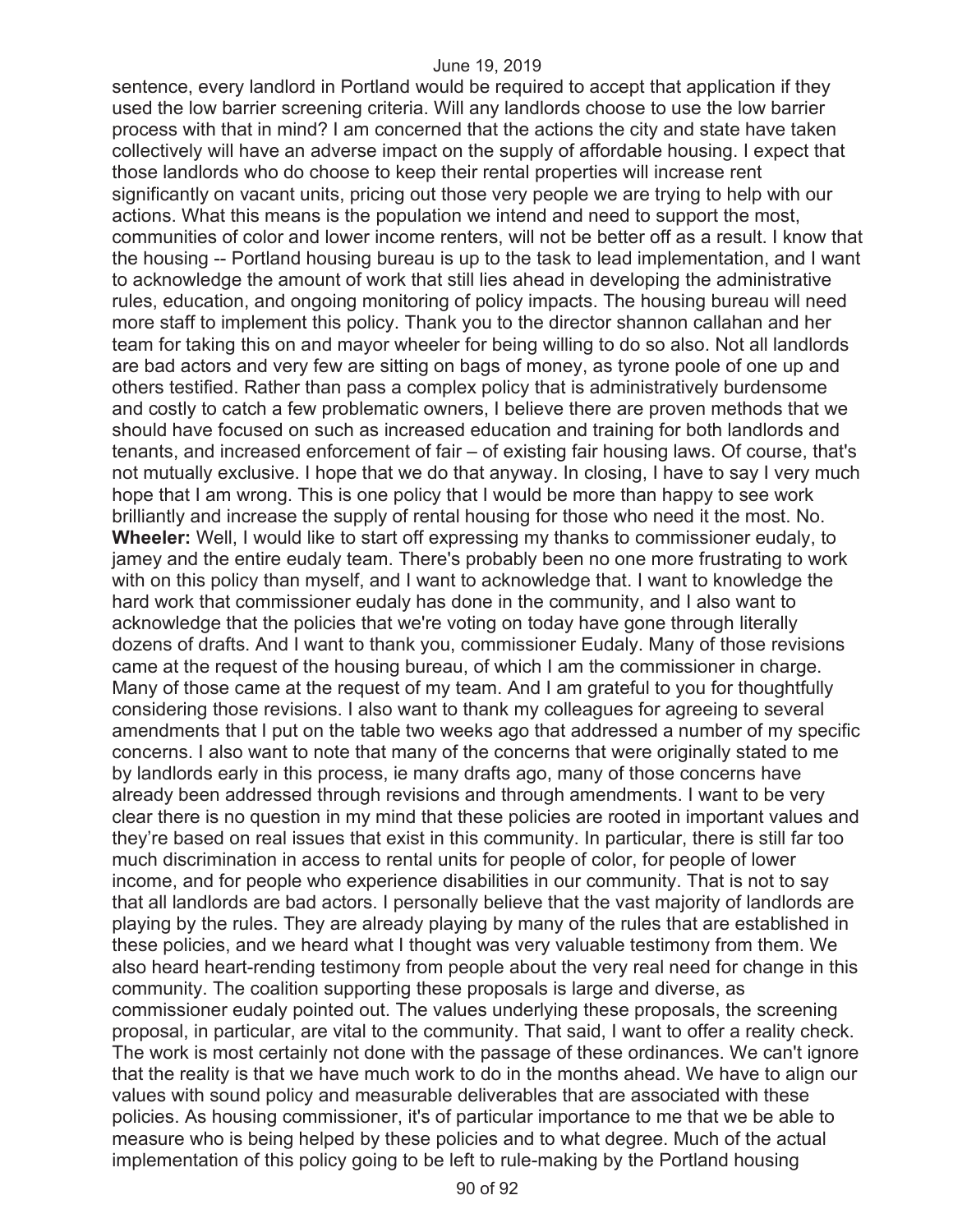bureau, and as the commissioner I look forward to working with my colleagues and I look forward to working with the coalition that helped to shape these policies to ensure that they are implemented as successfully as possible. It's my goal to have an intentional effort to center the affected communities and to make policy changes and suggestions in hopes of clarifying how these proposals can best help the community. I also want you to know that I weighed out the requested changes to determine how our housing operators, owners, and management companies would implement these policies, and I have asked hard questions of commissioner eudaly and her team about potential unintended consequences from this policy that would contribute to our city's biggest housing issue, which is the availability of affordable housing supply. We also have to acknowledge that as of this moment there is no ongoing budget associated with the implementation of these policies. The council is going to have to engage in some very difficult conversations going forward about funding priorities, and I want to, again, state my belief, in fact, I will just say this as a fact, I will not support the funding of these proposals coming at the expense either of the public safety or from affordable housing productions, so we will have to find alternative means to fund these proposals. There are, of course, also legal, administrative, and cost uncertainties that will have to be ironed out in the months ahead. Commissioner Fish offered an amendment, which I supported, which will give us the opportunity to periodically assess the results of this program to monitor access, to monitor administrative burdens and costs, and the impact on the housing market, if any, and to make any adjustments to the policy as necessary. From my team, I want to thank cupid alexander, who has spent two years working on this proposal and advising me and helping me to frame questions and to seek answers to those questions. I want to thank the housing bureau director shannon callahan for doing likewise, but I want to end where I started, which is with commissioner eudaly. It is my belief that you could have passed this proposal some time ago without the revisions that I request, requested and without any of the amendments that I proposed. I appreciate the fact that you slowed down to give me the time to process how these potential policies could impact the affordable housing market in our community, and I appreciate your graciousness in accepting both the revisions that were proposed as well as supporting many of the amendments that I put on the table. That is what I would describe as the spirit of collaboration. We talked about it earlier this morning that nobody gets everything they want, but at the end of the day, a five-person council is based on pragmatic compromise with all of us hoping to move the interests of the community to the forefront. I believe that every member of this council has worked hard to find that space. I vote Aye. The ordinances is adopted. [gavel pounded] please call the roll on 614.

## **Item 614**

**Fish:** Aye.

**Eudaly:** Aye.

**Fritz:** This is the security deposit regulations.

**Wheeler:** That's correct.

**Fritz:** And it's really unfortunate this measure has received far less public input than the screening criteria. It's been said the two work together but regrettably I believe the two put together compound the problems of both owners and renters. The security deposit rules also add huge administrative burdens for both owners and renters. A reputable housing - affordable housing provider told me there are multiple issues concerning the practical application of this policy. For instance, there's lack of clarity on who bears the burden of repair costs. Given the amount of paperwork required, even well-intended landlords may miss things and be subject to steep penalties. As I can attest the cost of repairs often exceeds the security deposit, and as was the case when we were renting out my ex- home. What happens if an owner bought a home not new construction or just recently acquired it? How do they then provide proof the original cost and depreciation of items